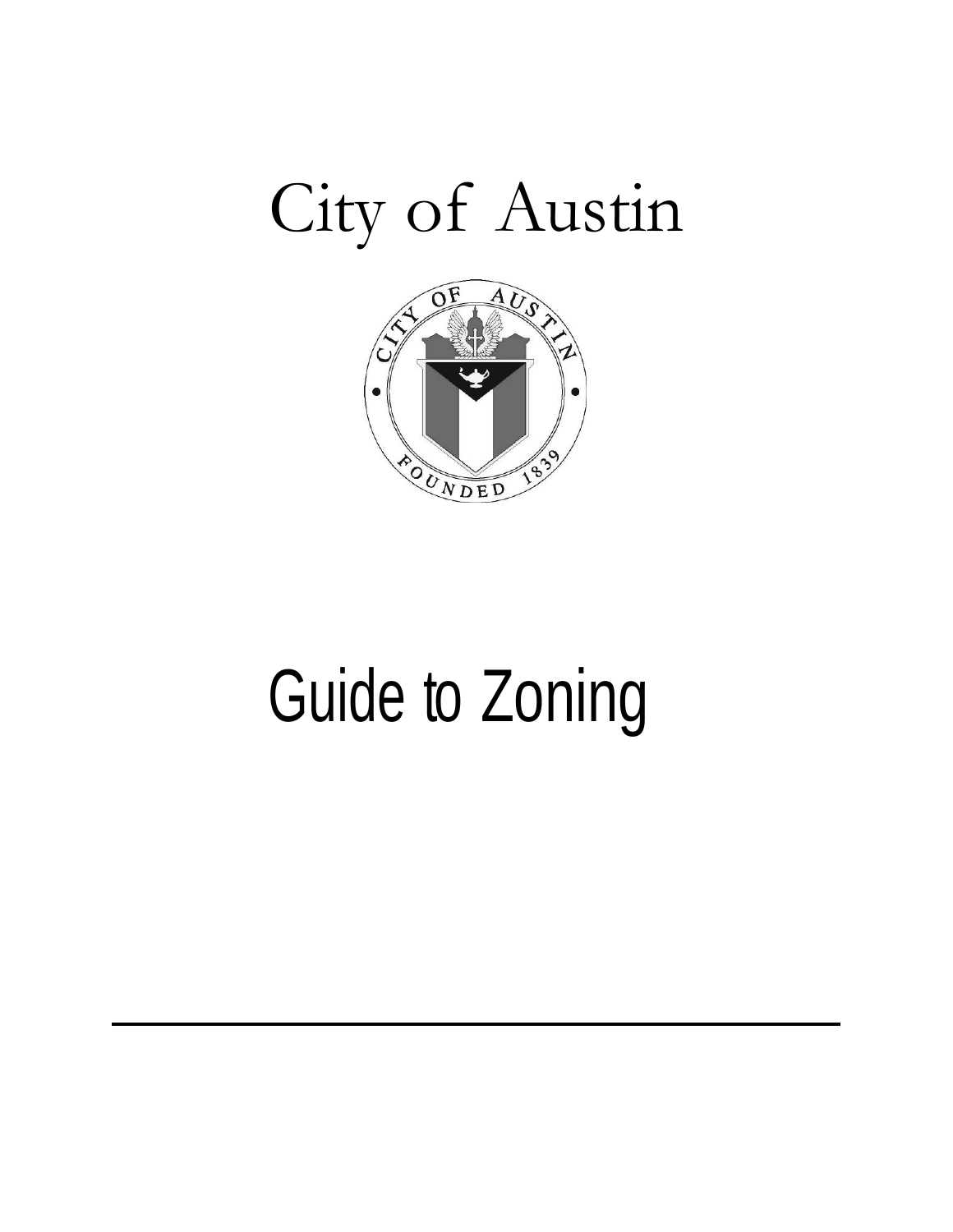City of Austin

Planning & Zoning Department 505 Barton Springs Road One Texas Center Austin, TX 78704

September 2016

DISCLAIMER: This Guide is for informational purposes only. It does not constitute legal regulations. Consult the Land Development Code for specific regulations: [http://www.austintexas.gov/department/austin-city-code-land-development-code.](http://www.austintexas.gov/department/austin-city-code-land-development-code)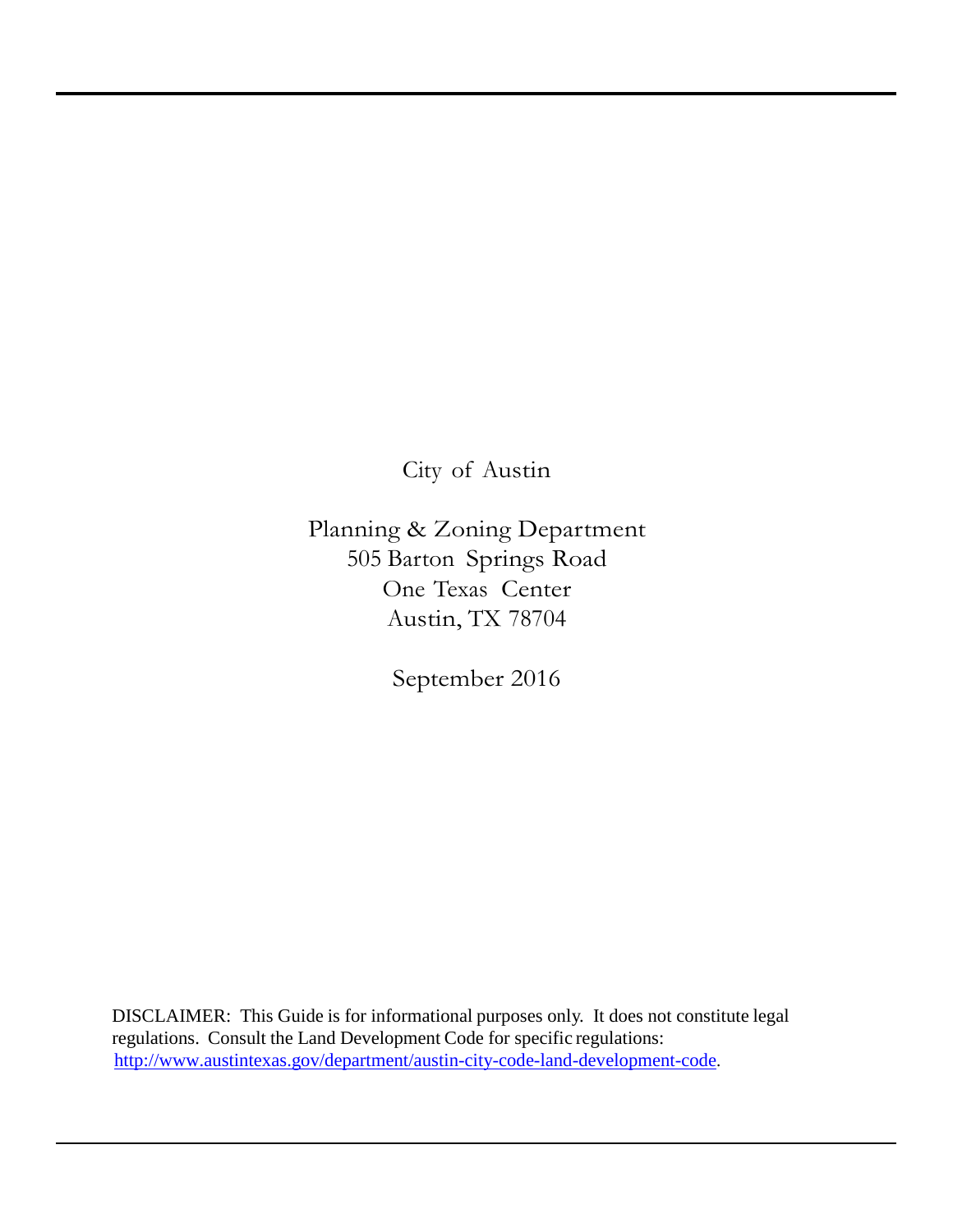#### Contents

| II.  |    |
|------|----|
| III. |    |
| IV.  |    |
| V.   |    |
|      | 13 |
|      |    |
|      | 42 |
|      |    |
|      |    |
|      |    |
|      |    |
|      |    |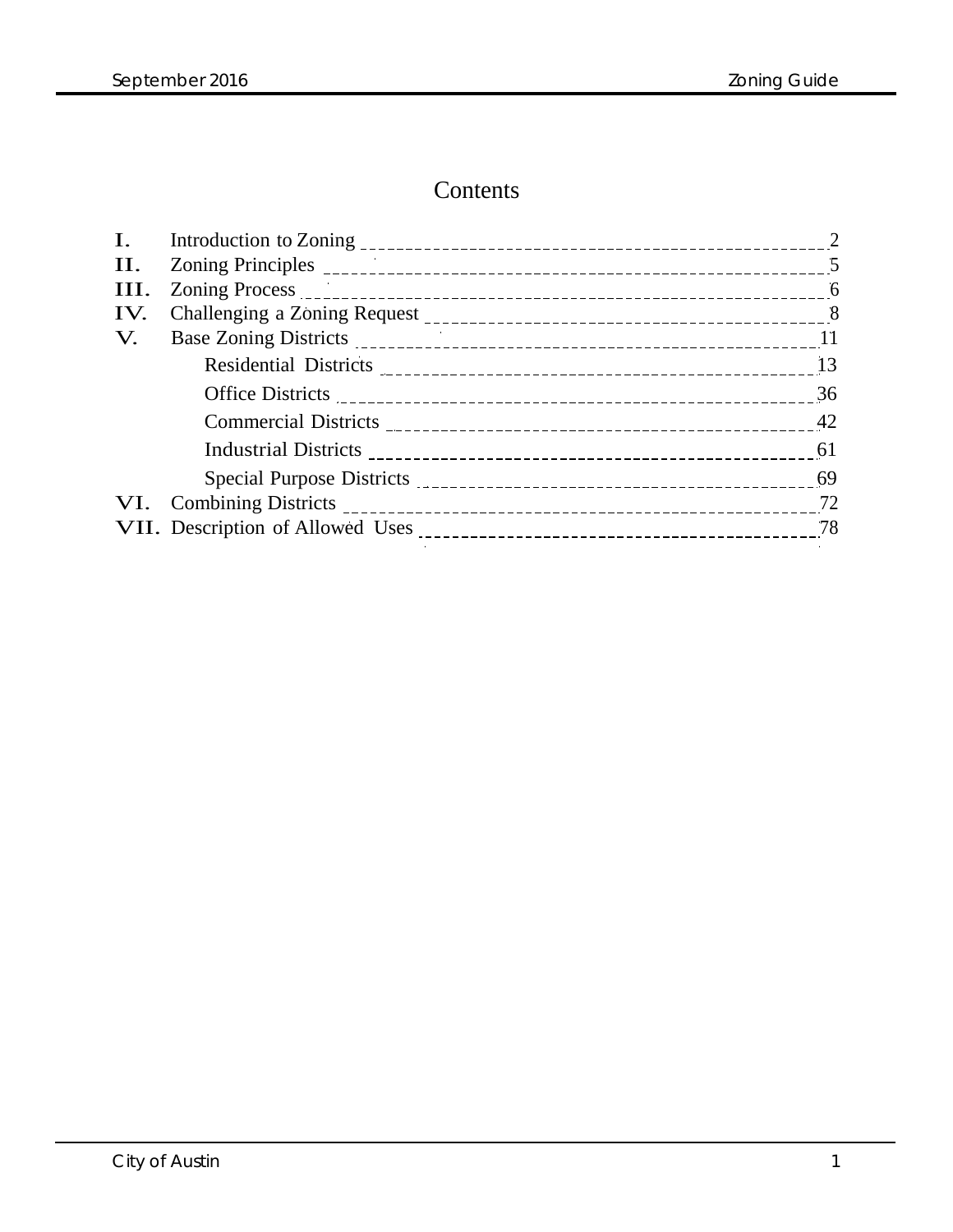#### **I. INTRODUCTION TO ZONING**

#### **What is zoning?**

Zoning establishes the types of land uses permitted on a parcel of land within the full or limited purpose jurisdiction of the City of Austin. Zoning also sets the development standards for a site, such as building height, setbacks, floor-to-area ratio, neighborhood compatibility, screening, landscaping, and impervious cover limitations.

The purpose of land use regulations such as zoning is to create compatible land uses, ensure proper design and construction standards, and promote the overall public good.

Zoning has three elements:

**Allowed uses:** Section VII of this guide provides a list of allowed uses by category— Residential, Civic, Commercial, Industrial, and Agricultural. Each zoning district allows for multiple uses such as single family residential, food sales, retail, or religious assembly. Most uses are allowed in several zoning districts, and each zoning district allows several uses. Uses can be permitted (allowed by right, without any zoning review by the City) or conditional (which needs Planning Commission or City Council approval).

**Site development standards:** Regulations that guide how buildings may be placed on a site. This includes standards such as height, setbacks, floor-to-area ratio, neighborhood compatibility, screening, landscaping, and impervious cover limitations. Note that not all of the site development standards that may affect a piece of property are controlled by the zoning district (other examples include subdivision regulations and residential compatibility).

**Geography**: Zoning is applied to property within the City of Austin or its limited purpose jurisdiction.

#### **How to read a zoning district**

Zoning districts are generally represented by a code, such as SF-3 or NO-MU-NP. Every property in Austin has a base zoning district. The City has 39 base zoning districts; each base zoning district and its code is listed in Table 1. Other zoning districts, called combining districts, provide additional regulations to base zoning districts (see Table 2). If a property is part of a combining district, its zoning code will list the base district code, followed by a dash, and then the combining district. For example, a mixed use (-MU) combining district applied to a neighborhood office district (NO) is shown as NO-MU. The zoning of a property may include multiple combining districts: NO-MU-H-NP is a neighborhood office (NO) district that allows mixed use (-MU), is a historic property (-H), and follows a neighborhood plan's requirements (-NP).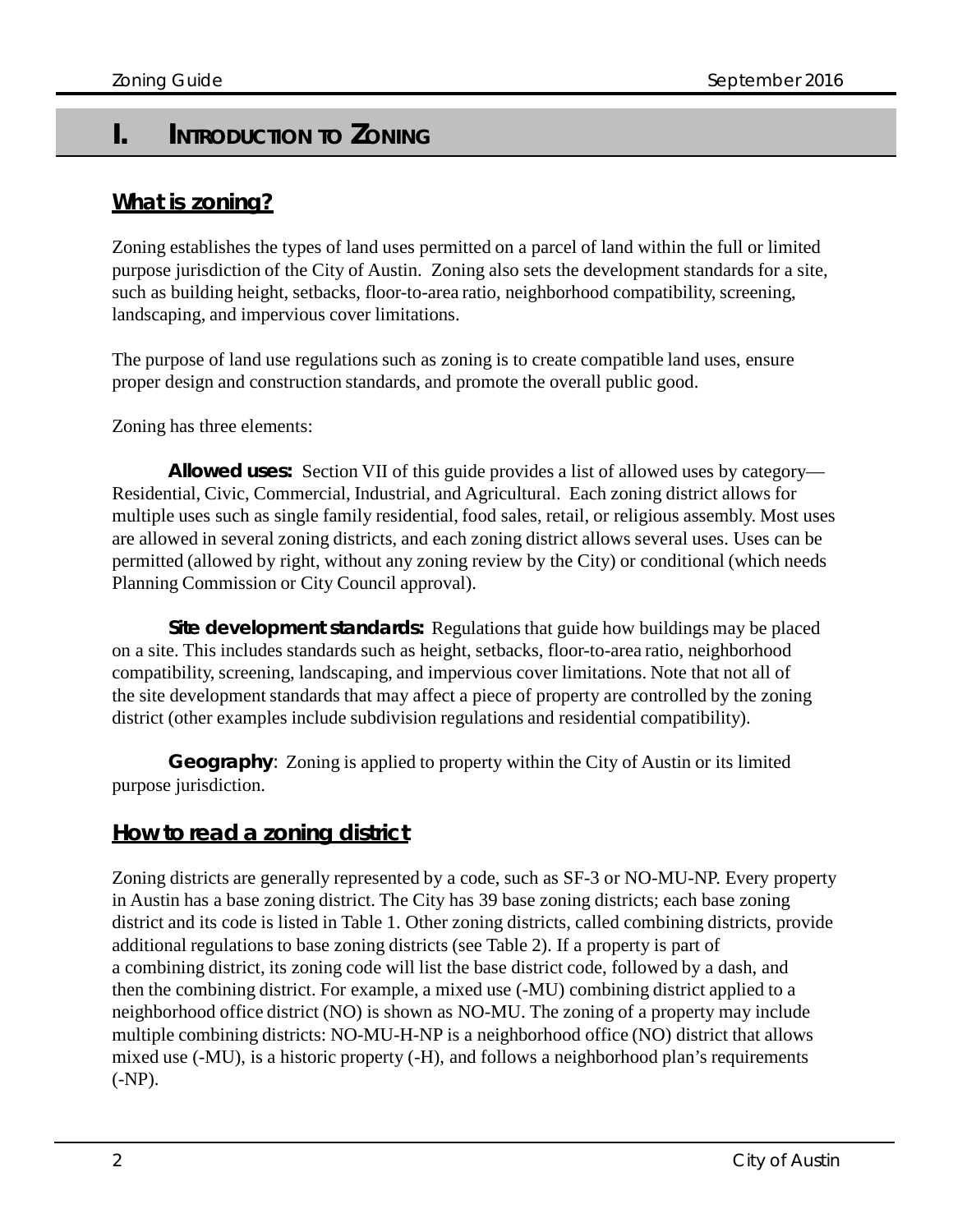#### **What is the difference between zoning and land use?**

People often confuse zoning with land use. In Austin, land use is a general indication of how land is used—residential, commercial, industrial, open space, etc. Land use defines broad categories; zoning is used to implement the land use plan. It further refines the permitted uses and standards for a site. The City of Austin has established a land use planning process with significant public participation to determine how land should be used both now and in the future through the development of the Future Land Use Map. This map, which is adopted by City Council, provides a framework for future zoning decisions.

#### **What is my zoning?**

To determine the zoning of your property, the City of Austin has created a map viewer available on the City's website. This viewer enables you to type in your address and click on a button to retrieve zoning information (as well as other City GIS data).

The Development Web Map viewer can be accessed at: *<http://www.austintexas.gov/department/gis-and-maps>***.**

Although this tool is intended for public use, it is not an official verification of zoning. Verification of zoning is required prior to issuance of a subdivision, site plan, site plan exemption, building permit or certificate of occupancy. You can request a zoning verification letter from the Development Assistance Center, 505 Barton Springs Road, 1st Floor. The phone number is (512) 978-4000.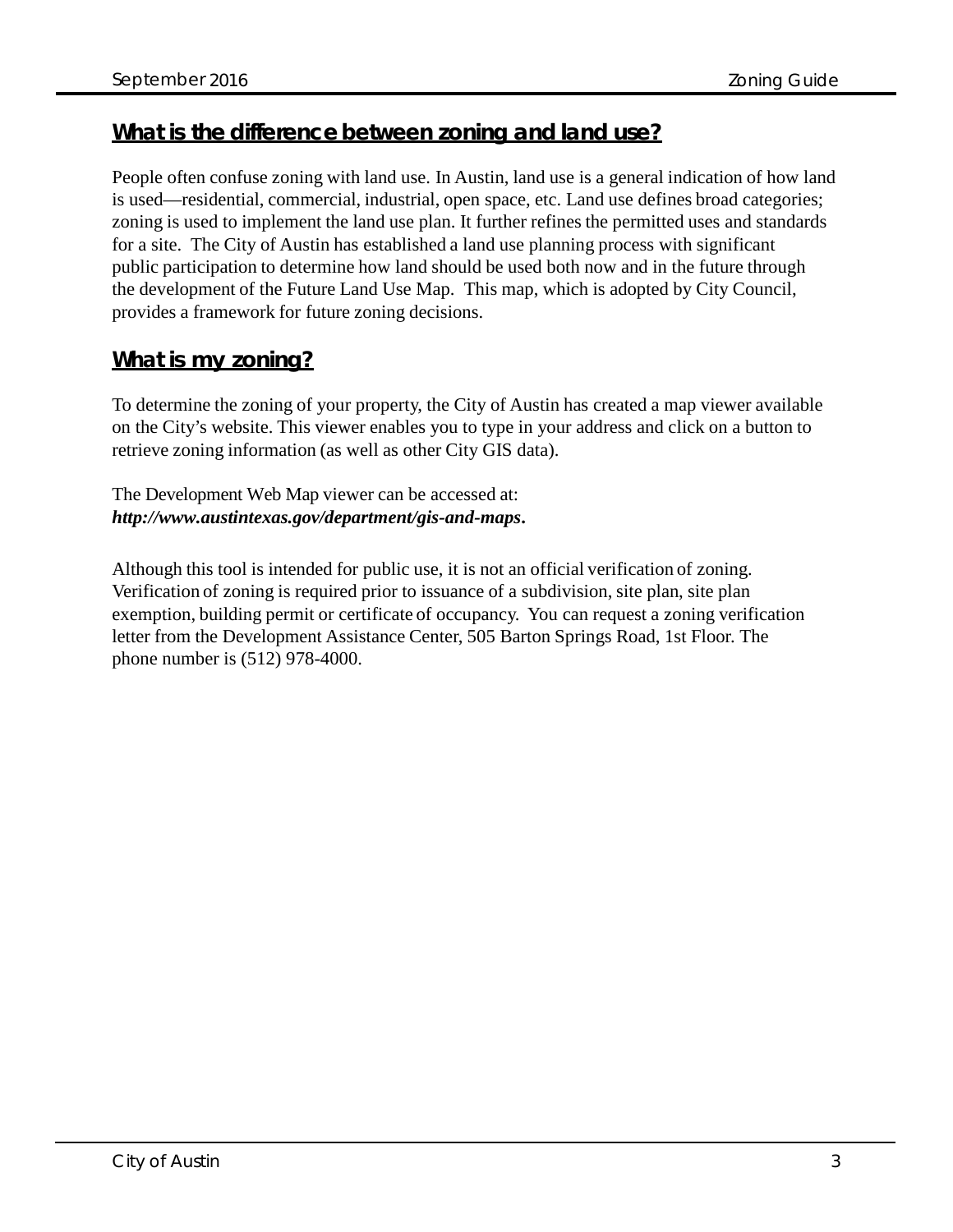| <b>Residential</b> |                               | Commercial |                                    |
|--------------------|-------------------------------|------------|------------------------------------|
| LA                 | Lake Austin Residence         | NO.        | Neighborhood Office                |
| <b>RR</b>          | <b>Rural Residence</b>        | LO         | Limited Office                     |
| $SF-1$             | Single Family—Large Lot       | GO         | General Office                     |
| $SF-2$             | Single Family-Standard Lot    | <b>CR</b>  | <b>Commercial Recreation</b>       |
| $SF-3$             | Family Residence              | LR         | Neighborhood Commercial            |
| SF-4A              | Single Family-Small Lot       | <b>GR</b>  | <b>Community Commercial</b>        |
| $SF-4B$            | Single Family-Condominium     | L          | Lake Commercial                    |
| $SF-5$             | <b>Urban Family Residence</b> | <b>CBD</b> | <b>Central Business District</b>   |
| $SF-6$             | Townhouse & Condominium       | <b>DMU</b> | Downtown Mixed Use                 |
| $MF-1$             | Multifamily -Limited Density  | W/LO       | Warehouse/limited Office           |
| $MF-2$             | Multifamily-Low Density       | CS         | <b>General Commercial Services</b> |
| $MF-3$             | Multifamily-Medium Density    | $CS-1$     | Commercial-Liquor Sales            |
| $MF-4$             | Multifamily-Moderate Density  | <b>CH</b>  | Commercial Highway Serv            |
| $MF-5$             | Multifamily—High Density      |            | <b>Special Purpose</b>             |
| $MF-6$             | Multifamily—Highest Density   | DR         | Development Reserve                |
| МH                 | Mobile Home Residence         | AV         | <b>Aviation Services</b>           |
| <b>Industrial</b>  |                               | AG         | Agricultural                       |
| IP                 | <b>Industrial Park</b>        | P          | Public                             |
| LI                 | Limited Industrial Services   | <b>PUD</b> | Planned Unit Development           |
| MI                 | Major Industry                | <b>TN</b>  | <b>Traditional Neighborhood</b>    |
| R&D                | Research & Development        |            |                                    |

**Table 1. Base Zoning Districts**

#### **Table 2**. **Some of the Combining Zoning Districts**

|       | Code District name                            |
|-------|-----------------------------------------------|
| $-CO$ | <b>Conditional Overlay Combining District</b> |
| -H    | Historic Combining District                   |
| -MU   | Mixed Use Combining District                  |
| $-NP$ | Neighborhood Plan Combining District          |
| -PDA  | Planned Development Area                      |
| -V    | Vertical Mixed Use Building                   |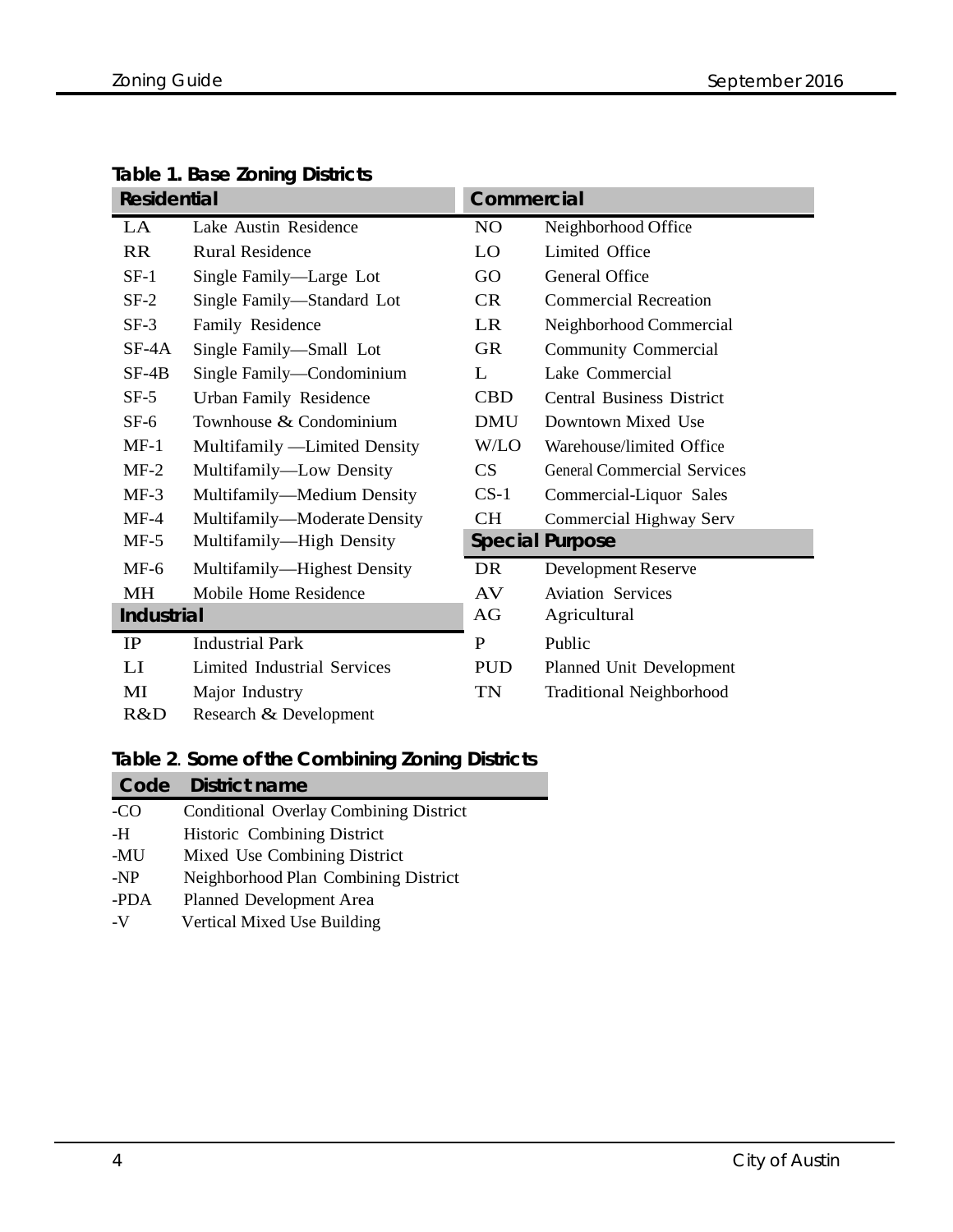#### **II. ZONING PRINCIPLES**

The City of Austin has established twelve Zoning Principles as a guide to preserve the compatibility of land uses. City Staff, stakeholders and property owners should use the following principles to evaluate all zoning requests.

- Zoning should be consistent with the Future Land Use Map (FLUM) or adopted neighborhood plan.
- Zoning should satisfy a public need and not constitute a grant of special privilege to an individual owner; the request should not result in spot zoning.
- Granting a request for zoning should result in an equal treatment of similarly situated properties.
- Granting the zoning should not in any way set an undesirable precedent for other properties in the neighborhood or within other areas of the city.
- Zoning should allow for a reasonable use of the property.
- Zoning changes should promote compatibility with adjacent and nearby uses and should not result in detrimental impacts to the neighborhood character.
- Zoning should promote a transition between adjacent and nearby zoning districts, land uses, and development intensities.
- Zoning should promote the policy of locating retail and more intensive zoning near the intersections of arterial roadways or at the intersections of arterials and major collectors.
- The request should serve to protect and preserve places and areas of historical and cultural significance.
- Zoning should promote clearly identified community goals such as creating employment opportunities or providing for affordable housing.
- A change in conditions has occurred within the area indicating that there is a basis for changing the originally established zoning and/or development restrictions for the property.
- The rezoning should be consistent with the policies adopted by the City Council or Planning Commission/Zoning and Platting Commission.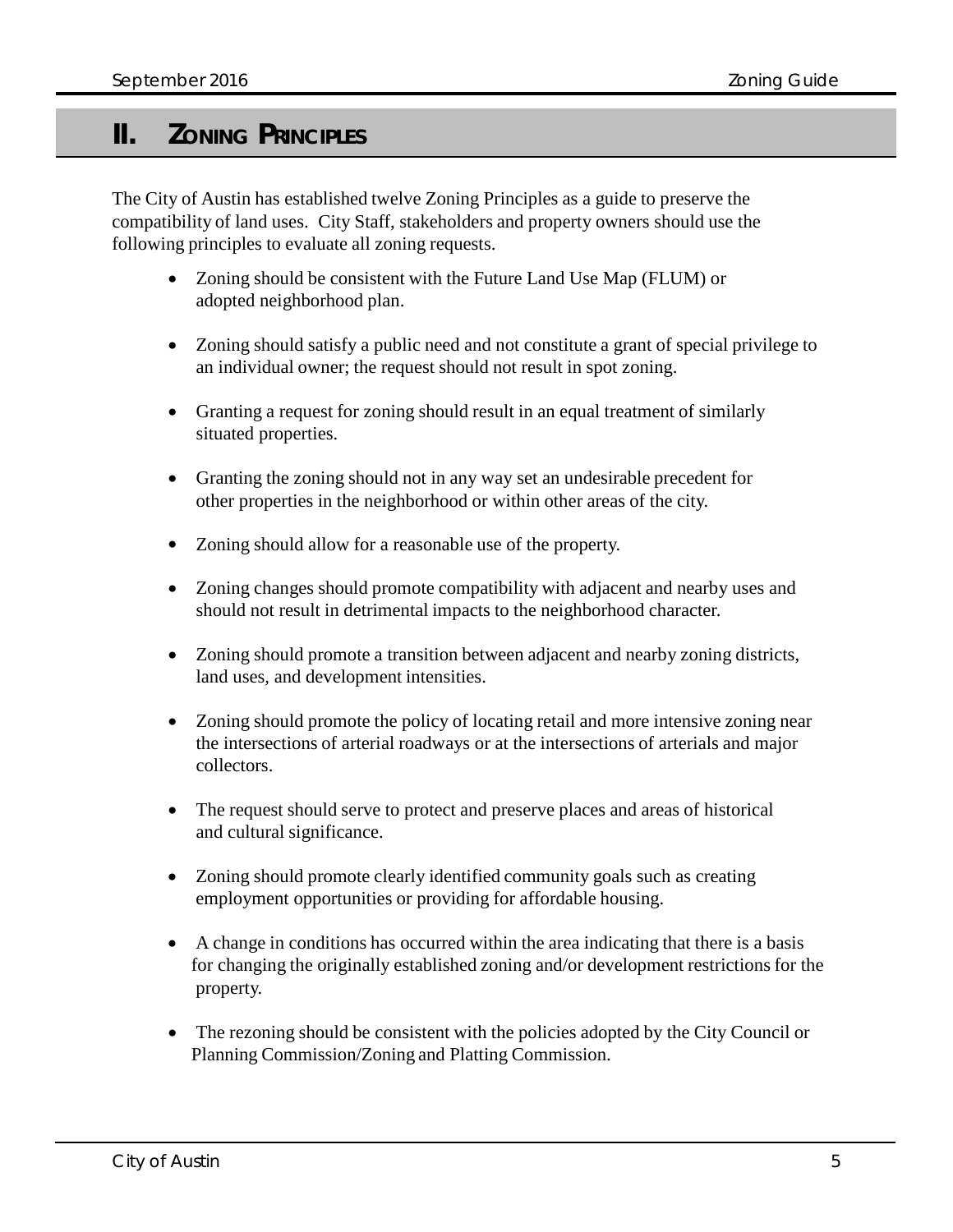#### **III. ZONING PROCESS**

#### **Who can request a rezoning?**

A rezoning may be requested by:

- Property owner
- City Council
- Planning Commission/Zoning and Platting Commission
- Historic Landmark Commission—if the property is proposed to be designated as a historic landmark (H) combining district, or a historic area (HD) combining district.
- A petition of at least 60% of the owners of land in a proposed historic district.

#### **What is the rezoning process?**

An application for rezoning is reviewed by City staff, and then scheduled before the Land Use Commission. All requests that fall within the boundaries of an adopted neighborhood planning area, or an area with a resolution from City Council to move forward with a plan, are scheduled for a public hearing before the Planning Commission. All other zoning requests are scheduled before the Zoning and Platting Commission. Following a public hearing from one of these Commissions, an additional public hearing is scheduled for City Council. City Council will approve or deny the rezoning request.

#### **What happens if my property is rezoned—can I continue my use?**

There are cases when a rezoning can result in a nonconforming use. A nonconforming use is the use of any land, building, or structure that does not conform with current applicable regulations, but complied or was not under requirements to comply with regulations at the time the use was established. There are specific code requirements, relating to the discontinuance of a nonconforming use as well as the ability to make any changes to a nonconforming use.

#### **How do I get a copy of an approved zoning ordinance?**

Once City Council approves a zoning request, a copy of the approved ordinance can be obtained through the City Clerk's Office. You can either call and request a copy, or you can perform an online Public Records search.

If a property is rezoned with a conditional overlay (CO) attached to the zoning, you can find the specifics of the CO in the zoning ordinance.

Public records can be accessed through the City Clerk's webpage: *http://www.austintexas.gov/edims/search.cfm.*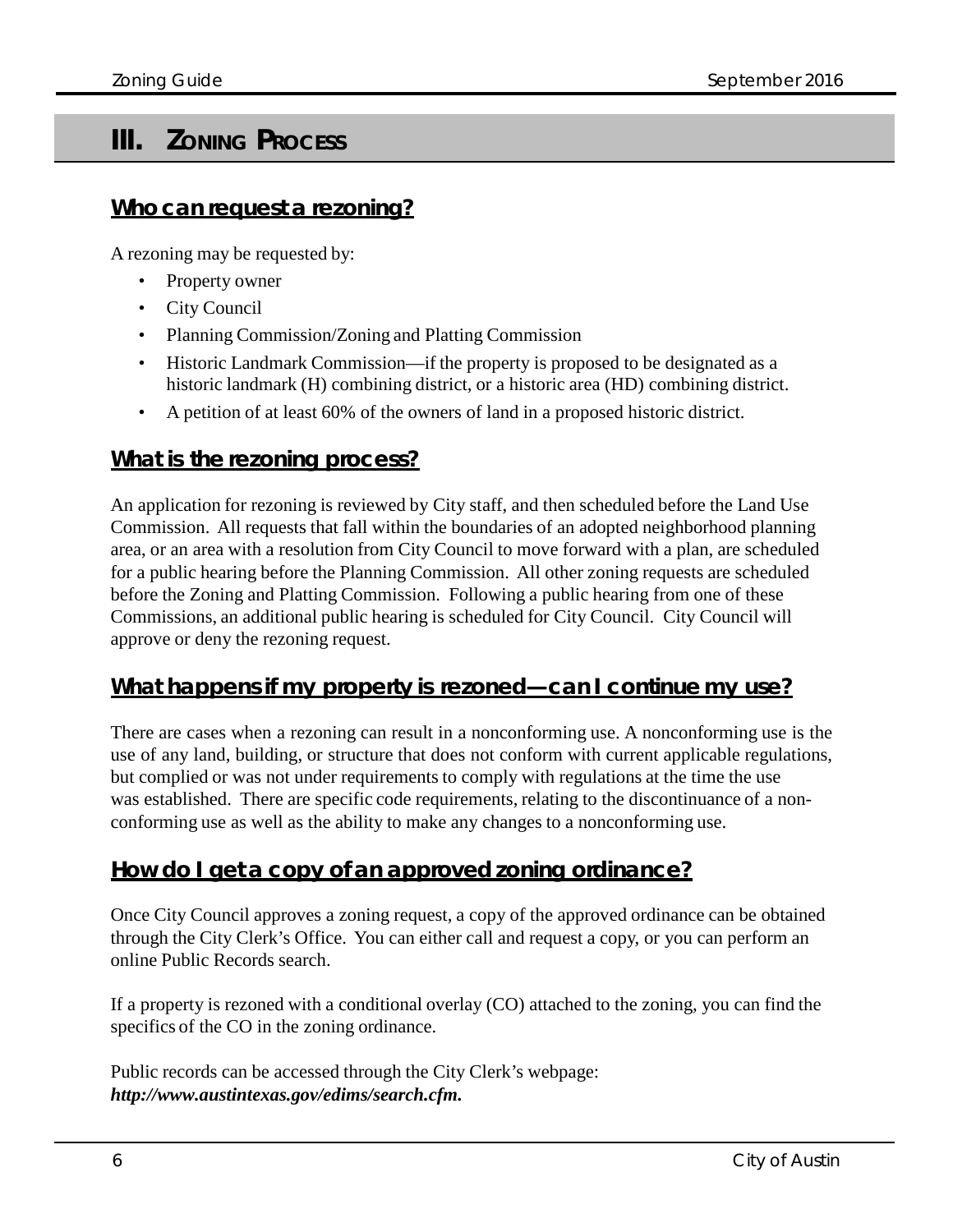

Notices (steps 2, 4 and 6) are sent to property owners, registered community associations, and utility account holders within 500 feet of a property that is being rezoned.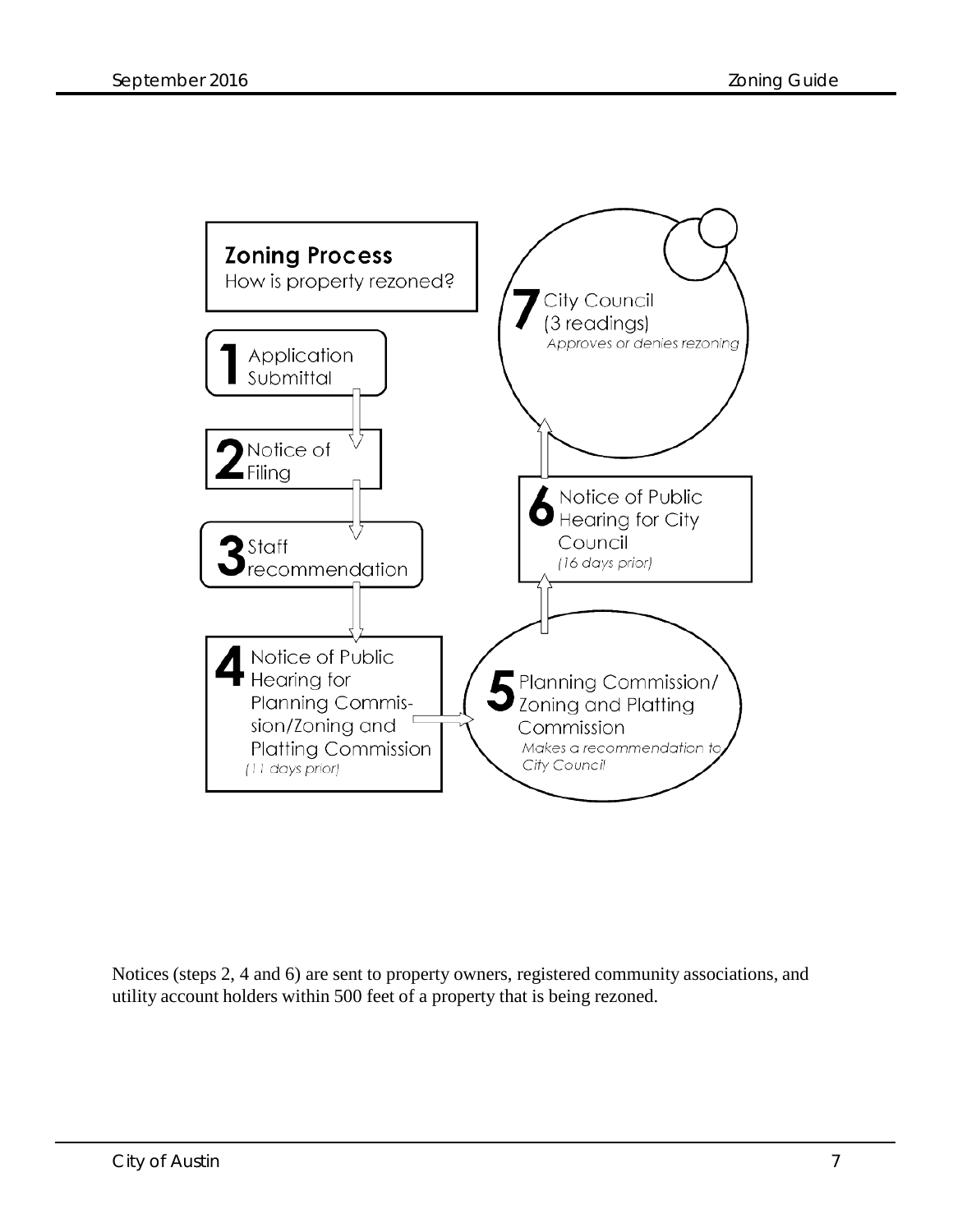#### **IV. CHALLENGING <sup>A</sup> ZONING REQUEST**

When a property owner requests a zoning change, nearby neighbors are considered to have a stake in the zoning as well and have the opportunity to challenge the zoning request before City Council. Doing so requires that City Council approve the zoning change by three-fourths majority. Please note that petition rights do not apply to interim-zoned property.

#### **Steps involved in challenging a zoning request:**

- a. Work with the property owner or neighborhood to try to reach a compromise, or work through the neighborhood plan process.
- b. Send a letter stating opposition to staff, Planning Commission, and City Council.
- c. Appear at the public hearings at Planning Commission and City Council.
- d. File a zoning petition with the zoning case manager.

#### **What is a zoning petition?**

A petition is one way a person may oppose a proposed rezoning. A petition may be filed (1) by a property owner opposed to a rezoning of his of her own property or (2) by property owners within 200 feet of the proposed change. In order for a petition by nearby property owners to be considered valid, property owners of 20% or more of the land within 200 feet of the proposed rezoning must sign the petition.



#### **What is the effect of a petition?**

A three-fourths majority vote of city council is required to overturn a valid petition.

#### **How to file a petition**

A petition should be dated and addressed to the City Council. In order to be legally binding, the first paragraph should read as follows:

> We, the undersigned owners of property affected by the requested zoning change described in the referenced file, do hereby protest against any change of the Land Development Code which would zone the property to any classification other than

After this initial statement, briefly state the reasons for the protest.

.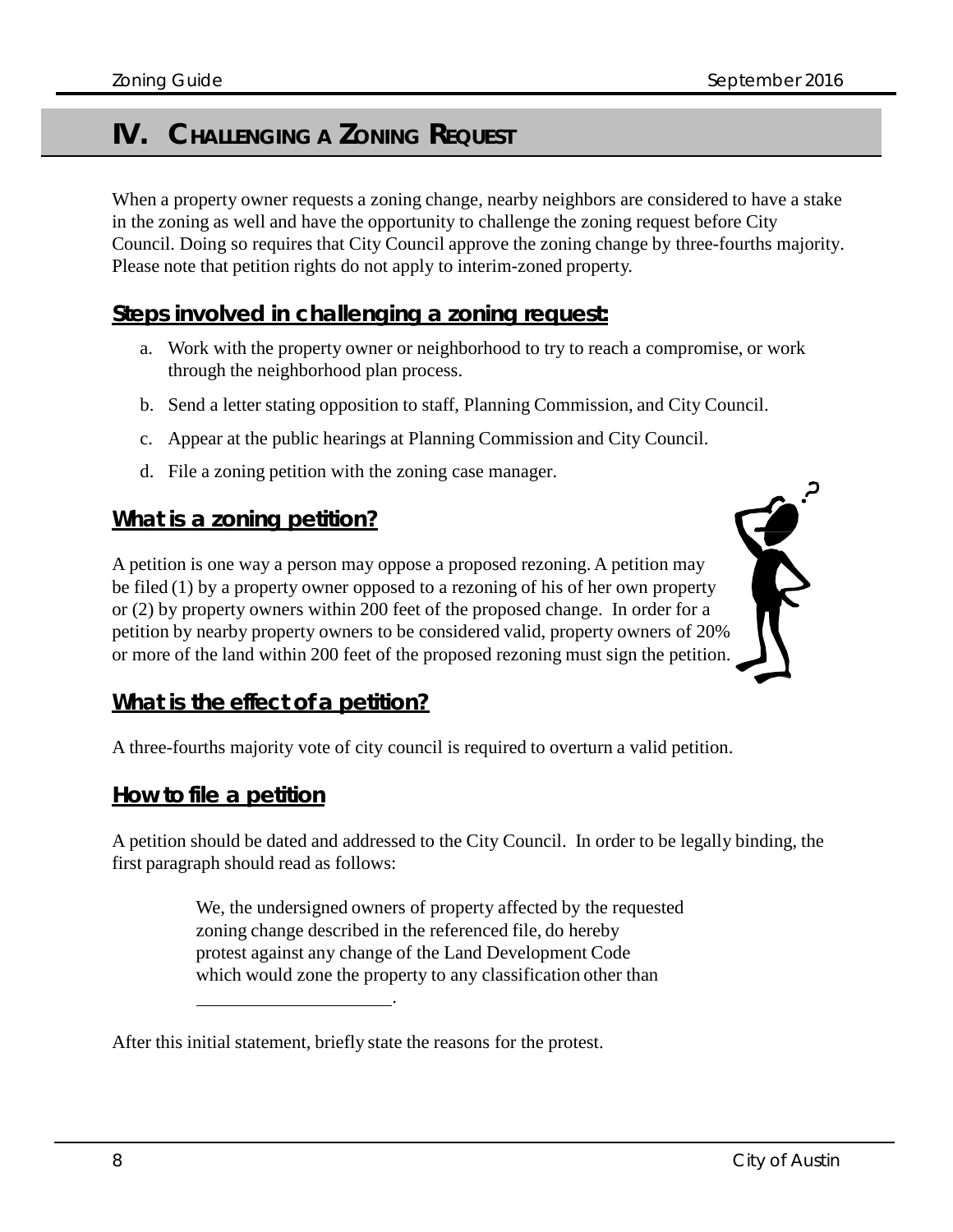This statement should be followed by the original signatures of the protesters and their addresses. If a protester signs for other than the owner of record, a Power of Attorney should accompany the petition. Signatures should be in blue or black ink to facilitate reproduction.

Property owner information is obtained from the Travis Central Appraisal District. If there has been a recent sale of the property, the current owners may not be shown. A copy of the deed or closing statement must be furnished with the petition to establish ownership.

Please furnish the name and phone number of a contact person in case there are questions about the petition.

The case file number and zoning information may be obtained from the zoning case manager within the Planning and Zoning Department, 505 Barton Springs Rd, Fifth Floor. Although not required, it is also suggested that a numeric printout of the property owners and a copy of that portion of the tax plat showing 200 feet around the area proposed for rezoning be obtained.

The nine-digit parcel number for each property within a 200-foot radius must be determined, as follows:

- The first five digits of the parcel number is the tax plat number.
- The next two digits is the block number. This is the large underlined number shown on each block.
- The last two digits is the lot number. This is the small underlined number on each lot.

This parcel number corresponds to the numbers shown on the property owner printout.

#### **Calculating 20% of the property within 200 feet of a rezoning request**

A brief description of the process for determining the validity of a petition is as follows:

- A. Figure square footage of area within 200-foot radius of property being rezoned, excluding property being considered.
- B. Figure each petitioner's area. These areas should include one-half of right-of-way adjacent to the petitioner's property.
- C. Figure percentage: Total of petitioners' area (B) divided by Total area within 200' radius (A).

If (C) is greater than or equal to 20%, the petition is valid.

Condominium projects may protest the rezoning if the petition is signed by the appropriate officer of the governing body of the condominium. An individual condominium owner shall not be included when calculating the petition unless the documents governing the condominium clearly establish the right of an individual owner to act with respect to his or her respective undivided interest in the common elements of the condominium.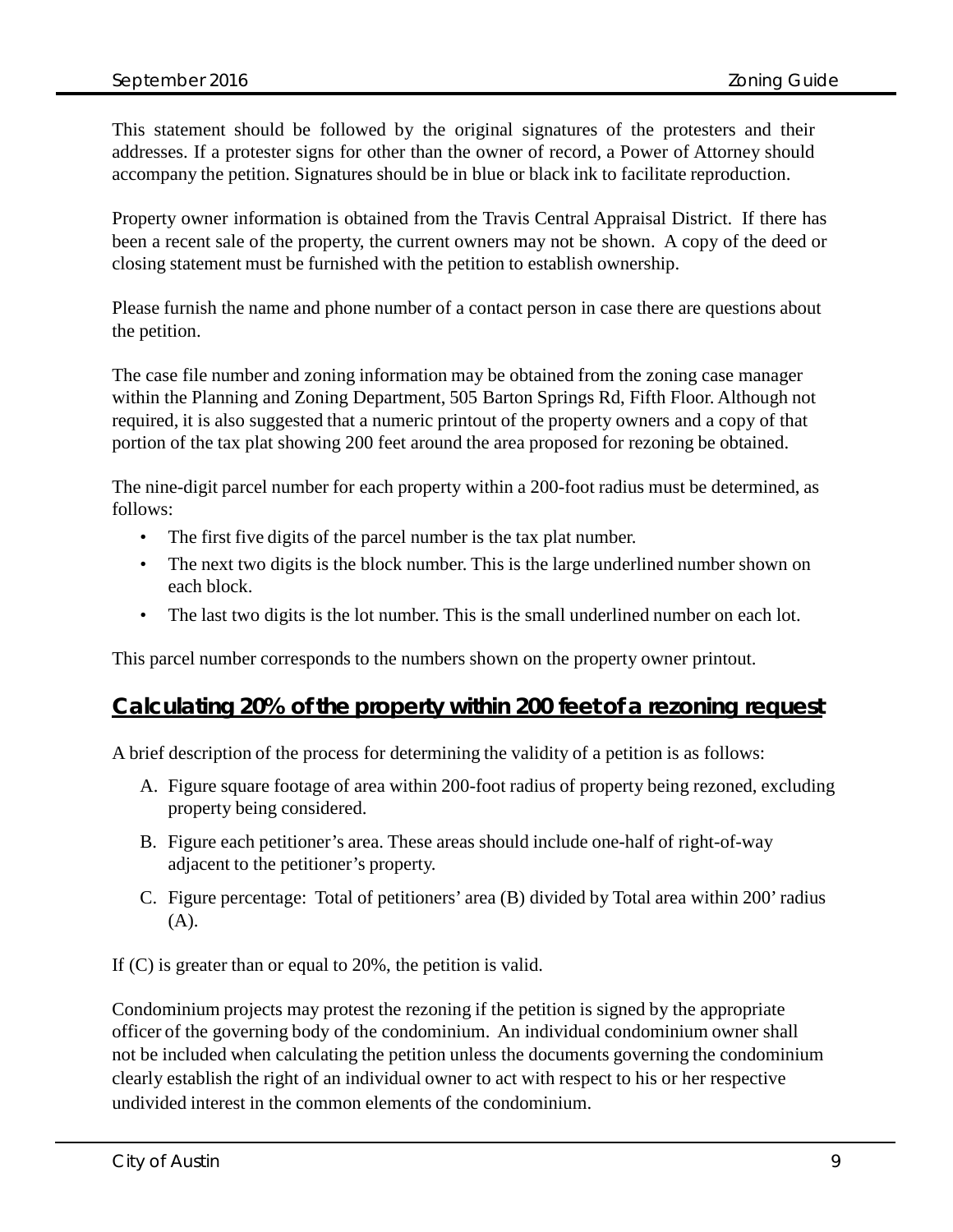#### **What is the deadline to file a petition?**

The zoning petition shall be filed with the zoning case manager no later than noon on the Wednesday prior to the 3<sup>rd</sup> Reading of the scheduled item at City Council. However, the petition should be furnished to the zoning case manager as early as possible prior to the Council hearing so the validity may be determined prior to the hearing.

 The zoning petition can be found at this link: *http://www.austintexas.gov/department/zoning-resources.*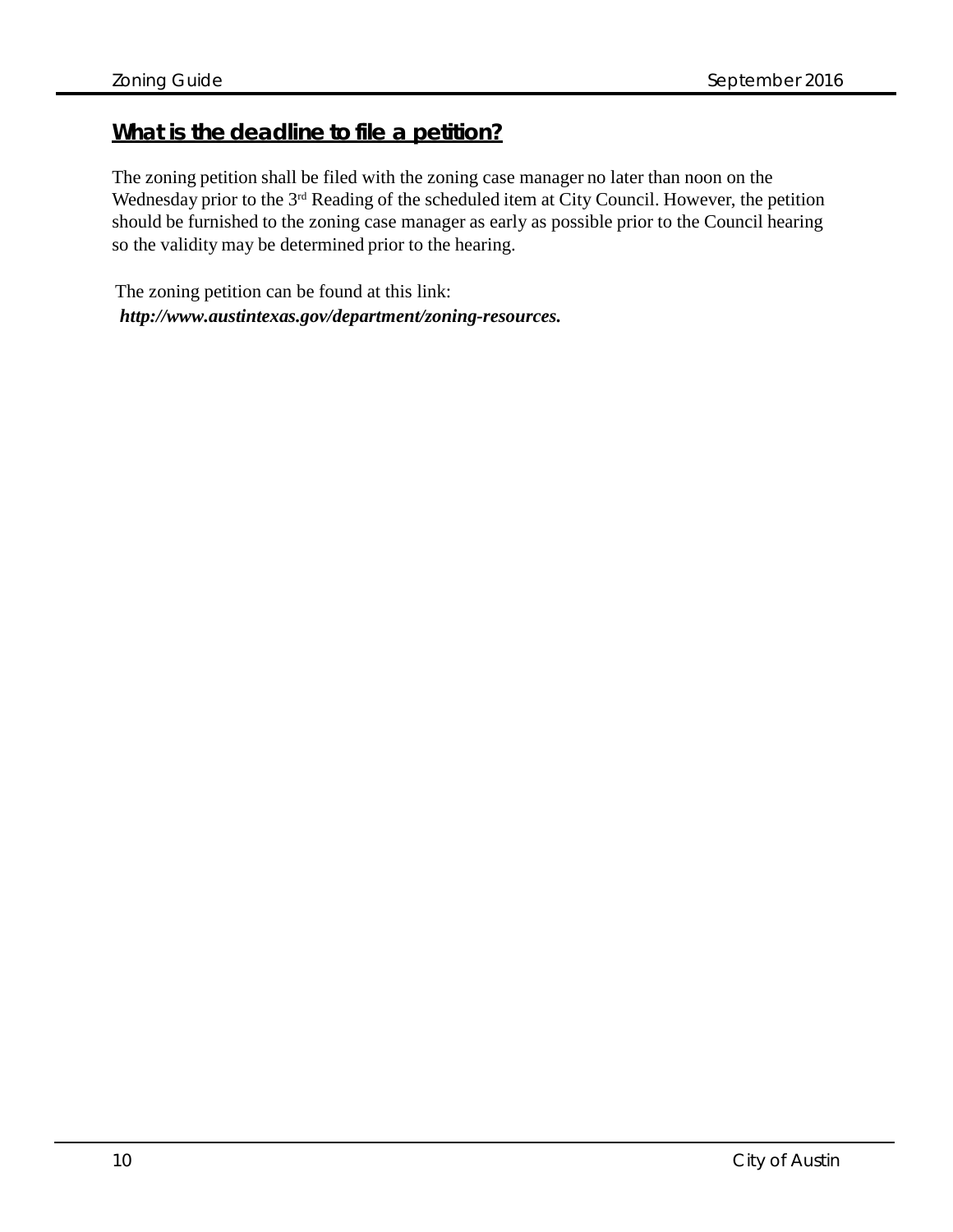#### **V. BASE ZONING DISTRICTS**

A **Base Zoning District** establishes regulations governing land use and site development in a specific geographic area. Regulations may include:

- A minimum lot size
- A minimum lot width
- Maximum impervious coverage
- Maximum height allowances
- Required setbacks

**Building Coverage**: A percentage limit on the amount of a lot that may be covered by a building.

**Density:** The number of dwelling units (houses, apartments, duplexes etc), or buildings per unit of land. In Neighborhood Planning, this is often expressed as dwelling units per acre or units per lot.

**Floor Area Ratio (FAR):** The floor area ratio (FAR) is the principal bulk regulation controlling the size of buildings. FAR is the ratio of total building floor area in relation to the area of its zoning lot. Each zoning district has an FAR control which, when multiplied by the lot area of the zoning lot, produces the maximum amount of floor area allowable in a building on the zoning lot.

For example, on a 10,000 square-foot lot in a zoning district with a maximum FAR of 1.0, the floor area of a building cannot exceed 10,000 square feet.



**FAR=1.0** 10,000 sq. ft. building covering 100% of lot



**FAR=1.0** 10,000 sq. ft. building covering 50% of lot



**FAR=1.0** 10,000 sq. ft. building covering 25% of lot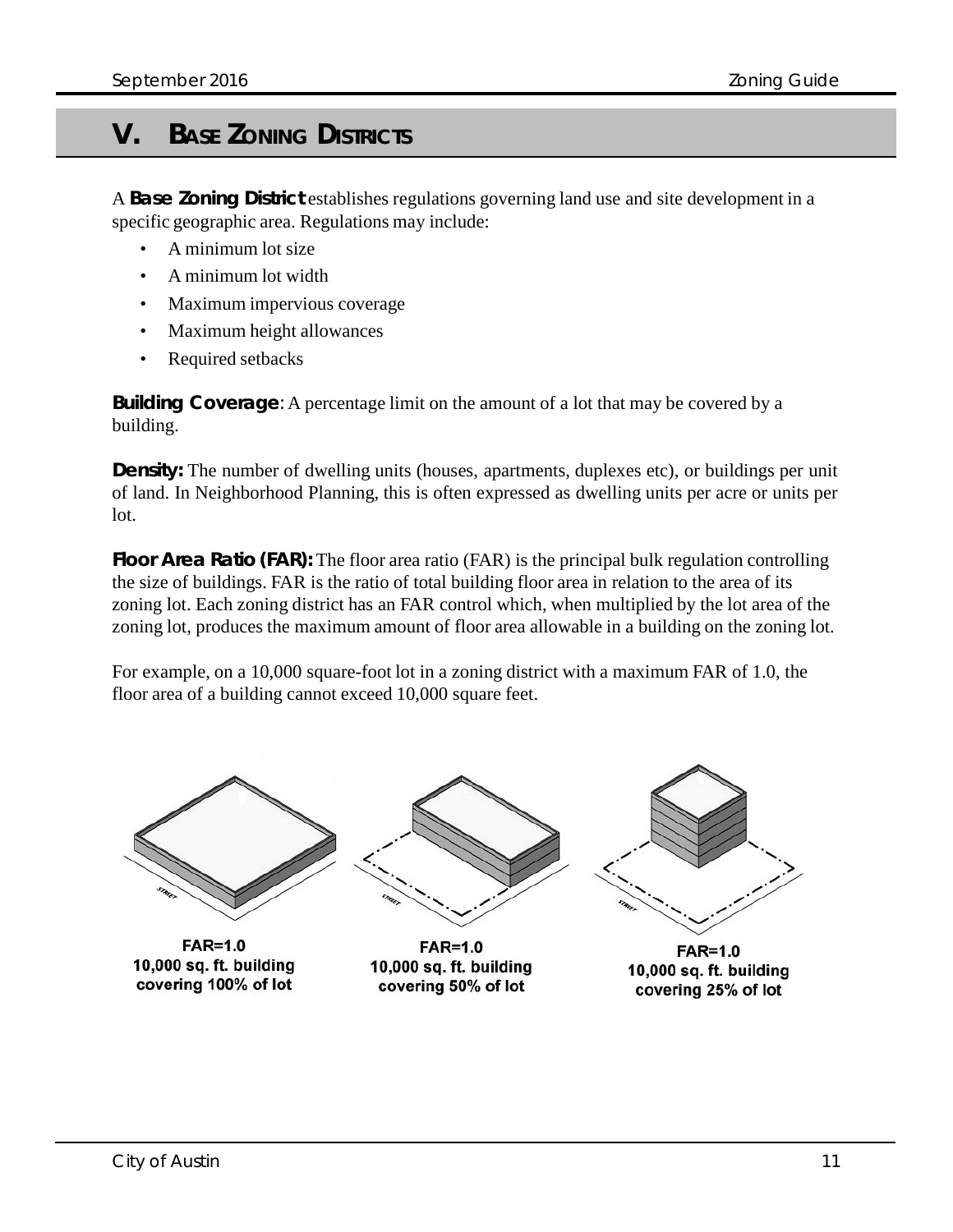**Impervious Cover:** Anything that stops rainwater from soaking into the ground, including roads, sidewalks, driveways, parking lots, swimming pools, and buildings. The allowable amount of impervious cover is determined by the more restrictive of the zoning district and watershed regulations.

**Minimum Site Area:** Limits the number of dwelling units on a site by requiring a certain amount of square footage at a site for a specific type of multi-family unit (efficiency, onebedroom, two-bedroom, etc.). For example, if a zoning district for a 10,000 square foot lot requires 2,500 square feet for each two-bedroom unit, then four two-bedroom units can be built on that lot.

**Setbacks:** The minimum distance between buildings and any lot line.

Provided below is general information regarding the most common base zoning districts. Refer to the City of Austin Land Development Code for additional development standards.

Notes for Permitted Uses

- (c) Conditional Use Permit is required
- (PC) Permitted in the district, but under some circumstances may be conditional
- \* Additional standards may apply. See Section VII, Description of Allowed Uses, for Austin City Code references.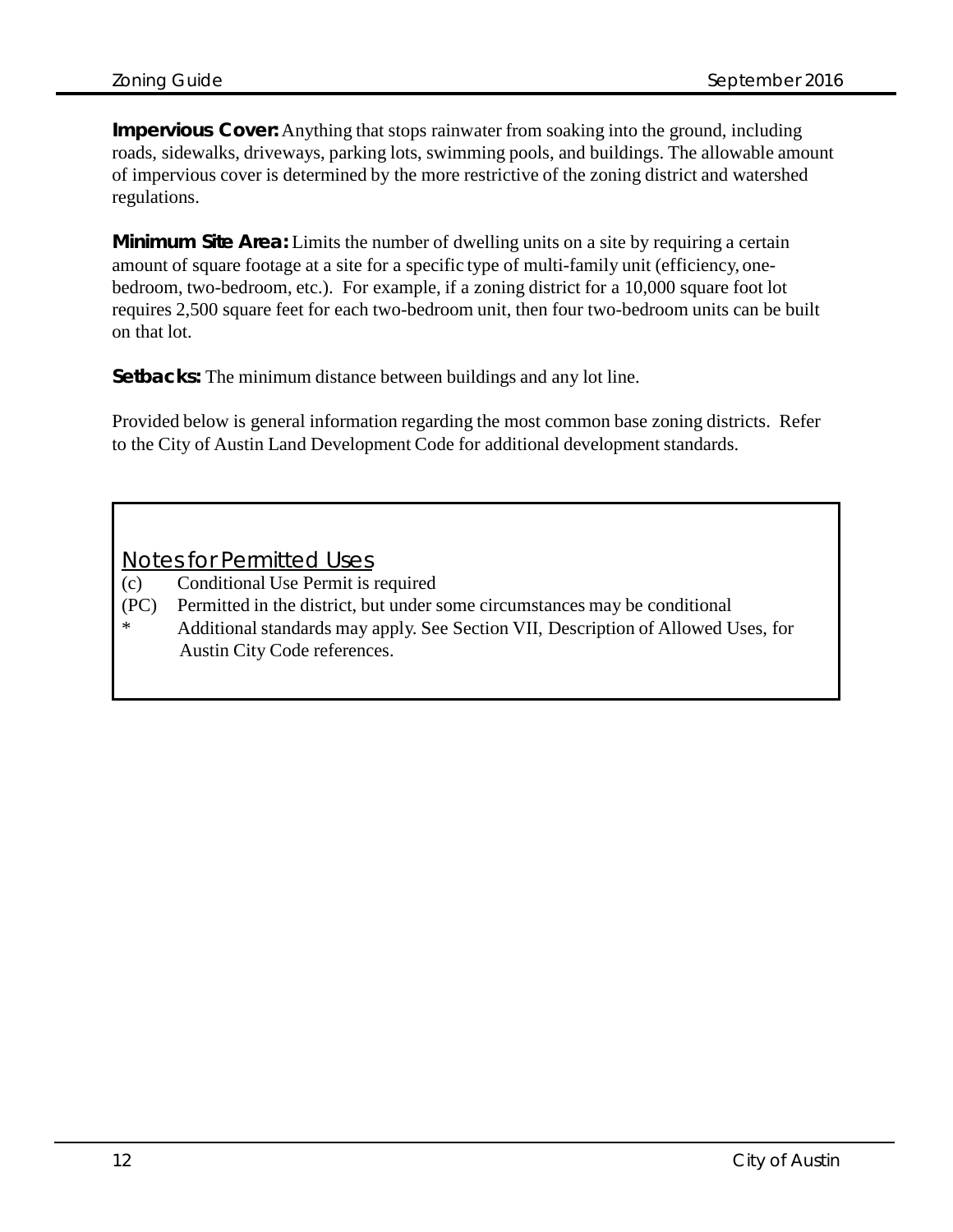### **Residential Districts**

### RR Rural Residence

Rural Residence district is intended for a low density residential use on a lot that is a minimum of one acre. An RR district designation may be applied to a use in an area for which rural characteristics are desired or an area whose terrain or public service capacity require low density.

| Lot                       |                    | Massing            |                 |
|---------------------------|--------------------|--------------------|-----------------|
| Minimum Lot Size          | $43,560$ sq ft     | Maximum Height     | 35 ft           |
|                           | $(1 \text{ acre})$ | Minimum Setbacks   |                 |
| Minimum Lot Width         | $100$ ft           | Front yard         | 40 ft           |
| Maximum Units Per Lot     |                    | Street side yard   | $25 \text{ ft}$ |
| Maximum Building Coverage | 20%                | Interior side yard | $10$ ft         |
| Maximum Impervious Cover  | 25%                | Rear yard          | $20$ ft         |

#### **Site Development Standards**

#### **Permitted and Conditional Uses**

† For detail on marked uses in the Rural Residential district, see the Austin City Code 25-2-552.

#### **Residential**

| Single-Family Residential <sup>†*</sup>                                                                                                                                                                                                                                                                                            | <b>Short-Term Rental</b>                                                                                                                                                                                                                                                                                                                                                           |
|------------------------------------------------------------------------------------------------------------------------------------------------------------------------------------------------------------------------------------------------------------------------------------------------------------------------------------|------------------------------------------------------------------------------------------------------------------------------------------------------------------------------------------------------------------------------------------------------------------------------------------------------------------------------------------------------------------------------------|
| <b>Civic</b>                                                                                                                                                                                                                                                                                                                       |                                                                                                                                                                                                                                                                                                                                                                                    |
| Club or Lodge $(c)$ *<br>College and University Facilities (c)<br>Communication Service Facilities *<br>Community Events *<br>Community Recreation—Public $(c)$ *<br>Community Recreation—Private (c) *<br>Cultural Services (c)<br>Day Care Services—Commercial (c)<br>Day Care Services—General (c)<br>Day Care Services—Limited | Family Home *<br>Group Home Class I—General $(c)$ *<br>Group Home Class I-Limited *<br>Local Utility Services (c)<br>Private Primary Educational Services (c) *<br>Private Secondary Educational Services (c) *<br>Public Primary Educational Services *<br>Public Secondary Educational Services *<br>Religious Assembly<br>Safety Services (c)<br>Telecommunication Tower (PC) * |
| Commercial                                                                                                                                                                                                                                                                                                                         | Agricultural                                                                                                                                                                                                                                                                                                                                                                       |
| Kennels $(c)$<br>Special Use—Historic (c) *<br>Stables (c)                                                                                                                                                                                                                                                                         | <b>Community Garden</b><br>Urban Farm *                                                                                                                                                                                                                                                                                                                                            |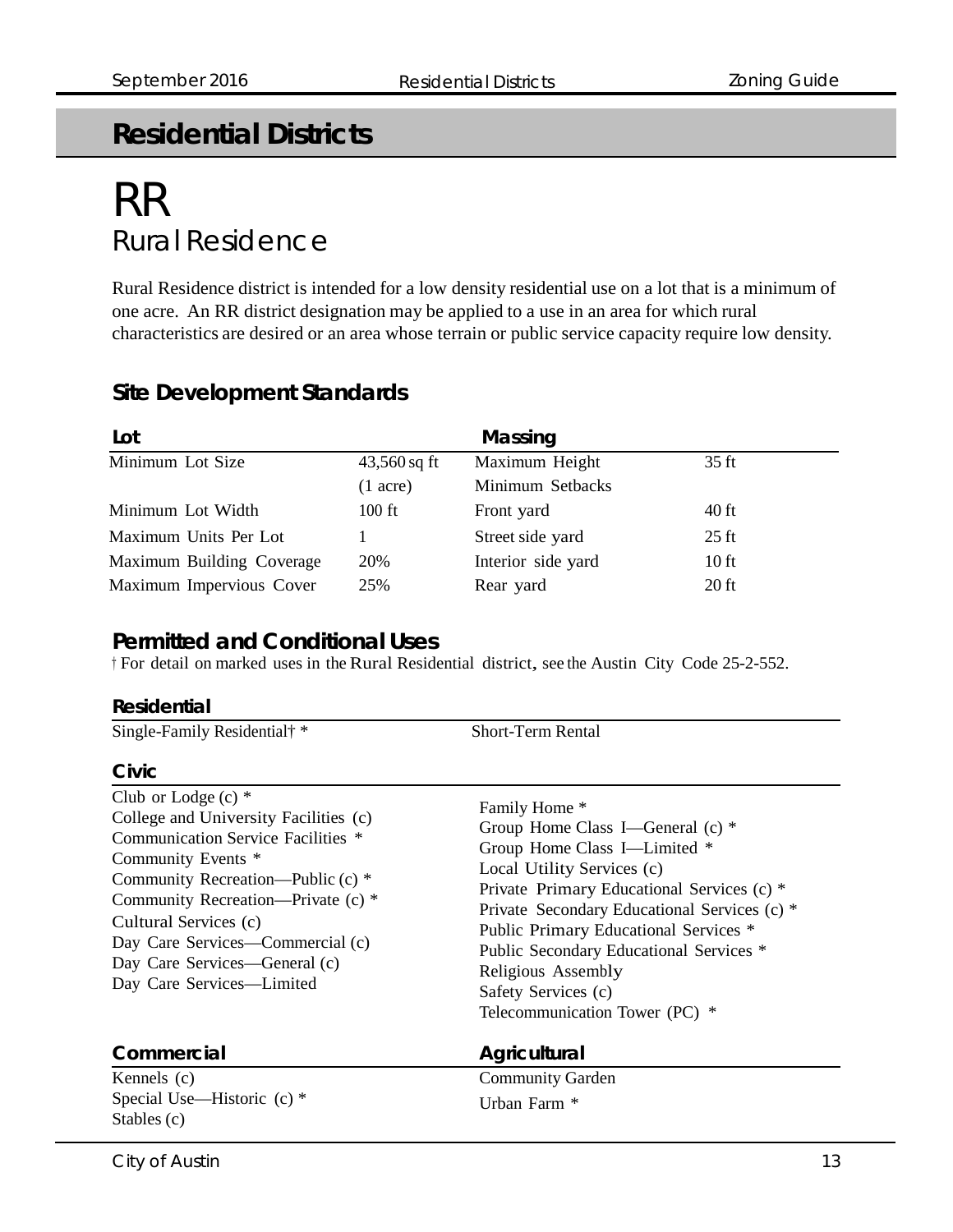### SF-1 Single Family Residence—Large Lot

Single Family Residence Large Lot district is intended for a low density single-family residential use on a lot that is a minimum of 10,000 square feet. An SF-1 district designation may be applied to a use on land with sloping terrain or environmental limitations that preclude standard lot size or to a use in an existing residential development on a lot that is 10,000 square feet or more.

#### **Site Development Standards**

| Lot                       |                | Massing            |                  |
|---------------------------|----------------|--------------------|------------------|
| Minimum Lot Size          | $10,000$ sq ft | Maximum Height     | 35 ft            |
| Minimum Lot Width         | $60$ ft        | Minimum Setbacks   |                  |
| Maximum Units Per Lot     |                | Front yard         | $25 \text{ ft}$  |
| Maximum Building Coverage | 35%            | Street side yard   | $15 \text{ ft}$  |
| Maximum Impervious Cover  | 40%            | Interior side yard | $5$ ft           |
|                           |                | Rear yard          | 10 <sub>ft</sub> |

#### **Permitted and Conditional Uses**

| <b>Residential</b> |
|--------------------|
|                    |

| Single-Family Residential *                                                                                                                                                                                                                                                                                                        | Bed and Breakfast Residential (Group 1) *                                                                                                                                                                                                                                                                                                        |
|------------------------------------------------------------------------------------------------------------------------------------------------------------------------------------------------------------------------------------------------------------------------------------------------------------------------------------|--------------------------------------------------------------------------------------------------------------------------------------------------------------------------------------------------------------------------------------------------------------------------------------------------------------------------------------------------|
| <b>Short-Term Rental</b>                                                                                                                                                                                                                                                                                                           | <b>Conservation Single Family Residential</b>                                                                                                                                                                                                                                                                                                    |
| Civic                                                                                                                                                                                                                                                                                                                              |                                                                                                                                                                                                                                                                                                                                                  |
| Club or Lodge $(c)$ *<br>College and University Facilities (c) *<br>Communication Service Facilities *<br>Community Events *<br>Community Recreation—Public (c) *<br>Community Recreation—Private (c) *<br>Cultural Services (c)<br>Day Care Services—Commercial (c)<br>Day Care Services—General (c)<br>Day Care Services-Limited | Family Home *<br>Group Home Class I—General $(c)$ *<br>Group Home Class I—Limited *<br>Local Utility Services (c)<br>Private Primary Educational Services (c) *<br>Private Secondary Educational Services (c) *<br>Public Primary Educational Services *<br>Public Secondary Educational Services *<br>Religious Assembly<br>Safety Services (c) |

#### **Commercial**

Special Use—Historic (c) \*

#### **Agricultural**

Community Garden Urban Farm \*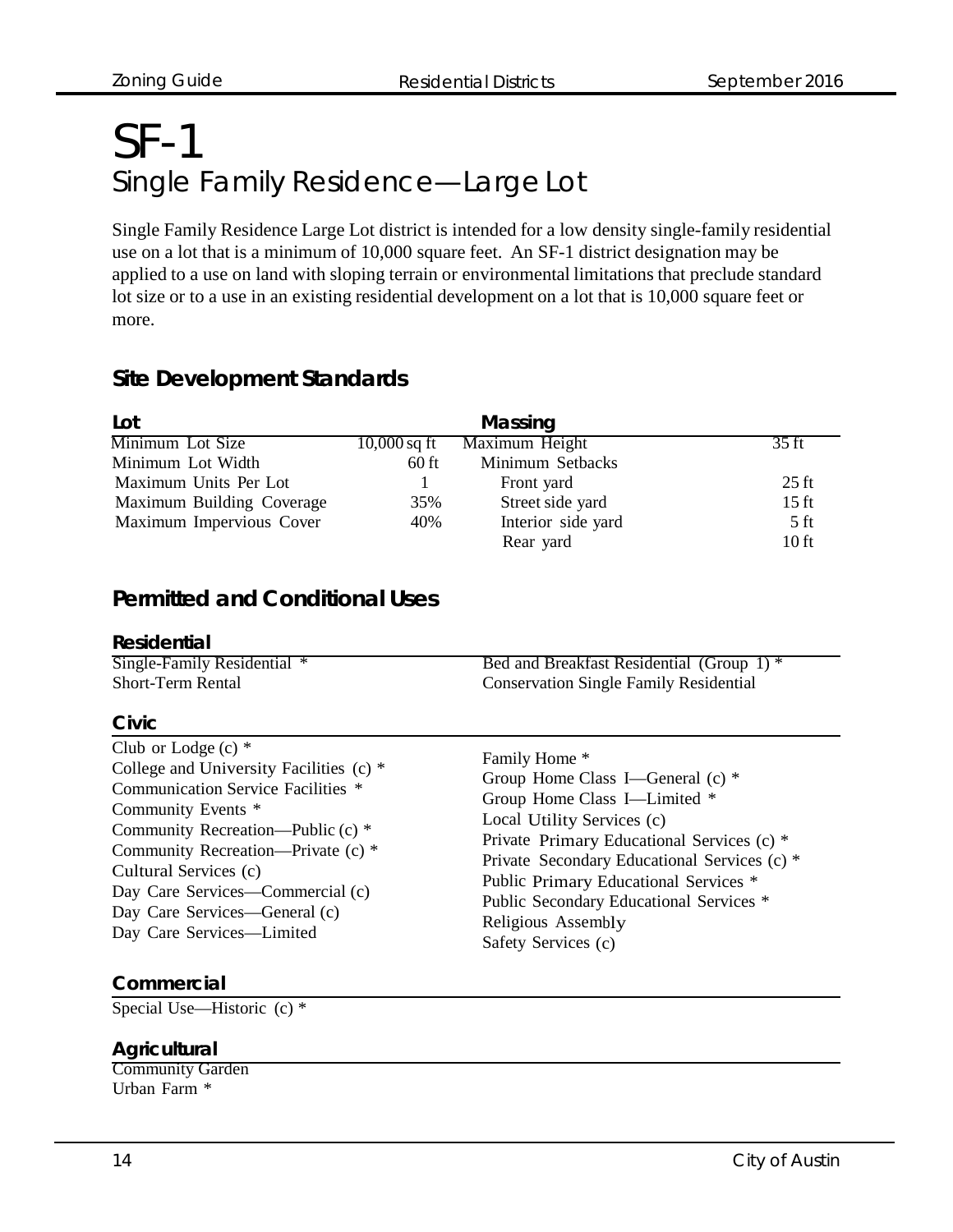## SF-2 Single Family Residence—Standard Lot

Single Family Residence Standard Lot district is intended for a moderate density single-family residential use on a lot that is a minimum of 5,750 square feet. An SF-2 district designation may be applied to a use in an existing single-family neighborhood that has moderate sized lots or to new development of single-family housing on lots that are 5,750 square feet or more.

#### **Site Development Standards**

| Lot                       |             | Massing            |                 |
|---------------------------|-------------|--------------------|-----------------|
| Minimum Lot Size          | 5,750 sq ft | Maximum Height     | 35 ft           |
| Minimum Lot Width         | $50$ ft     | Minimum Setbacks   |                 |
| Maximum Units Per Lot     |             | Front yard         | $25 \text{ ft}$ |
| Maximum Building Coverage | 40%         | Street side yard   | $15 \text{ ft}$ |
| Maximum Impervious Cover  | 45%         | Interior side yard | 5 <sub>ft</sub> |
|                           |             | Rear yard          | $10$ ft         |

#### **Permitted and Conditional Uses:**

#### **Residential**

| Single-Family Residential *                                                                                                                                                                                                                                                                                                              | Bed and Breakfast Residential (Group 1) *<br><b>Short-Term Rental</b>                                                                                                                                                                                                                                                                                                              |
|------------------------------------------------------------------------------------------------------------------------------------------------------------------------------------------------------------------------------------------------------------------------------------------------------------------------------------------|------------------------------------------------------------------------------------------------------------------------------------------------------------------------------------------------------------------------------------------------------------------------------------------------------------------------------------------------------------------------------------|
| Civic                                                                                                                                                                                                                                                                                                                                    |                                                                                                                                                                                                                                                                                                                                                                                    |
| Club or Lodge $(c)$ *<br>College and University Facilities (c) *<br>Community Events *<br>Communication Service Facilities *<br>∗<br>Community Recreation—Public (c)<br>Community Recreation—Private (c)<br>∗<br>Cultural Services (c)<br>Day Care Services—Commercial (c)<br>Day Care Services—General (c)<br>Day Care Services-Limited | Family Home *<br>Group Home Class I—General $(c)$ *<br>Group Home Class I—Limited *<br>Local Utility Services (c)<br>Private Primary Educational Services (c) *<br>Private Secondary Educational Services (c) *<br>Public Primary Educational Services *<br>Public Secondary Educational Services *<br>Religious Assembly<br>Safety Services (c)<br>Telecommunication Tower (PC) * |

#### **Commercial**

Special Use—Historic (c) \*

#### **Agricultural**

Community Garden Urban Farm \*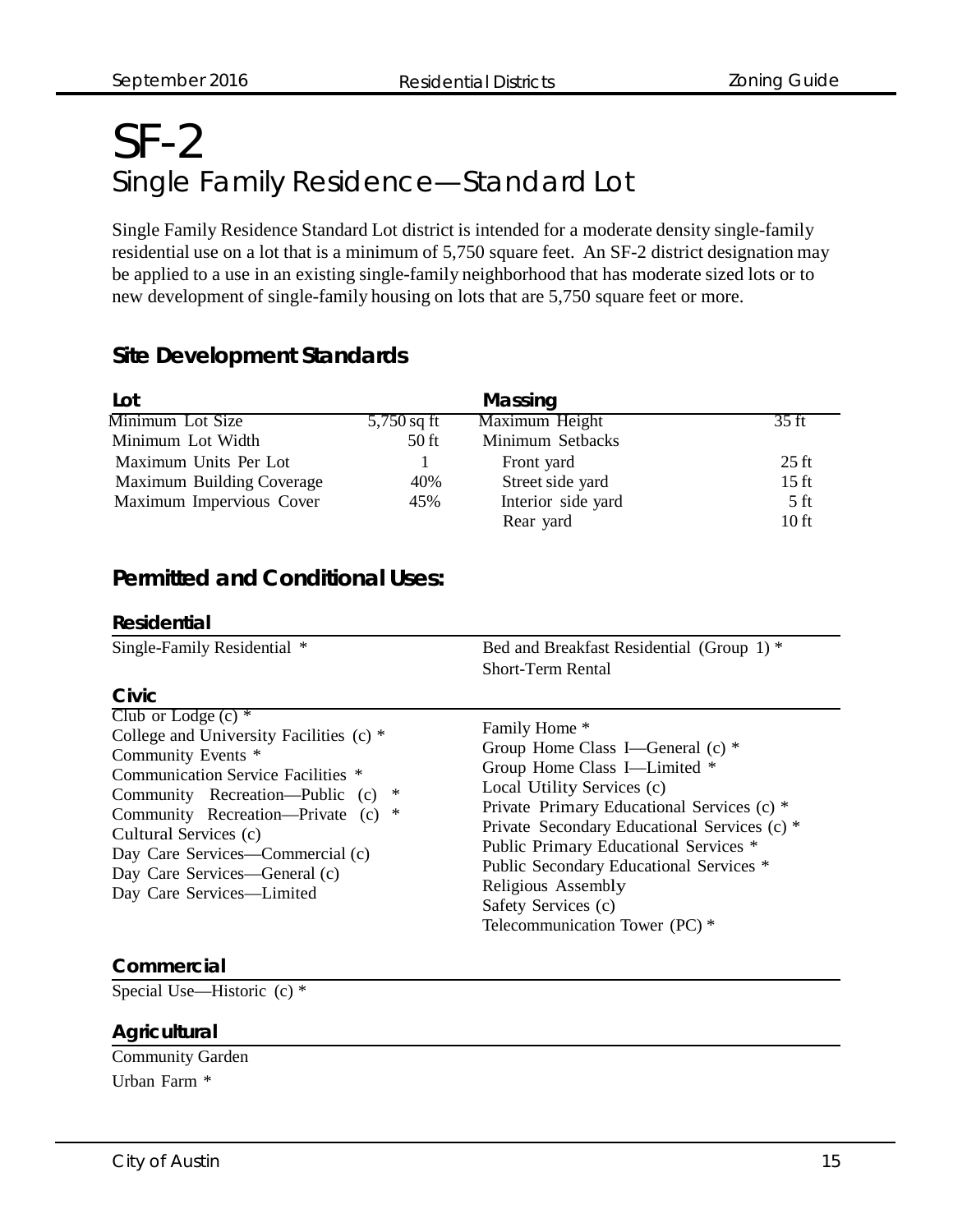### SF-3 Family Residence

Family Residence district is intended as an area for moderate density single-family residential use, with a minimum lot size of 5,750 square feet. Duplex use is permitted under development standards that maintain single-family neighborhood characteristics. This district is appropriate for existing single-family neighborhoods having typically moderate sized lot patterns, as well as for development of additional family housing areas with minimum land requirements.

#### **Site Development Standards**

| Lot                       |               | Massing            |                  |
|---------------------------|---------------|--------------------|------------------|
| Minimum Lot Size          | $5,750$ sq ft | Maximum Height     | $35$ ft          |
| Minimum Lot Width         | 50 ft         | Minimum Setbacks   |                  |
| Maximum Units Per Lot     |               | Front yard         | $25 \text{ ft}$  |
| Maximum Building Coverage | 40%           | Street side yard   | $15 \text{ ft}$  |
| Maximum Impervious Cover  | 45%           | Interior side yard | 5 <sub>ft</sub>  |
|                           |               | Rear yard          | 10 <sub>ft</sub> |

#### **Permitted and Conditional Uses**

† For detail on marked uses in the Family Residence district, see the Austin City Code 25-2-552.

#### **Residential**

| Bed and Breakfast Residential (Group 1) * | Single-Family Attached Residential * |
|-------------------------------------------|--------------------------------------|
| Duplex Residential *                      | Single-Family Residential *          |
| Retirement Housing (Small Site)   *       | Two-Family Residential *             |
| <b>Short-Term Rental</b>                  |                                      |

#### **Civic**

| Club or Lodge $(c)$ *<br>College and University Facilities (c) *<br>Communication Service Facilities *<br>Community Events *<br>Community Recreation—Public (c) *<br>Community Recreation—Private (c) *<br>Cultural Services (c)<br>Day Care Services—Commercial (c)<br>Day Care Services—General (c) | Family Home *<br>Group Home Class I—General $(c)$ *<br>Group Home Class I—Limited *<br>Local Utility Services (c)<br>Private Primary Educational Services (c) *<br>Private Secondary Educational Services (c) *<br>Public Primary Educational Services *<br>Public Secondary Educational Services *<br>Religious Assembly |
|-------------------------------------------------------------------------------------------------------------------------------------------------------------------------------------------------------------------------------------------------------------------------------------------------------|---------------------------------------------------------------------------------------------------------------------------------------------------------------------------------------------------------------------------------------------------------------------------------------------------------------------------|
| Day Care Services-Limited                                                                                                                                                                                                                                                                             | Safety Services (c)                                                                                                                                                                                                                                                                                                       |
| Commercial                                                                                                                                                                                                                                                                                            | Agricultural                                                                                                                                                                                                                                                                                                              |
| Special Use—Historic $(c)$ *                                                                                                                                                                                                                                                                          | <b>Community Garden</b><br>Urban Farm *                                                                                                                                                                                                                                                                                   |
|                                                                                                                                                                                                                                                                                                       |                                                                                                                                                                                                                                                                                                                           |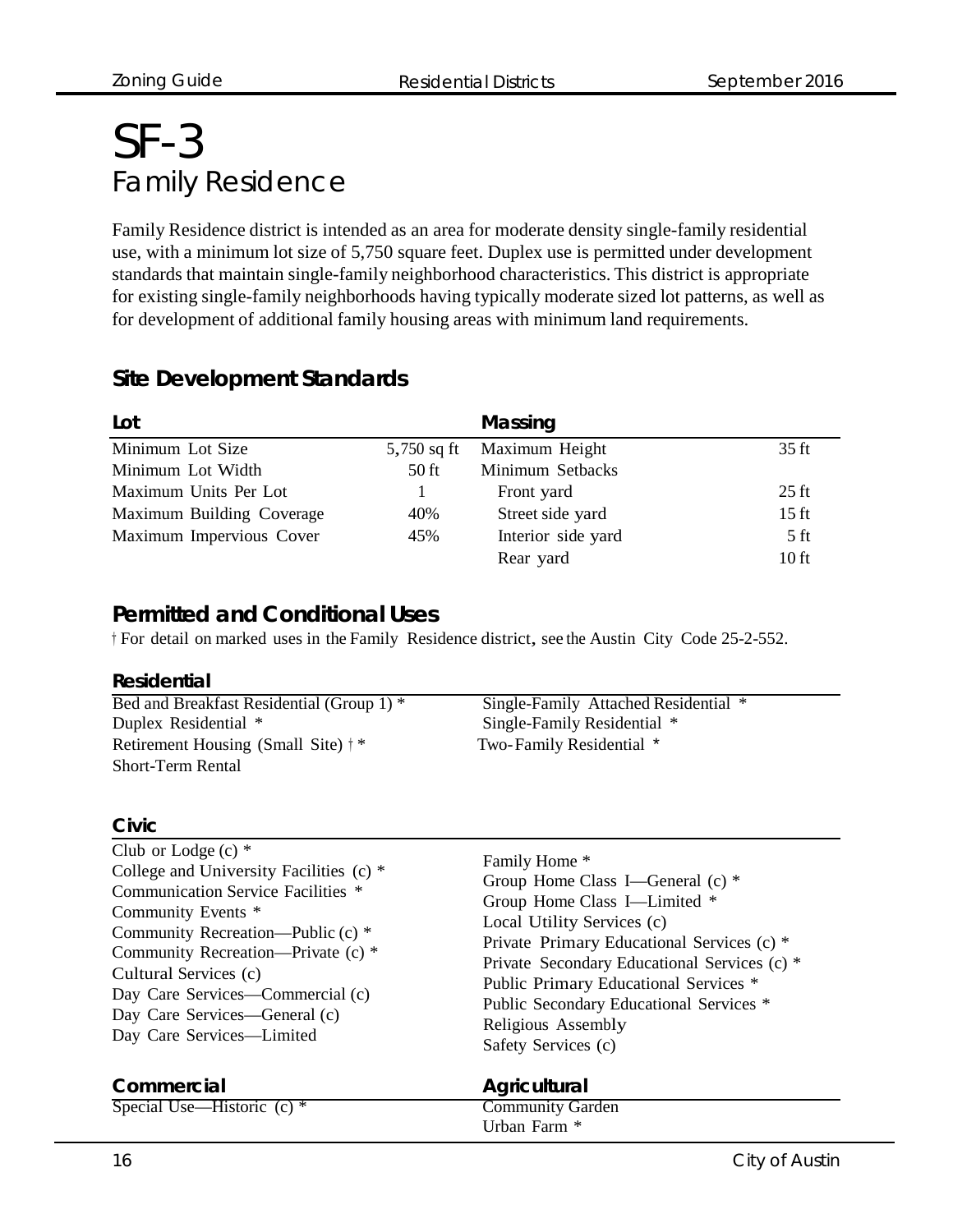## SF-4A Single-Family Residence—Small Lot

Single-Family Residence Small Lot district is intended for a moderate density single-family residential use on a lot that is a minimum of 3,600 square feet. An SF-4A district use is subject to development standards that maintain single family neighborhood characteristics.

#### **Site Development Standards**

| Lot                       |               | Massing            |                 |
|---------------------------|---------------|--------------------|-----------------|
| Minimum Lot Size          | $3,600$ sq ft | Maximum Height     | 35 ft           |
| Minimum Lot Width         | 40 ft         | Minimum Setbacks   |                 |
| Maximum Units Per Lot     |               | Front yard         | $15 \text{ ft}$ |
| Maximum Building Coverage | 55%           | Street side yard   | $10$ ft         |
| Maximum Impervious Cover  | 65%           | Interior side yard |                 |
|                           |               | Rear yard          |                 |

#### **Permitted and Conditional Uses**

#### **Residential**

Small Lot Single-Family Residential \* Short-Term Rental **Civic** Club or Lodge (c) \* College and University Facilities (c) \* Communication Service Facilities \* Community Events \* Community Recreation—Public (c) \* Community Recreation—Private (c) \* Cultural Services (c) Day Care Services—Commercial (c) Day Care Services—General (c) Day Care Services—Limited Family Home \* Group Home Class I—General (c) \* Group Home Class I—Limited \* Local Utility Services (c) Private Primary Educational Services (c) \* Private Secondary Educational Services (c) \* Public Primary Educational Services \* Public Secondary Educational Services \* Religious Assembly Safety Services (c) Telecommunication Tower (PC) \*

#### **Commercial**

Special Use—Historic (c) \*

#### **Agricultural**

Community Garden Urban Farm \*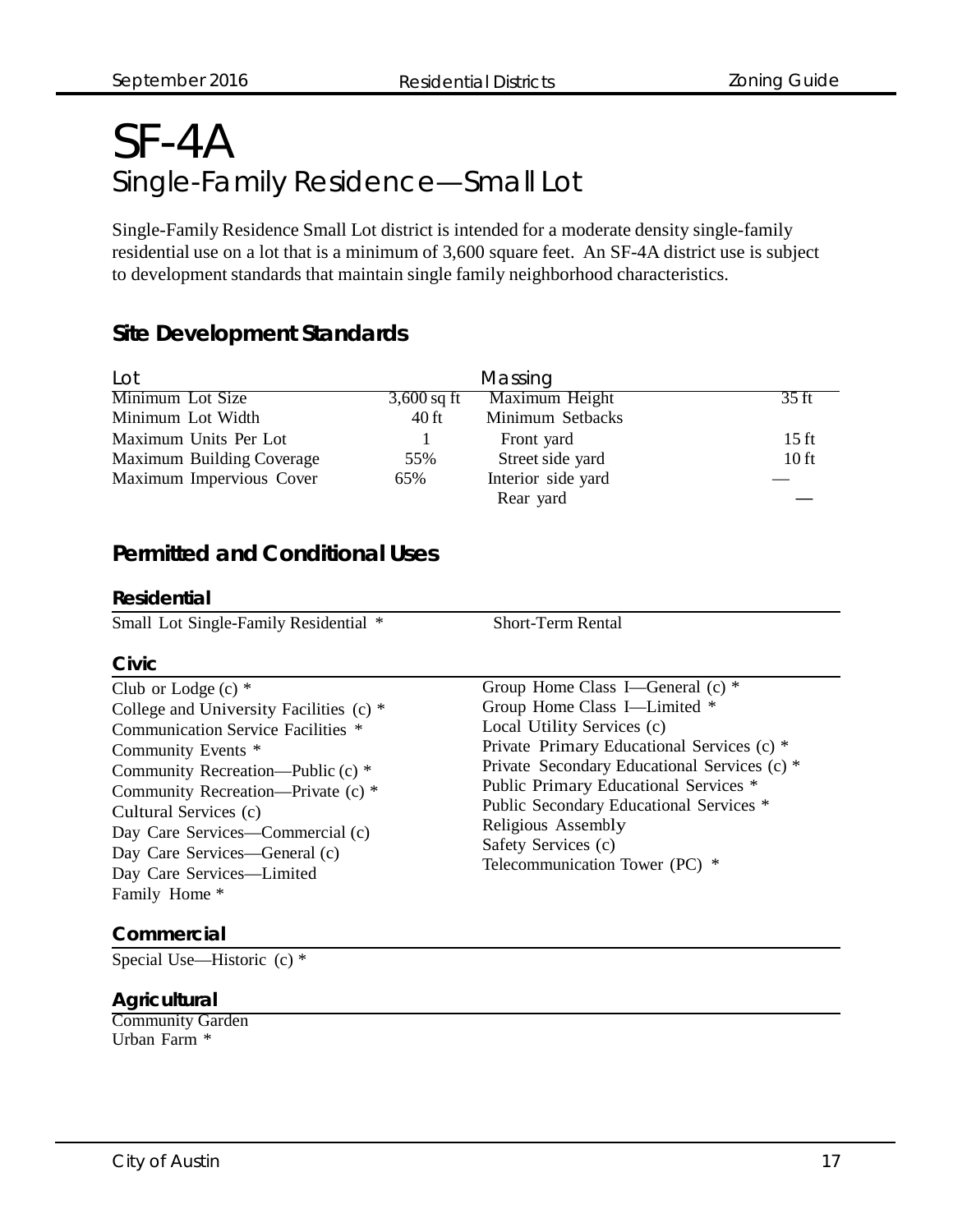### SF-4B Single-Family Residence Condominium Site

Single-Family Residence Condominium Site district is intended for moderate density singlefamily residential use on a site surrounded by existing structures, most of which are single-family residences. An SF-4B district use is subject to development standards that maintain single family neighborhood characteristics. An SF-4B district designation may only be applied to a use at a proposed location if the existing use at the location is designated as an urban family (SF-5) or less restrictive district.

#### **Site Development Standards**

| Lot                            |               | Massing                  |                 |
|--------------------------------|---------------|--------------------------|-----------------|
| Minimum Size of Site           | 1 acre        | Maximum Height           | 2 stories       |
| Maximum Size of Site           |               | 5 acres Minimum Setbacks |                 |
| Minimum Lot Width              | 40 ft         | Front yard               | $25 \text{ ft}$ |
| Minimum Site Area per Building | $2,800$ sq ft | Street side yard         | $15 \text{ ft}$ |
| Minimum Site Area per Unit     | $3,600$ sq ft | Interior side yard       | n/a             |
| Maximum Building Coverage      | 40%           | Rear yard                | $15 \text{ ft}$ |
| Maximum Impervious Cover       | 60%           |                          |                 |

#### **Permitted and Conditional Uses**

| <b>Residential</b> |
|--------------------|
|                    |

| <b>Small Lot Single Family Residential</b>                                                                                                                                                                                                                                                                                                          | <b>Short-Term Rental</b>                                                                                                                                                                                                                                                                                                                                          |
|-----------------------------------------------------------------------------------------------------------------------------------------------------------------------------------------------------------------------------------------------------------------------------------------------------------------------------------------------------|-------------------------------------------------------------------------------------------------------------------------------------------------------------------------------------------------------------------------------------------------------------------------------------------------------------------------------------------------------------------|
| <b>Civic</b>                                                                                                                                                                                                                                                                                                                                        |                                                                                                                                                                                                                                                                                                                                                                   |
| Club or Lodge $(c)$ *<br>College and University Facilities (c) *<br>Communication Service Facilities *<br>Community Events *<br>Community Recreation—Public (c) *<br>Community Recreation—Private (c) *<br>Cultural Services (c)<br>Day Care Services—Commercial (c)<br>Day Care Services—General (c)<br>Day Care Services-Limited<br>Family Home * | Group Home Class I—General $(c)$ *<br>Group Home Class I—Limited *<br>Local Utility Services (c)<br>Private Primary Educational Services (c) *<br>Private Secondary Educational Services (c) *<br>Public Primary Educational Services *<br>Public Secondary Educational Services *<br>Religious Assembly<br>Safety Services (c)<br>Telecommunication Tower (PC) * |
| Commercial<br>Special Use—Historic $(c)$ *                                                                                                                                                                                                                                                                                                          | Agricultural<br><b>Community Garden</b><br>Urban Farm *                                                                                                                                                                                                                                                                                                           |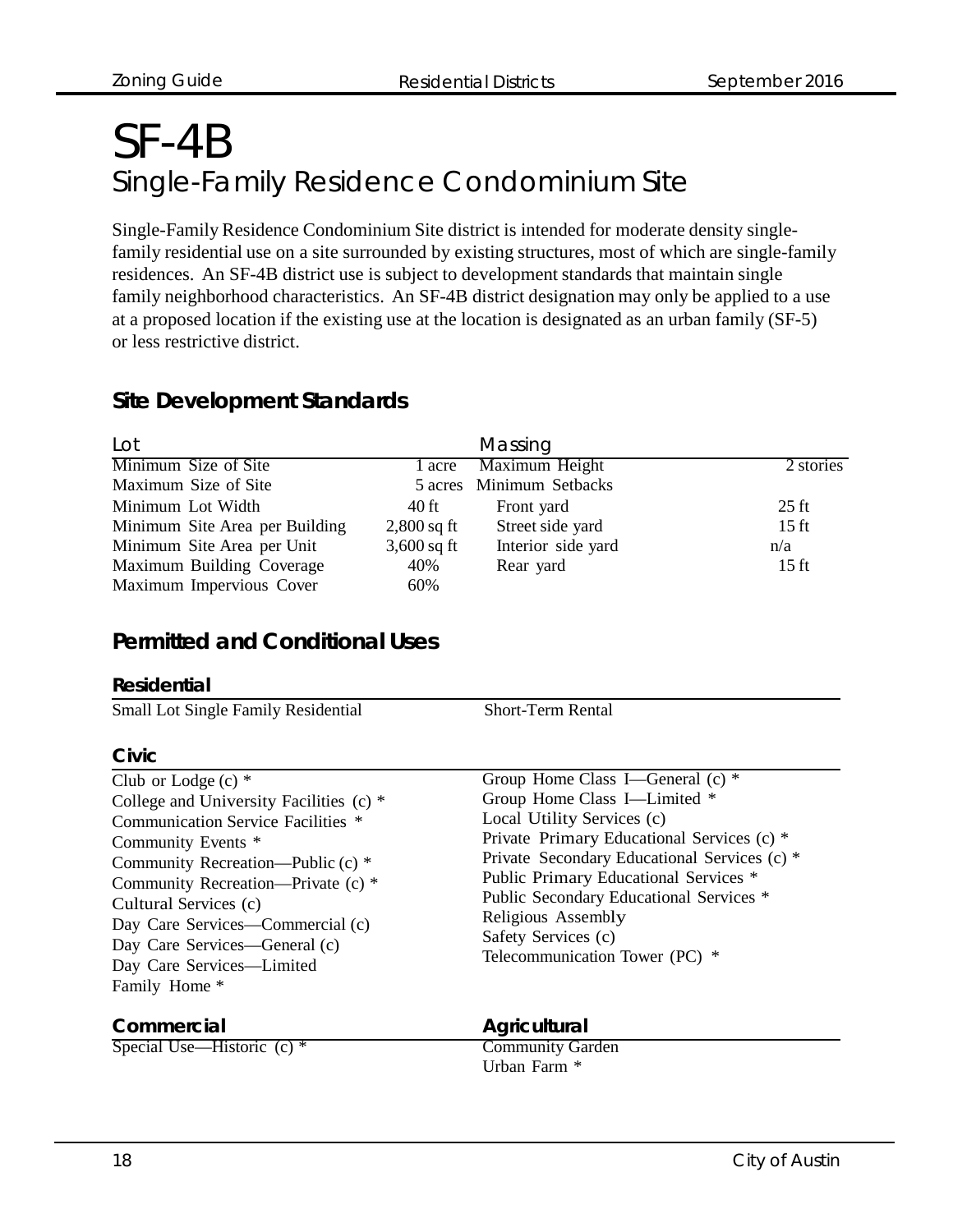## SF-5 Urban Family Residence

Urban Family Residence district is intended for moderate density single-family residential use on a lot that is a minimum of 5,750 square feet. A duplex, two-family, townhouse, or condominium residential use is permitted in an SF-5 district under development standards that maintain single family neighborhood characteristics. An SF-5 district designation may be applied to a use in an existing family residential neighborhood in a centrally located area of the City. An SF-5 district may be used as a transition between a single family and multifamily residential use or to facilitate the implementation of City affordable housing programs.

| Lot                       |               | Massing            |                  |
|---------------------------|---------------|--------------------|------------------|
| Minimum Lot Size          | $5,750$ sq ft | Maximum Height     | $35 \text{ ft}$  |
| Minimum Lot Width         | $50$ ft       | Minimum Setbacks   |                  |
| Maximum Units Per Lot     | n/a           | Front yard         | $25 \text{ ft}$  |
| Maximum Building Coverage | 40%           | Street side yard   | 15 <sub>ft</sub> |
| Maximum Impervious Cover  | 55%           | Interior side yard | $5 \text{ ft}$   |
|                           |               | Rear yard          | $10$ ft          |

#### **Site Development Standards**

#### **Permitted and Conditional Uses**

† For detail on marked uses in the Urban Family Residence district, see the Austin City Code 25-2-559.

#### **Residential**

| Bed and Breakfast Residential (Group 1) *                                                              | Retirement Housing (Large Site) (c) *                                                            |
|--------------------------------------------------------------------------------------------------------|--------------------------------------------------------------------------------------------------|
| Bed and Breakfast Residential (Group 2) *                                                              | <b>Short-Term Rental</b>                                                                         |
| Condominium Residential *                                                                              | Single-Family Residential *                                                                      |
| Duplex Residential *                                                                                   | Single-Family Attached Residential *                                                             |
| Retirement Housing (Small Site) $\dagger$ *                                                            | Townhouse Residential *                                                                          |
| Small Lot Single-Family Residential                                                                    | Two-Family Residential (c)*                                                                      |
| <b>Short-Term Rental</b>                                                                               |                                                                                                  |
| Civic                                                                                                  |                                                                                                  |
| Club or Lodge $(c)$ *<br>College and University Facilities (c) *<br>Communication Service Facilities * | Day Care Services—General (c)<br>Day Care Services—Limited                                       |
| Community Events *                                                                                     | Family Home *                                                                                    |
| Community Recreation—Private (c) *<br>Community Recreation—Public $(c)$ *                              | Group Home Class I—General $(c)$ *<br>Group Home Class I—Limited *<br>Local Utility Services (c) |
| Cultural Services (c)<br>Day Care Services—Commercial (c)                                              | Private Primary Educational Services (c) *<br>Private Secondary Educational Services (c) *       |
|                                                                                                        |                                                                                                  |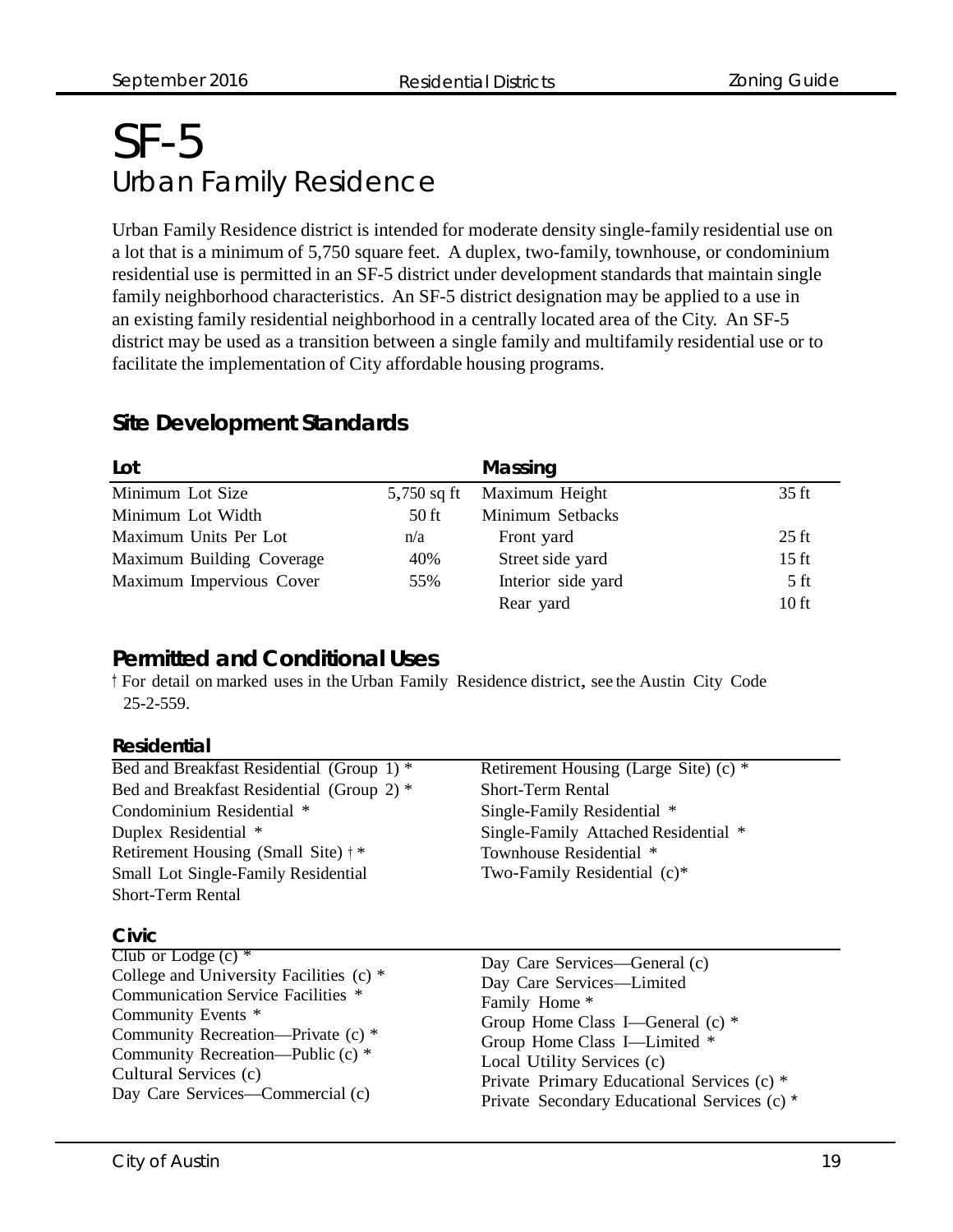## SF-5 (continued)

#### **Civic (continued)**

Public Primary Educational Services \* Public Secondary Educational Services \*

Religious Assembly Safety Services (c) Telecommunication Tower (PC) \*

#### **Commercial**

Special Use—Historic (c) \*

#### **Agricultural**

Community Garden Urban Farm \*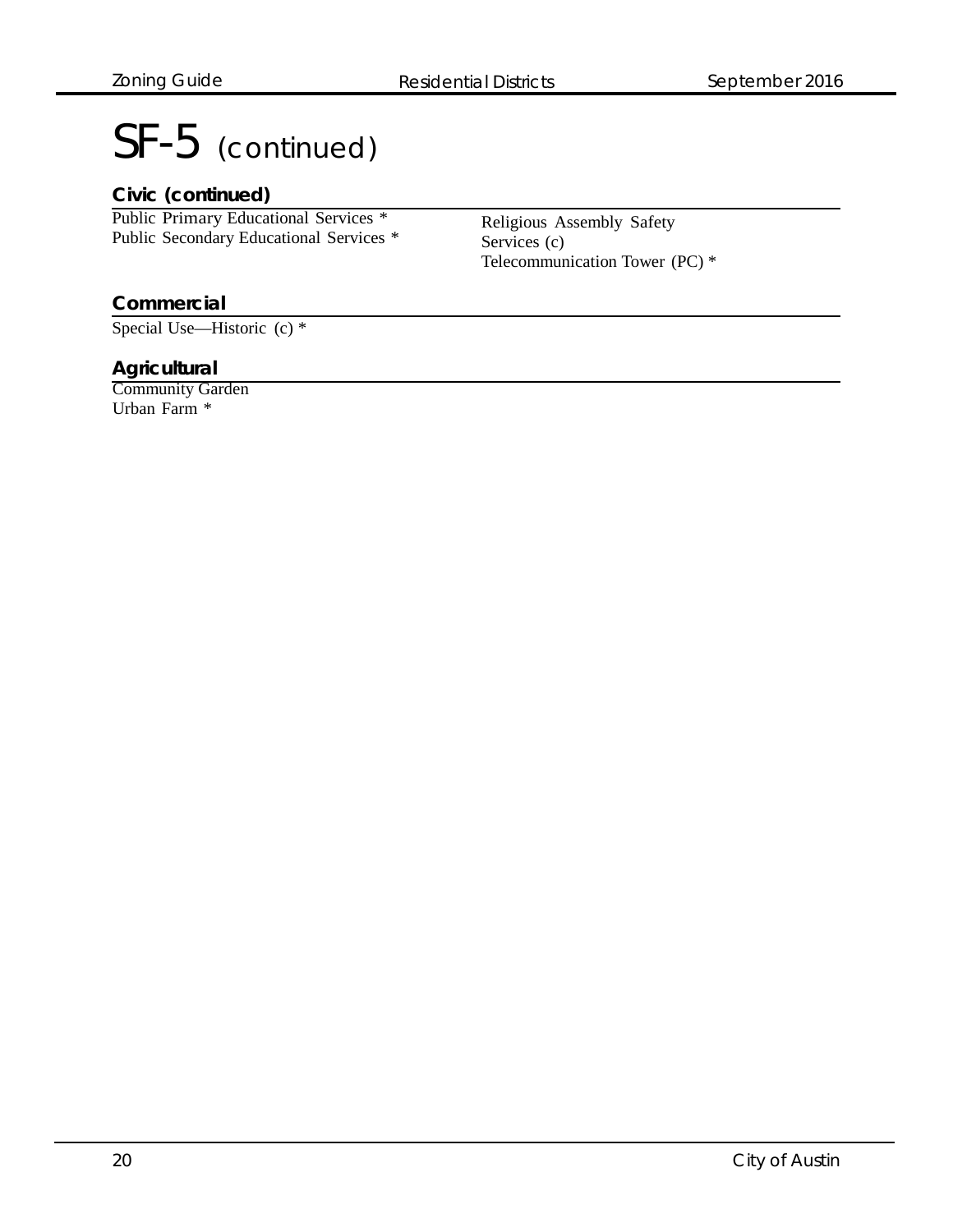## SF-6 Townhouse & Condominium Residence

Townhouse and Condominium Residence district is intended as an area for moderate density single family, duplex, two family, townhouse, and condominium use. SF-6 is appropriate in selected areas where a transition from single-family to multifamily use is appropriate.

#### **Site Development Standards**

| Lot                         |               | Massing            |                  |
|-----------------------------|---------------|--------------------|------------------|
| Minimum Lot Size            | $5,750$ sq ft | Maximum Height     | 35 <sub>ft</sub> |
| Minimum Lot Width           | $50$ ft       | Minimum Setbacks   |                  |
| Maximum Building Coverage   | 40%           | Front yard         | $25 \text{ ft}$  |
| Maximum Impervious Coverage | 55%           | Street side yard   | $15 \text{ ft}$  |
|                             |               | Interior side yard | $5 \text{ ft}$   |
|                             |               | Rear yard          | 10 <sub>ft</sub> |

#### **Permitted and Conditional Uses**

† For detail on marked uses in the Townhouse & Condominium Residence district, see the Austin City Code 25-2-559.

#### **Residential**

| Bed and Breakfast Residential (Group 1) * | Retirement Housing—Large Site (c) *  |
|-------------------------------------------|--------------------------------------|
| Bed and Breakfast Residential (Group 2) * | <b>Short-Term Rental</b>             |
| Condominium Residential *                 | Single-Family Residential *          |
| Duplex Residential *                      | Single-Family Attached Residential * |
| Retirement Housing—Small Site $\dagger$ * | Townhouse Residential *              |
| Small Lot Single-Family *                 | Two-Family Residential *             |
| <b>Short-Term Rental</b>                  |                                      |
|                                           |                                      |

#### **Civic**

| Club or Lodge $(c)$ *                   | Group Home Class I—General (c) *             |
|-----------------------------------------|----------------------------------------------|
| College and University Facilities (c) * | Group Home Class I-Limited *                 |
| Communication Service Facilities *      | Local Utility Services (c)                   |
| Community Events *                      | Private Primary Educational Services (c) *   |
| Community Recreation-Private (c) *      | Private Secondary Educational Services (c) * |
| Community Recreation—Public (c) *       | Public Primary Educational Services *        |
| Cultural Services (c)                   | Public Secondary Educational Services *      |
| Day Care Services—Commercial (c)        | Religious Assembly                           |
| Day Care Services—General (c)           | Safety Services (c)                          |
| Day Care Services-Limited               | Telecommunication Tower (PC) *               |
| Family Home *                           |                                              |
|                                         |                                              |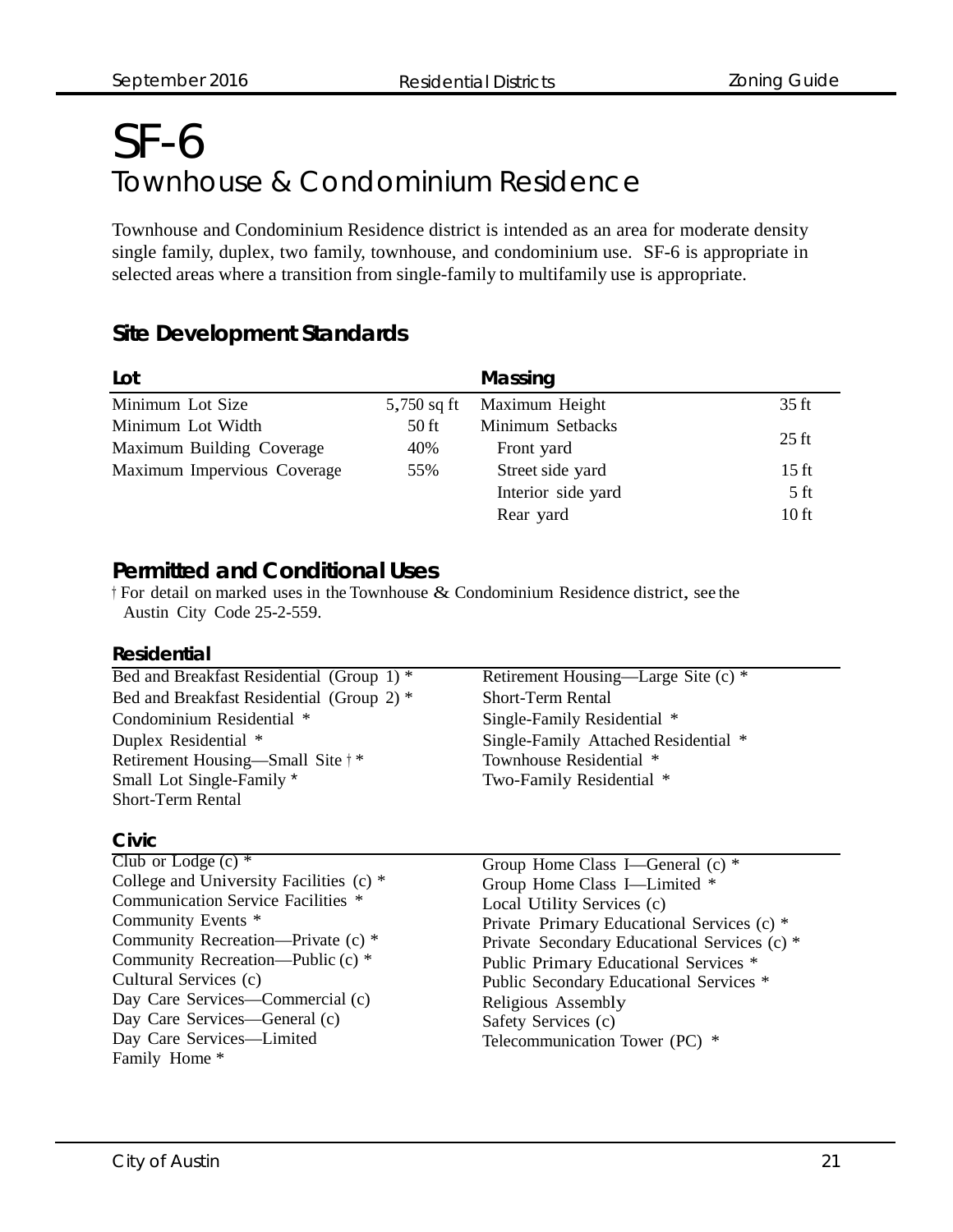## SF-6 (continued)

#### **Commercial**

Special Use—Historic (c) \*

#### **Agricultural**

Community Garden Urban Farm \*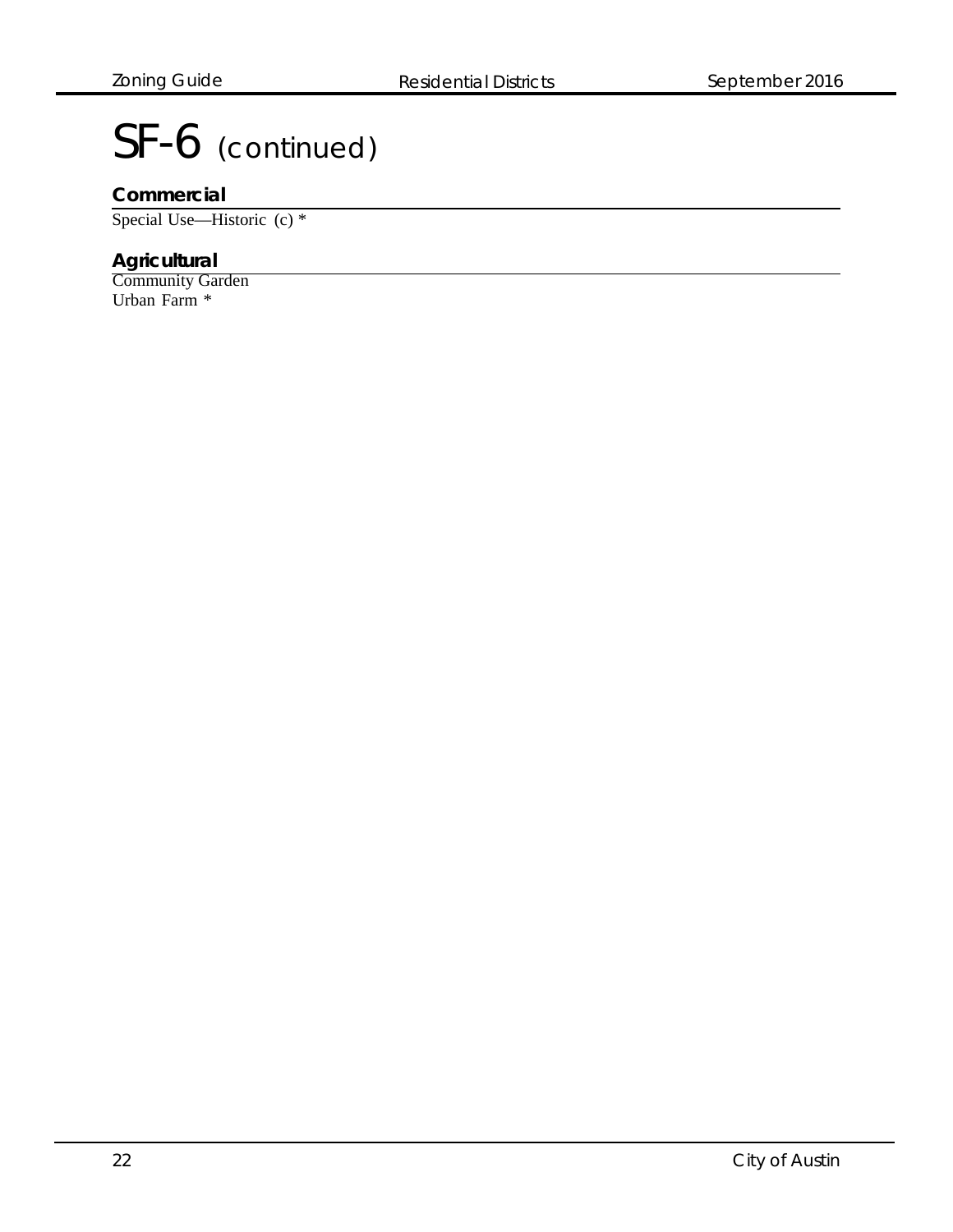## MF-1 Multi-Family Residence—Limited Density

Multifamily Residence Limited Density district is intended for multifamily use with a maximum density of up to 17 units per acre, depending on unit size. An MF-1 district designation may be applied to a use in a residential neighborhood that contains a mixture of single family and multifamily uses or in an area for which limited density multifamily use is desired. An MF-1 district may be used as a transition between a single family and higher intensity uses.

#### **Site Development Standards**

| Lot                       |               | Massing            |                  |
|---------------------------|---------------|--------------------|------------------|
| Minimum Lot Size          | $8,000$ sq ft | Maximum Height     | $40$ ft          |
| Minimum Lot Width         | $50$ ft       | Minimum Setbacks   |                  |
| Maximum Building Coverage | 45%           | Front yard         | $25 \text{ ft}$  |
| Maximum Impervious Cover  | 55%           | Street side yard   | $15 \text{ ft}$  |
| Maximum Floor Area Ratio  | n/a           | Interior side yard | 5 <sub>ft</sub>  |
| Maximum Units Per Acre    | 17            | Rear yard          | 10 <sub>ft</sub> |

#### **Permitted and Conditional Uses**

† For detail on marked uses in the Multi-Family Residence—Limited Density district, see the Austin City Code 25-2-560.

#### **Residential**

| Bed and Breakfast Residential (Group 1) * | Retirement Housing (Large Site) (c) * |
|-------------------------------------------|---------------------------------------|
| Bed and Breakfast Residential (Group 2) * | <b>Short-Term Rental</b>              |
| Condominium Residential *                 | Single-Family Residential *           |
| Duplex Residential *                      | Single-Family Attached Residential *  |
| Multifamily Residential †                 | Townhouse Residential *               |
| Retirement Housing (Small Site) *         | Two-Family Residential *              |
|                                           |                                       |

#### **Civic**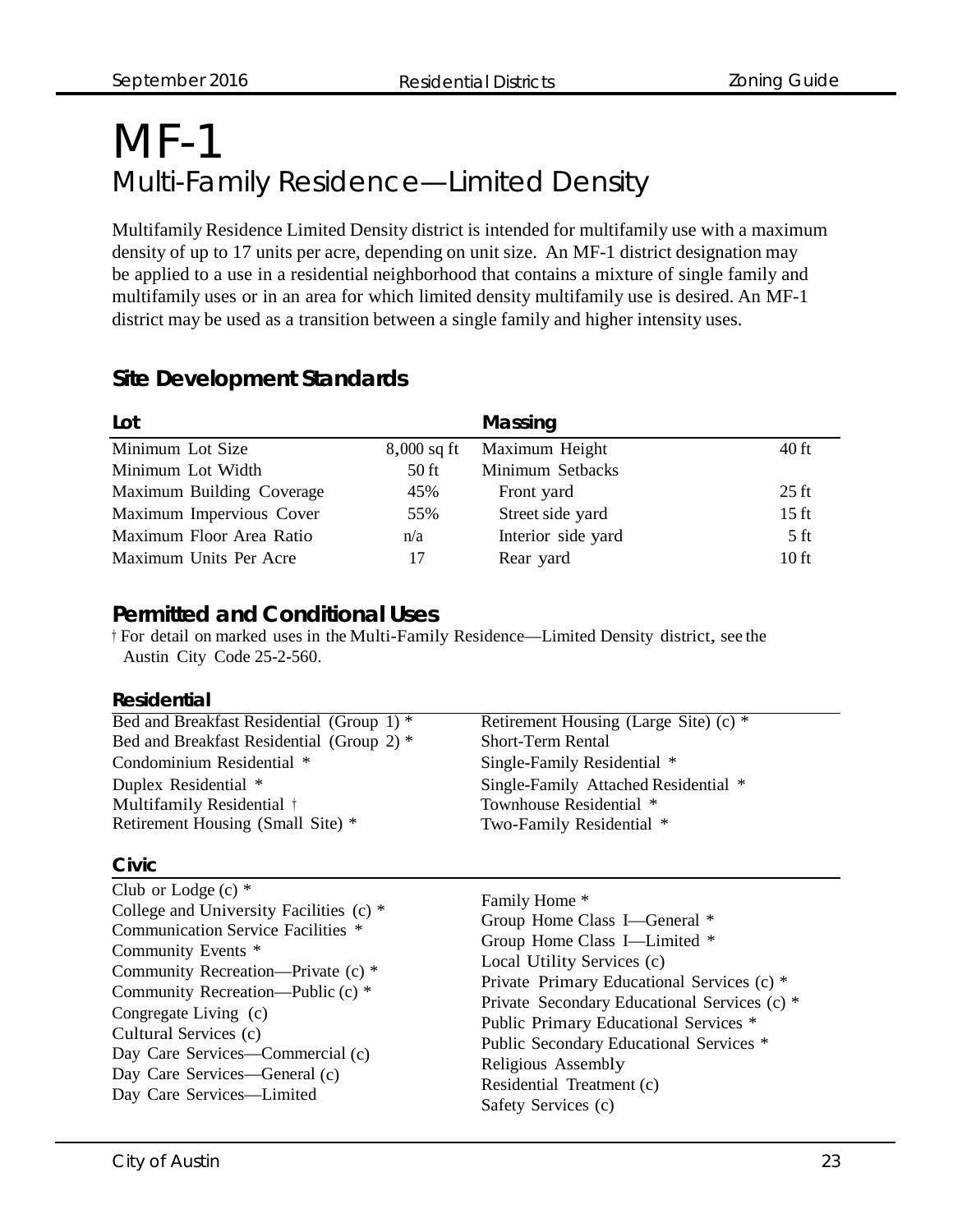## MF-1 (continued)

#### **Civic (continued)**

Telecommunication Tower (PC) \*

#### **Commercial**

Special Use—Historic (c) \*

#### **Agricultural**

Community Garden Urban Farm \*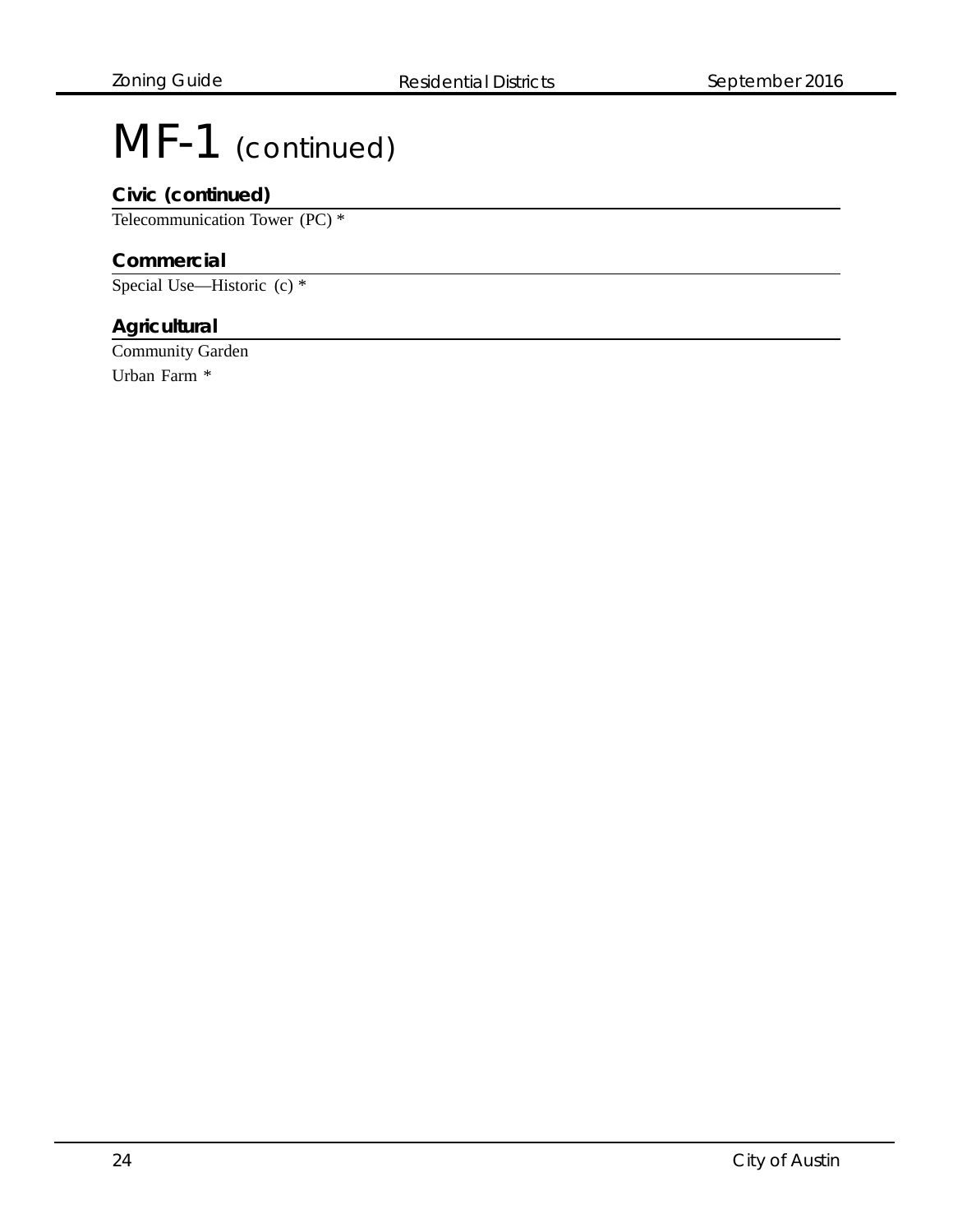## MF-2 Multi-Family Residence—Low Density

Multifamily Residence Low Density district is the designation for a multifamily use with a maximum density of up to 23 units per acre. An MF-2 district designation may be applied to a use in a multifamily residential area located near single-family neighborhoods or in an area for which low-density multifamily use is desirable.

#### **Site Development Standards**

| Lot                       |               | Massing             |                 |
|---------------------------|---------------|---------------------|-----------------|
| Minimum Lot Size          | $8,000$ sq ft | Maximum Height (ft) | 40 ft           |
| Minimum Lot Width         | $50$ ft       |                     | or 3 stories    |
| Maximum Building Coverage | 50%           | Minimum Setbacks    |                 |
| Maximum Impervious Cover  | 60%           | Front yard          | $25 \text{ ft}$ |
| Maximum Floor Area Ratio  | n/a           | Street side yard    | $15 \text{ ft}$ |
| Maximum Units Per Acre    | 23            | Interior side yard  | 5 <sub>ft</sub> |
|                           |               | Rear yard           | $10$ ft         |

#### **Permitted and Conditional Uses**

† For detail on marked uses in the Multi-Family Residence—Low Density district, see the Austin City Code 25-2-561.

#### **Residential**

| Bed and Breakfast Residential (Group 1) * | Retirement Housing—Large Site (c) *          |
|-------------------------------------------|----------------------------------------------|
| Bed and Breakfast Residential (Group 2) * | Single-Family Residential *                  |
| Condominium Residential *                 | Single-Family Attached Residential *         |
| Duplex Residential *                      | Townhouse Residential *                      |
| Multifamily Residential †                 | Two-Family Residential*                      |
| Retirement Housing—Small Site *           | <b>Short-Term Rentals</b>                    |
| Civic                                     |                                              |
| Club or Lodge $(c)$ *                     |                                              |
| College and University Facilities (c) *   | Day Care Services—Limited                    |
| Communication Service Facilities *        | Family Home *                                |
| Community Events *                        | Group Home Class I—General *                 |
| Community Recreation—Private (c) *        | Group Home Class I—Limited *                 |
| Community Recreation—Public (c) *         | Group Home Class II (c) *                    |
| Congregate Living (c)                     | Local Utility Services (c)                   |
| Cultural Services (c)                     | Private Primary Educational Services (c) *   |
| Day Care Services—Commercial (c)          | Private Secondary Educational Services (c) * |
| Day Care Services—General (c)             | Public Primary Educational Services *        |
|                                           | Public Secondary Educational Services *      |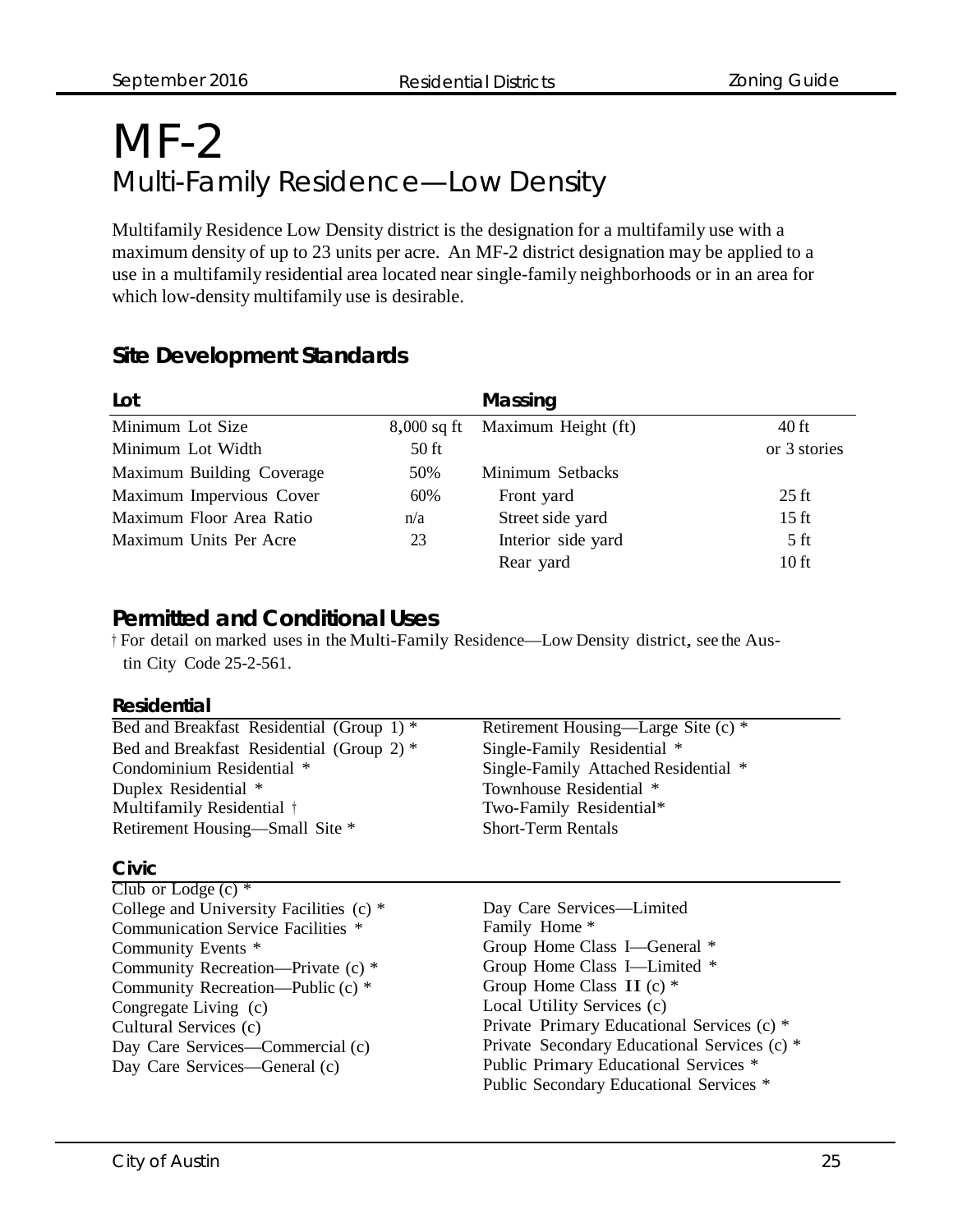## MF-2 (continued)

#### **Civic (continued)**

Religious Assembly Residential Treatment (c)

Safety Services (c) Telecommunication Tower (PC) \*

#### **Commercial**

Special Use—Historic (c) \*

#### **Agricultural**

Urban Farm \* Community Garden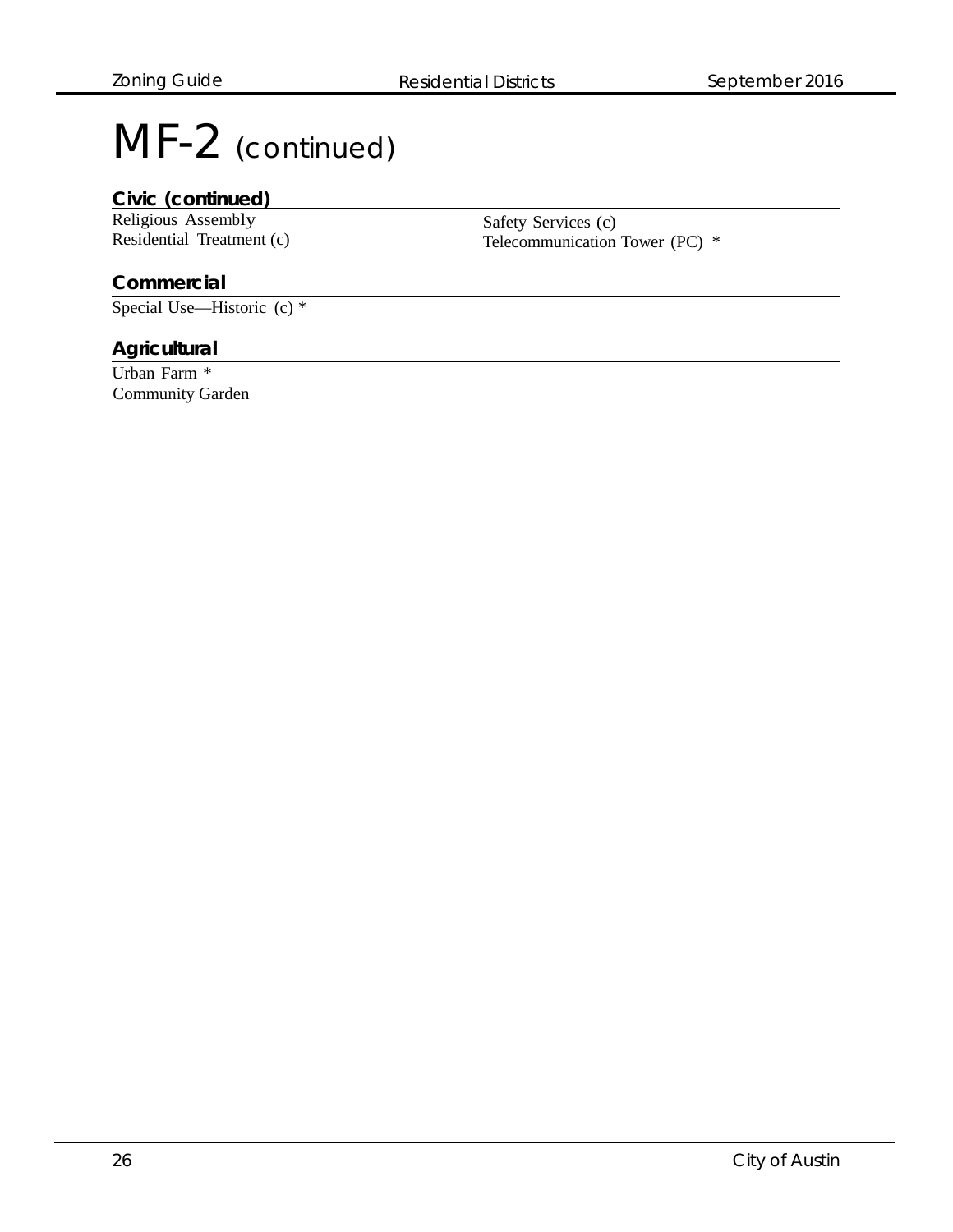## MF-3 Multi-Family Residence—Medium Density

Multifamily Residence Medium Density district is intended to accommodate multifamily use with a maximum density of up to 36 units per acre. This district is appropriate for multifamily residential areas located near supporting transportation and commercial facilities, generally in more centrally located areas, and in other selected areas where medium density multifamily use is desirable.

| Lot                       |               | Massing            |                 |
|---------------------------|---------------|--------------------|-----------------|
| Minimum Lot Size          | $8,000$ sq ft | Maximum Height     | $40$ ft         |
| Minimum Lot Width         | $50$ ft       | Minimum Setbacks   |                 |
| Maximum Building Coverage | 55%           | Front yard         | $25 \text{ ft}$ |
| Maximum Impervious Cover  | 65%           | Street side yard   | $15 \text{ ft}$ |
| Maximum Floor Area Ratio  | .75:1         | Interior side yard | 5 <sub>ft</sub> |
| Maximum Units Per Acre    | 36            | Rear yard          | $10$ ft         |

#### **Site Development Standards**

#### **Permitted and Conditional Uses**

† For detail on marked uses in the Multi-Family Residence—Medium Density district, see the Austin City Code 25-2-562.

#### **Residential**

| Bed and Breakfast Residential (Group 1) *<br>Bed and Breakfast Residential (Group 2) *<br>Condominium Residential *<br>Duplex Residential *<br>Group Residential (c)<br>Multifamily Residential † | Retirement Housing (Small Site) *<br>Retirement Housing (Large Site) (c) *<br><b>Short-Term Rentals</b><br>Single-Family Residential *<br>Single-Family Attached Residential *<br>Townhouse Residential *<br>Two Family Dwellings * |
|---------------------------------------------------------------------------------------------------------------------------------------------------------------------------------------------------|-------------------------------------------------------------------------------------------------------------------------------------------------------------------------------------------------------------------------------------|
| $\bigcap_{i=1}^n$                                                                                                                                                                                 |                                                                                                                                                                                                                                     |

| <b>VIVIG</b>                                                                                                                                                                                                                                                                           |                                                                                                                                                                                                                                                                                                  |
|----------------------------------------------------------------------------------------------------------------------------------------------------------------------------------------------------------------------------------------------------------------------------------------|--------------------------------------------------------------------------------------------------------------------------------------------------------------------------------------------------------------------------------------------------------------------------------------------------|
| Club or Lodge $(c)$ *<br>College and University Facilities (c) *<br>Communication Service Facilities *<br>Community Events *<br>Community Recreation—Private (c) *<br>Community Recreation-Public (c) *<br>Congregate Living (c)<br>Convalescent Services (c)<br>Cultural Services (c) | Day Care Services—Commercial (c)<br>Day Care Services—General (c)<br>Day Care Services-Limited<br>Family Home *<br>Group Home Class I—General $(c)$ *<br>Group Home Class I-Limited *<br>Group Home Class II (c) $*$<br>Local Utility Services (c)<br>Private Primary Educational Services (c) * |
|                                                                                                                                                                                                                                                                                        |                                                                                                                                                                                                                                                                                                  |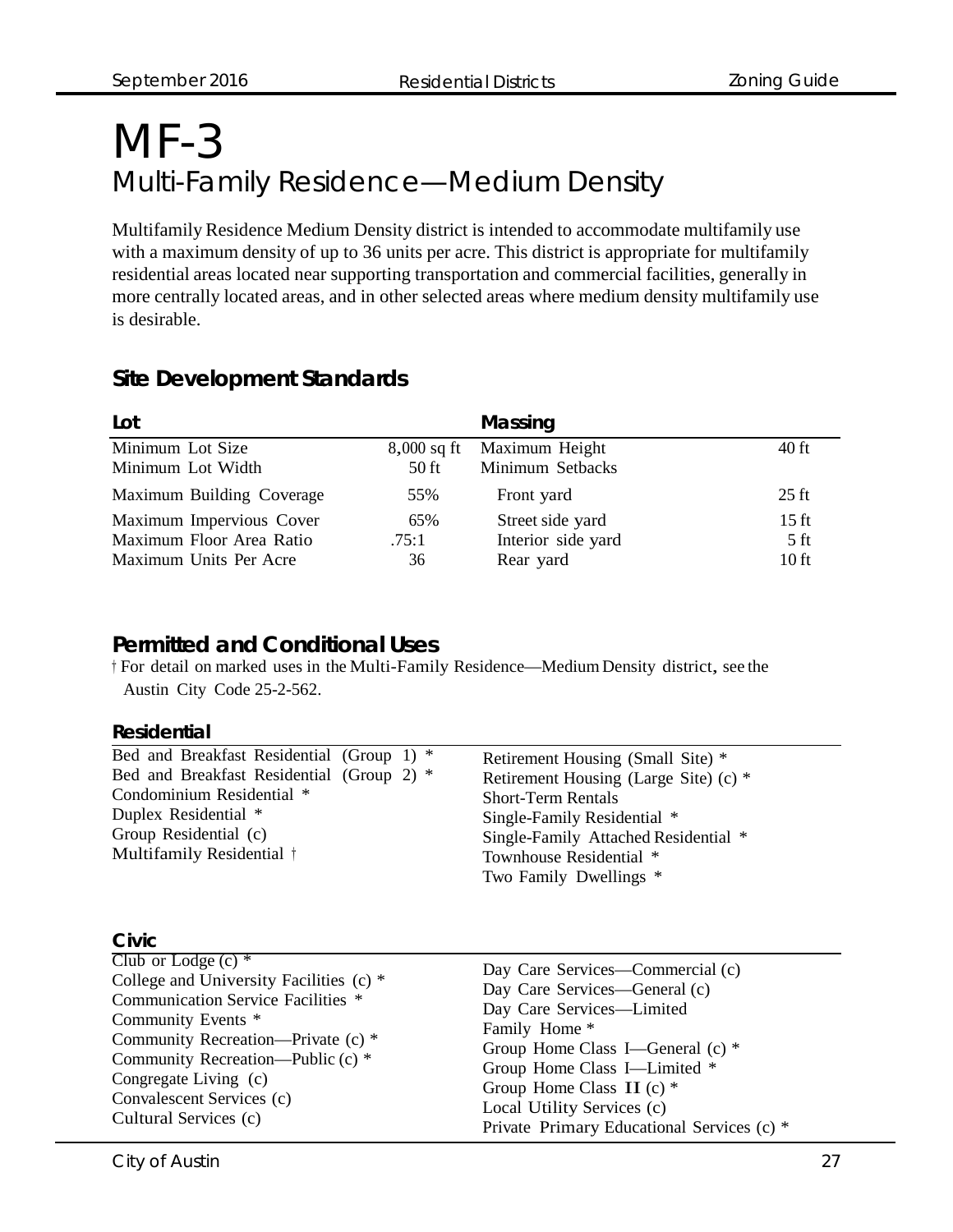## MF-3 (continued)

#### **Civic (continued)**

Private Secondary Educational Services (c) \* Public Primary Educational Services \* Public Secondary Educational Services \*

Religious Assembly Residential Treatment (c) Safety Services (c) Telecommunication Tower (PC) \*

#### **Commercial**

Special Use—Historic (c) \*

#### **Agricultural**

Community Garden Urban Farm \*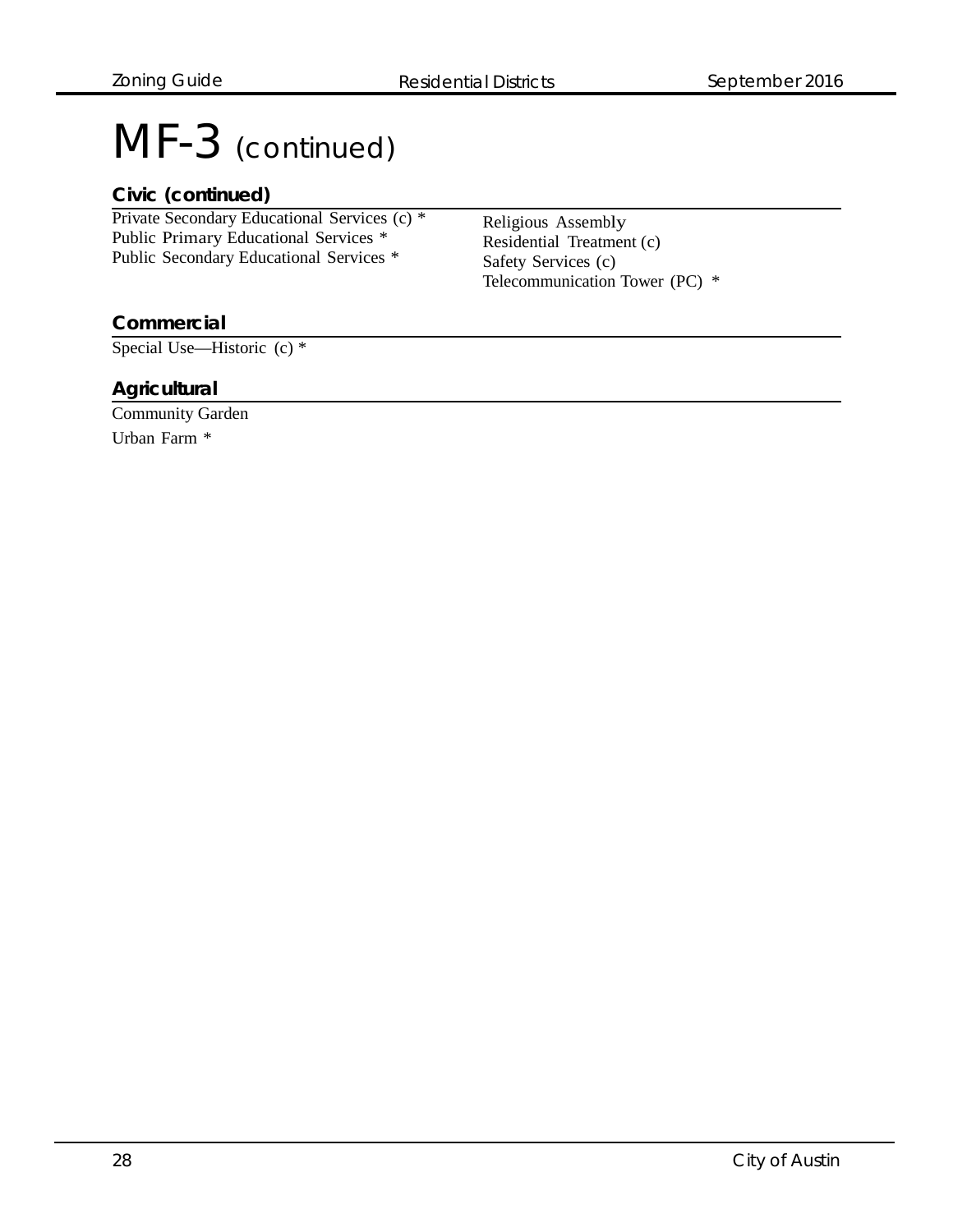## MF-4 Multi-Family Residence—Moderate-High Density

Multifamily Residence Moderate-High Density district is intended to accommodate multifamily and group residential use with a maximum density of 36 to 54 units per acre, depending on unit size and mix. This district is appropriate for moderate-high density housing in centrally located areas near supporting transportation and commercial facilities, in areas adjoining downtown Austin and major institutional or employment centers, and in other selected areas where moderate-high density multifamily use is desirable.

| Lot                       |               | Massing            |                 |
|---------------------------|---------------|--------------------|-----------------|
| Minimum Lot Size          | $8,000$ sq ft | Maximum Height     | $60$ ft         |
| Minimum Lot Width         | 50 ft         | Minimum Setbacks   |                 |
| Maximum Building Coverage | 60%           | Front yard         | $15 \text{ ft}$ |
| Maximum Impervious Cover  | 70%           | Street side yard   | $15 \text{ ft}$ |
| Maximum Floor Area Ratio  | .75:1         | Interior side yard | $5 \text{ ft}$  |
| Maximum Units Per Acre    | $36 - 54$     | Rear yard          | $10$ ft         |

#### **Site Development Standards**

#### **Permitted and Conditional Uses**

† For detail on marked uses in the Multi-Family Residence—Moderate-High Density district, see the Austin City Code 25-2-563.

#### **Residential**

| Bed and Breakfast Residential (Group 1) *<br>Bed and Breakfast Residential (Group 2) *<br>Condominium Residential *<br>Duplex Residential *<br>Group Residential<br>Multifamily Residential †                                                                                          | Retirement Housing (Small Site) *<br>Retirement Housing (Large Site) (c) *<br><b>Short-Term Rentals</b><br>Single-Family Residential *<br>Single-Family Attached Residential *<br>Townhouse Residential *<br>Two Family Dwellings *                                                 |
|----------------------------------------------------------------------------------------------------------------------------------------------------------------------------------------------------------------------------------------------------------------------------------------|-------------------------------------------------------------------------------------------------------------------------------------------------------------------------------------------------------------------------------------------------------------------------------------|
| <b>Civic</b>                                                                                                                                                                                                                                                                           |                                                                                                                                                                                                                                                                                     |
| Club or Lodge $(c)$ *<br>College and University Facilities (c) *<br>Communication Service Facilities *<br>Community Events *<br>Community Recreation—Private (c) *<br>Community Recreation—Public (c) *<br>Congregate Living (c)<br>Convalescent Services (c)<br>Cultural Services (c) | Day Care Services—Commercial (c)<br>Day Care Services—General (c)<br>Day Care Services-Limited<br>Family Home *<br>Group Home Class I—General $(c)$ *<br>Group Home Class I—Limited *<br>Group Home Class II (c) $*$<br>Hospital Services—Limited (c)<br>Local Utility Services (c) |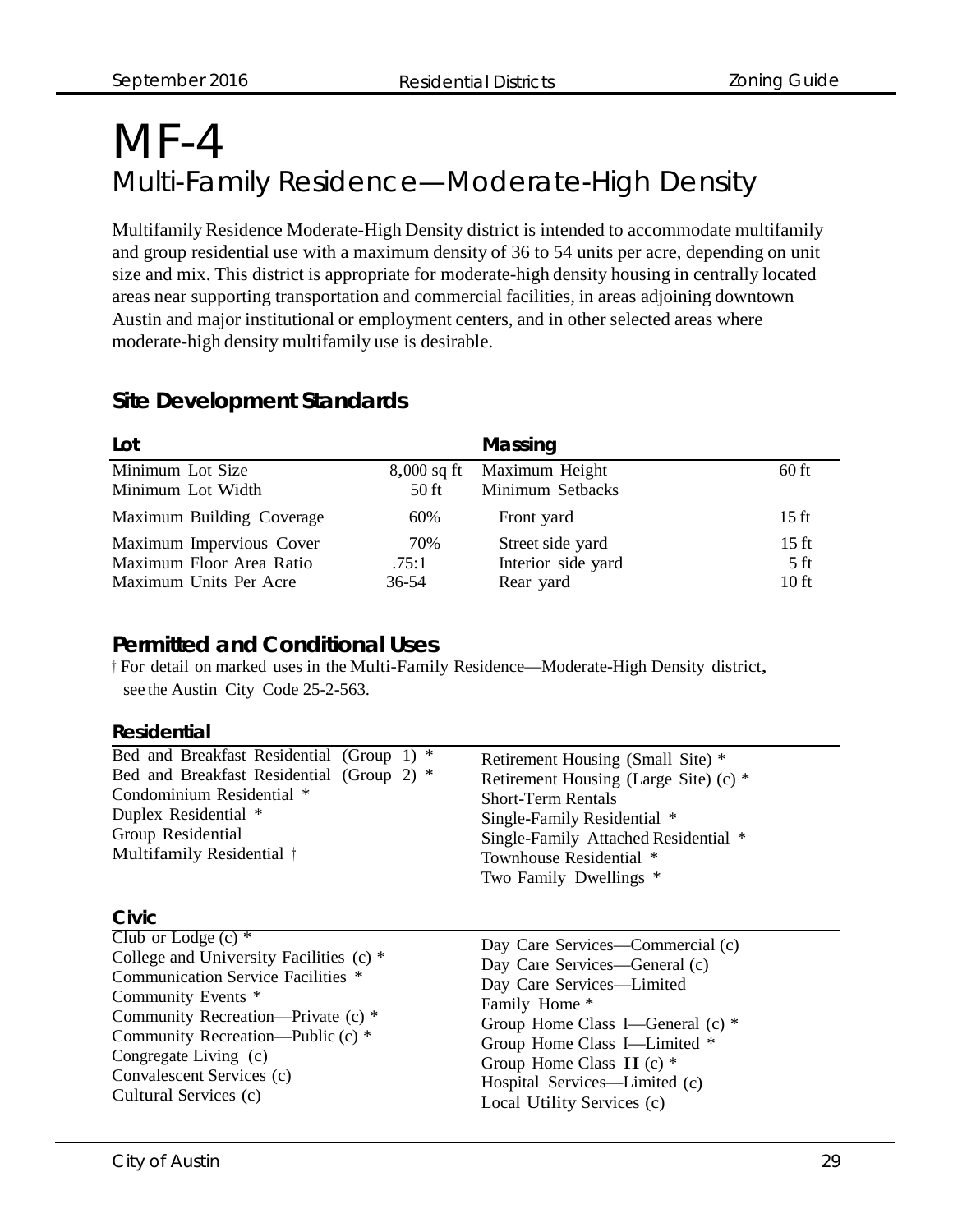## MF-4 (continued)

#### **Civic (continued)**

Private Primary Educational Services (c) \* Private Secondary Educational Services (c) \* Public Primary Educational Services \* Public Secondary Educational Services \*

**Commercial**

Special Use—Historic (c) \*

#### **Agricultural**

Community Garden Urban Farm \*

Religious Assembly Residential Treatment (c) Safety Services (c) Telecommunication Tower (PC) \*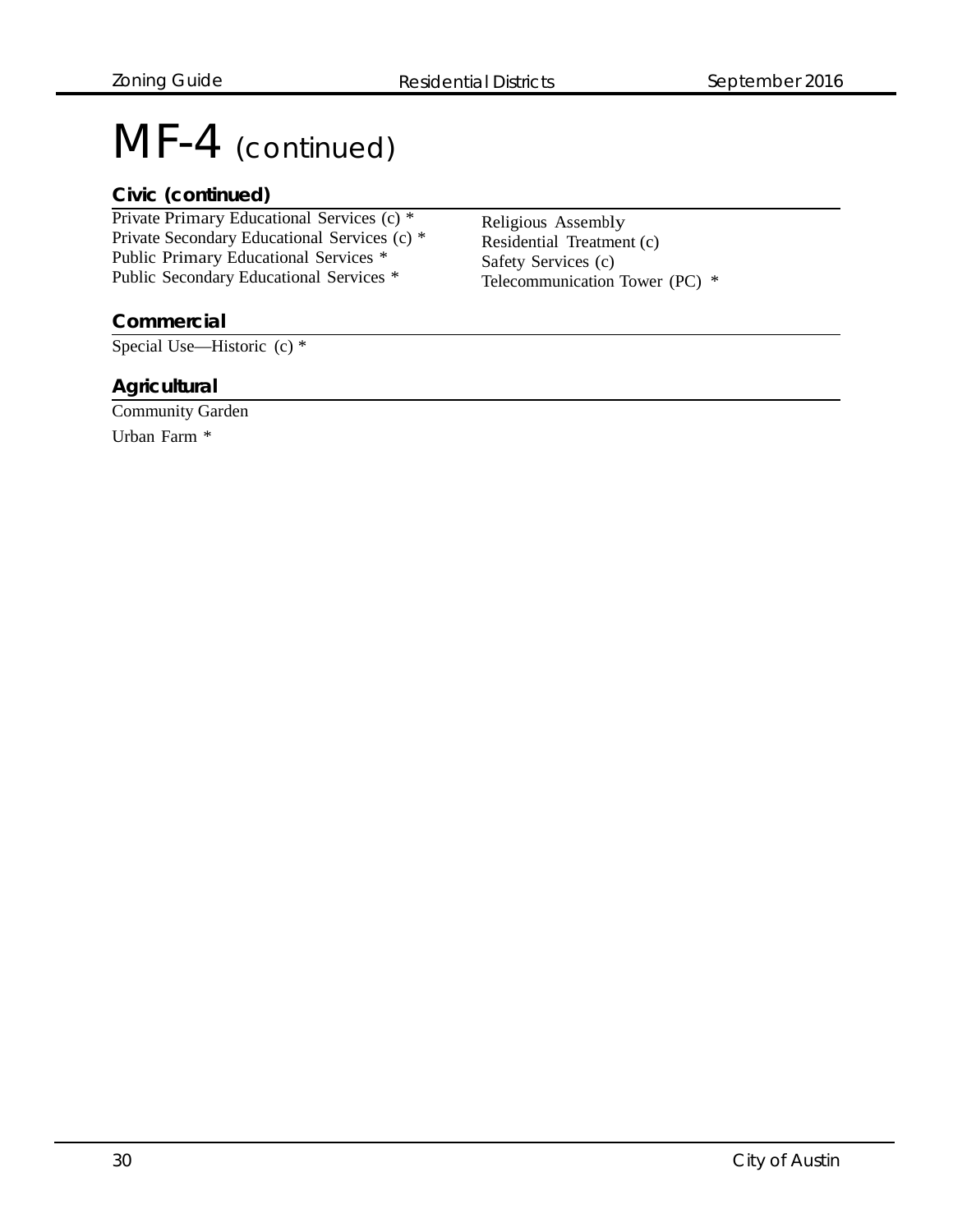## MF-5 Multi-Family Residence—High Density

Multifamily Residence High Density district is intended for multifamily and group residential use with a maximum density of up to 54 units per acre, depending on unit size. An MF-5 district designation may be applied to a use in a centrally located area near supporting transportation and commercial facilities, an area adjacent to the central business district or a major institutional or employment center, or an area for which high density multifamily use is desired.

| Lot                         |               | Massing            |                 |
|-----------------------------|---------------|--------------------|-----------------|
| Minimum Lot Size            | $8,000$ sq ft | Maximum Height     | $60$ ft         |
| Minimum Lot Width           | 50 ft         | Minimum Setbacks   |                 |
| Maximum Building Coverage   | 60%           | Front yard         | $15 \text{ ft}$ |
| Maximum Impervious Coverage | 70%           | Street side yard   | $15 \text{ ft}$ |
| Maximum Floor Area Ratio    | 1:1           | Interior side yard | $5 \text{ ft}$  |
| Maximum Units Per Acre      | 54            | Rear yard          | $10$ ft         |

#### **Site Development Standards**

#### **Permitted and Conditional Uses**

† For detail on marked uses in the Multi-Family Residence—High Density district, see the Austin City Code 25-2-563.

#### **Residential**

| Bed and Breakfast Residential (Group 1) *<br>Bed and Breakfast Residential (Group 2) *<br>Condominium Residential *<br>Duplex Residential *<br>Group Residential<br>Multifamily Residential † | Retirement Housing (Small Site) *<br>Retirement Housing (Large Site) (c) *<br><b>Short-Term Rentals</b><br>Single-Family Residential *<br>Single-Family Attached Residential *<br>Townhouse Residential *<br>Two Family Dwellings * |  |
|-----------------------------------------------------------------------------------------------------------------------------------------------------------------------------------------------|-------------------------------------------------------------------------------------------------------------------------------------------------------------------------------------------------------------------------------------|--|
| Civic                                                                                                                                                                                         |                                                                                                                                                                                                                                     |  |
| Club or Lodge $(c)$ *                                                                                                                                                                         | Day Care Services—General (c)                                                                                                                                                                                                       |  |
| College and University Facilities (c) *                                                                                                                                                       | Day Care Services-Limited<br>Family Home *<br>Group Home Class I—General $(c)$ *<br>Group Home Class I—Limited *<br>Group Home Class II (c) $*$<br>Hospital Services—Limited (c)                                                    |  |
| Communication Service Facilities *                                                                                                                                                            |                                                                                                                                                                                                                                     |  |
| Community Events *                                                                                                                                                                            |                                                                                                                                                                                                                                     |  |
| Community Recreation—Private (c) *                                                                                                                                                            |                                                                                                                                                                                                                                     |  |
| Community Recreation—Public (c) *                                                                                                                                                             |                                                                                                                                                                                                                                     |  |
| Congregate Living (c)                                                                                                                                                                         |                                                                                                                                                                                                                                     |  |
| Convalescent Services (c)                                                                                                                                                                     | Local Utility Services (c)                                                                                                                                                                                                          |  |
| Cultural Services (c)                                                                                                                                                                         | Private Primary Educational Services (c) *                                                                                                                                                                                          |  |
| Day Care Services—Commercial (c)                                                                                                                                                              | Private Secondary Educational Services (c) *                                                                                                                                                                                        |  |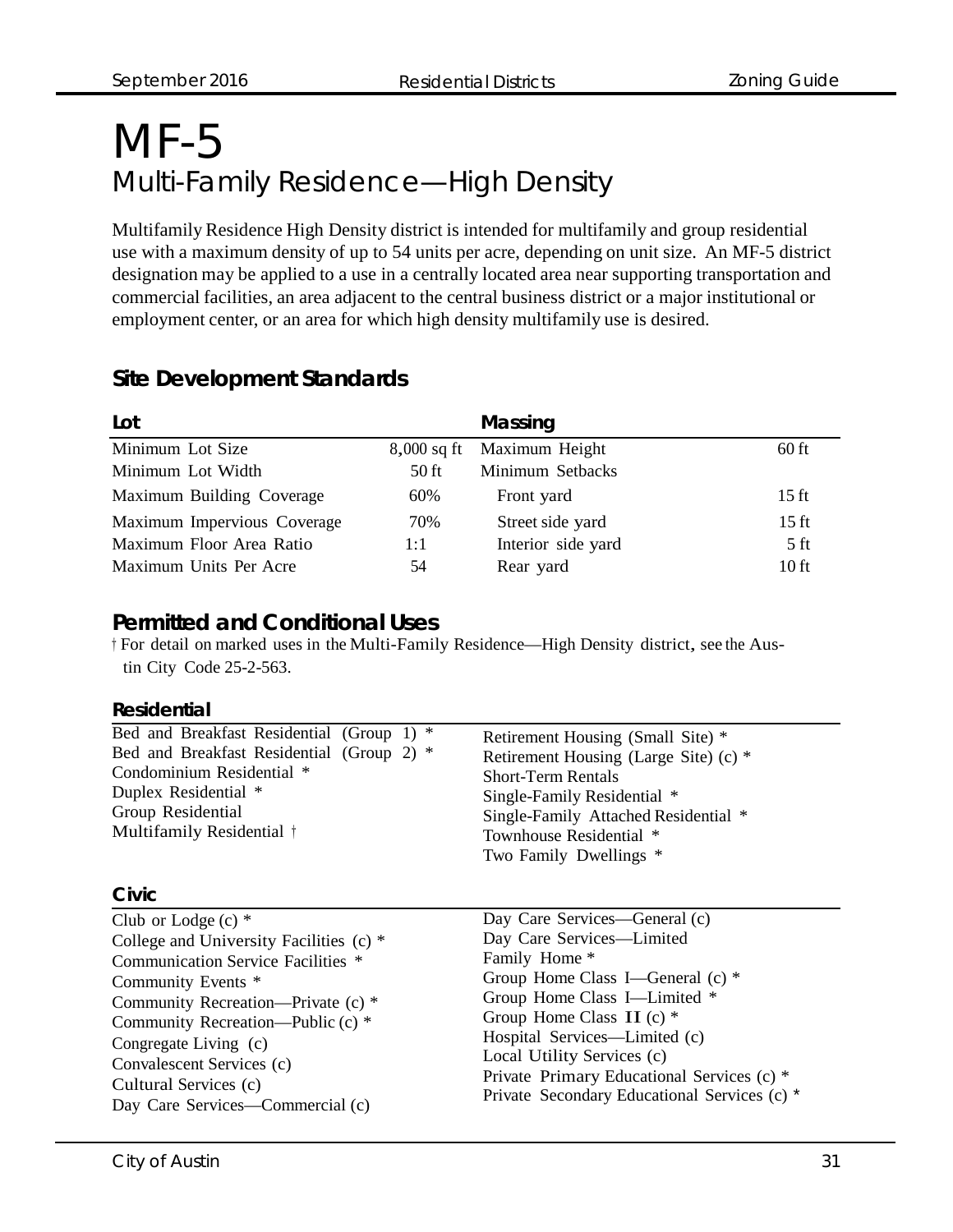## MF-5 (continued)

#### **Civic (continued)**

Public Primary Educational Services \* Public Secondary Educational Services \* Religious Assembly

**Commercial**

Special Use—Historic (c) \*

#### **Agricultural**

Community Garden Urban Farm \*

Residential Treatment (c) Safety Services (c) Telecommunication Tower (PC) \*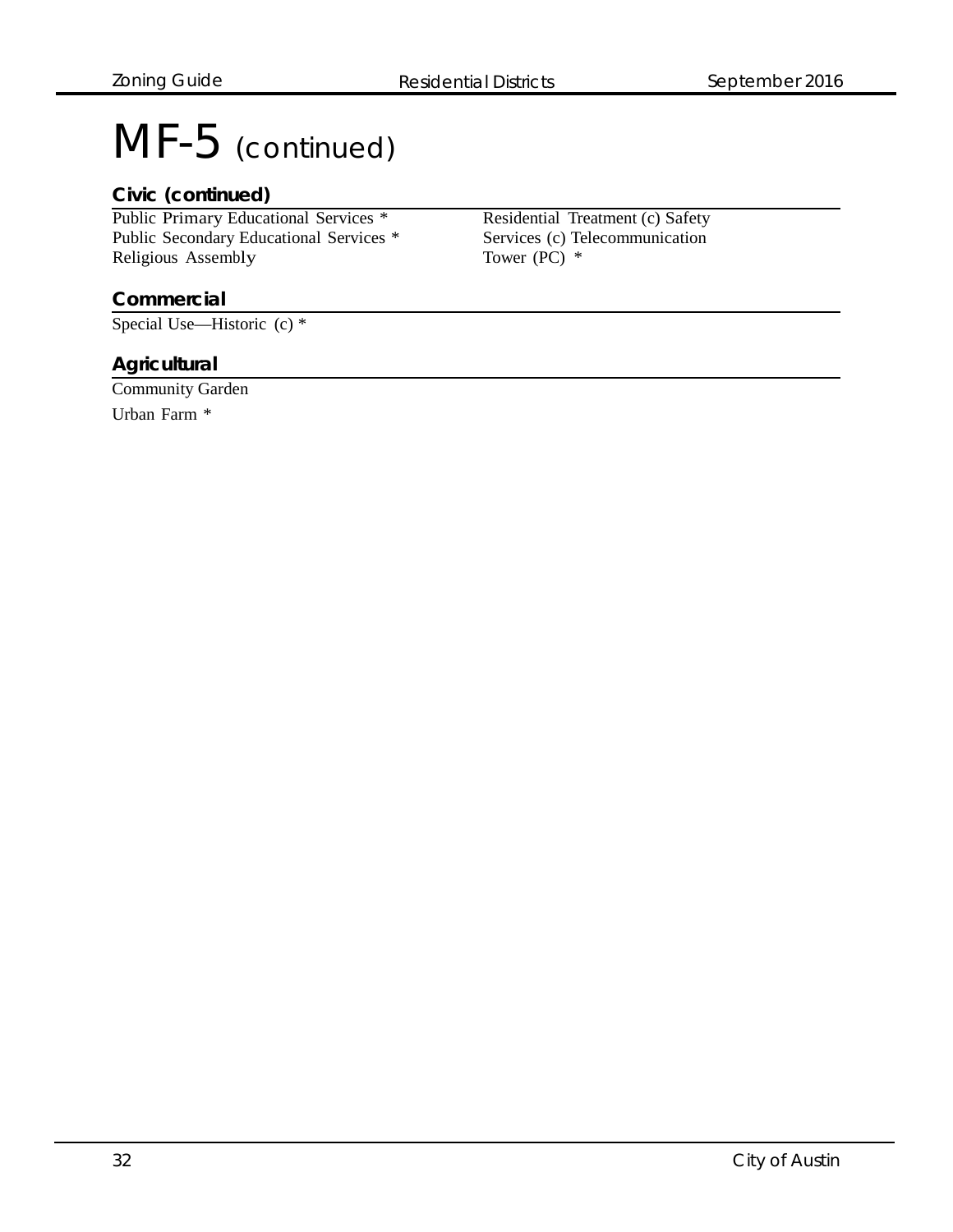## MF-6 Multi-Family Residence—Highest Density

Multifamily Highest Density district is intended for multifamily and group residential use. An MF-6 district designation may be applied to a use in a centrally located area near supporting transportation and commercial facilities, an area adjacent to the central business district or a major institutional or employment center, or an area for which the high density multifamily use is desired.

#### **Site Development Standards**

| Lot                       |         | Massing                    |                  |
|---------------------------|---------|----------------------------|------------------|
| Minimum Lot Size          |         | 8,000 sq ft Maximum Height | $90$ ft          |
| Minimum Lot Width         | $50$ ft | Minimum Setbacks           |                  |
| Maximum Building Coverage | 70%     | Front yard                 | $15 \text{ ft}$  |
| Maximum Impervious Cover  | 80%     | Street side yard           | $15 \text{ ft}$  |
|                           |         | Interior side yard         | $5 \text{ ft}$   |
|                           |         | Rear yard                  | 10 <sub>ft</sub> |

#### **Permitted and Conditional Uses**

| Bed and Breakfast Residential (Group<br>$1) *$<br>Retirement Housing (Small Site) *<br>Bed and Breakfast Residential (Group 2) *<br>Retirement Housing (Large Site) (c) *<br>Condominium Residential *<br><b>Short-Term Rentals</b><br>Duplex Residential *<br>Single-Family Residential *<br>Group Residential<br>Single-Family Attached Residential *<br>Multifamily Residential<br>Townhouse Residential *<br>Two Family Dwellings *<br>Civic<br>Group Home Class I—General $(c)$ *<br>Club or Lodge $(c)$ *<br>Group Home Class I—Limited *<br>College and University Facilities (c) *<br>Group Home Class II (c) $*$<br>Communication Service Facilities * |  |  |
|-----------------------------------------------------------------------------------------------------------------------------------------------------------------------------------------------------------------------------------------------------------------------------------------------------------------------------------------------------------------------------------------------------------------------------------------------------------------------------------------------------------------------------------------------------------------------------------------------------------------------------------------------------------------|--|--|
|                                                                                                                                                                                                                                                                                                                                                                                                                                                                                                                                                                                                                                                                 |  |  |
|                                                                                                                                                                                                                                                                                                                                                                                                                                                                                                                                                                                                                                                                 |  |  |
|                                                                                                                                                                                                                                                                                                                                                                                                                                                                                                                                                                                                                                                                 |  |  |
| Hospital Services—Limited (c)<br>Community Events *<br>Local Utility Services (c)<br>Community Recreation—Private (c) *<br>Private Primary Educational Services (c) *<br>Community Recreation—Public (c) *<br>Private Secondary Educational Services (c) *<br>Congregate Living (c)<br>Public Primary Educational Services *<br>Convalescent Services (c)<br>Public Secondary Educational Services *<br>Cultural Services (c)<br>Religious Assembly<br>Day Care Services—Commercial (c)<br>Residential Treatment (c) Safety<br>Day Care Services—General (c)<br>Services (c) Telecommunication<br>Day Care Services—Limited<br>Tower (PC) $*$<br>Family Home *  |  |  |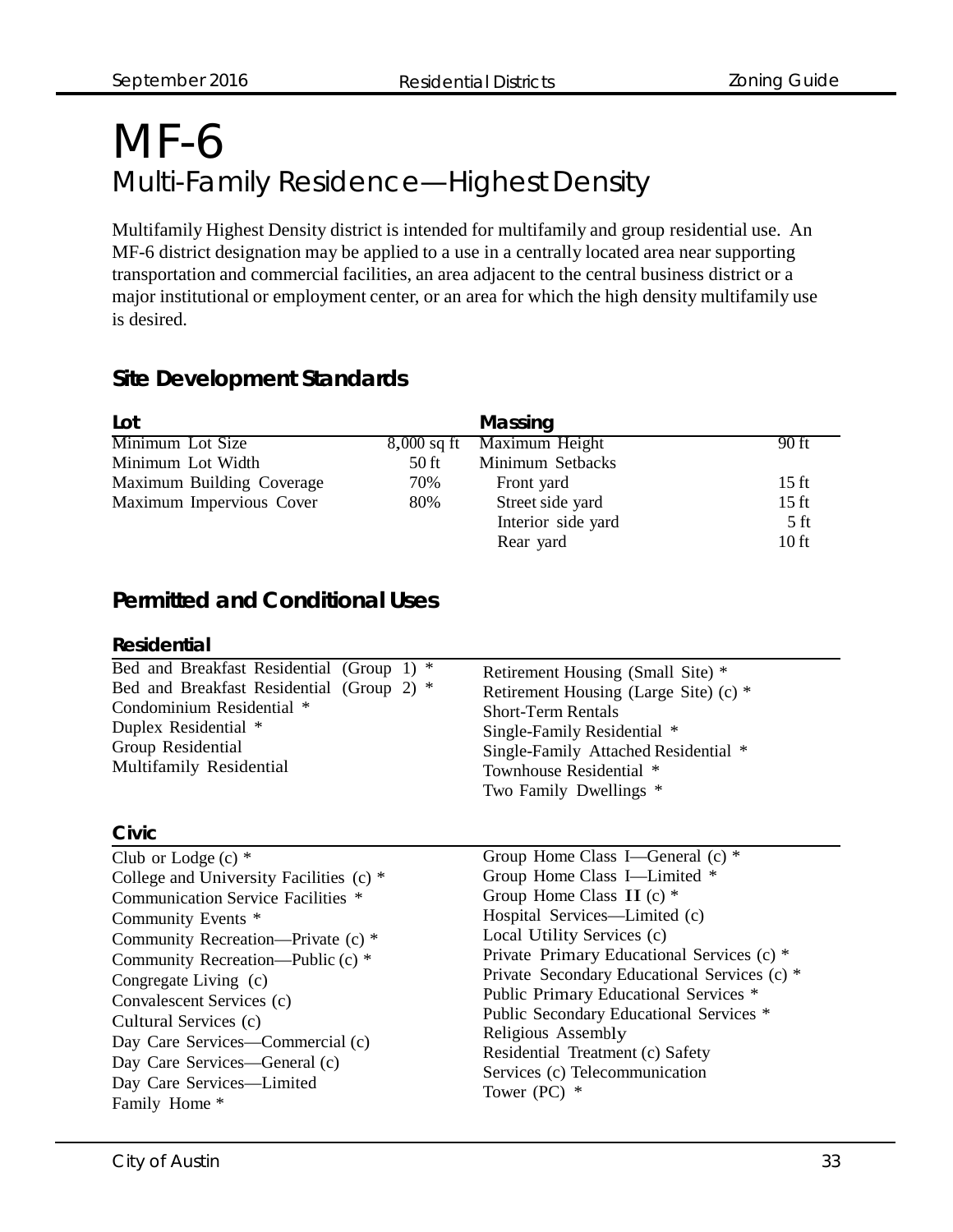## MF-6 (continued)

#### **Commercial**

Special Use—Historic (c) \*

#### **Agricultural**

Community Garden Urban Farm \*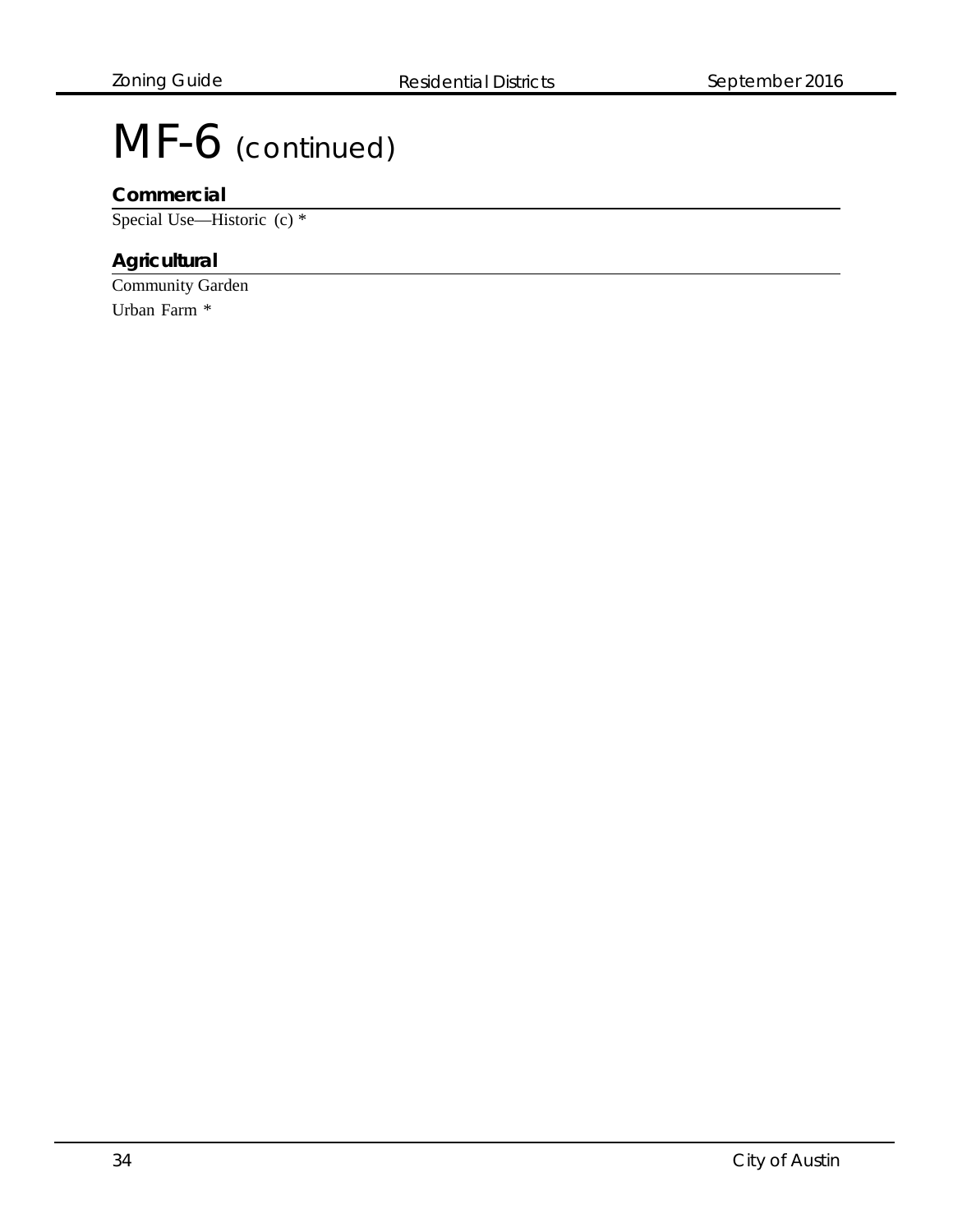# MH Mobile Home Residence

Mobile Home Residence district is intended for a mobile home residence park and mobile home subdivision use. An MH use is subject to standards that promote a residential environment and compatibility with adjoining family residence neighborhoods.

## **Site Development Standards**

| Lot                                 |             | Massing                                                                           |       |
|-------------------------------------|-------------|-----------------------------------------------------------------------------------|-------|
| MH Minimum Site Area                |             | 90,000 sq ft Maximum Height                                                       | 35 ft |
| MH Subdivision Minimum Site<br>Area | 5,750 sq ft | (Height may be further limited when adja-<br>cent to more restrictive districts.) |       |

## **Permitted and Conditional Uses**

#### **Residential**

Mobile Home Residential

| . .<br>۰.<br>v |  |
|----------------|--|
|                |  |

| <b>UIVIL</b>                                                                                                                                                                                                                                                                                                                                                                     |                                                                                                                                                                                                                                                                                                                                                                                                             |
|----------------------------------------------------------------------------------------------------------------------------------------------------------------------------------------------------------------------------------------------------------------------------------------------------------------------------------------------------------------------------------|-------------------------------------------------------------------------------------------------------------------------------------------------------------------------------------------------------------------------------------------------------------------------------------------------------------------------------------------------------------------------------------------------------------|
| Club or Lodge $(c)$ *<br>College and University Facilities (c) *<br>Communication Service Facilities *<br>Community Events *<br>Community Recreation—Private (c) *<br>Community Recreation-Public *<br>Congregate Living<br>Convalescent Services (c)<br>Cultural Services (c)<br>Day Care Services—Commercial (c)<br>Day Care Services—General (c)<br>Day Care Services-Limited | Family Home *<br>Group Home Class I—General *<br>Group Home Class I—Limited *<br>Group Home Class II (c) $*$<br>Local Utility Services (c)<br>Private Primary Educational Services (c) *<br>Private Secondary Educational Services (c) *<br>Public Primary Educational Services *<br>Public Secondary Educational Services *<br>Religious Assembly<br>Safety Services (c)<br>Telecommunication Tower (PC) * |
| Commercial                                                                                                                                                                                                                                                                                                                                                                       | Agricultural                                                                                                                                                                                                                                                                                                                                                                                                |

Special Use—Historic (c) \* Community Garden

Urban Farm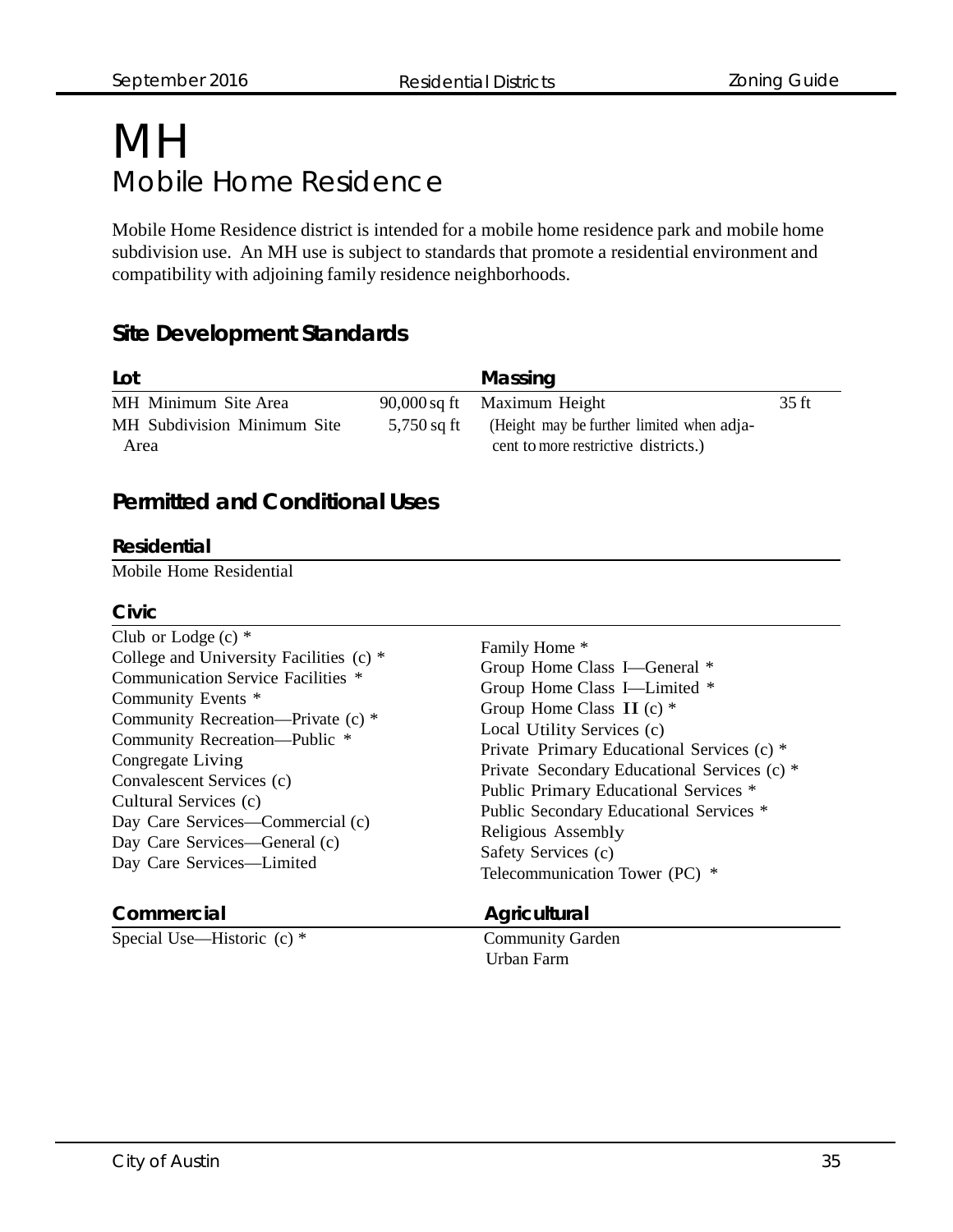## **Office Districts**

# NO Neighborhood Office

Neighborhood Office district is the designation for a small office use that serves neighborhood or community needs, is located in or adjacent to a residential neighborhood and on a collector street that has a width of 40 feet or more, and does not unreasonably affect traffic. An office in an NO district may contain not more than one use. Site development regulations applicable to an NO district use are designed to preserve compatibility with existing neighborhoods through renovation and modernization of existing structures.

## **Site Development Standards**

| Lot                                       |               | Massing                                      |                 |
|-------------------------------------------|---------------|----------------------------------------------|-----------------|
| Minimum Lot Size                          | $5,750$ sq ft | Maximum Height                               | 35 ft           |
| Minimum Lot Width                         | $50$ ft       |                                              | or 2 stories    |
| Maximum Building Coverage                 | 35%           | Minimum Setbacks                             |                 |
| Maximum Impervious Cover                  | 60%           | Front yard                                   | $25 \text{ ft}$ |
| Maximum Floor Area Ratio                  | .35:1         | Street side yard                             | $15 \text{ ft}$ |
|                                           |               | Interior side yard                           | 5 <sub>ft</sub> |
|                                           |               | Rear yard                                    | 5 <sub>ft</sub> |
| <b>Permitted and Conditional Uses</b>     |               |                                              |                 |
| <b>Residential</b>                        |               |                                              |                 |
| Bed and Breakfast Residential (Group I) * |               | Bed and Breakfast Residential (Group II) *   |                 |
| Civic                                     |               |                                              |                 |
| College and University Facilities (c) *   |               | Group Home Class I-Limited *                 |                 |
| Communication Service Facilities *        |               | Group Home Class II (c) $*$                  |                 |
| Community Events *                        |               | <b>Local Utility Services</b>                |                 |
| Community Recreation—Private (c) *        |               | Private Primary Educational Services *       |                 |
| Community Recreation-Public *             |               | Private Secondary Educational Services (c) * |                 |
| Congregate Living (c)                     |               | Public Primary Educational Services *        |                 |
| <b>Counseling Services</b>                |               | Public Secondary Educational Services *      |                 |
| Day Care Services-Commercial              |               | Religious Assembly                           |                 |
| Day Care Services-General                 |               | Residential Treatment (c)                    |                 |
| Day Care Services-Limited                 |               | <b>Safety Services</b>                       |                 |
| Family Home *                             |               | Telecommunication Tower (PC) *               |                 |
| Group Home Class I—General *              |               |                                              |                 |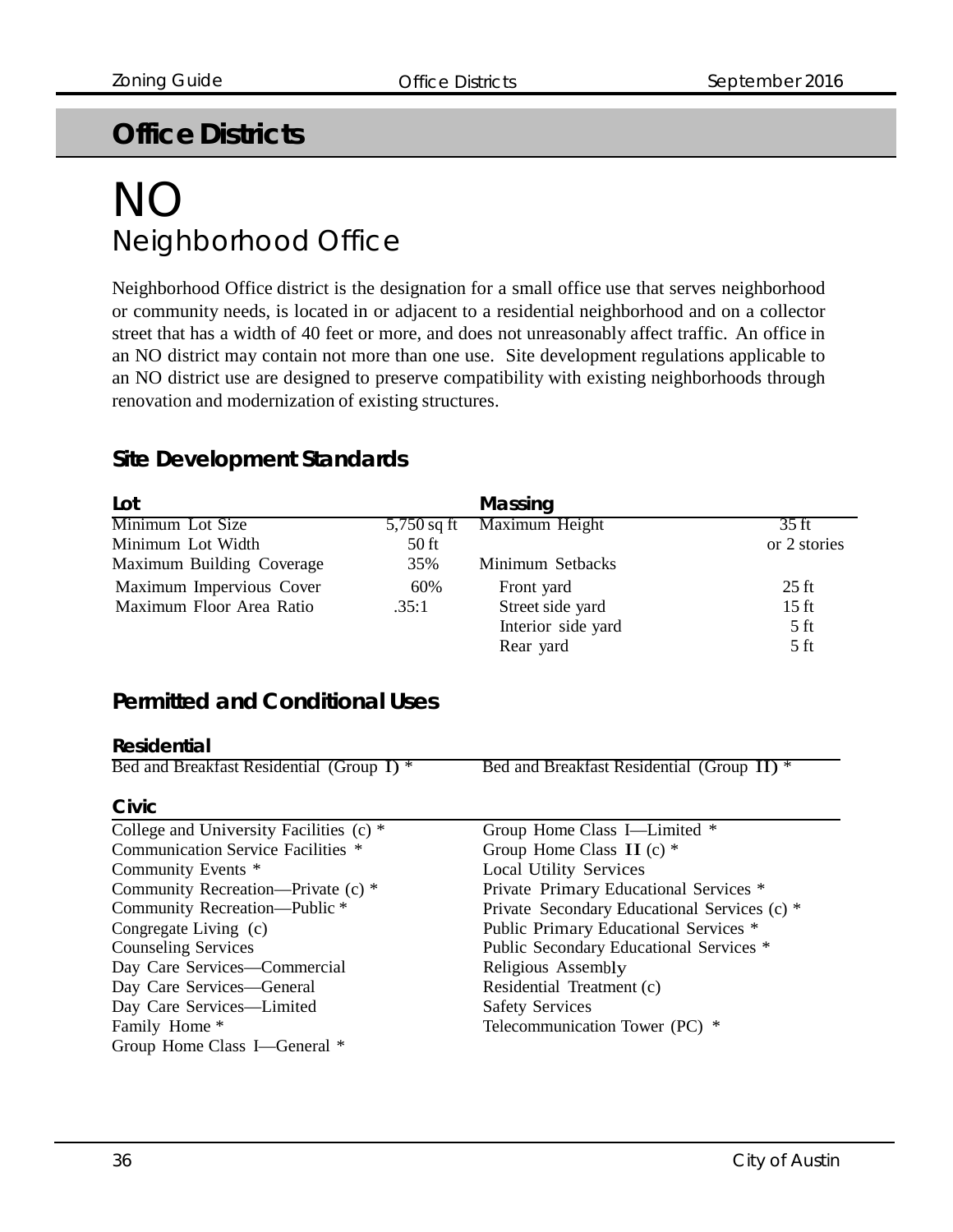# NO (continued)

#### **Commercial**

Administrative and Business Offices Art Gallery \* Art Workshop \*

Professional Offices Software Development Special Use—Historic (c) \*

#### **Agricultural**

Community Garden Urban Farm \*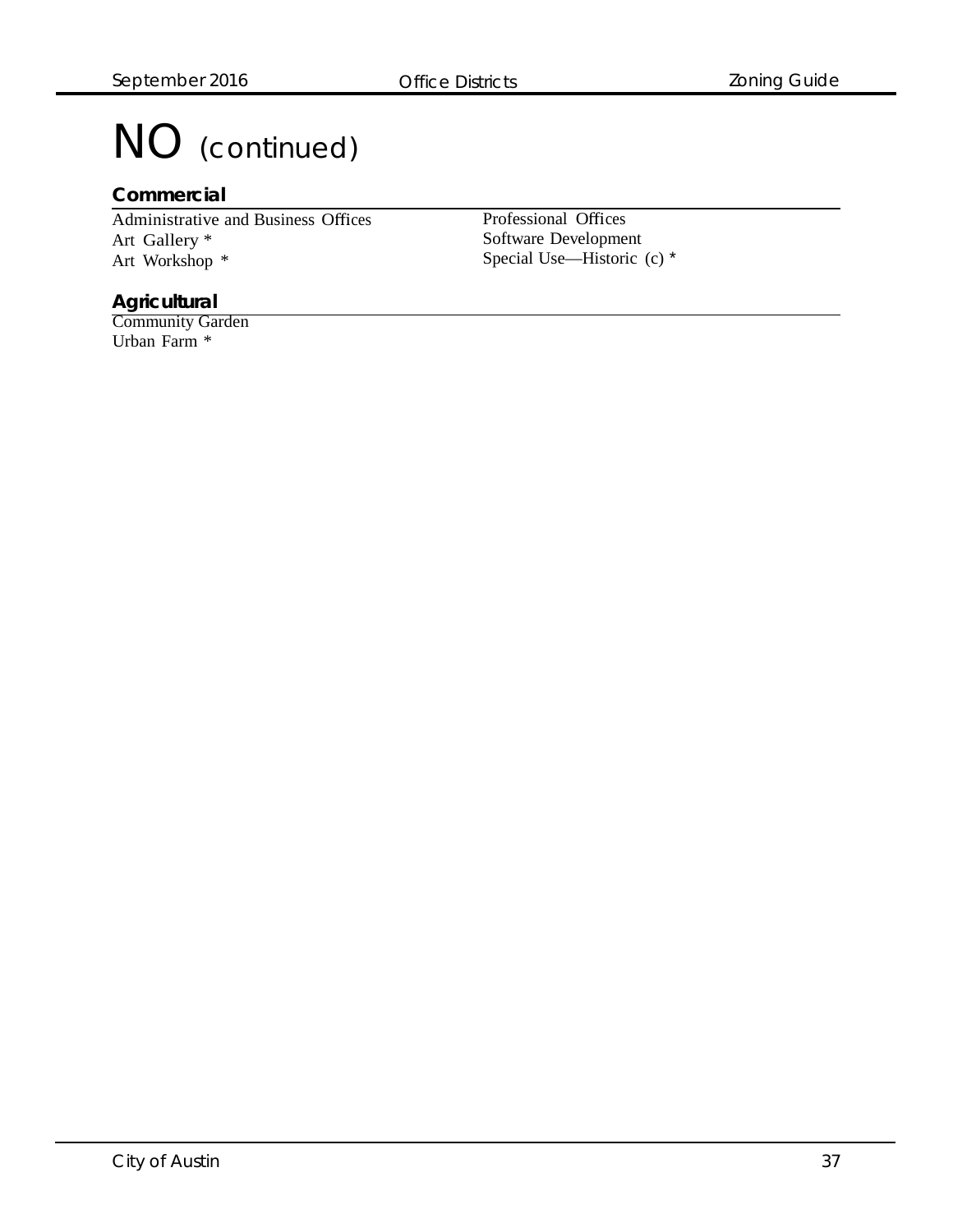# $\overline{\bigcap}$ Limited Office

Limited Office district is the designation for an office use that serves neighborhood or community needs and that is located in or adjacent to residential neighborhoods. An office in an LO district may contain one or more different uses. Site development regulations and performance standards applicable to an LO district use are designed to ensure that the use is compatible and complementary in scale and appearance with the residential environment.

## **Site Development Standards**

| Lot                       |         | Massing                    |                 |
|---------------------------|---------|----------------------------|-----------------|
| Minimum Lot Size          |         | 5,750 sq ft Maximum Height | 40 ft           |
| Minimum Lot Width         | $50$ ft |                            | or 3 stories    |
| Maximum Building Coverage | 50%     | Minimum Setbacks           |                 |
| Maximum Impervious Cover  | 70%     | Front yard                 | $25 \text{ ft}$ |
| Maximum Floor Area Ratio  | .7:1    | Street side yard           | $15 \text{ ft}$ |
|                           |         | Interior side yard         | $5 \text{ ft}$  |
|                           |         | Rear yard                  | 5 <sub>ft</sub> |

## **Permitted and Conditional Uses**

#### **Residential**

| Bed and Breakfast Residential (Group I) *                                                                                                                                                                                                                                                                                                                                        | Bed and Breakfast Residential (Group 2) *                                                                                                                                                                                                                                                                                                                                                                                                         |
|----------------------------------------------------------------------------------------------------------------------------------------------------------------------------------------------------------------------------------------------------------------------------------------------------------------------------------------------------------------------------------|---------------------------------------------------------------------------------------------------------------------------------------------------------------------------------------------------------------------------------------------------------------------------------------------------------------------------------------------------------------------------------------------------------------------------------------------------|
| <b>Civic</b>                                                                                                                                                                                                                                                                                                                                                                     |                                                                                                                                                                                                                                                                                                                                                                                                                                                   |
| Club or $Lodge(c)$<br>College and University Facilities (c) *<br>Communication Service Facilities *<br>Community Events *<br>Community Recreation—Private (c) *<br>Community Recreation-Public *<br>Congregate Living (c)<br><b>Convalescent Services</b><br><b>Counseling Services</b><br><b>Cultural Services</b><br>Day Care Services—Commercial<br>Day Care Services-General | Group Home Class I—General *<br>Group Home Class I—Limited *<br>Group Home Class II (c) Hospital<br>Services—Limited (c) Local<br><b>Utility Services</b><br>Private Primary Educational Services * Private<br>Secondary Educational Services (c) * Public<br>Primary Educational Services *<br>Public Secondary Educational Services *<br>Religious Assembly<br>Residential Treatment (c) Safety<br>Services Telecommunication Tower<br>$(PC)$ * |
| Day Care Services—Limited<br>Family Home *                                                                                                                                                                                                                                                                                                                                       |                                                                                                                                                                                                                                                                                                                                                                                                                                                   |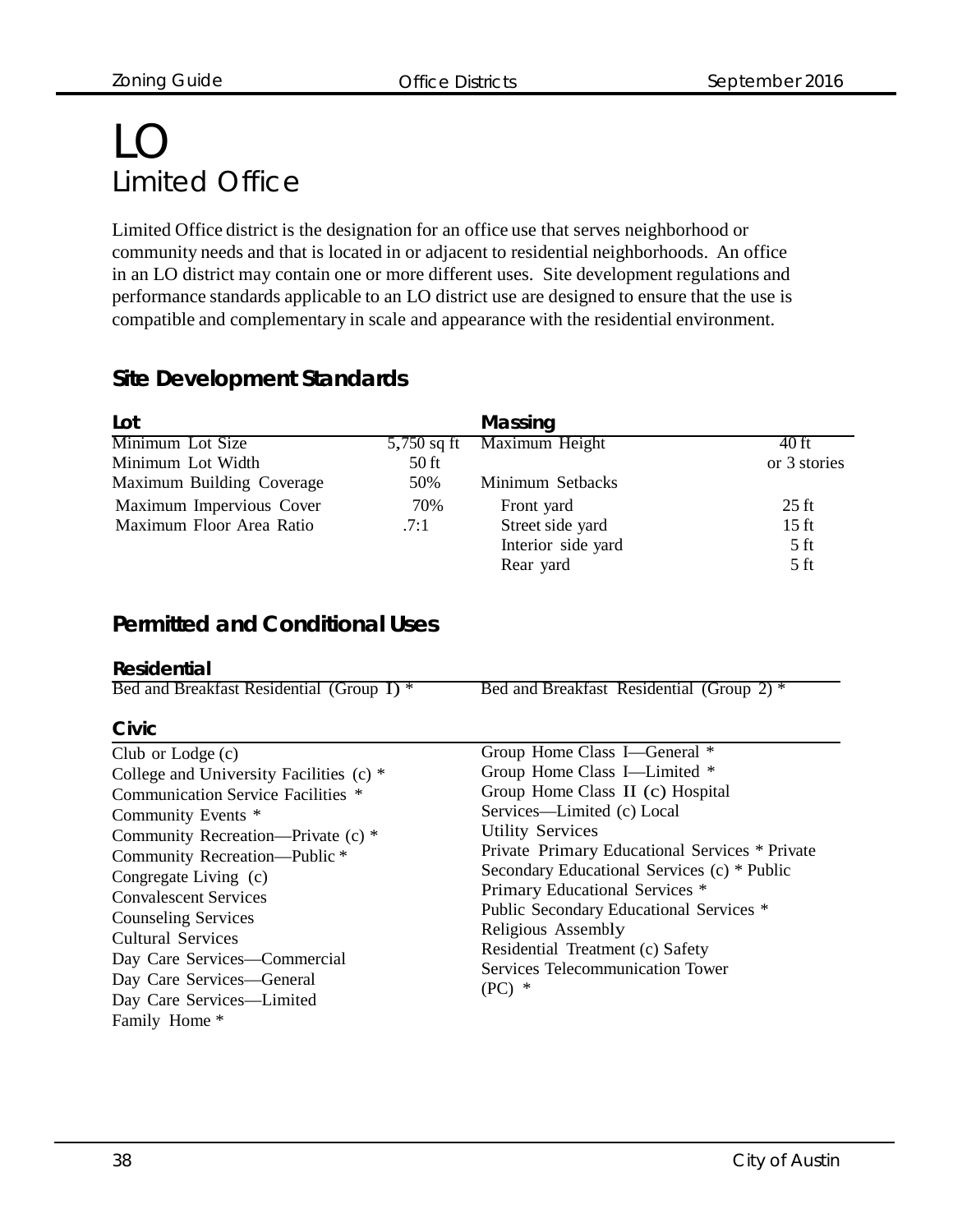# LO (continued)

#### **Commercial**

Administrative and Business Offices Art Gallery \* Art Workshop \* Communication Services Medical Offices—not exceeding 5,000 sq/ft of gross floor space

Medical Offices—exceeding 5,000 sq/ft of gross floor space Professional Offices Software Development Special Use—Historic (c) \*

#### **Agricultural**

Community Garden Urban Farm \*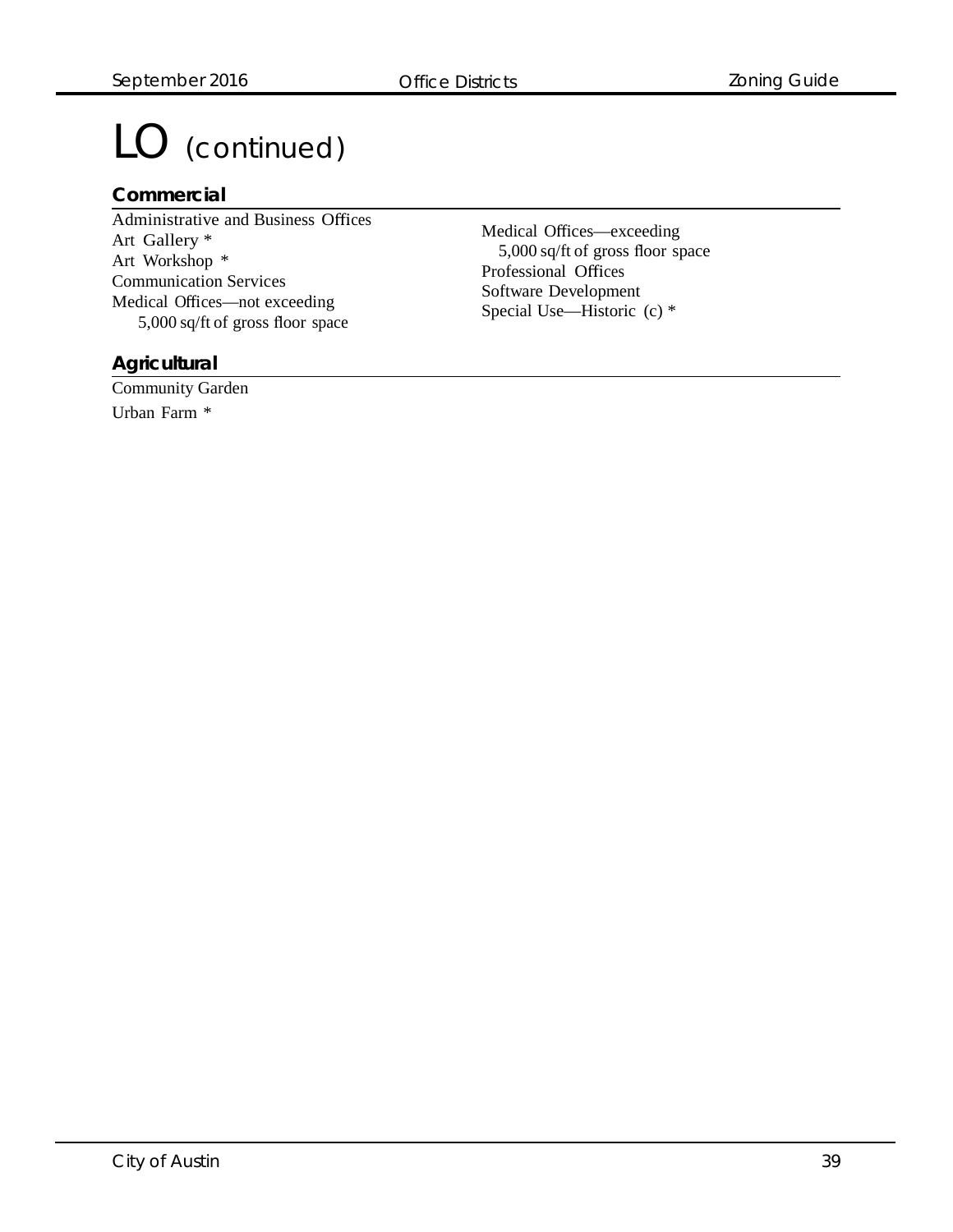# GO General Office

General Office district is the designation for offices and selected commercial uses predominantly serving community or citywide needs, such as medical or professional offices.

## **Site Development Standards**

| Lot                       |             | Massing            |                 |
|---------------------------|-------------|--------------------|-----------------|
| Minimum Lot Size          | 5,750 sq ft | Maximum Height     | $60$ ft         |
| Minimum Lot Width         | $50$ ft     | Minimum Setbacks   |                 |
| Maximum Building Coverage | 60%         | Front yard         | $15 \text{ ft}$ |
| Maximum Impervious Cover  | 80%         | Street side yard   | $15 \text{ ft}$ |
| Maximum Floor Area Ratio  | 1:1         | Interior side yard | $5$ ft          |
|                           |             | Rear yard          | 5 <sub>ft</sub> |

## **Permitted and Conditional Uses**

#### **Residential**

| Bed and Breakfast Residential (Group I) * | Bed and Breakfast Residential (Group 2) * |  |
|-------------------------------------------|-------------------------------------------|--|
| <b>Civic</b>                              |                                           |  |
| Club or Lodge $(c)$                       | Group Home Class I—General                |  |
| College and University Facilities *       | Group Home Class I—Limited *              |  |
| Communication Service Facilities *        | Group Home Class $II^*$                   |  |
| Community Events *                        | <b>Guidance Services</b>                  |  |
| Community Recreation—Private (c) *        | Hospital Services—General (c)             |  |
| Community Recreation-Public *             | Hospital Services-Limited                 |  |
| Congregate Living                         | <b>Local Utility Services</b>             |  |
| <b>Convalescent Services</b>              | Private Primary Educational Services *    |  |
| <b>Counseling Services</b>                | Private Secondary Educational Services *  |  |
| <b>Cultural Services</b>                  | Public Primary Educational Services *     |  |
| Day Care Services—Commercial              | Public Secondary Educational Services *   |  |
| Day Care Services—General                 | Religious Assembly                        |  |
| Day Care Services-Limited                 | Residential Treatment (c)                 |  |
| Family Home *                             | <b>Safety Services</b>                    |  |
|                                           | Telecommunication Tower (PC) *            |  |
| Commercial                                |                                           |  |
| Administrative and Business Offices       | <b>Business Support Services</b>          |  |
| Art Gallery *                             | <b>Communication Services Medical</b>     |  |
|                                           |                                           |  |

Art Workshop \* Business or Trade School Offices—not exceeding 5,000 sq/ft of gross floor space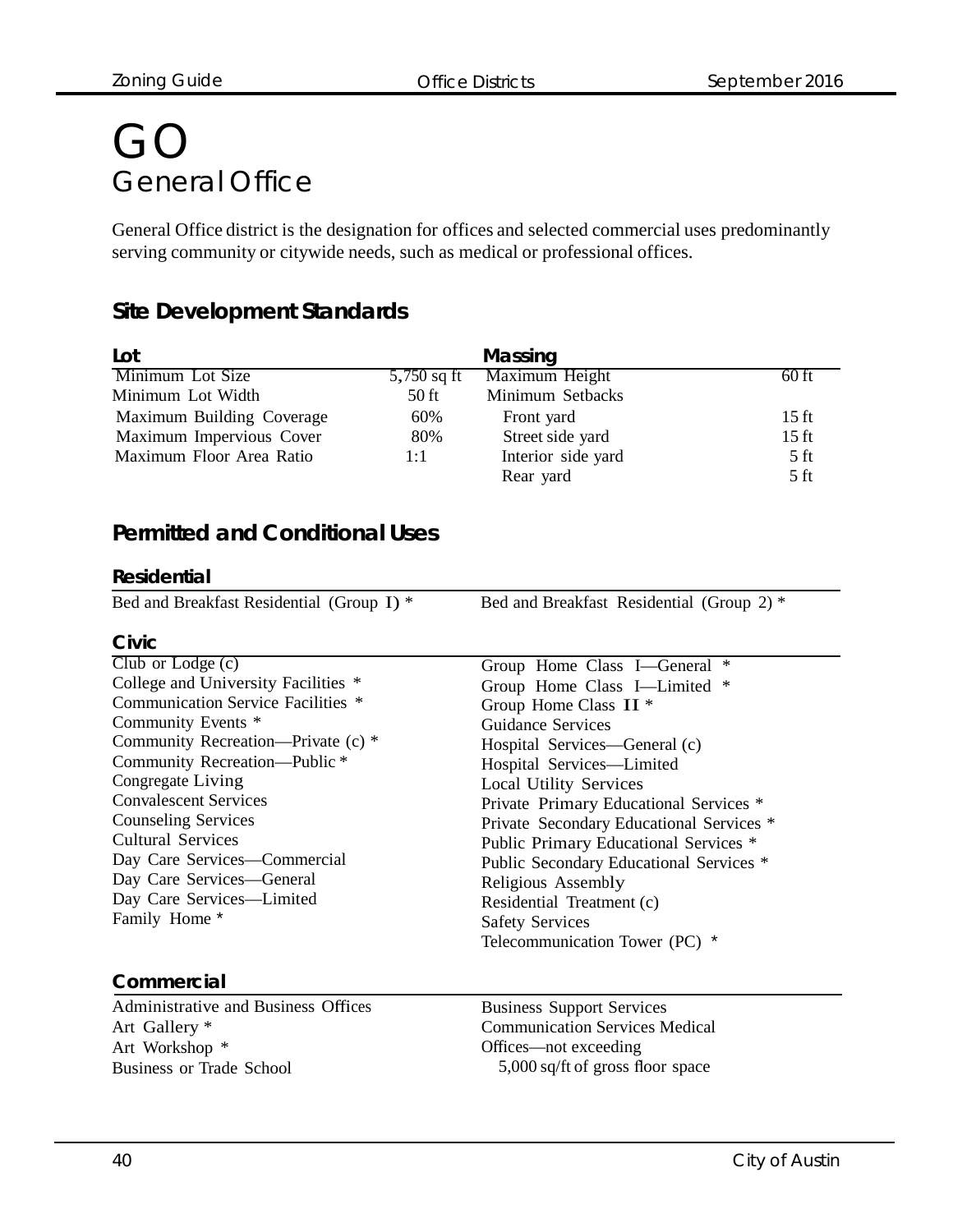# GO (continued)

#### **Commercial (continued)**

Medical Offices—exceeding 5,000 sq/ft of gross floor space Off-site Accessory Parking Personal Services Printing and Publishing \*

Professional Offices Restaurant—Limited (c) Software Development Special Use—Historic (c) \*

#### **Agricultural**

Community Garden

Urban Farm \*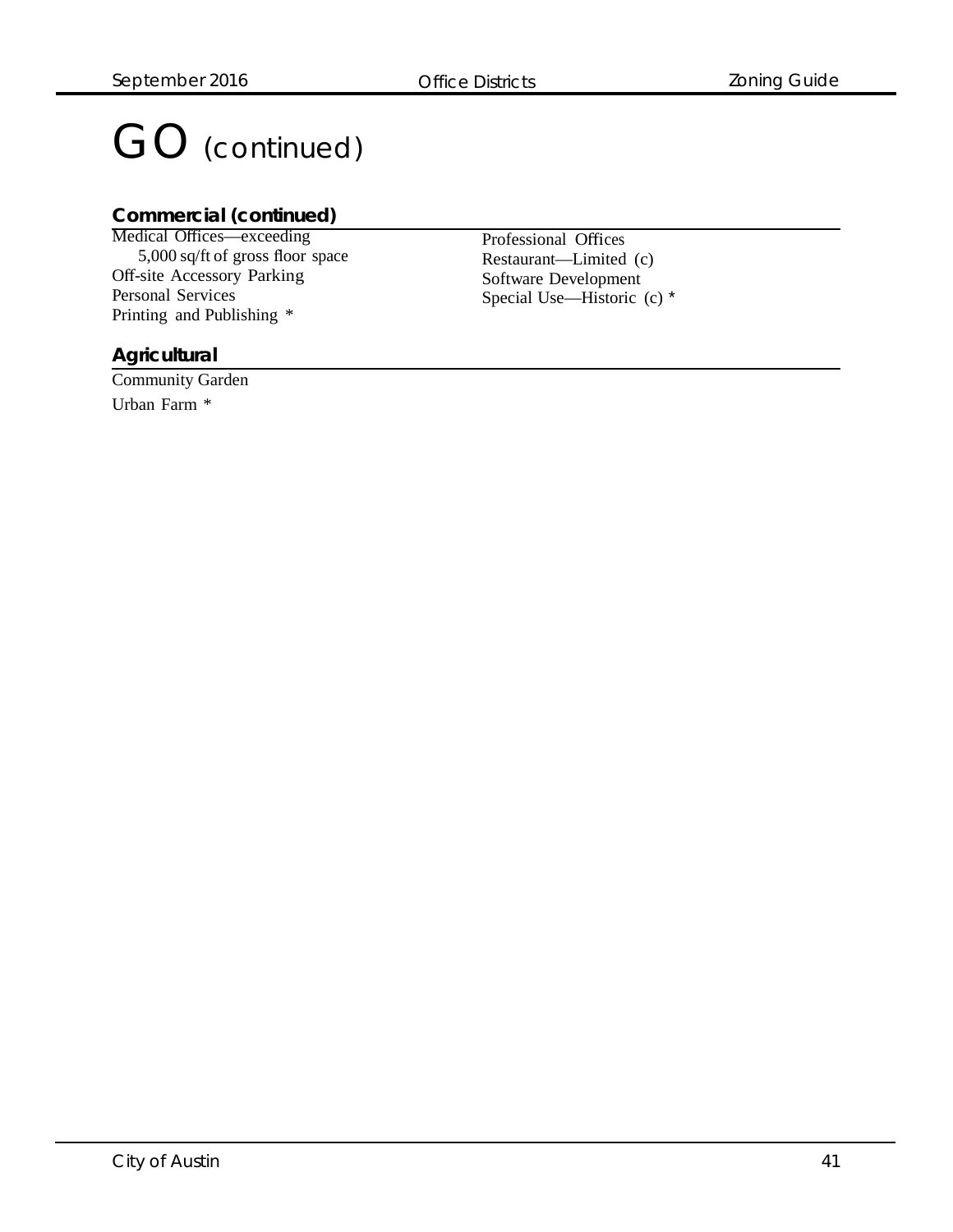# **Commercial Districts**

# CR Commercial Recreation

Commercial Recreation district is intended for commercial or recreation use that serves visitors to major recreational areas, including Lake Travis and Lake Austin. Site development regulations applicable to a CR district use are designed to minimize visual and environmental disruptions of scenic views.

### **Site Development Standards**

| Lot                       |                | Massing            |         |
|---------------------------|----------------|--------------------|---------|
| Minimum Lot Size          | $20,000$ sq ft | Maximum Height     | 40 ft   |
| Minimum Lot Width         | $100$ ft       | Minimum Setbacks   |         |
| Maximum Building Coverage | 25%            | Front yard         | $50$ ft |
| Maximum Impervious Cover  | 60%            | Street side yard   | $50$ ft |
| Maximum Floor Area Ratio  | .25:1          | Interior side yard | $20$ ft |
|                           |                | Rear yard          | $20$ ft |

## **Permitted and Conditional Uses**

| <b>Residential</b>                        |                                              |
|-------------------------------------------|----------------------------------------------|
| Bed and Breakfast Residential (Group I) * | Bed and Breakfast Residential (Group 2) *    |
|                                           |                                              |
| <b>Civic</b>                              |                                              |
| College and University Facilities (c) *   | Hospital Services—Limited (c)                |
| Community Events *                        | <b>Local Utility Services</b>                |
| Communication Service Facilities (c) *    | Private Primary Educational Services (c) *   |
| Community Recreation-Private *            | Private Secondary Educational Services (c) * |
| Community Recreation-Public <sup>*</sup>  | Public Primary Educational Services (c) *    |
| <b>Counseling Services</b>                | Public Secondary Educational Services (c) *  |
| <b>Cultural Services</b>                  | Religious Assembly (c)                       |
| Day Care Services—Commercial (c)          | Telecommunication Tower (PC) *               |
| Commercial                                |                                              |
| <b>Art Gallery</b>                        |                                              |
| Art Workshop *                            | Indoor Entertainment (c)                     |
| Campground (c)                            | Indoor Sports and Recreation (c)             |
| Consumer Convenience Services (c)         | Marina                                       |
| Hotel-Motel (c)                           | Outdoor Entertainment (c)                    |
|                                           | <b>Outdoor Sports and Recreation</b>         |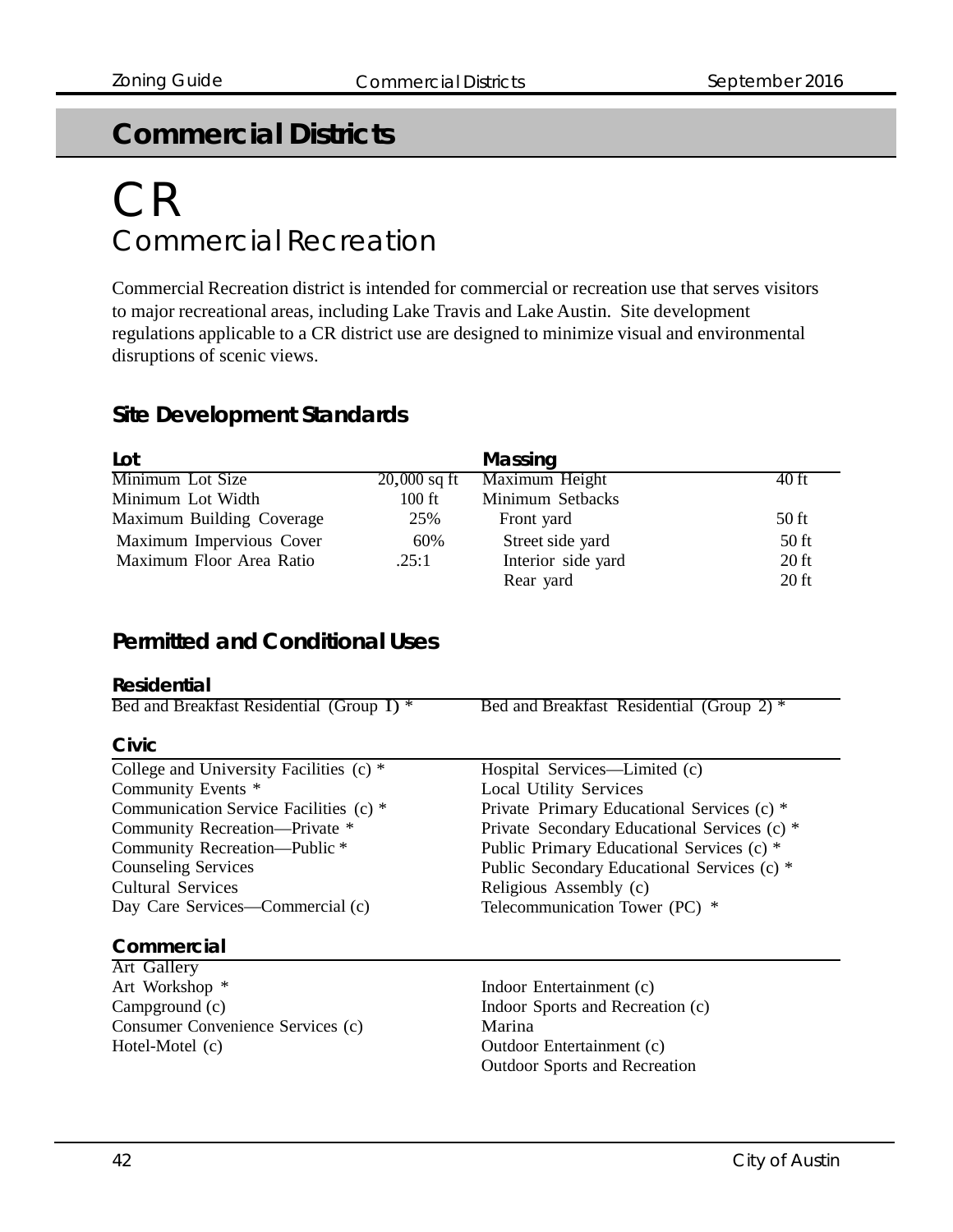# CR (continued)

#### **Commercial (continued)**

Recreational Equipment Maintenance & Storage Recreational Equipment Sales Restaurant—General  $(c)$  \*

Restaurant—Limited \* Service Station (c) \* Special Use Historic (c) \* Theater

#### **Agricultural**

Community Garden Urban Farm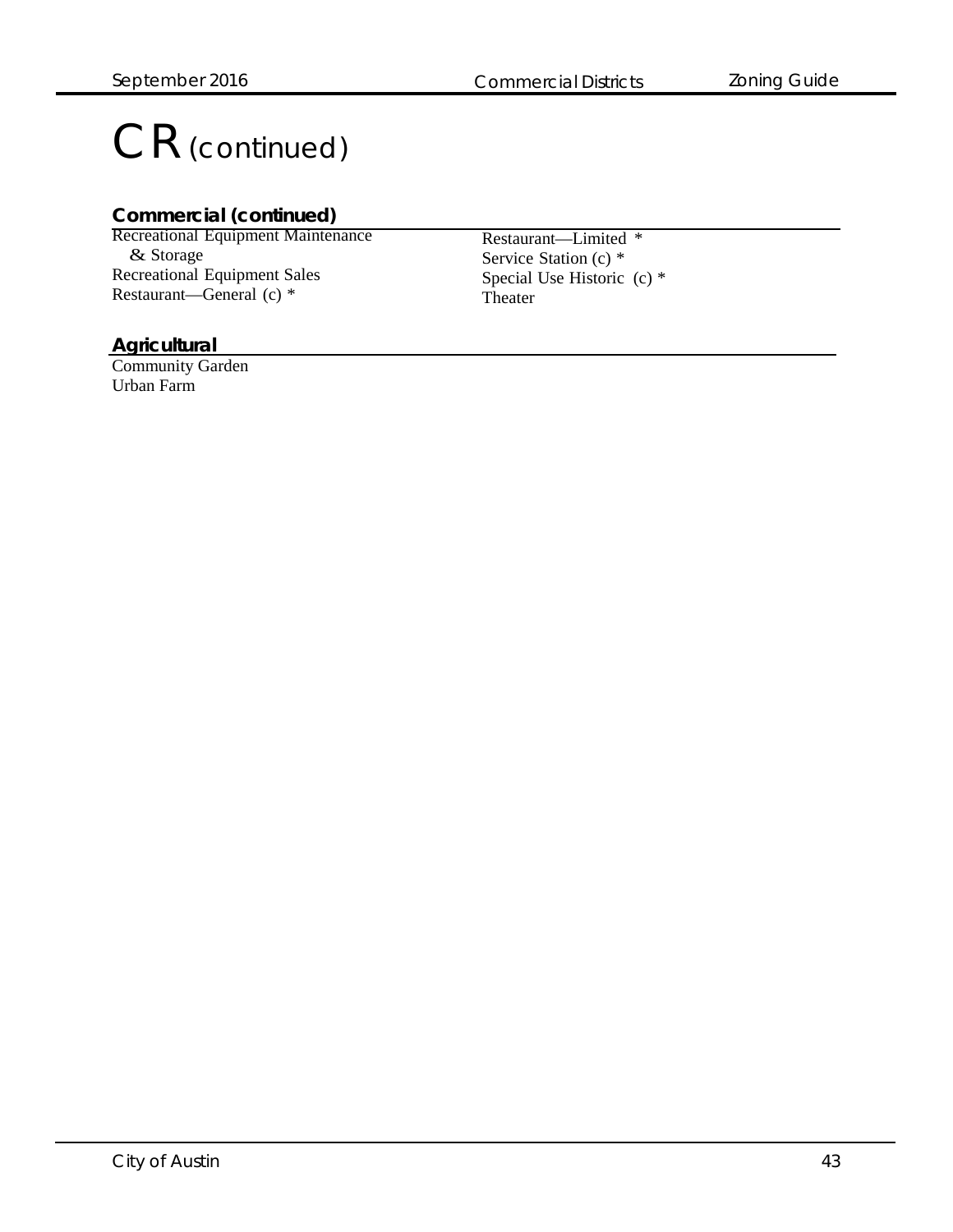# LR Neighborhood Commercial

Neighborhood Commercial district is intended for neighborhood shopping facilities that provide limited business services and office facilities predominately for the convenience of residents of the neighborhood.

### **Site Development Standards**

| Lot                                                  |             | Massing                         |                                    |
|------------------------------------------------------|-------------|---------------------------------|------------------------------------|
| Minimum Lot Size<br>Minimum Lot Width                | $50$ ft     | 5,750 sq ft Maximum Height      | 40 ft or<br>3 stories              |
| Maximum Building Coverage                            | 50%         | Minimum Setbacks                |                                    |
| Maximum Impervious Cover<br>Maximum Floor Area Ratio | 80%<br>.5:1 | Front yard<br>Street side yard  | $25 \text{ ft}$<br>$15 \text{ ft}$ |
|                                                      |             | Interior side yard<br>Rear yard | n/a<br>n/a                         |

### **Permitted and Conditional Uses**

† For detail on marked uses in the Neighborhood Commercial district, see the Austin City Code 25-2-586.

#### **Residential**

| Bed and Breakfast Residential (Group I) * | Bed and Breakfast Residential (Group 2) * |
|-------------------------------------------|-------------------------------------------|
| Civic                                     |                                           |
| Club or Lodge $(c)$                       | Group Home Class I-Limited *              |
| College and University Facilities *       | Group Home Class II (c) $*$               |
| Communication Service Facilities *        | Guidance Services                         |
| Community Events *                        | Hospital Services—Limited (c)             |
| Community Recreation—Private (c) *        | <b>Local Utility Services</b>             |
| Community Recreation—Public (c) *         | Private Primary Educational Services *    |
| Congregate Living (c)                     | Private Secondary Educational Services *  |
| <b>Counseling Services</b>                | Public Primary Educational Services *     |
| <b>Cultural Services</b>                  | Public Secondary Educational Services *   |
| Day Care Services—Commercial              | Religious Assembly                        |
| Day Care Services-General                 | Residential Treatment (c) Safety          |
| Day Care Services-Limited                 | Services Telecommunication Tower          |
| Family Home *                             | $(PC)$ *                                  |
| Group Home Class I—General *              |                                           |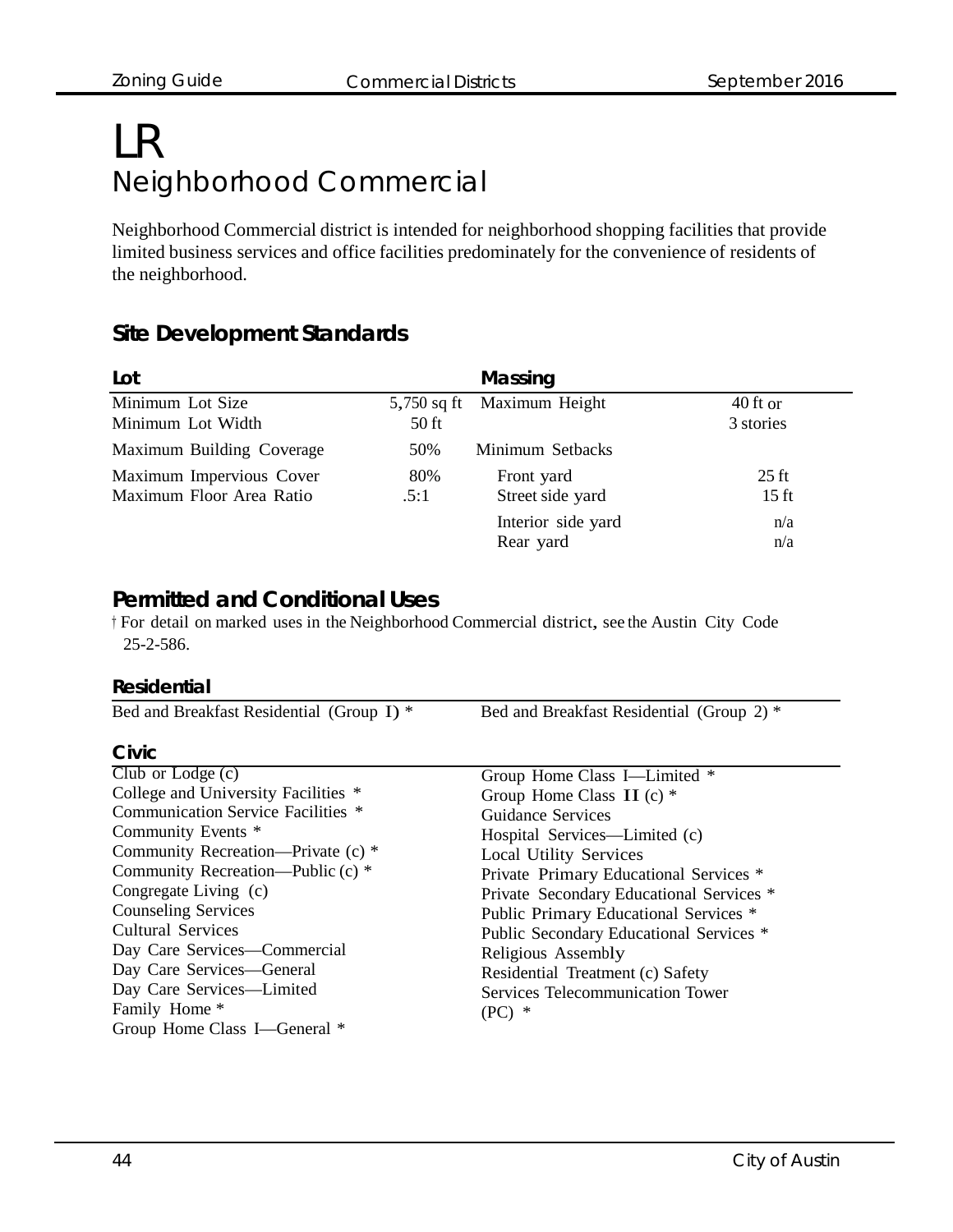**Districts** 

# LR (continued)

#### **Commercial**

Administrative Business Office Alternative Financial Services (c) Art Gallery Art Workshop \* Consumer Convenience Services Consumer Repair Services Financial Services Food Sales General Retail Sales—Convenience General Retail Sales – General – not exceeding 5,000 sq. ft of gross floor space † Medical Offices—not exceeding 5,000 sq/ft of gross floor space Medical Offices—exceeding 5,000 sq/ft of gross floor space (c)

#### **Industrial**

Custom Manufacturing (c)

#### **Agricultural**

Community Garden Urban Farm \*

Off-Site Accessory Parking Pedicab Storage and Dispatch Personal Improvement Services – not exceeding 5,000 sq/ft of gross floor space Personal Services Pet Services Plant Nursery (c) \* Printing and Publishing Professional Office Restaurant—Limited \* Restaurant – General – not exceeding 4,000 sq/ft of gross floor space † \* Service Station \* Software Development Special Use Historic (c) \*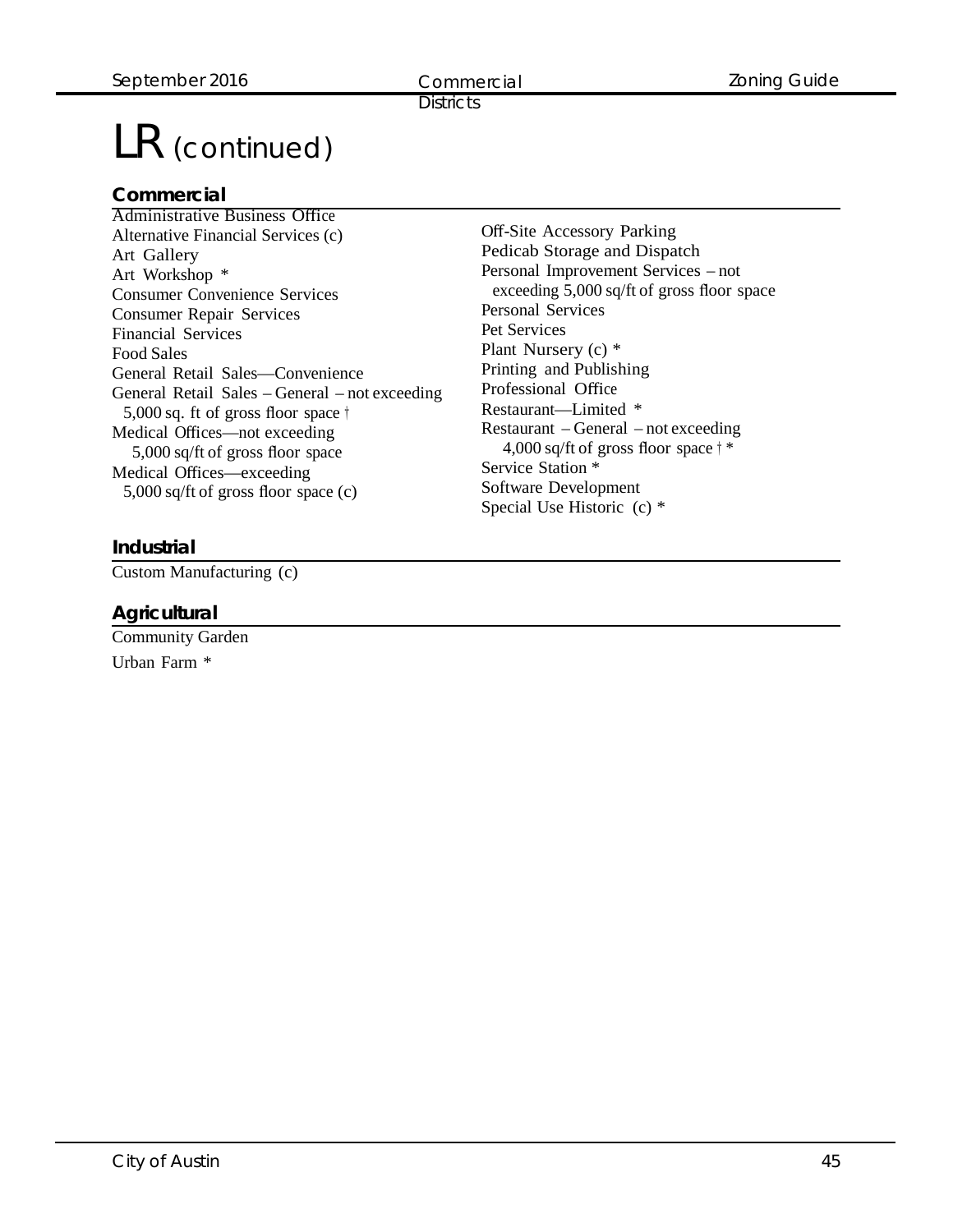# GR Community Commercial

Community Commercial district is the designation for an office or other commercial use that serves neighborhood and community needs and that generally is accessible from major traffic ways.

## **Site Development Standards**

| Lot                       |       | Massing                    |                  |
|---------------------------|-------|----------------------------|------------------|
| Minimum Lot Size          |       | 5,750 sq ft Maximum Height | $60$ ft          |
| Minimum Lot Width         | 50 ft | Minimum Setbacks           |                  |
| Maximum Building Coverage | 75%   | Front yard                 | $10$ ft          |
| Maximum Impervious Cover  | 90%   | Street side yard           | 10 <sub>ft</sub> |
| Maximum Floor Area Ratio  | 1:1   | Interior side yard         | n/a              |
|                           |       | Rear yard                  | n/a              |

### **Permitted and Conditional Uses**

#### **Residential**

Bed and Breakfast Residential (Group I) \* Bed and Breakfast Residential (Group 2) \*

#### **Civic**

#### **Commercial**

Art Gallery Alternative Financial Services Art Workshop \* Administrative and Business Offices Automotive Rentals

Automotive Repair Services Automotive Sales Automotive Washing of any type Bail Bond Services (PC)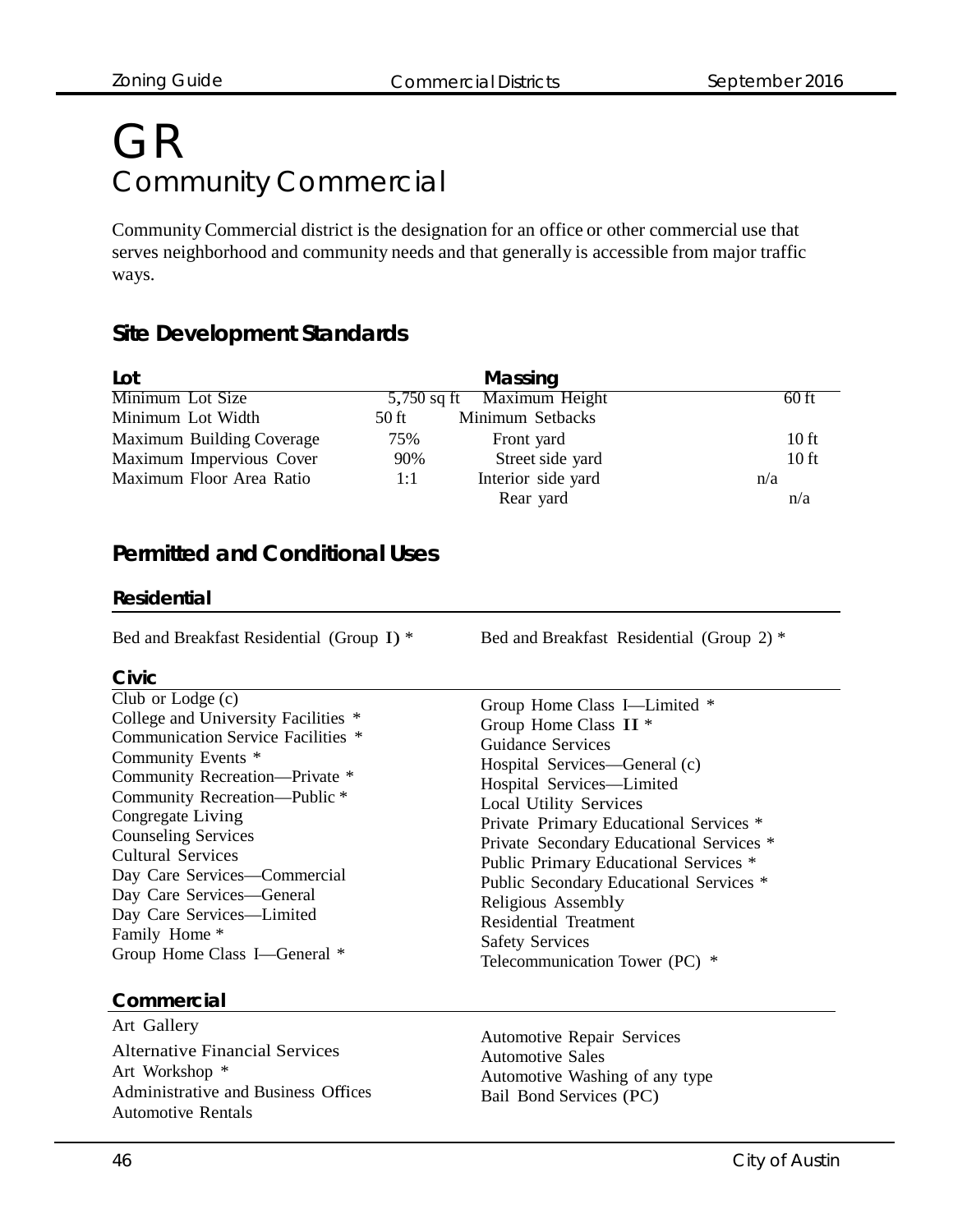# GR (continued)

#### **Commercial (continued)**

Business or Trade School Business Support Services Commercial Off-Street Parking Communications Services Consumer Convenience Services Consumer Repair Services Drop-Off Recycling Collection Facility \* Exterminating Services Financial Services Food Preparation (c) Food Sales Funeral Services General Retail Sales—Convenience General Retail Sales—General Hotel-Motel Indoor Entertainment Indoor Sports and Recreation Medical Offices—not exceeding 5,000 sq/ft of gross floor space

Medical Offices—exceeding 5,000 sq/ft of gross floor space Off-Site Accessory Parking Outdoor Entertainment (c) Outdoor Sports and Recreation Pawn Shop Services Pedicab Storage and Dispatch Personal Improvement Services Personal Services Pet Services Plant Nursery (c) Printing and Publishing Professional Office Research Services Restaurant—General Restaurant—Limited Service Station Software Development Special use Historic (c) Theater

#### **Industrial**

Custom Manufacturing (c)

#### **Agricultural**

Community Garden Urban Farm \*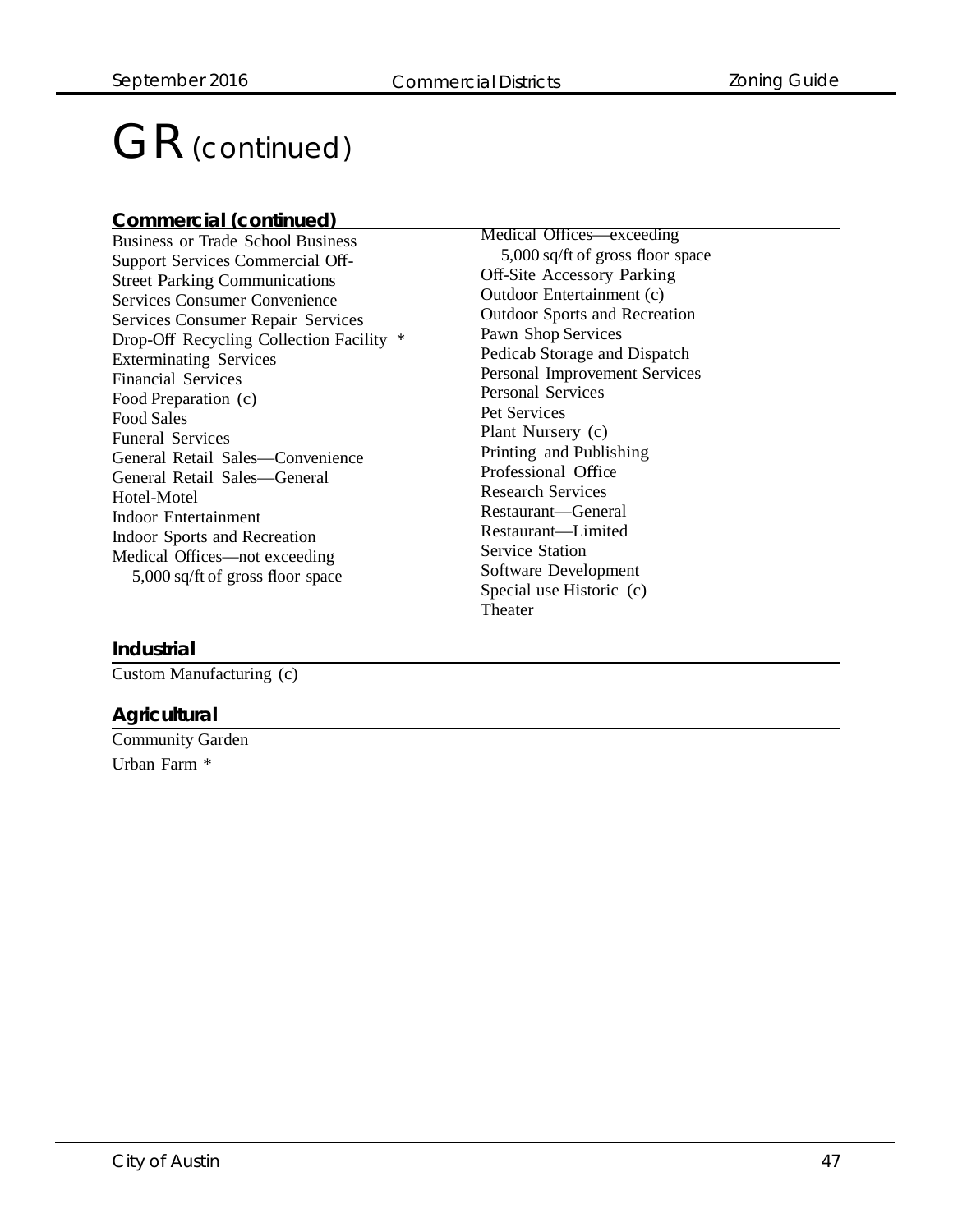# L Lake Commercial

Lake Commercial district is intended for use located near Town Lake. An L district designation may be applied to a development that includes any combination of office retail, commercial, and residential uses. Use and site development regulations applicable to an L district use are designed to ensure that the use is compatible and complementary with the Town Lake environment.

## **Site Development Standards**

| Lot                       |         | Massing                    |         |
|---------------------------|---------|----------------------------|---------|
| Minimum Lot Size          |         | 5,750 sq ft Maximum Height | 200 ft  |
| Minimum Lot Width         | $50$ ft | Minimum Setbacks           |         |
| Maximum Building Coverage | 50%     | Front yard                 | $10$ ft |
| Maximum Impervious Cover  | 50%     | Street side yard           | $10$ ft |
| Maximum Floor Area Ratio  | 8:1     | Interior side yard         | n/a     |
|                           |         | Rear yard                  | n/a     |

## **Permitted and Conditional Uses**

#### **Residential**

| Bed and Breakfast Residential (Group I) *<br>Condominium Residential (c)<br>Townhouse Residential (c) * | Bed and Breakfast Residential (Group 2) *<br>Group Residential (c)<br>Multifamily Residential (c) |
|---------------------------------------------------------------------------------------------------------|---------------------------------------------------------------------------------------------------|
| Civic                                                                                                   |                                                                                                   |
| Club or Lodge $(c)$                                                                                     | Group Home Class I—Limited $(c)$ *                                                                |
| College and University Facilities (c) *                                                                 | Group Home Class II (c) $*$                                                                       |
| Communication Service Facilities (c) *                                                                  | Guidance Services (c)                                                                             |
| Community Events *                                                                                      | Hospital Services—General (c)                                                                     |
| Community Recreation-Private *                                                                          | Hospital Services—Limited (c)                                                                     |
| Community Recreation-Public <sup>*</sup>                                                                | Local Utility Services (c)                                                                        |
| Congregate Living (c)                                                                                   | Private Primary Educational Services (c) *                                                        |
| <b>Counseling Services</b>                                                                              | Private Secondary Educational Services (c) *                                                      |
| <b>Cultural Services</b>                                                                                | Public Primary Educational Services (c) *                                                         |
| Day Care Services—Commercial (c)                                                                        | Public Secondary Educational Services (c) *                                                       |
| Day Care Services—General (c)                                                                           | Religious Assembly (c)                                                                            |
| Day Care Services—Limited (c)                                                                           | Residential Treatment (c)                                                                         |
| Family Home (c) *                                                                                       | Safety Services (c)                                                                               |
| Group Home Class I—General $(c)$ *                                                                      | Telecommunication Tower (PC) *                                                                    |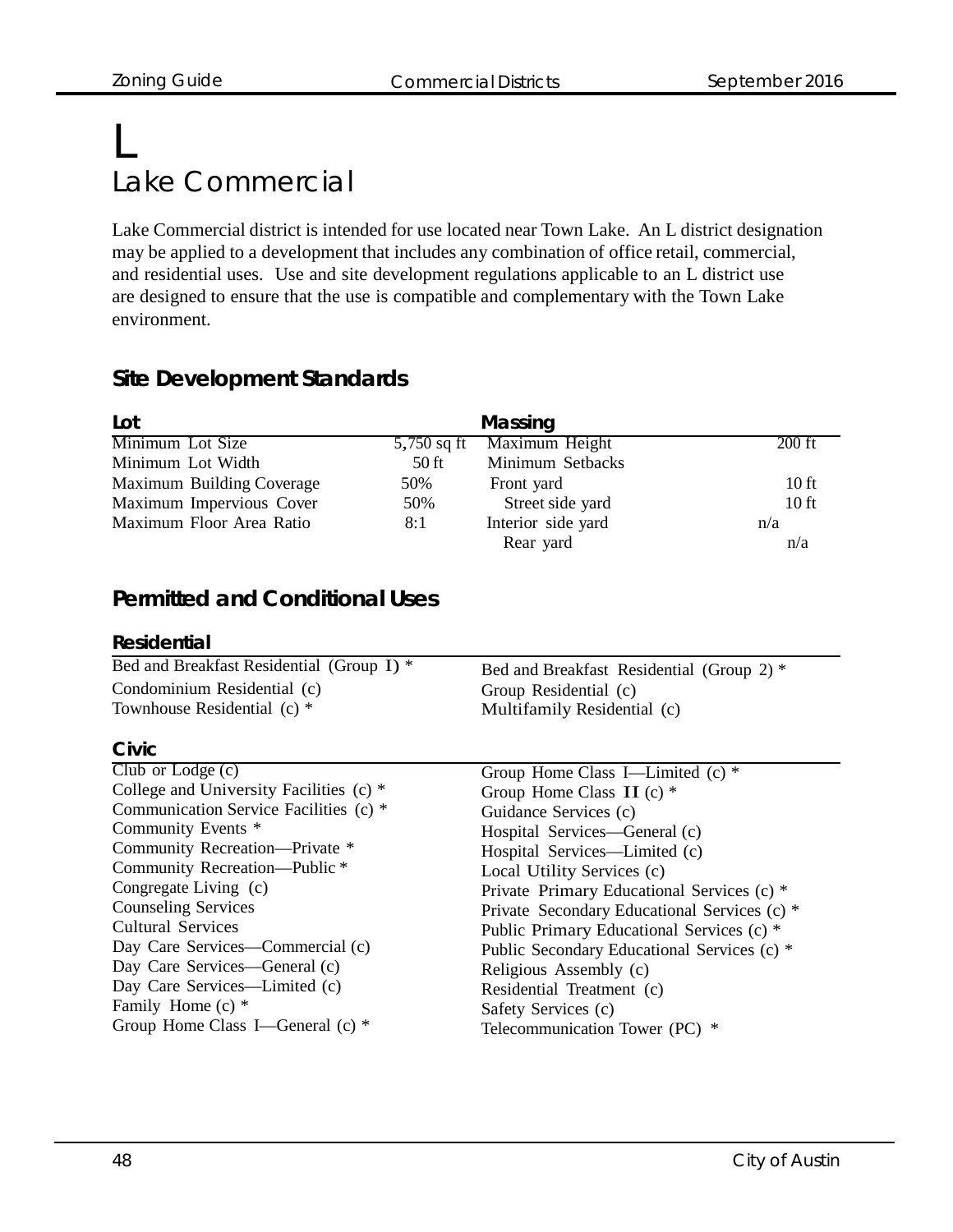# L (continued)

**Commercial**

Art Gallery Art Workshop (c) Administrative and Business Offices (c) Automotive Rentals (c) Automotive Repair Services (c) Automotive Sales (c) Automotive Washing of any type (c) Business or Trade School (c) Business Support Services (c) Cocktail Lounge (c) \* Commercial Off-Street Parking (c) Communications Services (c) Consumer Convenience Services (c) Consumer Repair Services (c) Financial Services (c) Food Preparation Food Sales (c) General Retail Sales—Convenience (c) General Retail Sales—General (c) Hotel-Motel (c)

Indoor Entertainment (c) Indoor Sports and Recreation (c) Laundry Services (c) Medical Offices—not exceeding 5,000 sq/ft of gross floor space (c) Medical Offices—exceeding 5,000 sq/ft of gross floor space (c) Off-Site Accessory Parking (c) Outdoor Entertainment (c) Outdoor Sports and Recreation (c) Personal Improvement Services (c) Personal Services (c) Pet Services (c) Printing and Publishing Professional Office (c) Research Services (c) Restaurant—General (c) \* Restaurant—Limited (c) Service Station (c) \* Theater (c)

#### **Agricultural**

 Community Garden Urban Farm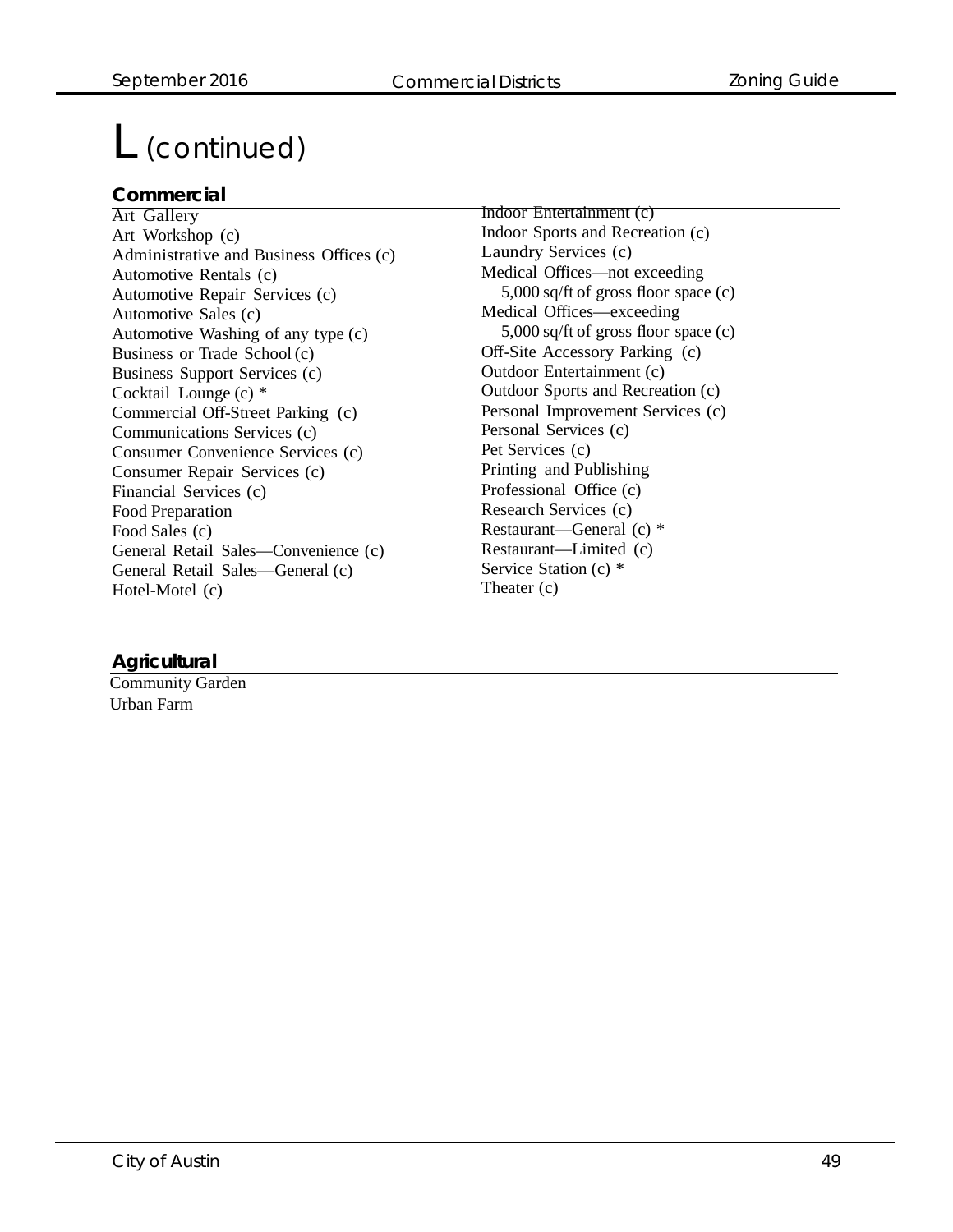# CBD Central Business District

Central Business District is intended for an office, commercial, residential, or civic use located in the downtown area. Site development regulations applicable to a CBD district use are designed to: ensure that a CBD use is compatible with the cultural, commercial, historical, and governmental significance of downtown and preserves selected views of the Capitol; promote the downtown area as a vital commercial retail area; create a network of pleasant public spaces and pedestrian amenities within the downtown area; enhance existing structures, historic features, and circulation patterns in the downtown area; and, consider significant natural features and topography in the downtown area.

## **Site Development Standards**

| Lot                                       |      | <b>Massing</b>                                             |     |
|-------------------------------------------|------|------------------------------------------------------------|-----|
| Minimum Lot Size                          | n/a  | Maximum Height                                             | n/a |
| Minimum Lot Width                         | n/a  | Minimum Setbacks                                           |     |
| Maximum Building Coverage                 | 100% | Front yard                                                 | n/a |
| Maximum Impervious Cover                  | 100% | Street side yard                                           | n/a |
| Maximum Floor Area Ratio                  | 8:1  | Interior side yard                                         | n/a |
|                                           |      | Rear yard                                                  | n/a |
| <b>Permitted and Conditional Uses</b>     |      |                                                            |     |
| <b>Residential</b>                        |      |                                                            |     |
| Bed and Breakfast Residential (Group I) * |      | Bed and Breakfast Residential (Group 2) *                  |     |
| Condominium Residential                   |      | Group Residential                                          |     |
| Townhouse Residential *                   |      | Multifamily Residential                                    |     |
| Duplex Residential *                      |      | <b>Short-Term Rentals</b>                                  |     |
|                                           |      | Single-Family Residential *                                |     |
| <b>Civic</b>                              |      |                                                            |     |
| Club or Lodge $(c)$                       |      |                                                            |     |
|                                           |      |                                                            |     |
| College and University Facilities *       |      | Day Care Services-General                                  |     |
| Communication Service Facilities *        |      | Day Care Services-Limited                                  |     |
| Community Events *                        |      | Family Home *                                              |     |
| Community Recreation-Private *            |      | Group Home Class I-General *                               |     |
| Community Recreation-Public <sup>*</sup>  |      | Group Home Class I-Limited *                               |     |
| Congregate Living                         |      | Group Home Class II <sup>*</sup>                           |     |
| <b>Convention Center</b>                  |      | <b>Guidance Services</b>                                   |     |
| <b>Counseling Services</b>                |      | Hospital Services—General (c)                              |     |
| <b>Cultural Services</b>                  |      | Hospital Services-Limited<br><b>Local Utility Services</b> |     |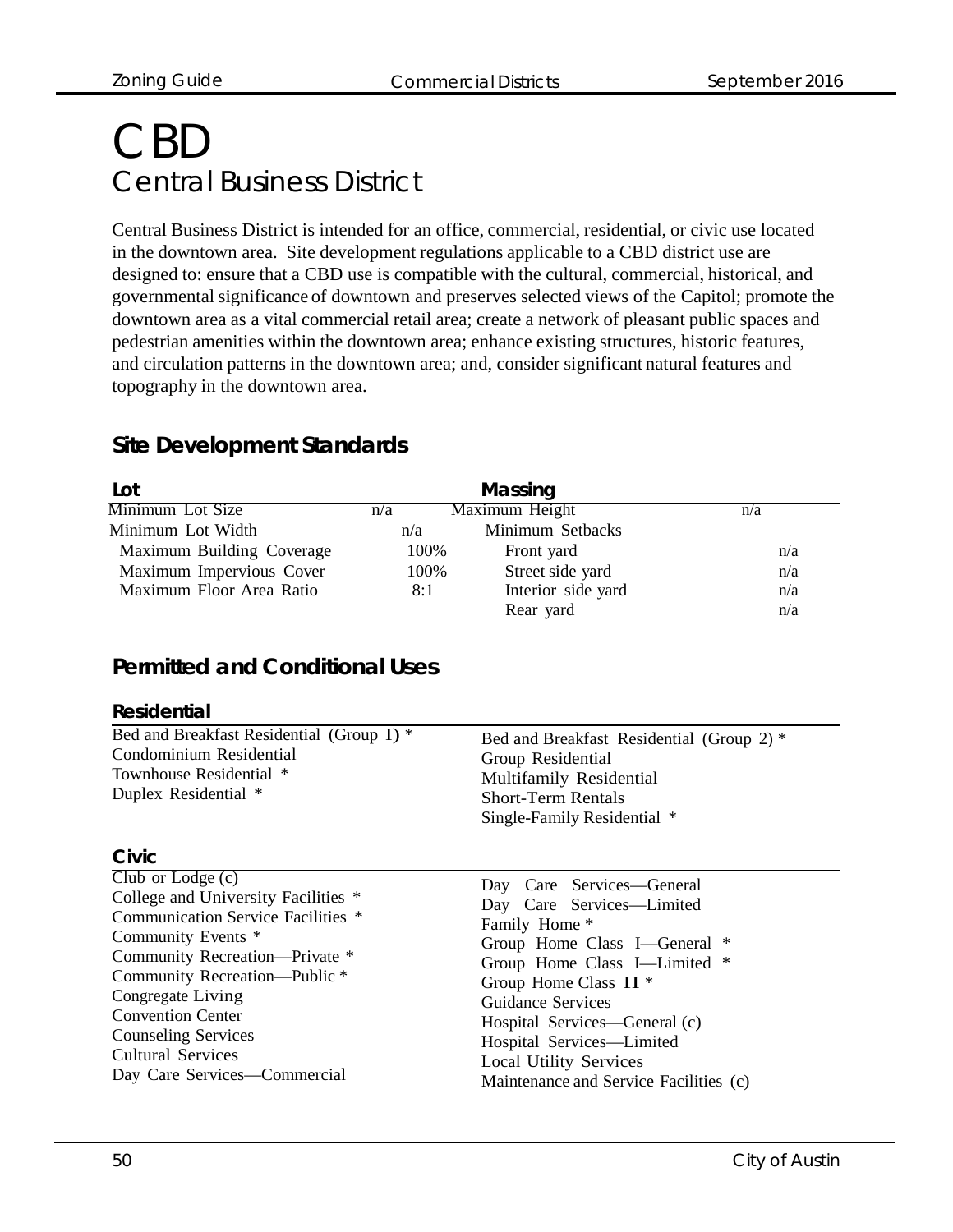# CBD (continued)

#### **Civic (continued)**

Private Primary Educational Services \* Private Secondary Educational Services \* Public Primary Educational Services \* Public Secondary Educational Services \* Religious Assembly

Residential Treatment Safety Services Telecommunication Tower (PC) \* Transitional Housing (c) Transportation Terminal (c)

#### **Commercial**

Adult-Oriented Business \* Adult Lounge \* Art Gallery Art Workshop Administrative and Business Offices Automotive Rentals (c) Automotive Repair Services (c) Automotive Sales (c) Automotive Washing of any type (c) Bail Bonds Services (PC) Business or Trade School Business Support Services Carriage Stable (c) Cocktail Lounge \* Commercial Off-Street Parking (c) Communications Services Consumer Convenience Services Consumer Repair Services Exterminating Services Financial Services Food Preparation Funeral Services General Retail Sales—Convenience General Retail Sales—General

Food Sales Hotel-Motel Indoor Entertainment Indoor Sports and Recreation Laundry Service Liquor Sales Medical Offices—not exceeding 5,000 sq/ft of gross floor space Medical Offices—exceeding 5,000 sq/ft of gross floor space Off-Site Accessory Parking (c) Outdoor Entertainment (c) Outdoor Sports and Recreation Pedicab Storage and Dispatch Personal Improvement Services Personal Services Printing and Publishing Professional Office Research Services Restaurant—General \* Restaurant—Limited Service Station (c) \* Software Development Theater Vehicle Storage (c)

#### **Industrial**

Custom Manufacturing Limited Warehousing and Distribution

#### **Agricultural**

Community Garden Urban Farm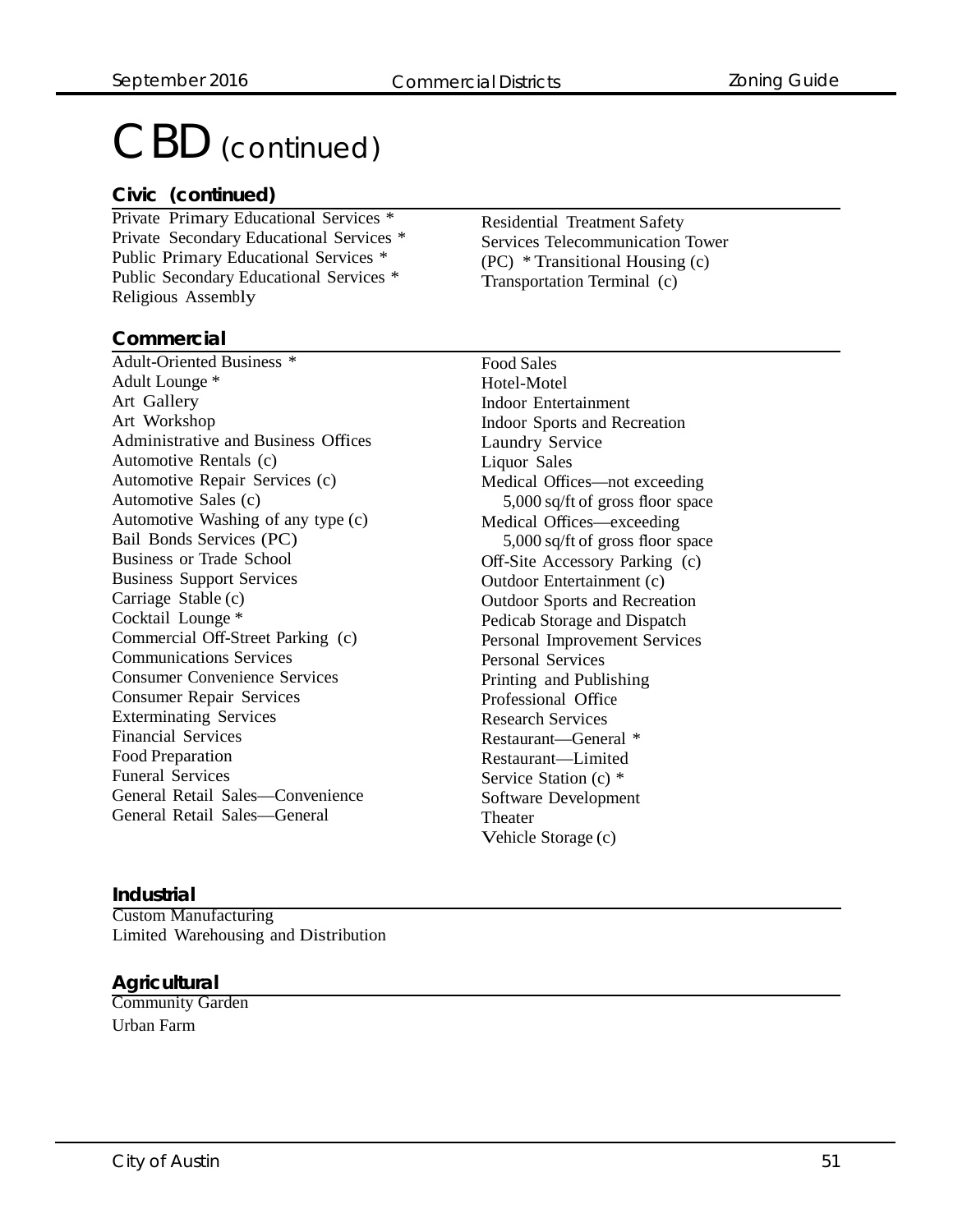# DMU Downtown Mixed Use

Downtown Mixed Use district is intended for use located on the periphery of an area that has a CBD designation. A DMU district designation may be applied to a development that includes any combination of office retail, commercial, and residential uses and that is compatible with the downtown area. A DMU district use with an intermediate density may be used as a transition between the downtown area and surrounding districts. A DMU district is suitable for an area to which the central business district may expand.

## **Site Development Standards**

| Lot                       |      | Massing            |        |
|---------------------------|------|--------------------|--------|
| Minimum Lot Size          | n/a  | Maximum Height     | 120 ft |
| Minimum Lot Width         | n/a  | Minimum Setbacks   |        |
| Maximum Building Coverage | 100% | Front yard         | n/a    |
| Maximum Impervious Cover  | 100% | Street side yard   | n/a    |
| Maximum Floor Area Ratio  | 5:1  | Interior side yard | n/a    |
|                           |      | Rear yard          | n/a    |

## **Permitted and Conditional Uses**

| <b>Residential</b>                                                                                                                                                                                                                                                                                                                                                                                                  |                                                                                                                                                                                                                                                                                                                                                                                                                                                                                          |
|---------------------------------------------------------------------------------------------------------------------------------------------------------------------------------------------------------------------------------------------------------------------------------------------------------------------------------------------------------------------------------------------------------------------|------------------------------------------------------------------------------------------------------------------------------------------------------------------------------------------------------------------------------------------------------------------------------------------------------------------------------------------------------------------------------------------------------------------------------------------------------------------------------------------|
| Bed and Breakfast Residential (Group I) *<br>Condominium Residential<br>Townhouse Residential *<br>Duplex Residential *                                                                                                                                                                                                                                                                                             | Bed and Breakfast Residential (Group 2) *<br>Group Residential<br>Multifamily Residential<br><b>Short-Term Rentals</b><br>Single-Family Residential *                                                                                                                                                                                                                                                                                                                                    |
| Civic                                                                                                                                                                                                                                                                                                                                                                                                               |                                                                                                                                                                                                                                                                                                                                                                                                                                                                                          |
| Club or Lodge $(c)$<br>College and University Facilities *<br>Communication Service Facilities *<br>Community Events *<br>Community Recreation-Private *<br>Community Recreation-Public *<br>Congregate Living<br><b>Counseling Services</b><br><b>Cultural Services</b><br>Day Care Services—Commercial<br>Day Care Services—General<br>Day Care Services—Limited<br>Family Home *<br>Group Home Class I—General * | Group Home Class I—Limited *<br>Group Home Class II <sup>*</sup><br>Guidance Services<br>Hospital Services—General (c)<br>Hospital Services-Limited<br><b>Local Utility Services</b><br>Maintenance and Service Facilities (c)<br>Private Primary Educational Services *<br>Private Secondary Educational Services *<br>Public Primary Educational Services *<br>Public Secondary Educational Services *<br>Religious Assembly<br><b>Residential Treatment</b><br><b>Safety Services</b> |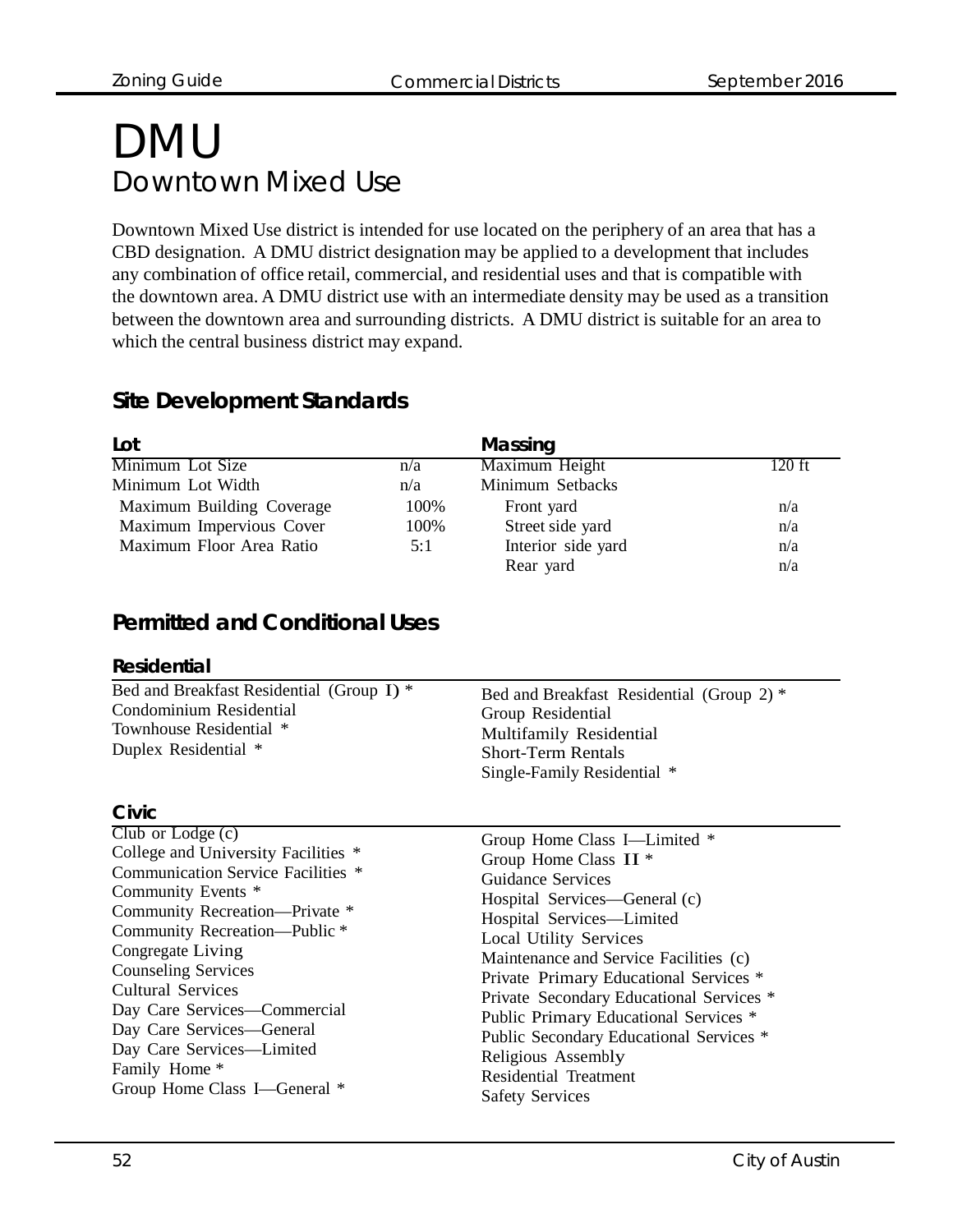# DMU (continued)

#### **Civic (continued)**

Telecommunication Tower (PC) \* Transitional Housing (c)

#### **Commercial**

Adult-Oriented Business \* Adult Lounge \* Administrative and Business Offices Alternative Financial Services Art Gallery Art Workshop Automotive Rentals (c) Automotive Repair Services (c) Automotive Sales (c) Automotive Washing of any type (c) Bail Bonds Services (PC) Business or Trade School Business Support Services Cocktail Lounge (c) \* Commercial Off-Street Parking (c) Communications Services Consumer Convenience Services Consumer Repair Services Exterminating Services Financial Services Food Preparation Food Sales Funeral Services General Retail Sales—Convenience General Retail Sales—General

Transportation Terminal (c)

Hotel-Motel Indoor Entertainment Indoor Sports and Recreation Laundry Service Liquor Sales Medical Offices—not exceeding 5,000 sq/ft of gross floor space Medical Offices—exceeding 5,000 sq/ft of gross floor space Off-Site Accessory Parking (c) Outdoor Entertainment (c) Outdoor Sports and Recreation Pawn Shop Services Pedicab Storage and Dispatch Personal Improvement Services Personal Services Printing and Publishing Professional Office Research Services Restaurant—General \* Restaurant—Limited Service Station (c) \* Software Development Theater Vehicle Storage (c)

#### **Industrial**

Custom Manufacturing Limited Warehousing and Distribution

#### **Agricultural**

 Community Garden Urban Farm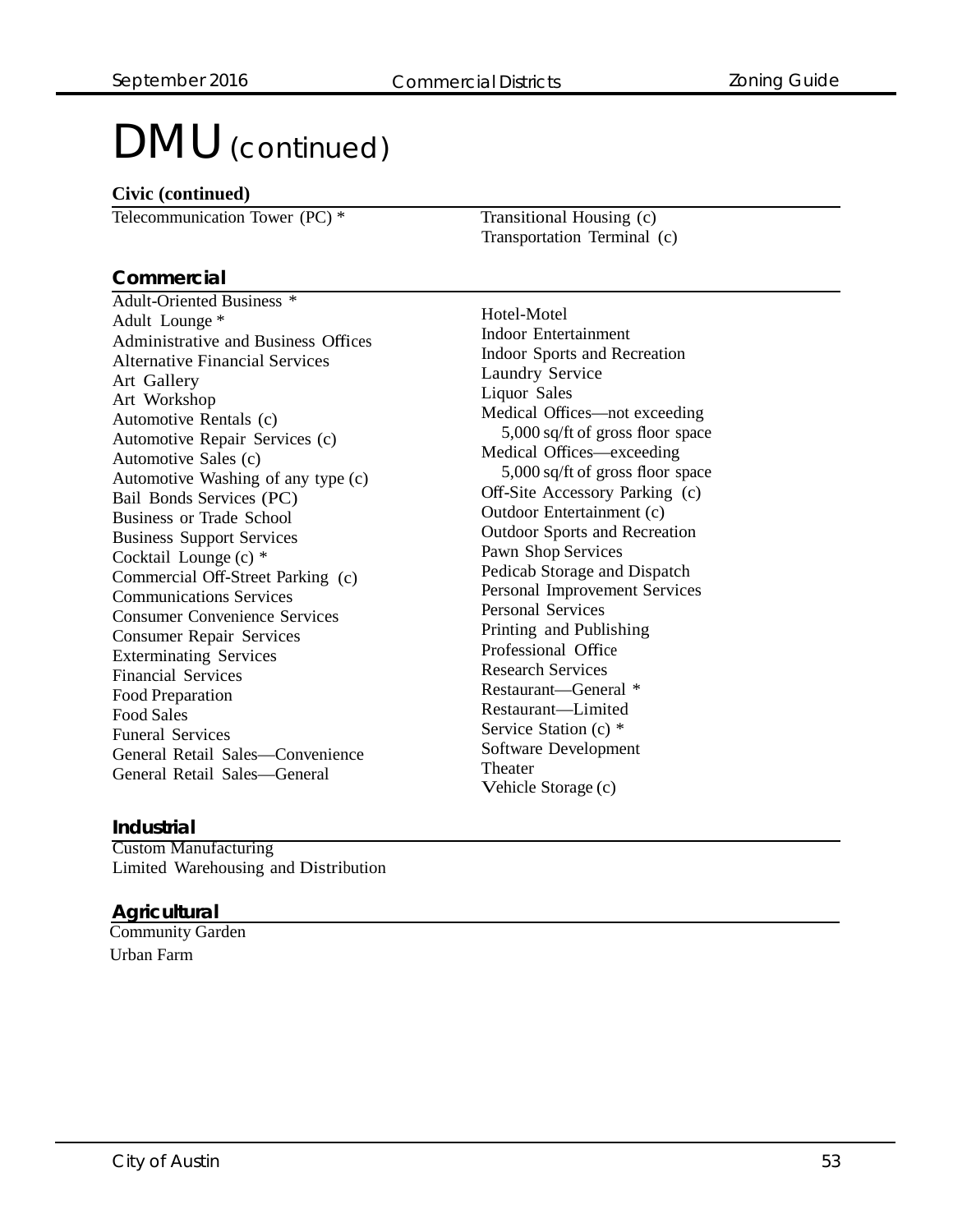# W/LO Warehouse Limited Office

Warehouse/Limited Office district is intended for an office or warehouse use for a building trade or other business that does not require a highly visible location or generate substantial volumes of heavy truck traffic, that generates low or moderate vehicular trips, and that requires less access than a retail use. A W/LO district use may require special measures to be compatible with adjacent uses. A W/LO district use may be located on a site that is adjacent to or near an arterial or major nonresidential collector street, adjacent to a rail line, or near existing or proposed employment uses. A W/LO district use may also be located on a site that functions as a transition between commercial and industrial uses. A W/LO district use may be located adjacent to a residential use only if the density of the residential development is higher than a typical single-family density or if the physical conditions of the site allow for buffering and project design to mitigate potential adverse effects.

| Lot                       |                    | Massing                     |                 |
|---------------------------|--------------------|-----------------------------|-----------------|
| Minimum Lot Size          |                    | 43,560 sq ft Maximum Height | $25$ ft         |
|                           | $(1 \text{ acre})$ |                             | or 1 story      |
| Minimum Lot Width         | $100$ ft           | Minimum Setbacks            |                 |
| Maximum Building Coverage | n/a                | Front yard                  | $25 \text{ ft}$ |
| Maximum Impervious Cover  | 70%                | Street side yard            | $25 \text{ ft}$ |
| Maximum Floor Area Ratio  | .25:1              | Interior side yard          | 5 <sub>ft</sub> |
|                           |                    | Rear yard                   | $25 \text{ ft}$ |

### Site Development Standards

## **Permitted and Conditional Uses**

#### **Residential** Bed and Breakfast Residential (Group I) \* Bed and Breakfast Residential (Group 2) \* **Civic** Club or Lodge (c) College and University Facilities (c) \* Communication Service Facilities \* Community Events \* Community Recreation—Private (c) \* Community Recreation—Public (c) \* Convalescent Services Counseling Services Cultural Services Day Care Services—Commercial Day Care Services—General Day Care Services—Limited Local Utility Services Private Primary Educational Services \* Private Secondary Educational Services (c) \* Public Primary Educational Services \* Public Secondary Educational Services (c) \* Religious Assembly Safety Services Telecommunication Tower (PC) \*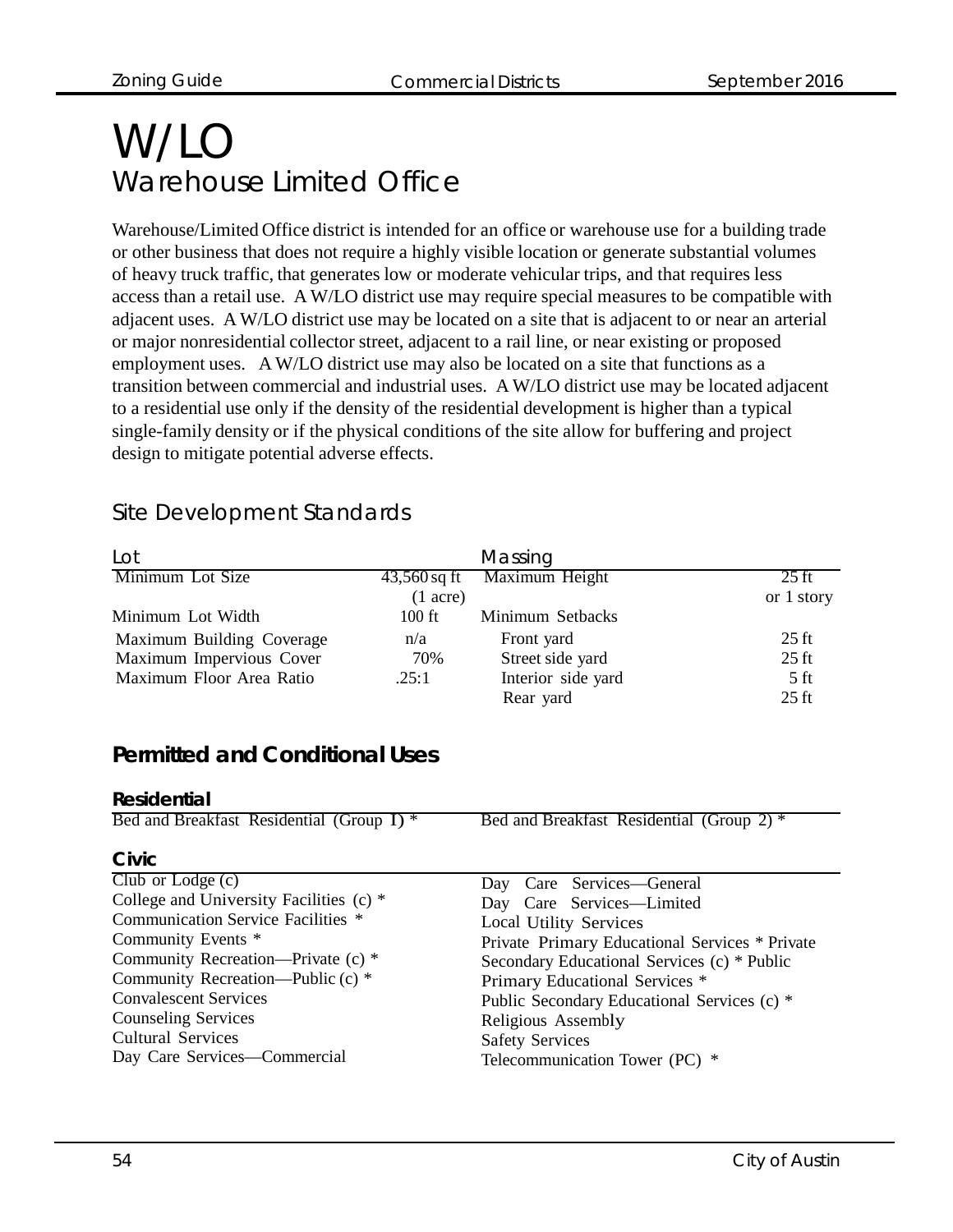# W/LO (continued)

#### **Commercial**

Administration and Business Office Art Gallery Art Workshop Building Maintenance Services Business or Trade School (c) Business Support Services Communications Services Construction Sales and Service (c) Convenience Storage (c)

#### **Industrial**

Custom Manufacturing Limited Warehousing and Distribution

#### **Agricultural**

 Community Garden Urban Farm Electronic Prototype Assembly Electronic Testing \* Equipment Repair Services (c) Exterminating Services (c) Food Preparation Pedicab Storage and Dispatch Printing and Publishing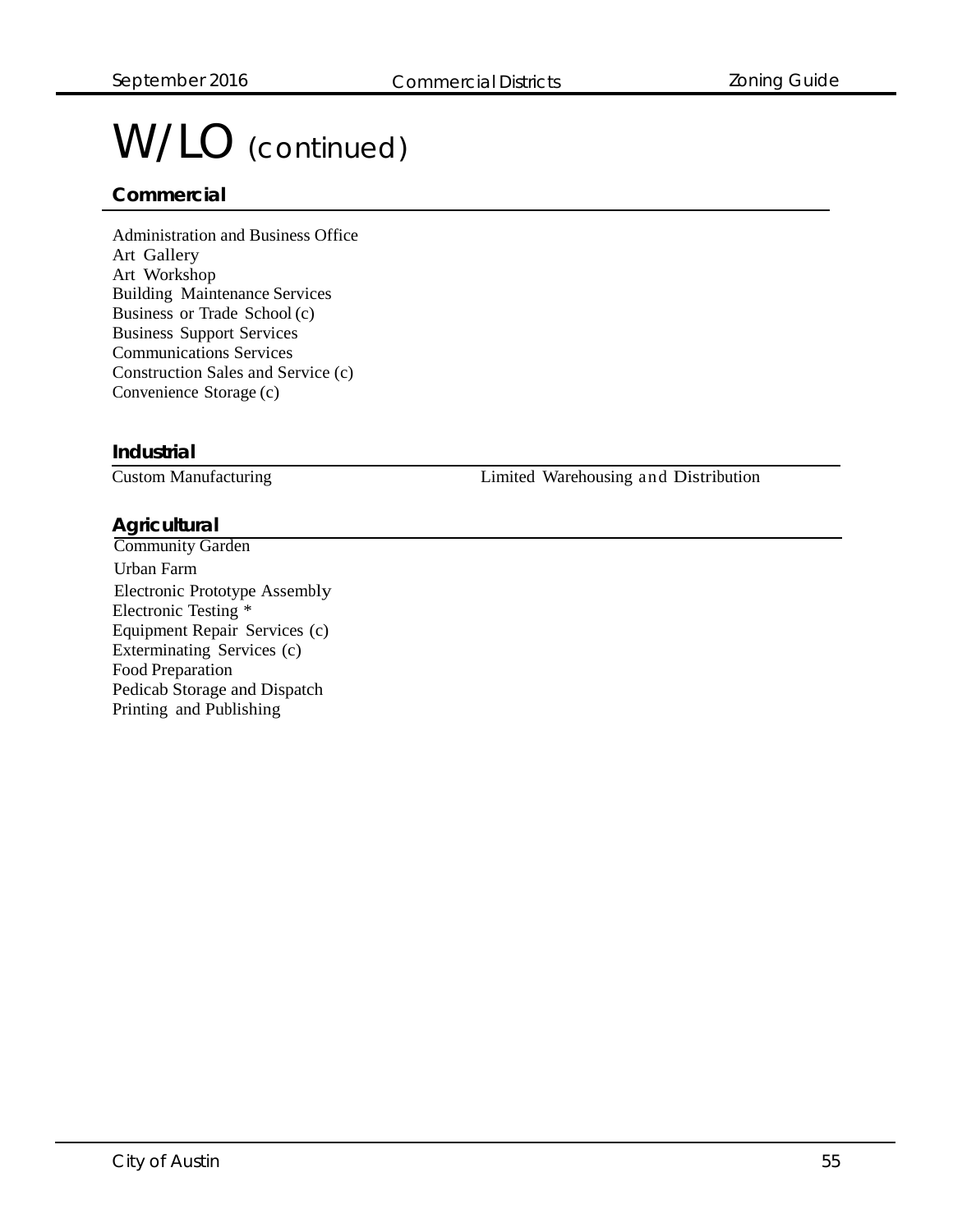# CS General Commercial Services

General Commercial Services district is intended predominately for commercial and industrial activities of a service nature having operating characteristics or traffic service requirements generally incompatible with residential environments.

## **Site Development Standards**

| Lot                              |             | Massing            |         |
|----------------------------------|-------------|--------------------|---------|
| Minimum Lot Size                 | 5,750 sq ft | Maximum Height     | $60$ ft |
| Minimum Lot Width                | $50$ ft     | Minimum Setbacks   |         |
| <b>Maximum Building Coverage</b> | 95%         | Front yard         | 10      |
| ft Maximum Impervious Cover      | 95%         | Street side yard   | 10      |
| ft Maximum Floor Area Ratio      | 2:1         | Interior side yard | n/a     |
|                                  |             | Rear yard          | n/a     |

## **Permitted and Conditional Uses**

#### **Residential**

Bed and Breakfast Residential (Group I) \* Bed and Breakfast Residential (Group 2) \*

#### **Civic**

| Club or Lodge (c)                   | Group Home Class II <sup>*</sup>           |
|-------------------------------------|--------------------------------------------|
| College and University Facilities * | Guidance Services                          |
| Communication Service Facilities *  | Hospital Service-Limited                   |
| Community Events *                  | Hospital Services—General (c)              |
| Community Recreation-Private *      | <b>Local Utility Services</b>              |
| Community Recreation-Public *       | Maintenance and Service Facilities Private |
| Congregate Living                   | Primary Educational Services *             |
| <b>Counseling Services</b>          | Private Secondary Educational Services *   |
| <b>Cultural Services</b>            | Public Primary Educational Services *      |
| Day Care Services—Commercial        | Public Secondary Educational Services *    |
| Day Care Services-General           | Religious Assembly                         |
| Day Care Services—Limited           | Residential Treatment                      |
| Family Home *                       | <b>Safety Services</b>                     |
| Group Home Class I—General *        | Telecommunication Tower (pc)               |
| Group Home Class I—Limited *        | Transitional Housing (c)                   |
|                                     | Transportation Terminal (c)                |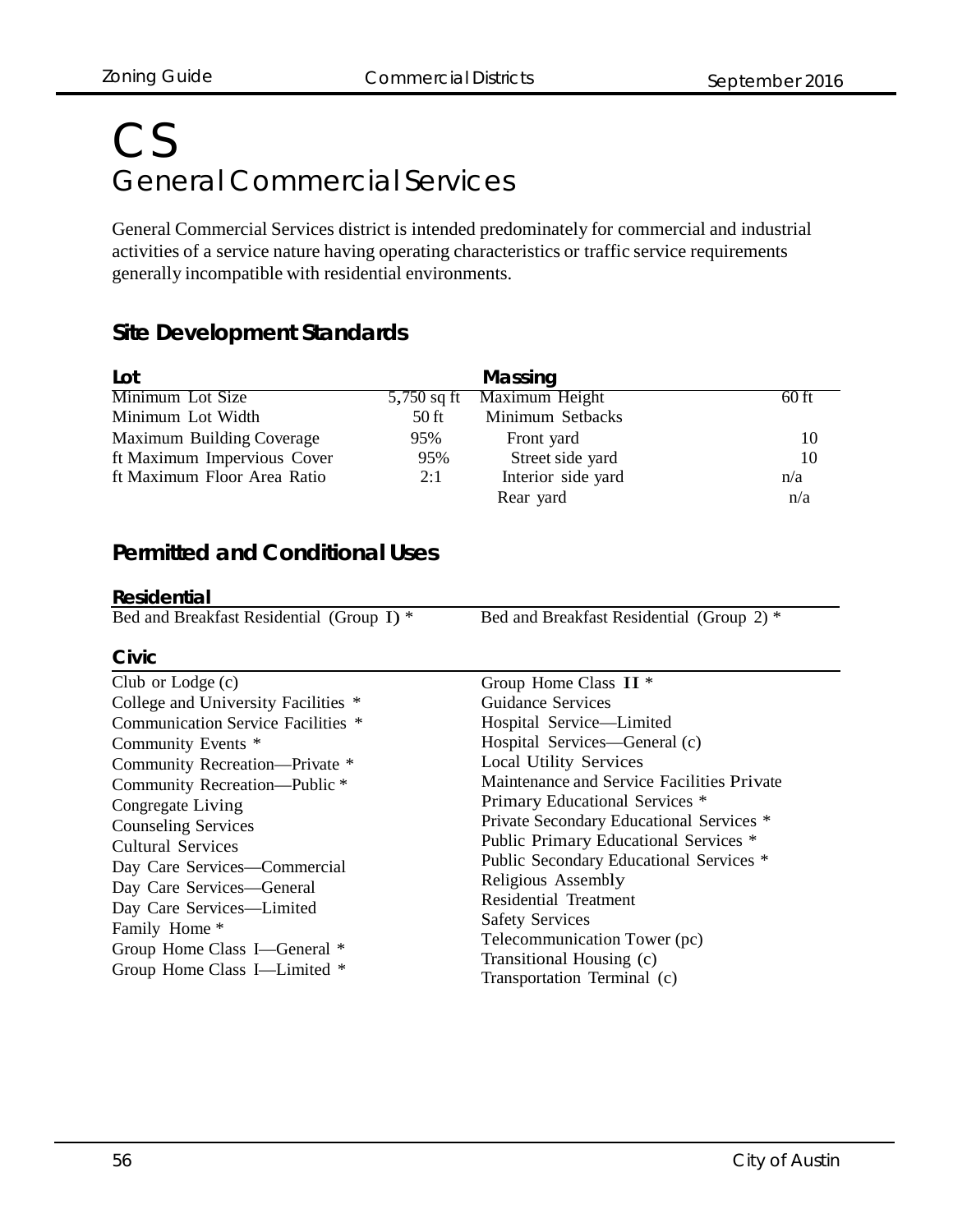# CS (continued)

#### **Commercial**

 Administrative and Business Offices Adult-Oriented Business \* Agricultural Sales and Services Automotive Rentals Art Gallery Art Workshop Automotive Repair Services Automotive Sales Automotive Washing—of any type Bail Bond Services Building Maintenance Services Business or Trade School Business Support Services Campground Commercial Blood Plasma Center \* Commercial Off-Street Parking Communications Services Construction Sales and Services Consumer Convenience Services Consumer Repair Services Convenience Storage Drop-Off Recycling Collection Facilities \* Electronic Prototype Assembly Electronic Testing \* Employee Recreation Equipment Repair Services Equipment Sales Exterminating Services Food Preparation Food Sales Funeral Services Financial Services General Retail Sales—Convenience General Retail Sales—General

#### Hotel/Motel Indoor Entertainment Indoor Sports and Recreation Kennels Laundry Services Medical Offices—not exceeding 5,000 sq/ft of gross floor space Medical Offices—exceeding 5,000 sq/ft of gross floor space Monument Retail Sales Off-Site Accessory Parking Outdoor Entertainment (c) Outdoor Sports and Recreation Pawn Shop Services Personal Improvement Services Personal Services Pet Services Plant Nursery \* Printing and Publishing Services Professional Office Research Services Restaurant—Limited Restaurant—General \* Service Station \* Software Development Theater Vehicle Storage

#### **Industrial**

Custom Manufacturing Limited Warehousing and Distribution

Veterinary Services

#### **Agricultural**

 Community Garden Urban farm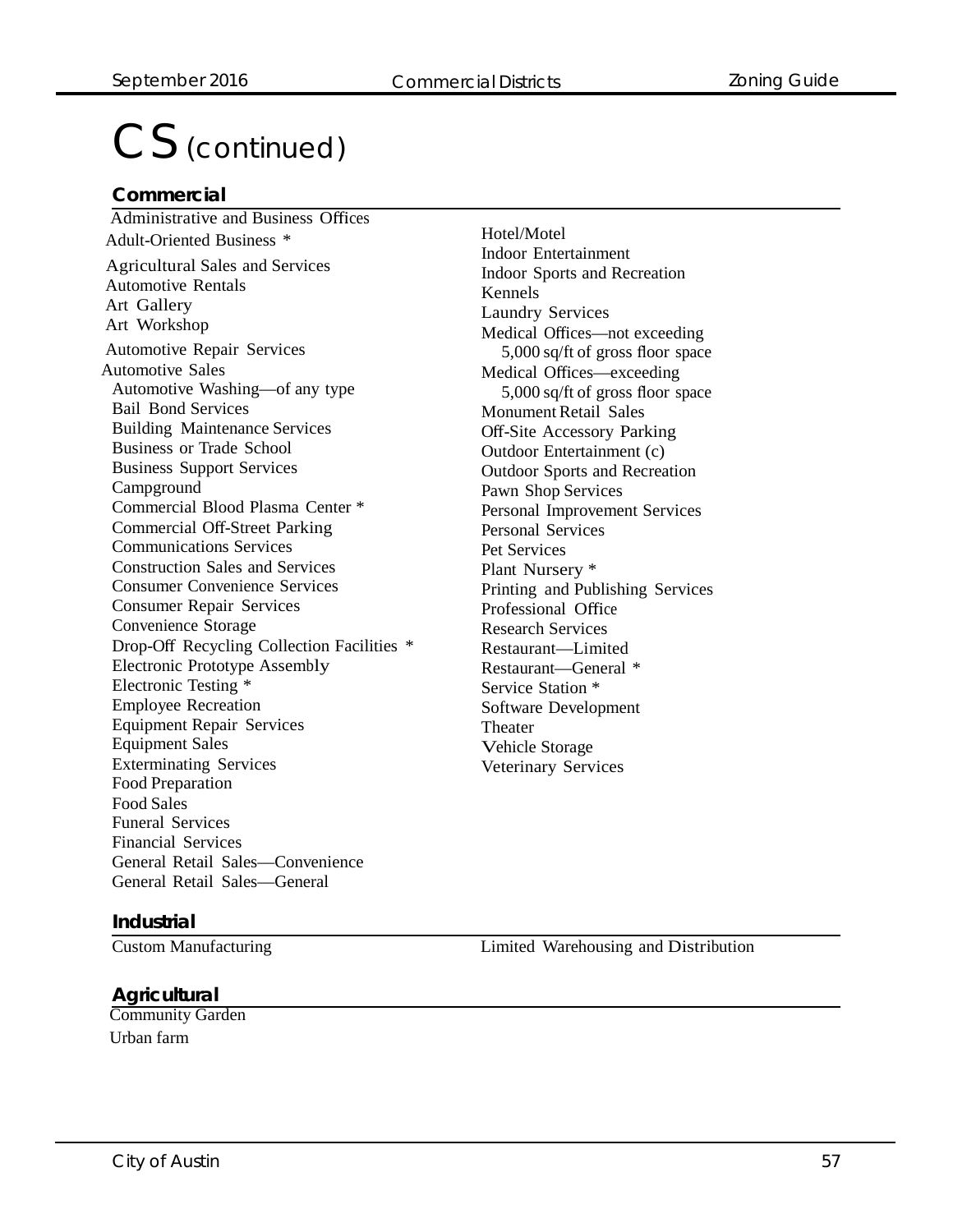# CS-1 Commercial-Liquor Sales

Commercial Liquor Sales district is intended predominately for commercial and industrial activities of a service nature having operating characteristics or traffic service requirements generally incompatible with residential environments, and also includes liquor sales as a permitted use.

| Lot                                                  |                        | Massing                                             |                                |
|------------------------------------------------------|------------------------|-----------------------------------------------------|--------------------------------|
| Minimum Lot Size<br>Minimum Lot Width                | $5,750$ sq ft<br>50 ft | Maximum Height<br>Minimum Setbacks                  | $60$ ft                        |
| Maximum Building Coverage                            | 95%                    | Front yard                                          | 10 <sub>ft</sub>               |
| Maximum Impervious Cover<br>Maximum Floor Area Ratio | 95%<br>2:1             | Street side yard<br>Interior side yard<br>Rear yard | 10 <sub>ft</sub><br>n/a<br>n/a |

## **Site Development Standards**

## **Permitted and Conditional Uses**

CS-1 has the same permitted uses as CS (Commercial Services), with the addition of Adult Lounge \*, Cocktail Lounge (c) \*, and Liquor Sales, and with the exclusion of Electronic Testing and Monument Retail Sales.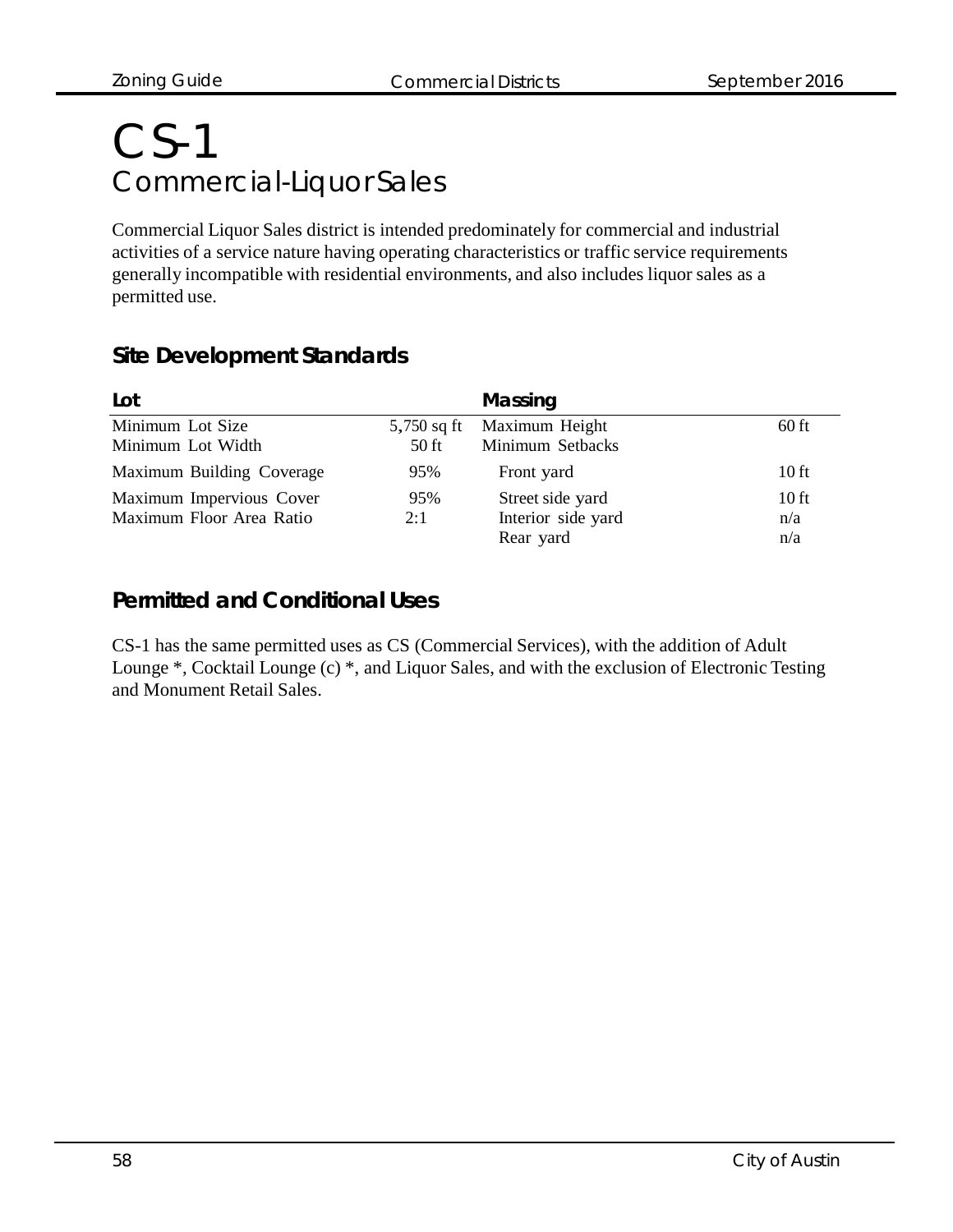# CH Commercial Highway

Commercial Highway Services district is intended predominately for major mixed use developments of a service nature which typically have operating and traffic generation characteristics requiring location at the intersection of state maintained highways, excluding scenic arterials. High residential densities are expected. Site development regulations and performance standards contained in this chapter are intended to ensure adequate access to and from all uses, and to permit combinations of office, retail, commercial, and residential uses within a single development.

## **Site Development Standards**

| Lot                                       |                | Massing                                  |         |
|-------------------------------------------|----------------|------------------------------------------|---------|
| Minimum Lot Size                          | $20,000$ sq ft | Maximum Height                           | $**$    |
| Minimum Lot Width                         | $50$ ft        | Minimum Setbacks                         |         |
| Maximum Building Coverage                 | 85%            | Front yard                               | $50$ ft |
| Maximum Impervious Cover                  | 85%            | Street side yard                         | $50$ ft |
| Maximum Floor Area Ratio                  | 3:1            | Interior side yard                       | $25$ ft |
|                                           |                | Rear yard                                | $25$ ft |
| <b>Permitted and Conditional Uses</b>     |                |                                          |         |
| <b>Residential</b>                        |                |                                          |         |
| Bed and Breakfast Residential (Group I) * |                | Group Residential                        |         |
| Bed and Breakfast Residential (Group 2) * |                | Multifamily Residential                  |         |
| Condominium Residential                   |                | Townhouse Residential *                  |         |
| <b>Civic</b>                              |                |                                          |         |
| Club or $\text{Lodge}(c)$                 |                | Family Home *                            |         |
| College and University Facilities *       |                | Group Home Class I-General *             |         |
| Communication Service Facilities *        |                | Group Home Class I—Limited *             |         |
| Community Events *                        |                | Group Home Class II <sup>*</sup>         |         |
| Community Recreation-Private *            |                | <b>Guidance Services</b>                 |         |
| Community Recreation-Public <sup>*</sup>  |                | Hospital Service-Limited                 |         |
| Congregate Living                         |                | Hospital Services—General (c)            |         |
| <b>Counseling Services</b>                |                | <b>Local Utility Services</b>            |         |
| <b>Cultural Services</b>                  |                | Maintenance and Service Facilities       |         |
| Day Care Services-Commercial              |                | Private Primary Educational Services *   |         |
| Day Care Services-General                 |                | Private Secondary Educational Services * |         |
| Day Care Services-Limited                 |                | Public Primary Educational Services *    |         |
| <b>Employee Recreation *</b>              |                | Public Secondary Educational Services *  |         |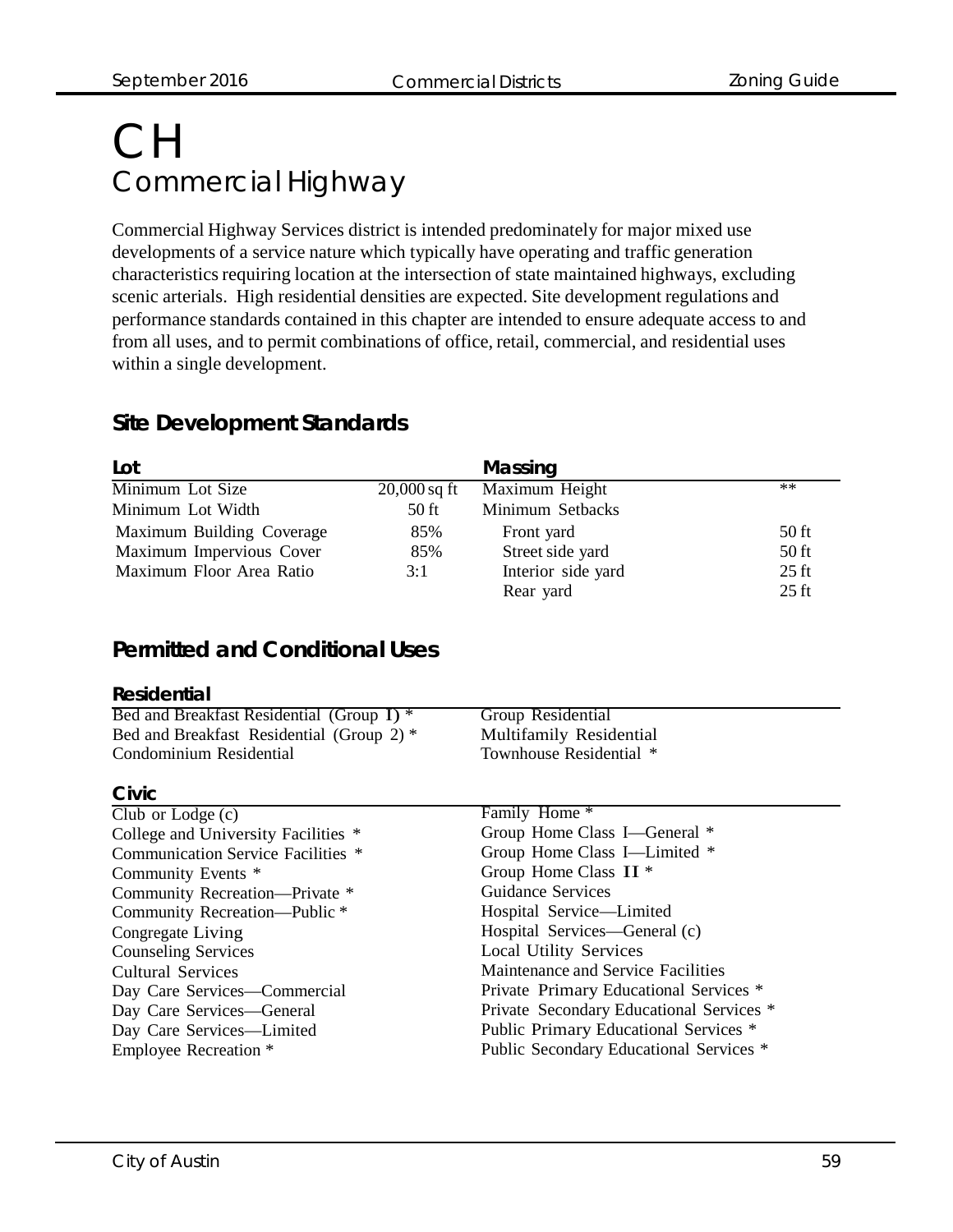# CH (continued)

#### **Civic (continued)**

Religious Assembly Residential Treatment Safety Services

#### **Commercial**

Administrative and Business Offices Adult-Oriented Business \* Adult Lounge \* Agricultural Sales and Services Art Gallery Art Workshop Automotive Rentals Automotive Repair Services Automotive Sales Automotive Washing—of any type Bail Bond Services Building Maintenance Services Business or Trade School Business Support Services Campground Cocktail Lounge (c) \* Commercial Blood Plasma Center \* Commercial Off-Street Parking Communications Services Construction Sales and Services Consumer Convenience Services Consumer Repair Services Convenience Storage Drop-Off Recycling Collection Facilities \* Equipment Repair Services Electronic Prototype Assembly Electronic Testing \* Equipment Sales Exterminating Services Financial Services Food Preparation Food Sales

Transitional Housing (c) Transportation Terminal (c) Telecommunication Tower (PC) \*

#### Funeral Services

General Retail Sales—Convenience General Retail Sales—General Hotel/Motel Indoor Entertainment Indoor Sports and Recreation Kennels Laundry Services Liquor Sales Medical Offices—not exceeding 5,000 sq/ft of gross floor space Medical Offices—exceeding 5,000 sq/ft of gross floor space Off-Site Accessory Parking Outdoor Entertainment (c) Outdoor Sports and Recreation Pawn Shop Services Pedicab Storage and Dispatch Personal Improvement Services Personal Services Pet Services Plant Nursery \* Printing and Publishing Services Professional Office Research Services Restaurant—Limited Restaurant—General \* Service Station \* Software Development Theater Vehicle Storage Veterinary Services

#### **Industrial**

Custom Manufacturing Limited Warehousing and Distribution

#### **Agricultural**

 Community Garden Urban Farm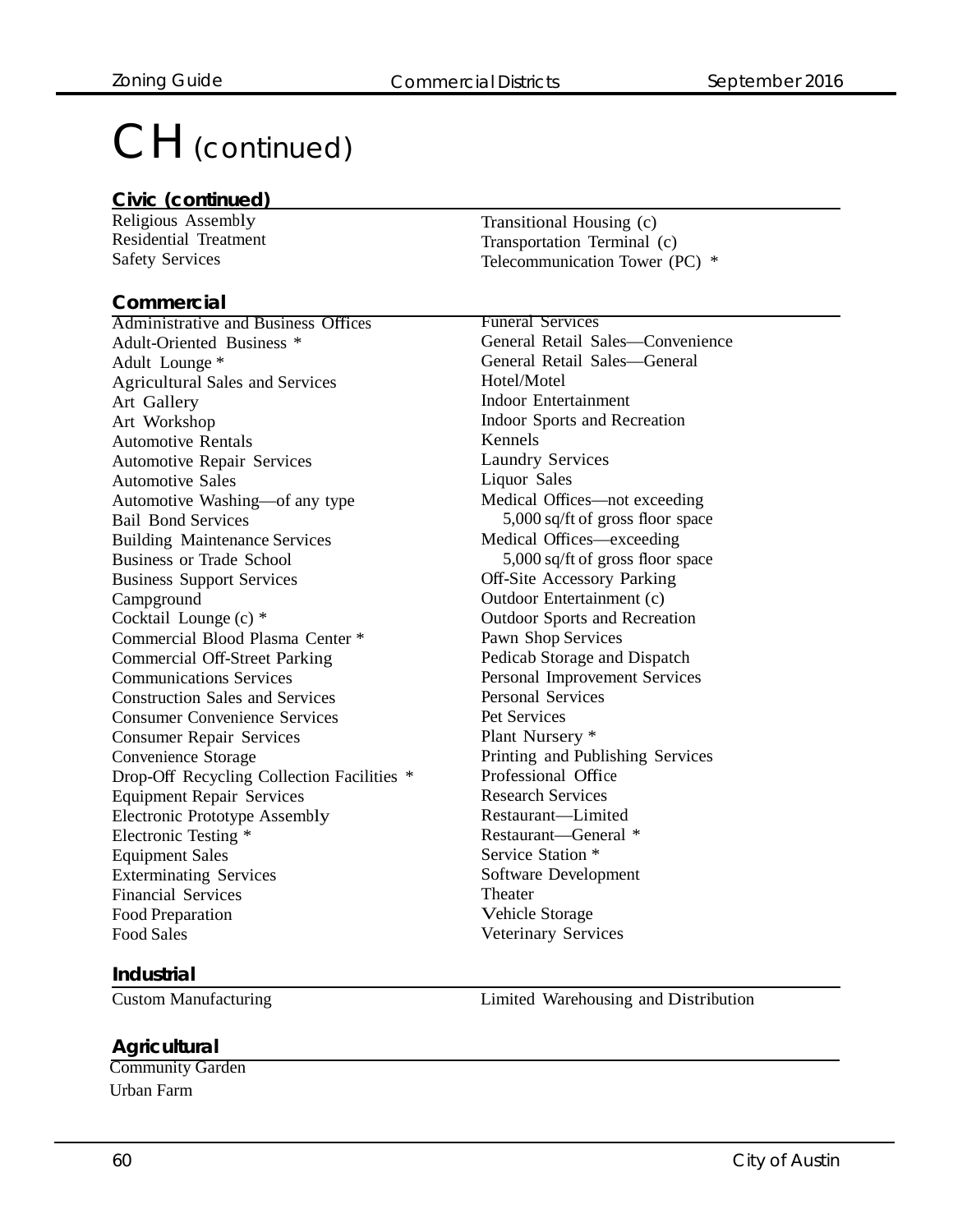# **Industrial Districts**

# IP Industrial Park

Industrial Park district is intended for limited commercial service use, research and development use, administrative use, or manufacturing use that meets strict development and performance standards and is generally located on a large site or in a planned industrial center.

### **Site Development Standards**

| Lot                       |          | Massing                     |                 |
|---------------------------|----------|-----------------------------|-----------------|
| Minimum Lot Size          |          | 43,560 sq ft Maximum Height | 60 ft           |
|                           |          | (1 acre) Minimum Setbacks   |                 |
| Minimum Lot Width         | $100$ ft | Front yard                  | $25 \text{ ft}$ |
| Maximum Building Coverage | 50%      | Street side yard            | $25 \text{ ft}$ |
| Maximum Impervious Cover  | 80%      | Interior side yard          | $50$ ft**       |
| Maximum Floor Area Ratio  | 1:1      | Rear yard                   | 50 ft**         |

### **Permitted and Conditional Uses**

#### **Civic**

#### **Commercial**

Administrative and Business Offices Agricultural Sales and Services Art Gallery Art Workshop

Automotive Rentals Automotive Repair Services Automotive Sales Bail Bond Services (PC)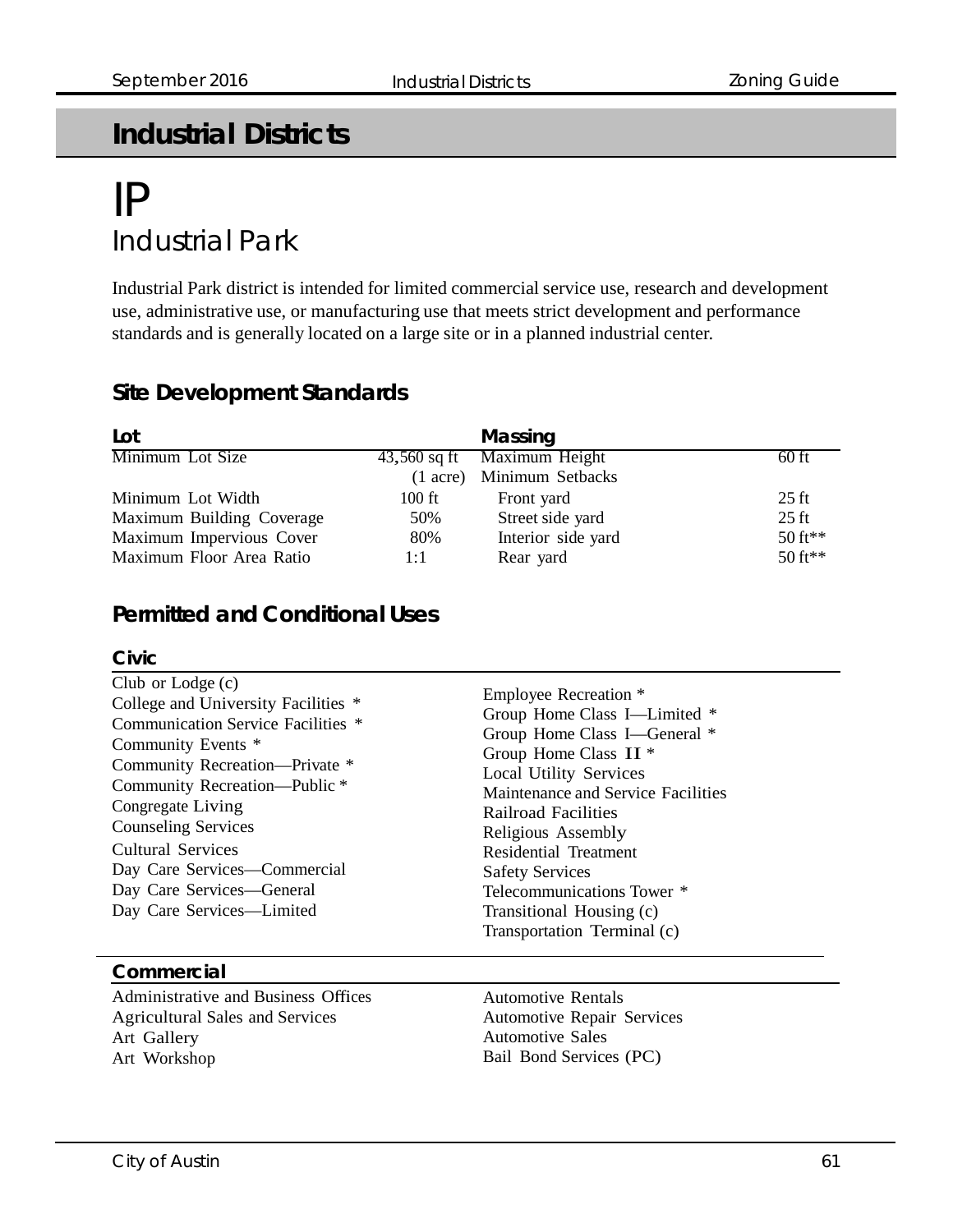# IP (continued)

#### **Commercial (continued)**

Building Maintenance Services Business or Trade School Business Support Services Communications Services Construction Sales and Services Convenience Storage Electronic Prototype Assembly Electronic Testing \* Exterminating Services Financial Services Food Preparation Indoor Entertainment Indoor Sports and Recreation Medical Offices—exceeding 5,000 sq/ft of gross floor area

Medical Offices—not exceeding 5,000 sq/ft of gross floor area Off-Site Accessory Parking Outdoor Entertainment (c) Outdoor Sports and Recreation Pedicab Storage and Dispatch Personal Services Plant Nursery \* Printing and Publishing Professional Office Research Services Restaurant—Limited Restaurant—General \* Service Station \* Software Development Theater

#### **Industrial**

Custom Manufacturing General Warehousing and Distribution Light Manufacturing Limited Warehousing and Distribution

#### **Agricultural**

 Community Garden Urban Farm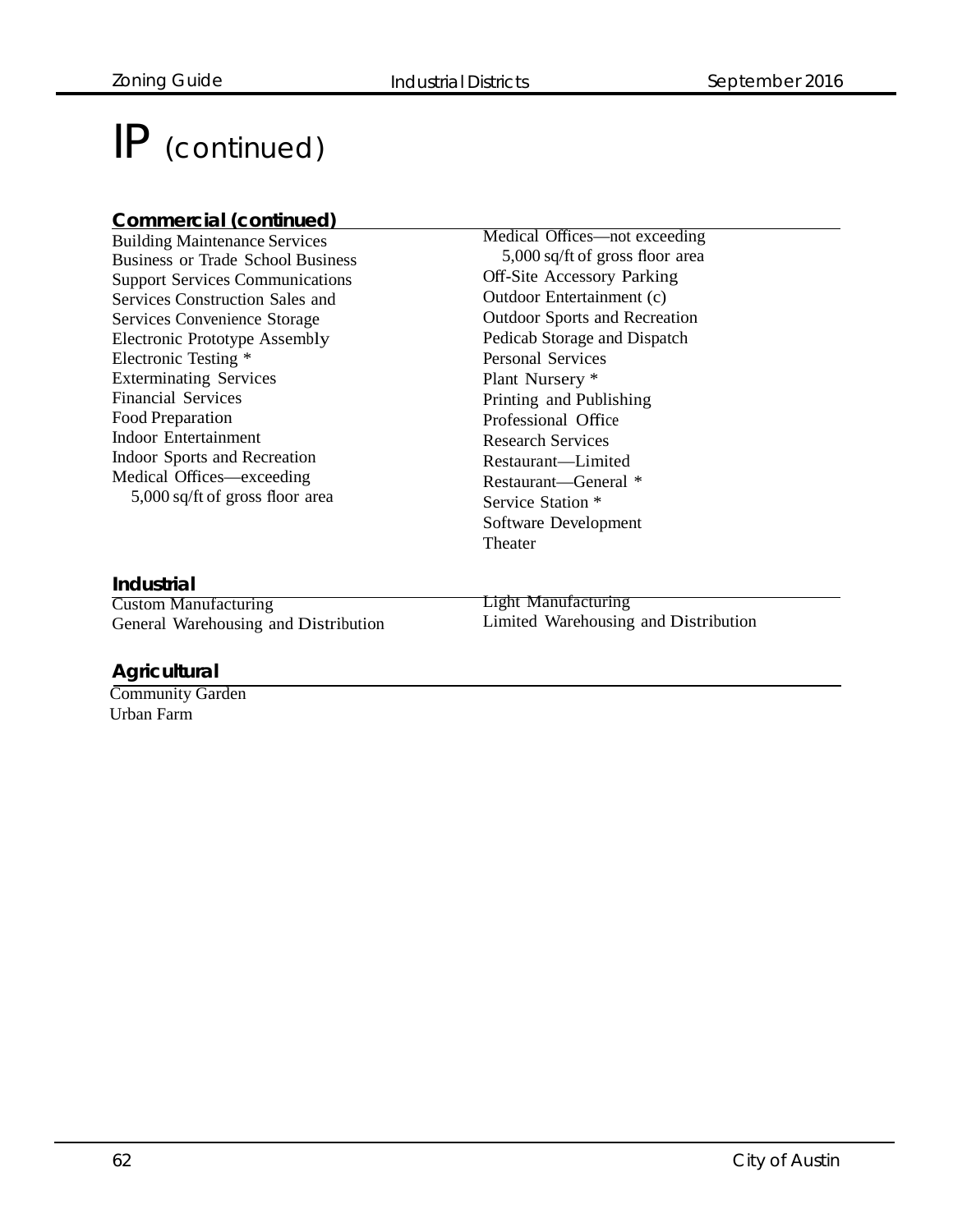# MI Major Industry

Major Industry district is intended for a commercial service use, research and development use, administrative use, or manufacturing use generally located on a large site planned for major industrial development.

## **Site Development Standards**

| Lot                       |          | <b>Massing</b>          |           |
|---------------------------|----------|-------------------------|-----------|
| Minimum Lot Size          |          | 50 acres Maximum Height | 120 ft    |
| Minimum Lot Width         | $250$ ft | Minimum Setbacks        |           |
| Maximum Building Coverage | 75%      | Front yard              | n/a       |
| Maximum Impervious Cover  | 80%      | Street side yard        | n/a       |
| Maximum Floor Area Ratio  | 1:1      | Interior side yard      | 50 ft**   |
|                           |          | Rear yard               | $50$ ft** |

## **Permitted and Conditional Uses**

#### **Civic**

Club or Lodge (c) Communication Service Facilities \* Community Events \* Community Recreation—Private \* Community Recreation—Public \* Congregate Living Counseling Services Cultural Services Day Care Services—Commercial Day Care Services—General Day Care Services—Limited Employee Recreation \* Group Home Class I—Limited \* Group Home Class I—General \* Group Home Class II \* Local Utility Services Maintenance and Service Facilities Railroad Facilities Religious Assembly Residential Treatment Safety Services Telecommunications Tower (PC) \* Transitional Housing (c) Transportation Terminal (c) **Commercial** Administrative and Business Offices Agricultural Sales and Services Art Gallery Art Workshop Automotive Rentals Automotive Repair Services Automotive Sales Automotive Washing of any type Bail Bond Services (pc) Building Maintenance Services Business or Trade School Business Support Services Commercial Off-Street Parking Communications Services Construction Sales and Services Consumer Convenience Services Convenience Storage Drop-Off Recycling Collection Facility \* Electronic Prototype Assembly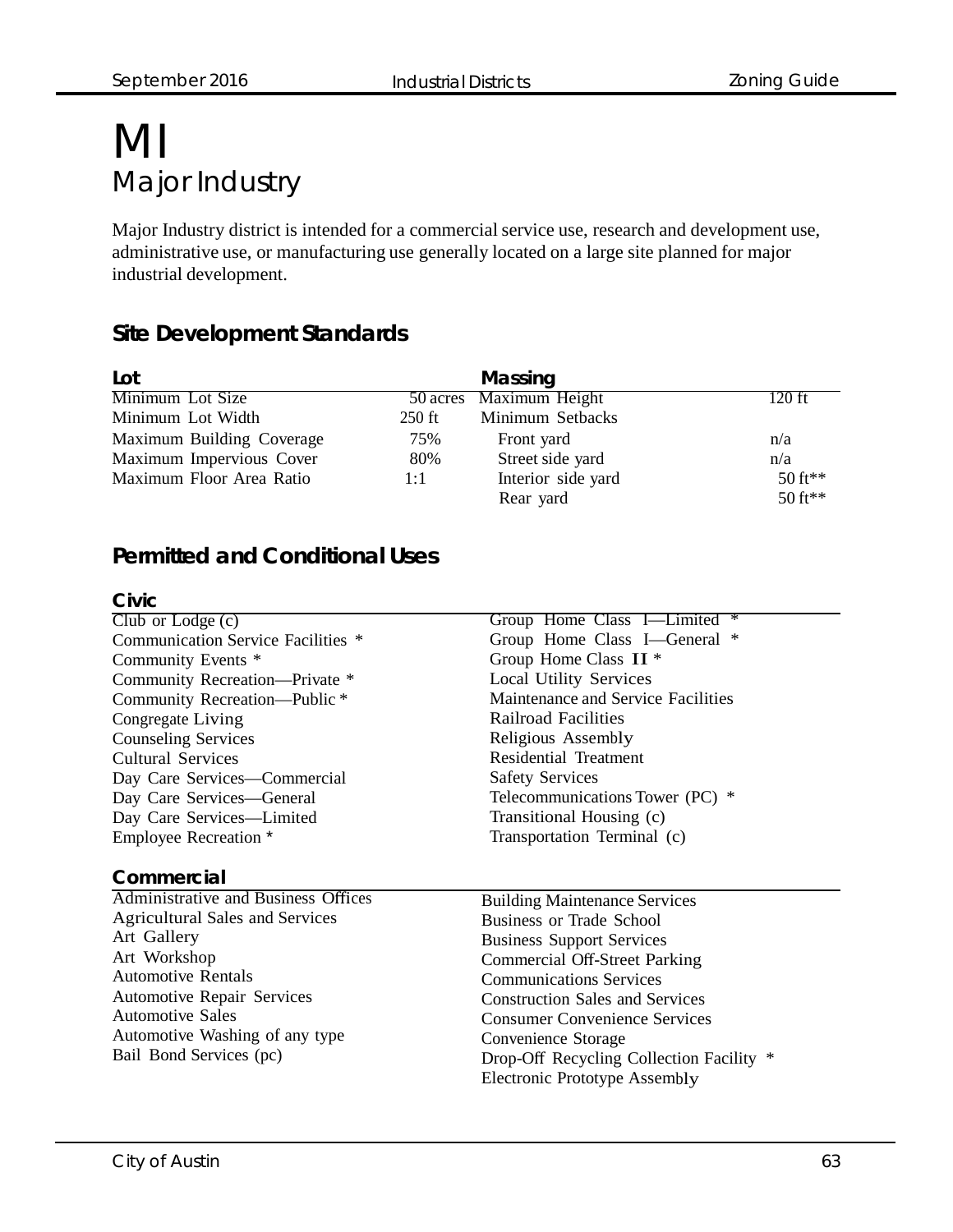# MI (continued)

### **Commercial (continued)**

Electronic Testing \* Equipment Repair Services Equipment Sales Financial Services Food Preparation Food Sales General Retail Sales – Convenience General Retail Sales – General Hotel-Motel Indoor Entertainment Indoor Sports and Recreation Liquor Sales (c) Medical Offices—exceeding 5,000 sq/ft of gross floor area Medical Offices—not exceeding 5,000 sq/ft of gross floor area Monument Retail Sales Off-Site Accessory Parking

Outdoor Entertainment (c) Outdoor Sports and Recreation Pedicab Storage and Dispatch Personal Improvement Services Personal Services Plant Nursery \* Printing and Publishing Professional Office Research Services Restaurant—Limited Restaurant—General \* Scrap and Salvage (c) Service Station \* Software Development Theater Vehicle Storage

#### **Industrial**

Basic Industry Custom Manufacturing General Warehousing and Distribution Light Manufacturing Limited Warehousing and Distribution Recycling Center \*

#### **Agricultural**

 Community Garden Urban Farm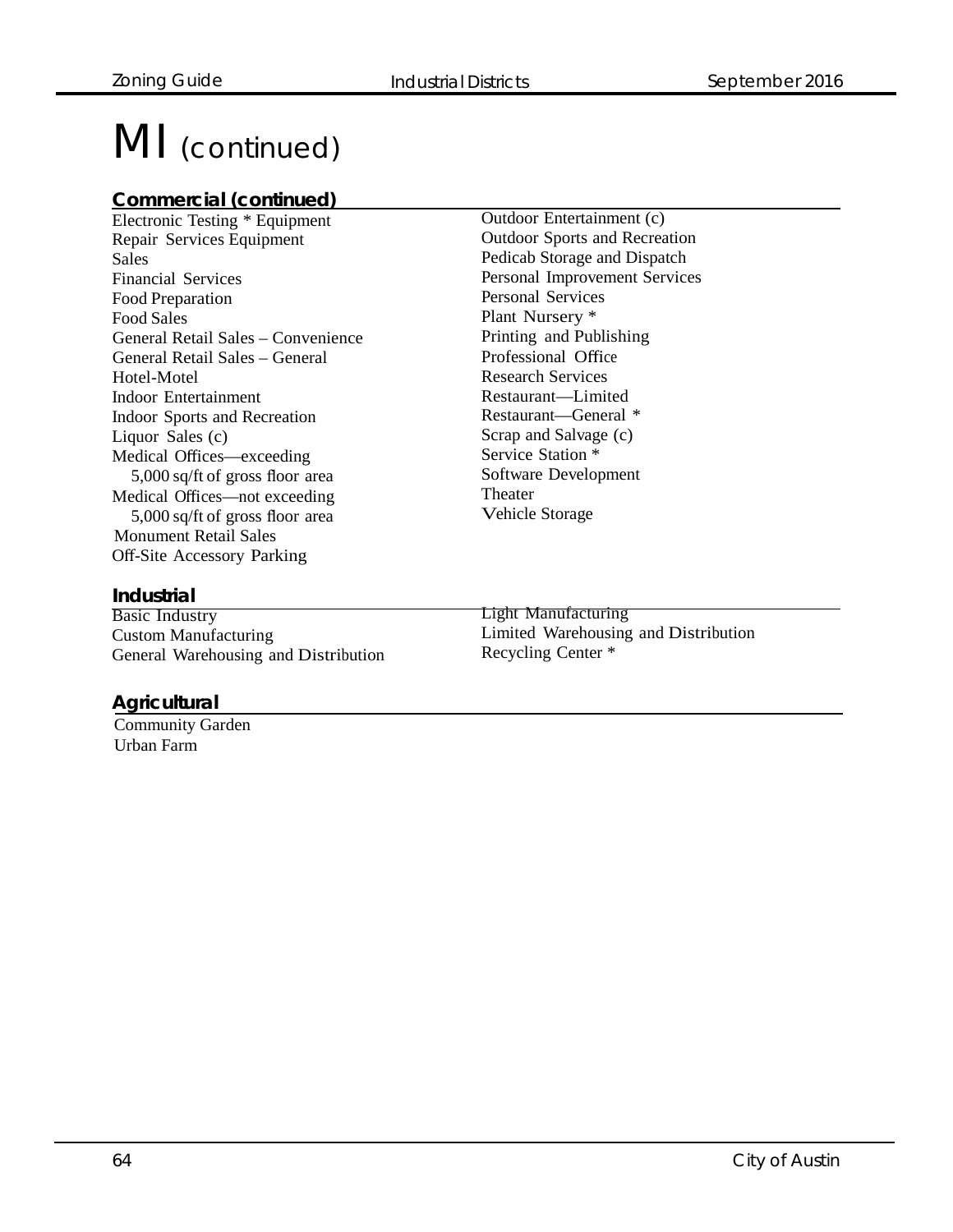# LI Limited Industrial Service

Limited Industrial Service district is the designation for a commercial service use or limited manufacturing use generally located on a moderately sized site.

### **Site Development Standards**

| Lot                       |       | Massing                    |         |
|---------------------------|-------|----------------------------|---------|
| Minimum Lot Size          |       | 5,750 sq ft Maximum Height | $60$ ft |
| Minimum Lot Width         | 50 ft | Minimum Setbacks           |         |
| Maximum Building Coverage | 75%   | Front yard                 | n/a     |
| Maximum Impervious Covera | 80%   | Street side yard           | n/a     |
| Maximum Floor Area Ratio  | 1:1   | Interior side yard         |         |
|                           |       | Rear yard                  |         |

## **Permitted and Conditional Uses**

#### **Civic**

| Club or Lodge $(c)$<br>College and University Facilities *<br>Communication Service Facilities *<br>Community Events *<br>Community Recreation-Private *<br>Community Recreation-Public *<br>Congregate Living<br><b>Counseling Services</b><br><b>Cultural Services</b><br>Day Care Services—Commercial<br>Day Care Services-General<br>Day Care Services-Limited | <b>Employee Recreation *</b><br>Group Home Class I—Limited *<br>Group Home Class I-General *<br>Group Home Class II <sup>*</sup><br><b>Local Utility Services</b><br>Maintenance and Service Facilities<br><b>Railroad Facilities</b><br>Religious Assembly<br><b>Residential Treatment</b><br><b>Safety Services</b><br>Telecommunications Tower *<br>Transitional Housing (c)<br>Transportation Terminal (c) |
|--------------------------------------------------------------------------------------------------------------------------------------------------------------------------------------------------------------------------------------------------------------------------------------------------------------------------------------------------------------------|----------------------------------------------------------------------------------------------------------------------------------------------------------------------------------------------------------------------------------------------------------------------------------------------------------------------------------------------------------------------------------------------------------------|
| Commercial                                                                                                                                                                                                                                                                                                                                                         |                                                                                                                                                                                                                                                                                                                                                                                                                |
| Administrative and Business Offices                                                                                                                                                                                                                                                                                                                                | <b>Building Maintenance Services</b>                                                                                                                                                                                                                                                                                                                                                                           |
| <b>Agricultural Sales and Services</b>                                                                                                                                                                                                                                                                                                                             | <b>Business or Trade School</b>                                                                                                                                                                                                                                                                                                                                                                                |
| Art Gallery                                                                                                                                                                                                                                                                                                                                                        | <b>Business Support Services</b>                                                                                                                                                                                                                                                                                                                                                                               |
| Art Workshop                                                                                                                                                                                                                                                                                                                                                       | Campground                                                                                                                                                                                                                                                                                                                                                                                                     |
| <b>Automotive Rentals</b>                                                                                                                                                                                                                                                                                                                                          | <b>Commercial Off-Street Parking</b>                                                                                                                                                                                                                                                                                                                                                                           |
| <b>Automotive Repair Services</b>                                                                                                                                                                                                                                                                                                                                  | <b>Communications Services</b>                                                                                                                                                                                                                                                                                                                                                                                 |
| <b>Automotive Sales</b>                                                                                                                                                                                                                                                                                                                                            | <b>Construction Sales and Services</b>                                                                                                                                                                                                                                                                                                                                                                         |
| Automotive Washing—of Any Type<br><b>Bail Bond Services</b>                                                                                                                                                                                                                                                                                                        | <b>Consumer Convenience Services</b><br>Convenience Storage                                                                                                                                                                                                                                                                                                                                                    |

Drop-Off Recycling Collection Facilities \*

Basic Industry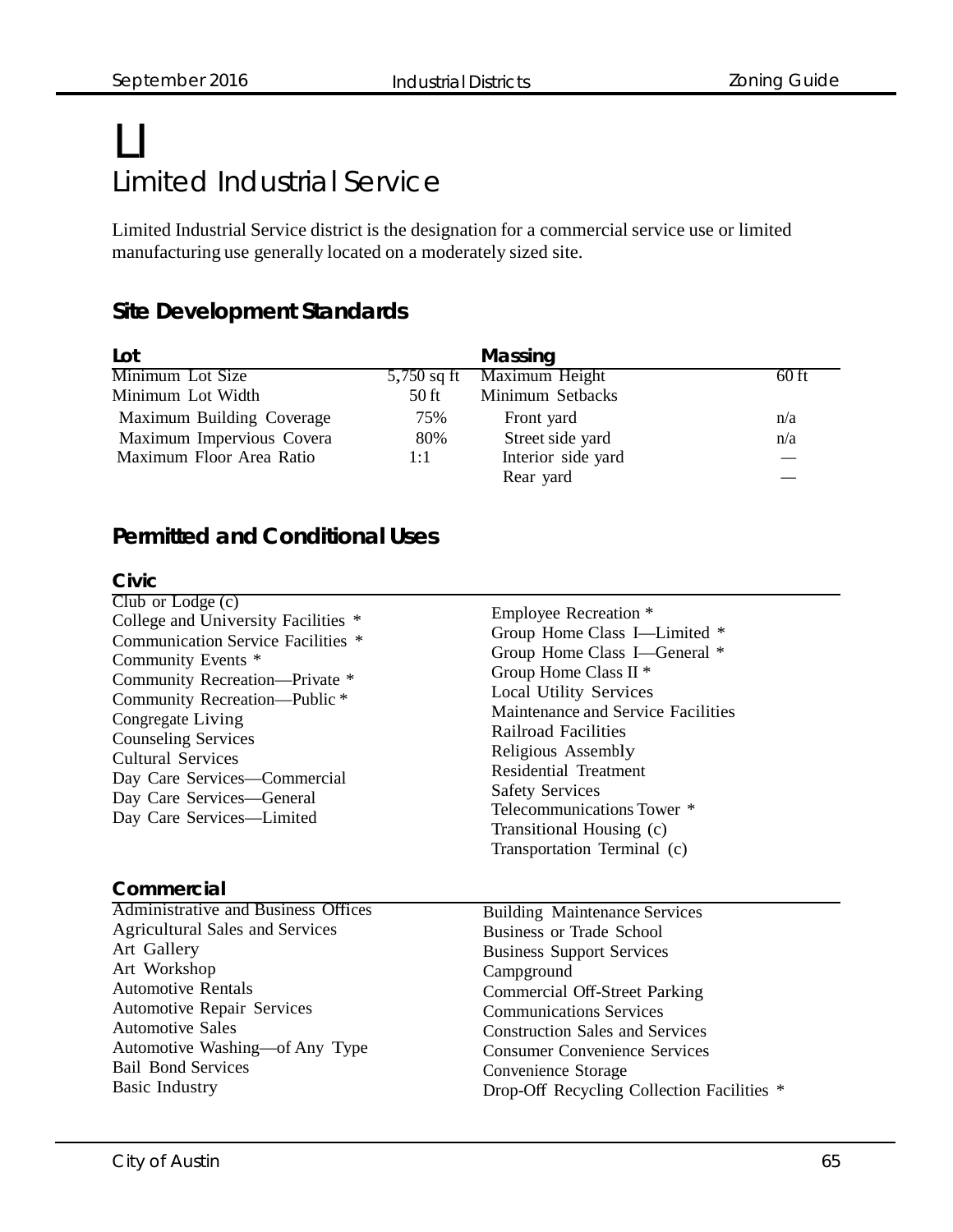# LI (continued)

### **Commercial (continued)**

Electronic Prototype Assembly Electronic Testing \* Equipment Repair Services Equipment Sales Exterminating Services Financial Services Food Preparation Food Sales Funeral Services General Retail Sales—Convenience General Retail Sales—General Hotel-Motel Indoor Entertainment Indoor Sports and Recreation Kennels Laundry Services Liquor Sales (c) Medical Offices—exceeding 5,000 sq/ft of gross floor area

Medical Offices—not exceeding 5,000 sq/ft of gross floor area Monument Retail Sales Off-Site Accessory Parking Outdoor Entertainment (c) Outdoor Sports and Recreation Pedicab Storage and Dispatch Personal Improvement Services Personal Services Plant Nursery \* Printing and Publishing Professional Office Research Services Restaurant—Limited Restaurant—General \* Scrap and Salvage Services (c) Service Station \* Software Development Theater Vehicle Storage Veterinary Services

#### **Industrial**

Basic Industry Custom Manufacturing General Warehousing and Distribution Light Manufacturing

Limited Warehousing and Distribution Recycling Center \* Resource Extraction

#### **Agricultural**

 Community Garden Urban Farm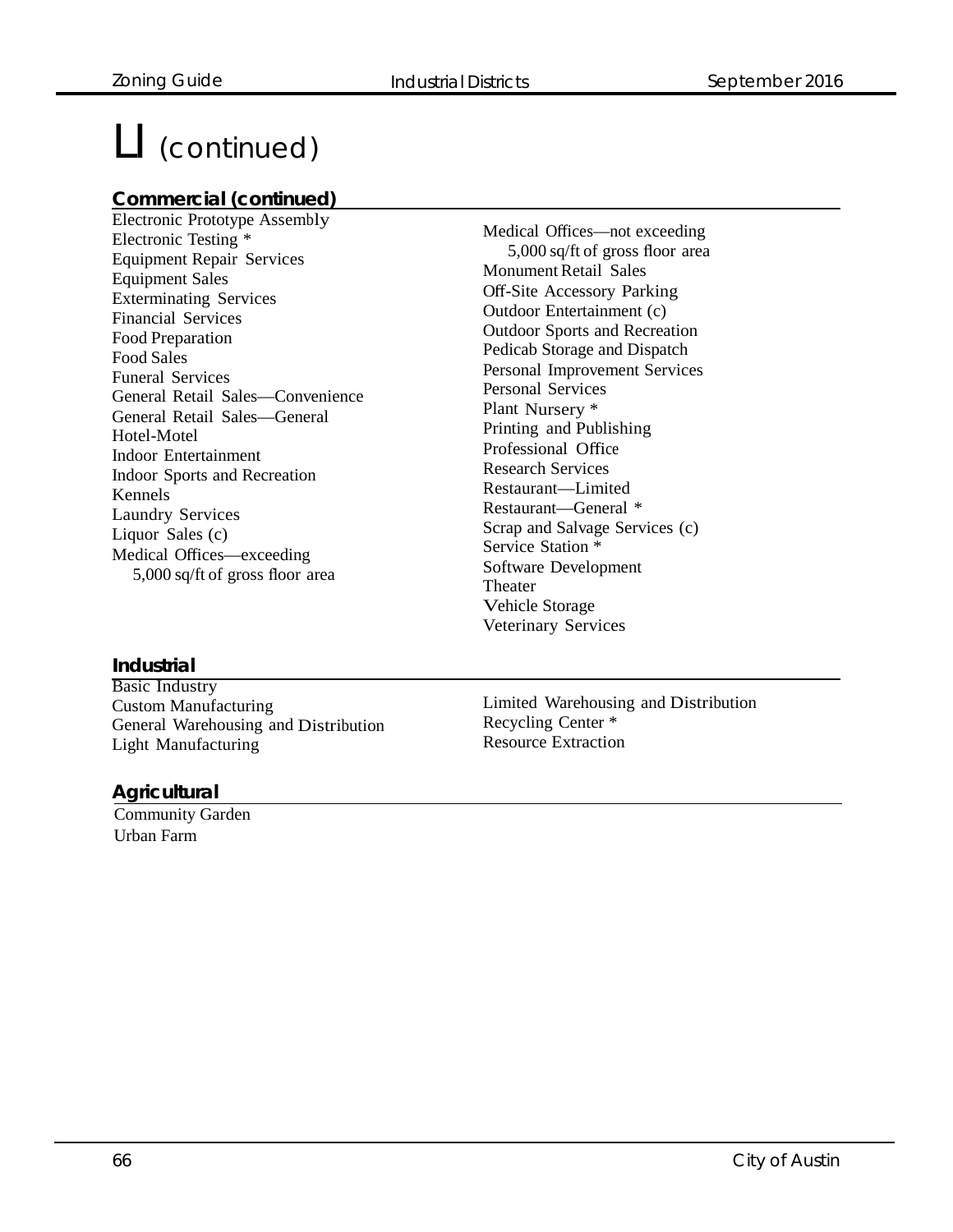# R&D Research and Development

Research and Development district is intended for research use located on a site with a campus-style design. An R&D district designation may be applied to testing services, research warehousing services, or research assembly services. An R&D district use may not include fabrication, processing, manufacturing, refining, or resource extraction.

### **Site Development Standards**

† For detail on marked standards and uses in the Research and Development district, see the Austin City Code 25-2-6032 and 25-2-603.

| Lot                         |                | Massing            |                    |
|-----------------------------|----------------|--------------------|--------------------|
| Minimum Lot Size            | 5 acres        | Maximum Height     | 45 ft †            |
| Minimum Lot Width           | $100$ ft       | Minimum Setbacks   |                    |
| Maximum Building Coverage   | 40%            | Front yard         | 75 ft              |
| Maximum Impervious Coverage | $50\%$ †       | Street side yard   | $100 \text{ ft}$ † |
| Maximum Floor Area Ratio    | $.25:1\dagger$ | Interior side yard | $100 \text{ ft}$ † |
|                             |                | Rear yard          | $50$ ft $\dagger$  |

## **Permitted and Conditional Uses**

#### **Residential**

Single-Family Residential \*

| . .<br>v | ۰, |
|----------|----|

| Administrative Services †                     | Employee Recreation $\dagger$ *                    |
|-----------------------------------------------|----------------------------------------------------|
| <b>Aviation Facilities</b> †                  | Family Home $\dagger$ *                            |
| $Camp \dagger$                                | Group Home Class I—General † *                     |
| Cemetery †                                    | Group Home Class I—Limited † *                     |
| Club or Lodge $\dagger$                       | Group Home Class $II^*$                            |
| College and University Facilities $\dagger$ * | Guidance Services †                                |
| Communication Service Facilities †*           | Hospital Service—Limited †                         |
| Community Events $\dagger$ *                  | Hospital Services—General †                        |
| Community Recreation—Private †*               | Local Utility Services †                           |
| Community Recreation-Public †*                | Maintenance and Service Facilities †               |
| Congregate Living †                           | Major Public Facilities †                          |
| Convalescent Services †                       | Major Utility Services †                           |
| Cultural Services †                           | Military Installations †                           |
| Day Care Services—Commercial †                | Private Primary Educational Services †*            |
| Day Care Services—General †                   | Private Secondary Educational Services $\dagger$ * |
| Day Care Services—Limited †                   | Public Primary Educational Services †*             |
| Detention Facilities †                        | Public Secondary Educational Services $\dagger$ *  |
|                                               | Railroad Facilities                                |
|                                               | Religious Assembly †                               |
|                                               |                                                    |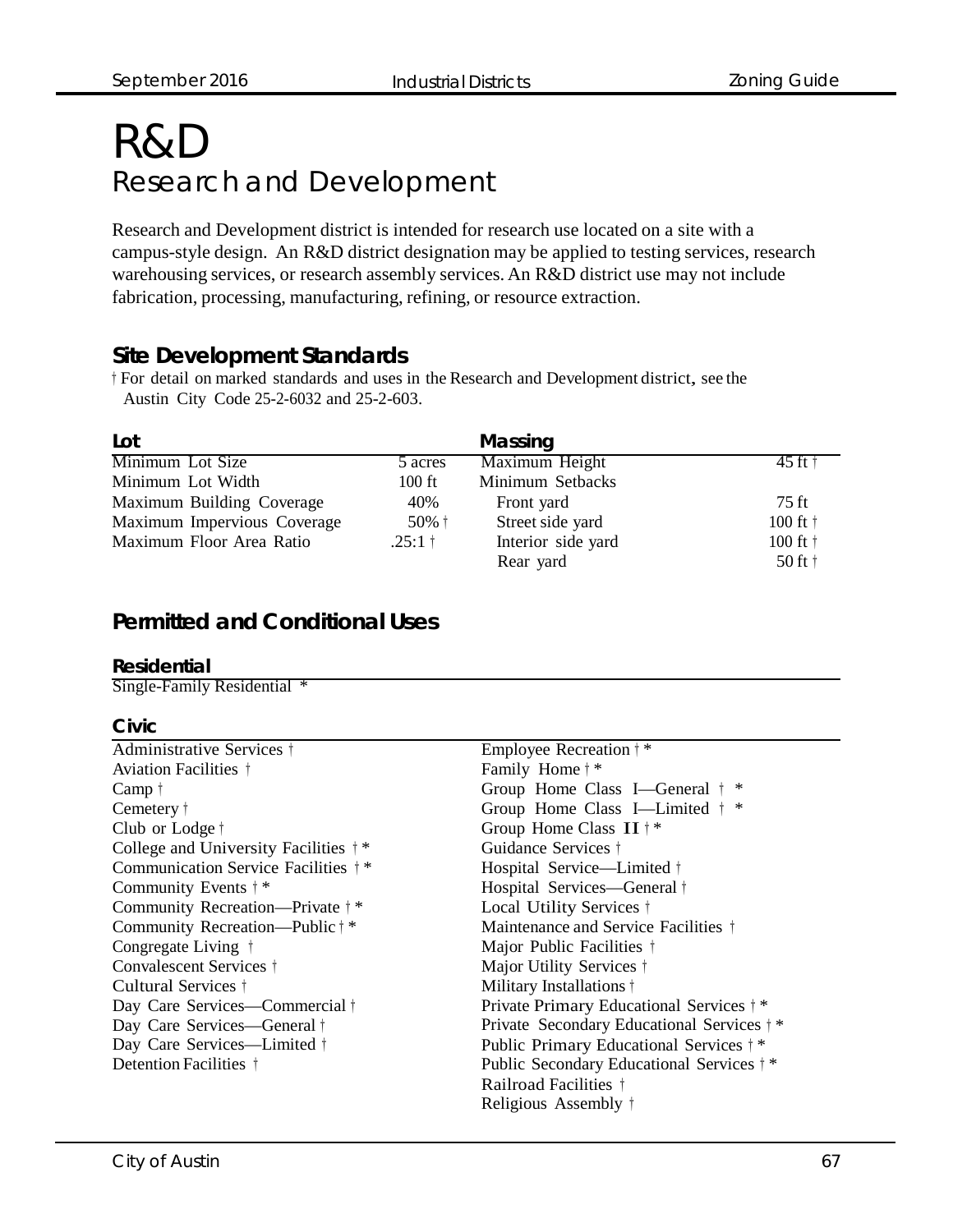# R&D (continued)

| Civic (continued) |
|-------------------|
|                   |

Residential Treatment † Safety Services † Park and Recreational Services-General† Park and Recreational Services-Special† Stables Postal Facility †

Transitional Housing † Transportation Terminal † All other Civic Uses † Pedicab Storage and Dispatch †

#### **Commercial**

Administrative and Business Offices † Agricultural Sales and Services † Art Gallery † Art Workshop † Automotive Rentals † Automotive Repair Services † Automotive Sales † Automotive Washing—of any type † Building Maintenance Services † Business or Trade School † Business Support Services † Campground † Commercial Off-Street Parking † Communications Services † Construction Sales and Services † Consumer Convenience Services † Convenience Storage † Equipment Repair Services † Equipment Sales † Exterminating Services † Financial Services † Food Preparation † Food Sales † Funeral Services † General Retail Sales—Convenience † General Retail Sales—General † Hotel/Motel † Indoor Entertainment † Indoor Sports and Recreation † Kennels †

Laundry Services † Liquor Sales † Marina † Medical Offices—not exceeding 5,000 sq/ft of gross floor space † Medical Offices—exceeding 5,000 sq/ft of gross floor space † Monument Retail Sales † Off-Site Accessory Parking † Outdoor Entertainment † Outdoor Sports and Recreation † Pawn Shop Services † Personal Improvement Services † Personal Services † Pet Services † Printing and Publishing † Professional Office † Recreational Equipment Maint. & Stor. † Research Testing Services † Recreational Equipment Sales † Research Assembly Services † Research Services † Research Warehousing Services † Restaurant—Limited † Restaurant—General † \* Service Station † \* Software Development † Theater † Vehicle Storage † Veterinary Services †

#### **Industrial**

Basic Industry † Custom Manufacturing † General Warehousing and Distribution †

#### **Agricultural**

 Community Garden Urban Farm

Light Manufacturing † Limited Warehousing and Distribution † Resource Extraction †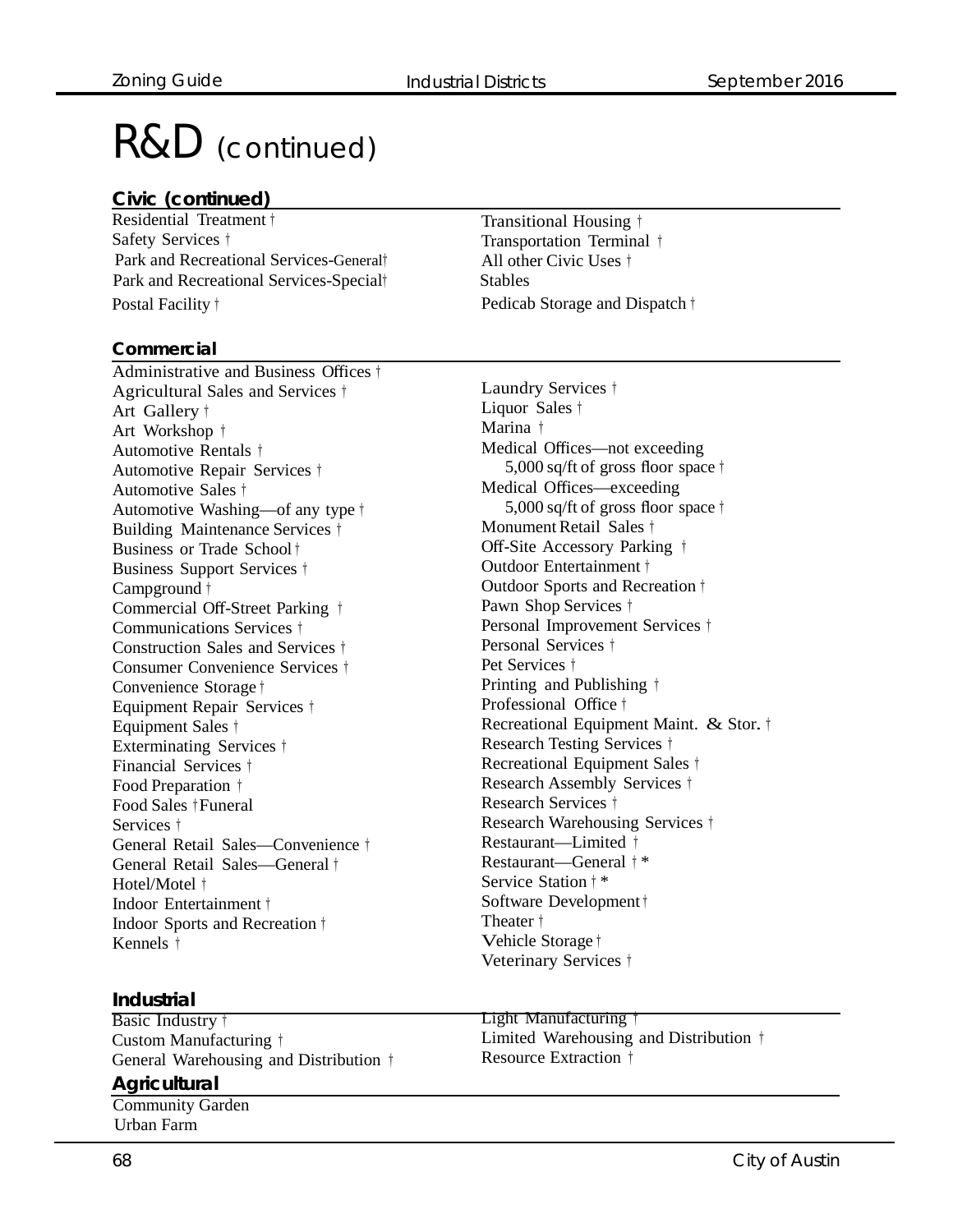## **Special Purpose Districts**

# $AG$ **Agricultural**

Agricultural district is intended for an agriculture use or an agriculture-related use. The purpose of the AG district designation is to preserve areas of prime agricultural soils, concentrate urban development in and around growth centers, promote compact urban development, and preserve the environment and open spaces.

## **Site Development Standards**

† For more detail on the Agricultural district, see the Austin City Code 25-2-621.

| Lot                                                     | Massing                                |                      |
|---------------------------------------------------------|----------------------------------------|----------------------|
| Minimum Lot Size                                        | 10 acres Maximum Height                | $60$ ft              |
| Minimum Lot Width                                       | Minimum Setbacks                       |                      |
| Maximum Building Coverage                               | Front yard                             | $100 \text{ ft}$     |
| Maximum Impervious Coverage<br>Maximum Floor Area Ratio | Street side yard<br>Interior side yard | $100$ ft<br>$100$ ft |
|                                                         | Rear yard                              | $100$ ft             |

# AV Aviation Services

Aviation Services district is intended for an airport-related use that requires direct access to airport facilities or that is compatible with or supports airport operations and services. An AV district designation may be applied to major public airport facilities, including airport-related uses on public lands and on private lands adjoining airport facilities.

# DR. Deveploment Reserve

Development Reserve district is intended for a temporary use or a use that will not commit land to a particular use pattern or intensity. A DR district designation may be applied to a use located on land for which: adequate public services or facilities are not available; economic, demographic, and geographic data is not available; or land use and urban development policies have not been completed.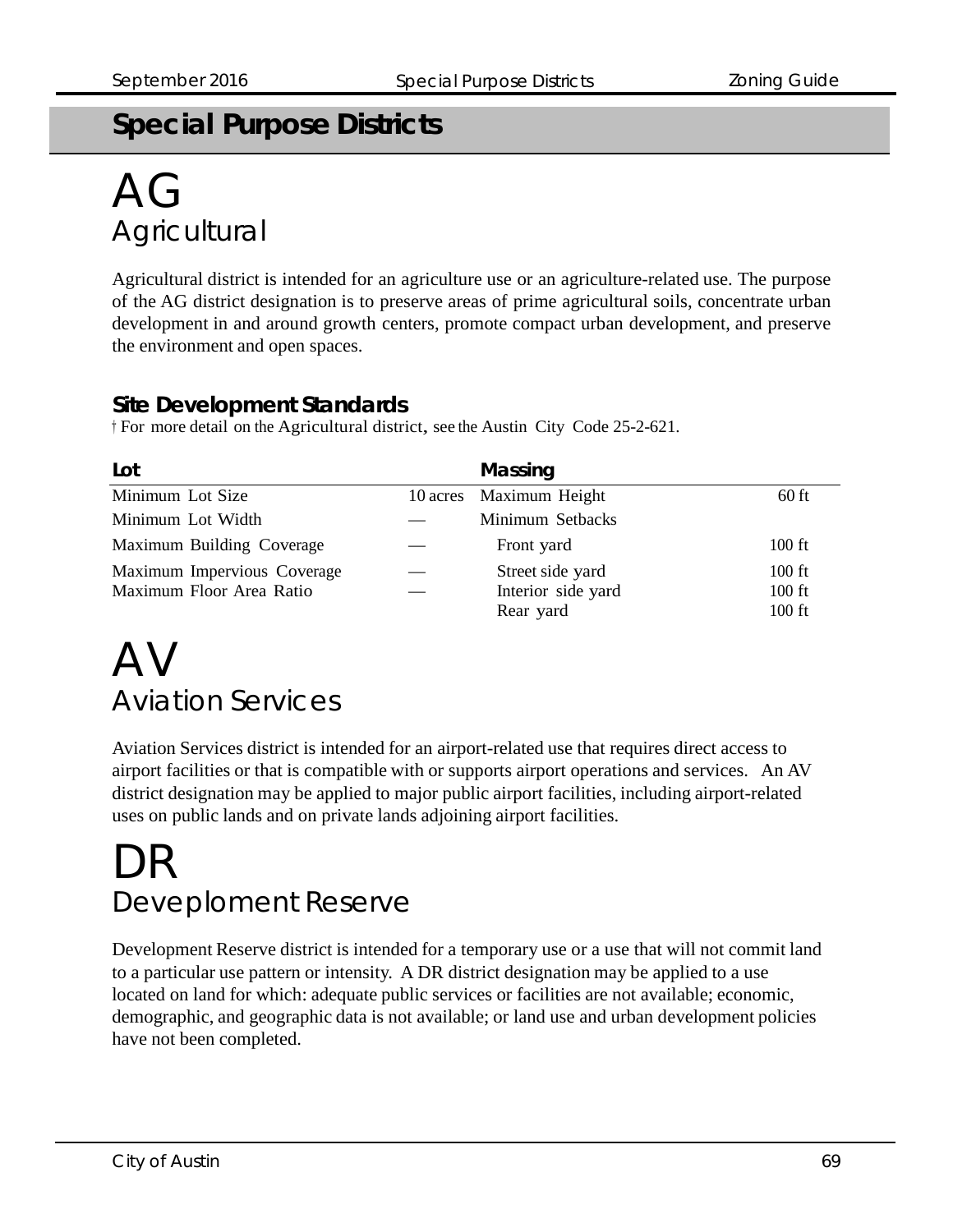# P Public District

Public district is the designation for a governmental, civic, public service, or public institution use. A P district designation may be applied to a use located on property used or reserved for a civic or public institutional purpose or for a major public facility, regardless of ownership of the land on which the use is located.

## **Site Development Standards**

- a. For a site less than one acre, the site development regulations of an adjoining zoning district apply for a distance of 100 feet into the site. The minimum lot size requirement of an adjoining zoning district does not apply to a use by the City.
- b. For a site of one acre or more, the site development regulations are established by the approval of a conditional use site plan.

See Austin City Code 25-2-624 for additional information on Site Development Standards.

# PUD Planned Unit Development

Planned Unit Development district is intended for a large or complex single or multi-use development that is planned as a single contiguous project and that is under unified control. The purpose of a PUD district designation is to preserve the natural environment, encourage high quality development and innovative design, and ensure adequate public facilities and services for development within a PUD. A PUD district designation provides greater design flexibility by permitting modifications of site development regulations. Development under the site development regulations applicable to a PUD must be superior to the development that would occur under conventional zoning and subdivision regulations. A PUD district must include at least 10 acres of land, unless the property is characterized by special circumstances, including unique topographic constraints.

The Land Use Plan establishing uses and site development regulations must be approve by City Council.

Minimum Site Areas: Inside City - 10 acres recommended. Outside City - 250 acres required.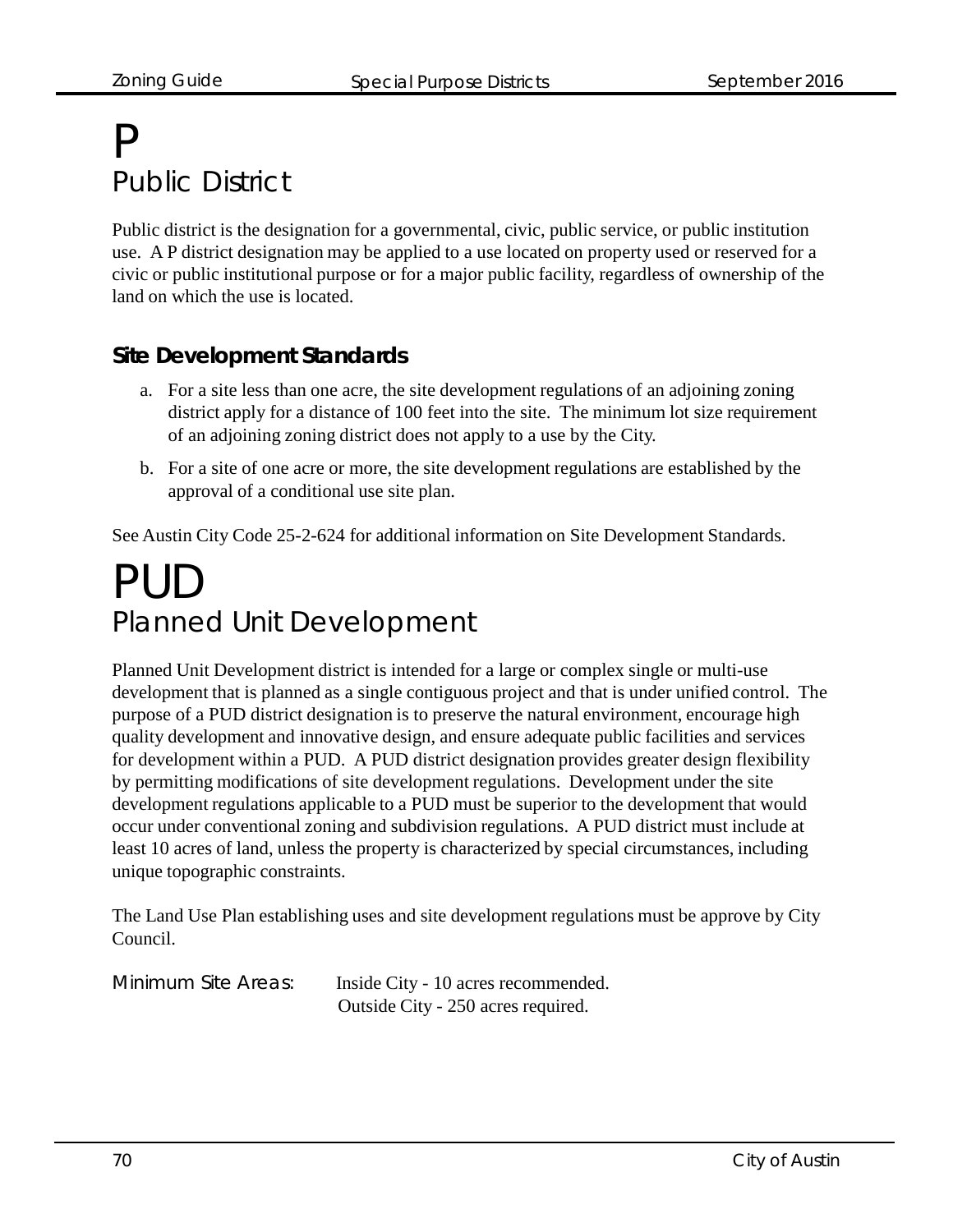### TN Traditional Neighborhood

Traditional Neighborhood district is intended for compact, mixed-use development that reflects the urban design practices that existed in the United States from colonial times until the 1940's. The TN district is governed by Chapter 25-3 (Traditional Neighborhood District).

**Minimum Site Area:** Not less than 40 contiguous acres and not more than 250 contiguous acres

**Types:** A traditional neighborhood district is divided into at least two types of Areas, and each type has different land use and site development regulations. A traditional neighborhood district must have at least one Neighborhood Center Area and at least one Mixed Residential Area. A traditional neighborhood district may also have a Neighborhood Edge Area, a Workshop Area, or an Employment Center Area.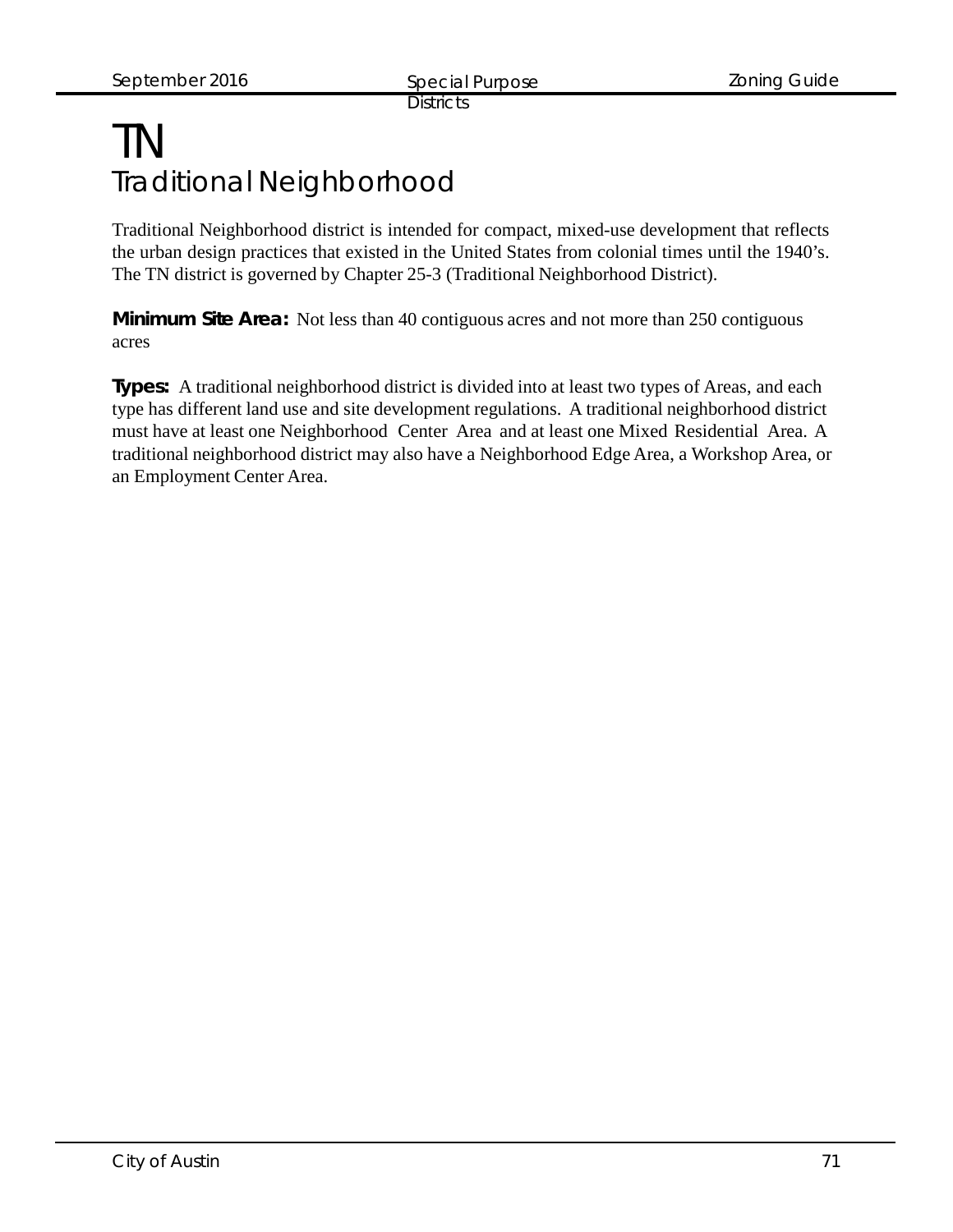### **VI. COMBINING DISTRICTS**

### -MU Mixed Use Combining District

Mixed Use combining district is intended for combination with selected base districts, in order to permit any combination of office, retail, commercial, and residential uses within a single development. Allows development of all types of residential uses, including single-family residential, multifamily residential, and townhomes.

Base Districts: The MU combining district may be combined with the commercial base districts listed below. The MU combining district may not be used with a residential base district.

#### **Table 3. Mixed Use Combining Districts**

| Code         | <b>District Name</b>                  |
|--------------|---------------------------------------|
| NO-MU        | Neighborhood Office-Mixed Use         |
| LO-MU        | Limited Office-Mixed Use              |
| GO-MU        | General Office-Mixed Use              |
| LR-MU        | Neighborhood Commercial-Mixed Use     |
| <b>GR-MU</b> | Community Commercial-Mixed Use        |
| CS-MU        | General Commercial Services-Mixed Use |
| $CS-1-MU$    | Commercial Liquor Sales-Mixed Use     |

#### **Permitted Uses**

| Residential                                         |                                               |  |
|-----------------------------------------------------|-----------------------------------------------|--|
| <b>Townhouse Residential</b>                        | Two-Family Residential                        |  |
| <b>Multifamily Residential</b>                      | Condominium Residential                       |  |
| Single-Family Residential                           | Duplex Residential                            |  |
| Single-Family Attached Residential                  | Group Residential                             |  |
| Small-Lot Single-Family Residential                 |                                               |  |
| Civic                                               |                                               |  |
| Group Home Class I—Limited                          | Group Home Class II                           |  |
| Group Home Class I—General                          | Civic uses as permitted in the base district. |  |
| Commercial                                          |                                               |  |
| Vertical mixed use buildings, subject to compliance | Commercial uses as permitted in the base      |  |
| with Section 4.3 of Subchapter E of the Land        | district.                                     |  |
| Development Code.                                   |                                               |  |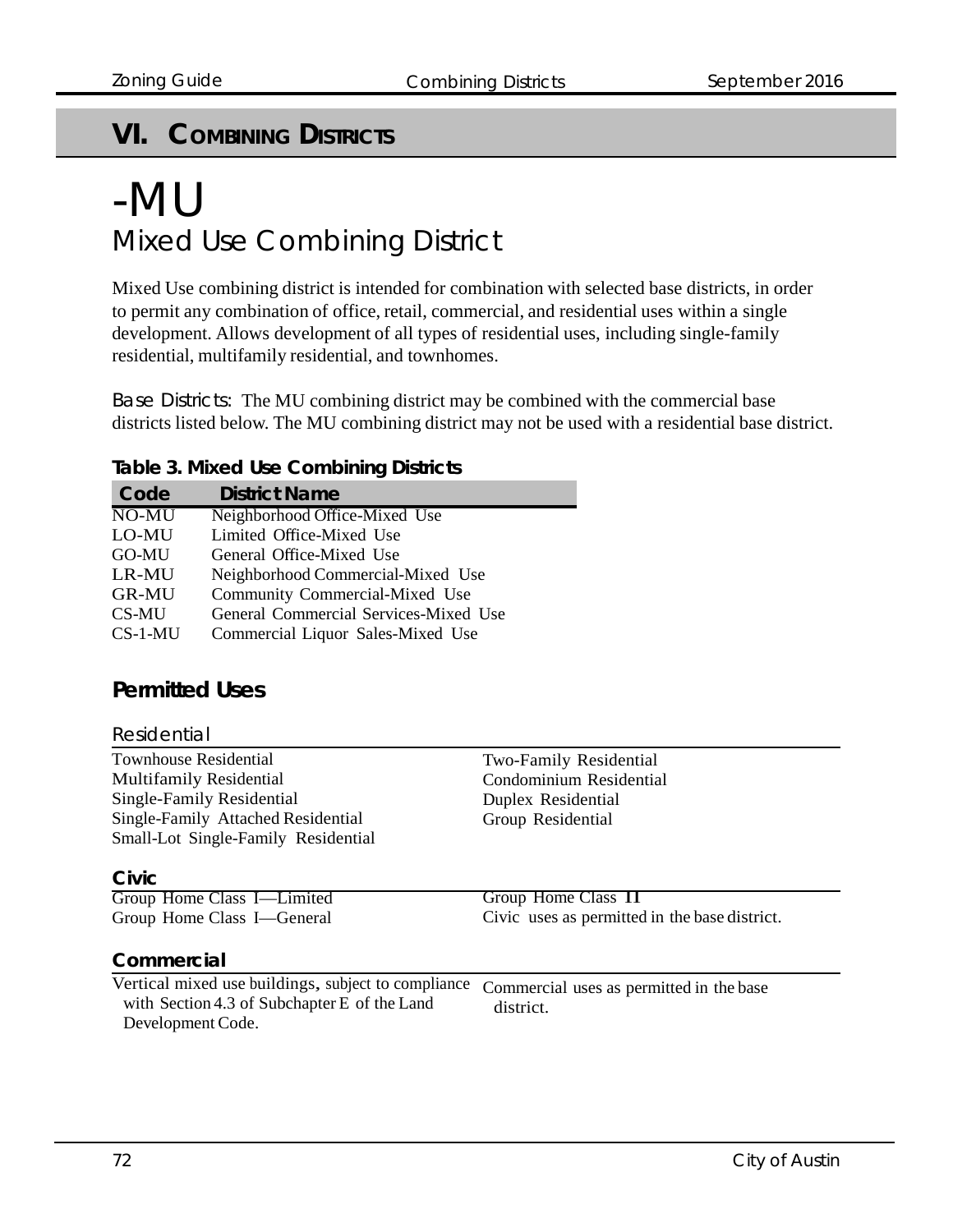# -MU (continued)

#### MU Combining District Standardsfor Residential Uses

The following residential uses must be developed in accordance with the site development regulations for that use specified in the Land Development Code:

- Single-Family Residential—must comply with the site development regulations prescribed by the Land Development Code for a family residence (SF-3) district, except for the front yard setback. The use must comply with the front yard setback prescribed for the base district.
- Single-Family Attached Residential
- Small-Lot Single Family Residential
- Two-Family Residential
- Duplex Residential

For the following residential uses listed below, a specific minimum site area (listed in Table 4) is required, determined by the base zoning district and the type of unit.

- Multifamily Residential
- Townhouse Residential
- Condominium Residential
- Group Residential
- Group Home

Table 4. Site area required for each dwelling unit

| <b>Zoning District</b> |               | Unit type     |                    |
|------------------------|---------------|---------------|--------------------|
|                        | Efficiency    | 1-Bedroom     | 2- or more bedroom |
| <b>NO</b>              | 3,600 sq ft   | $4,000$ sq ft | 4,400 sq ft        |
| LO, LR                 | $1,600$ sq ft | $2,000$ sq ft | $2,400$ sq ft      |
| GO, GR, CS, CS-1       | $800$ sq ft   | $1,000$ sq ft | 1,200 sq ft        |

# $-V$

### Vertical Mixed Use Building Combining District

The Vertical Mixed Use Building combining district may be applied in combination with any commercial base zoning district and allows for the combination of office, retail, commercial and residential uses with a vertical mixed use building.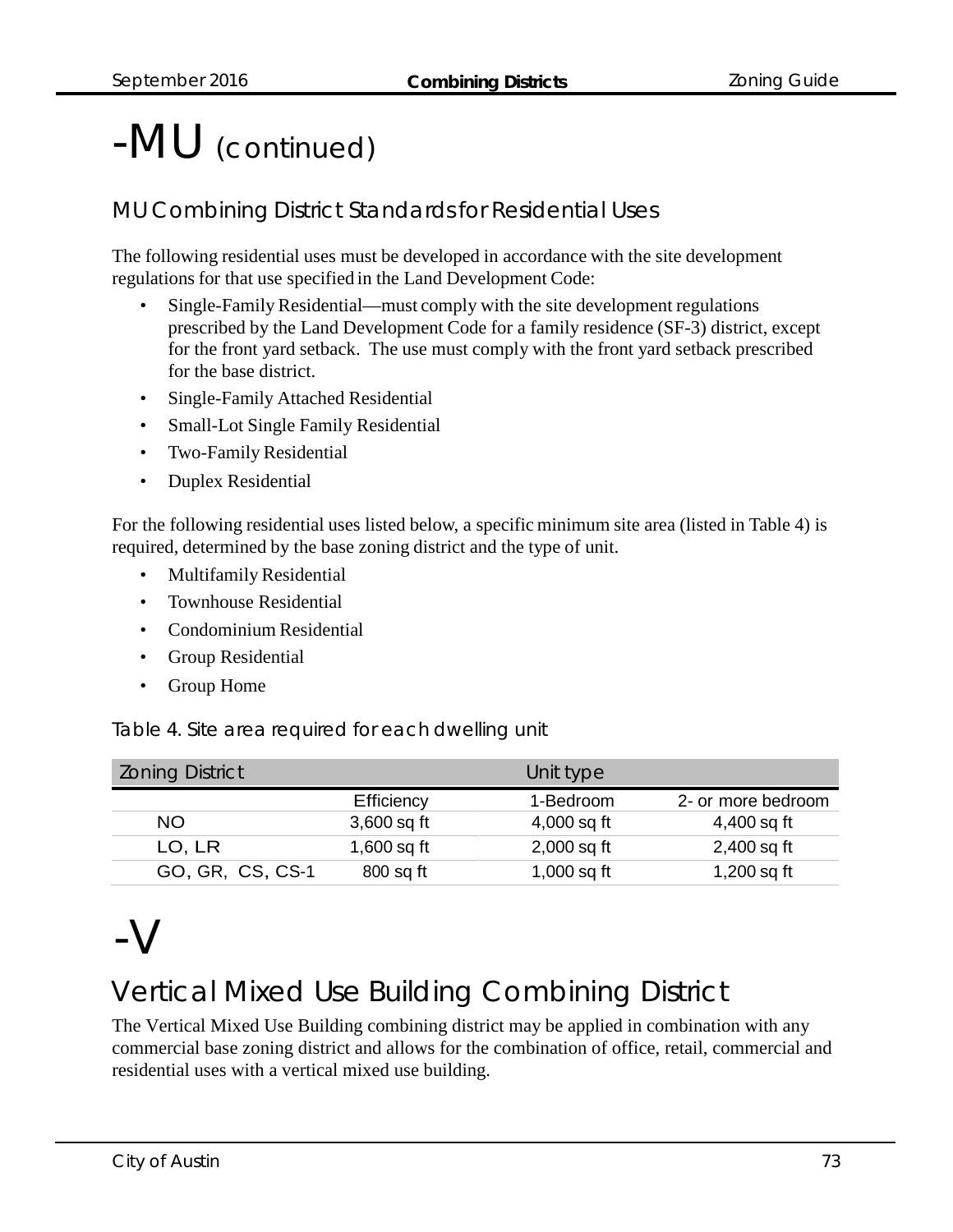### $-$ CO $\cdot$ CO Conditional Overlay Combining District

Purpose: The purpose of the conditional overlay (CO) combining district is to modify use and site development regulations to address the specific circumstances presented by a site. Use and site development regulations imposed by a CO combining district must be more restrictive than the restrictions otherwise applicable to the property.

Application: A conditional overlay may be applied any base district to do the following:

- Prohibit permitted, conditional and/or accessory uses otherwise allowed in a base district.
- Make a permitted use a conditional use
- Decrease the density that may be constructed
- Increase minimum lot size or minimum lot width requirements
- Decrease maximum floor to area ratio (FAR)
- Decrease maximum building heights
- Increase minimum yard and setback requirements
- Establish buffering requirement (hedge, fence, undisturbed buffer along property lines)
- Decrease maximum building or impervious coverage requirements
- Limit the maximum square footage of building space
- Restrict access to adjacent roads and require specific design features to minimize the effects of traffic
- For a mixed use (MU) combining district, prohibit or make conditional a use that is otherwise permitted by Chapter 25-2, Subchapter E (Mixed Use Zoning Districts) of the Land Use Development Code.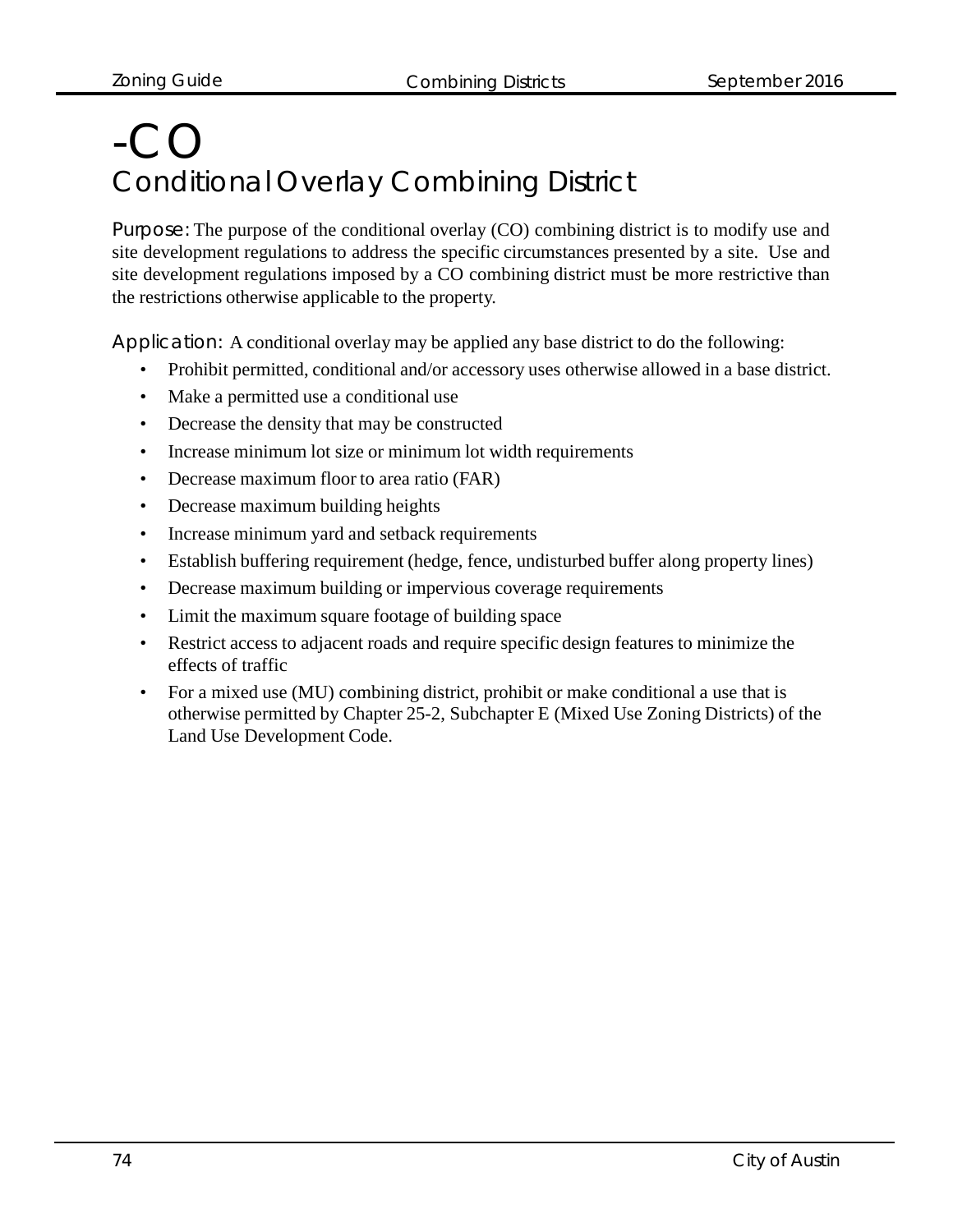# -H Historic Landmark Combining District

Purpose: To protect, enhance, and preserve individual structures or sites that are of architectural, historical, archaeological, or cultural significance.

There are specific criteria listed in the Land Development Code that the structure or property must meet to be eligible for the historic landmark (H) combining district including:

- The property must be at least 50 years old, unless the property is of exceptional importance as defined by National Register Bulletin 22, National Park Service (1996)
- The property retains sufficient integrity of materials and design to convey its historic appearance

When filing a rezoning case to add this combining district to a property, the case must go to the Historic Landmark Commission for recommendation prior to the Planning Commission and City Council.

# -HD Historic District Combining District

Purpose: To protect, enhance, and preserve areas that include structures or sites that are of architectural, historical, archaeological, or cultural significance.

A local historic district is a geographically- or thematically-defined area, possessing a significant concentration of buildings united by their history and/or architecture. At least 51% of the principal buildings within a district must contribute to its historic character, and at least 60% of the property owners within the district must consent to its establishment. A local historic district should reflect the boundaries of original subdivisions of the area. In no case may a local historic district be smaller than one block-face.

Local historic districts are zoning overlays, setting forth special regulations for historic areas of the city in a district preservation plan. The Landmark Commission will review and approve or deny a Certificate of Appropriateness regarding the removal or demolition of a contributing building in the district. The Commission will also review applications for building permits on contributing properties and new construction, and will approve a Certificate of Appropriateness for proposals which comply with the District Design Standards contained in the District Preservation Plan. Denial of Certificates of Appropriateness may be appealed to the appropriate land use commission (Planning or Zoning and Platting), then to City Council.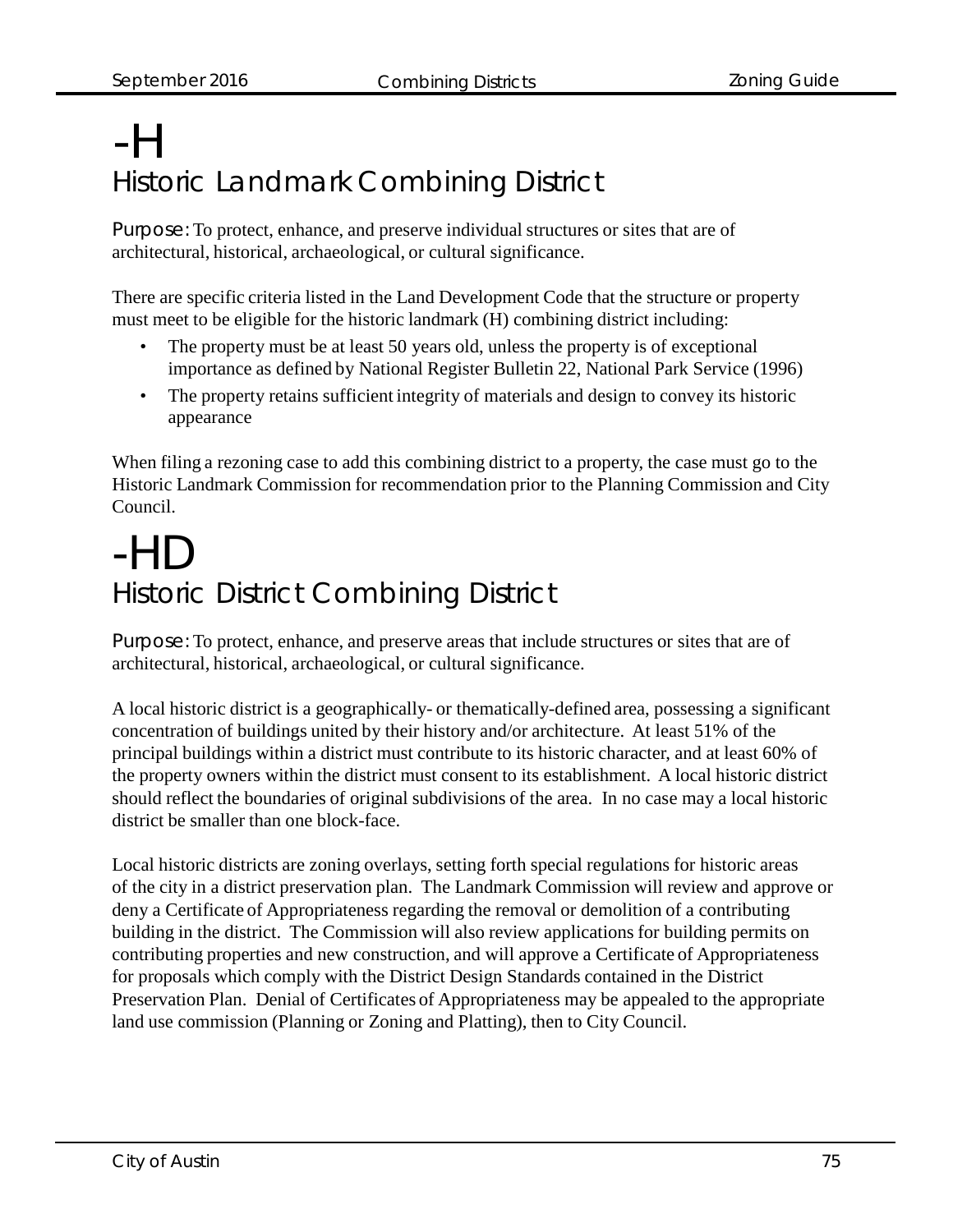## -NP Neighborhood Plan Combining District

Purpose: To allow infill development by implementing a neighborhood plan that has been adopted by the council as an amendment to the comprehensive plan.

Below is a list of items that may be added to properties (individual, subdistrict or area-wide) within an NP combining district. These options are discussed during the neighborhood planning process and, if chosen, are adopted concurrently with the neighborhood plan. These options may also be added in the future through the rezoning and plan amendment process.

A. APPLICATION OF INFILL SPECIAL USE OPTIONS

Cottage Lot Urban Home Secondary Apartment Neighborhood Urban Center Corner Store Neighborhood Mixed Use Building Residential Infill SecondaryApartment Small Lot Amnesty

B. APPLICATION OF DESIGN STANDARDS

Front Porch Setback Impervious Cover and Parking Placement Requirements Garage Placement

C. OTHER ITEMS

Establishment of Front or Side Yard Parking Requirements for Mobile Food Establishments Modification of Residential Design and Compatibility Standards Modification of Affordability Requirements

Note: For additional information on Infill Special Use Options and Design Standards, refer to the Infill Options and Design Tool Handbook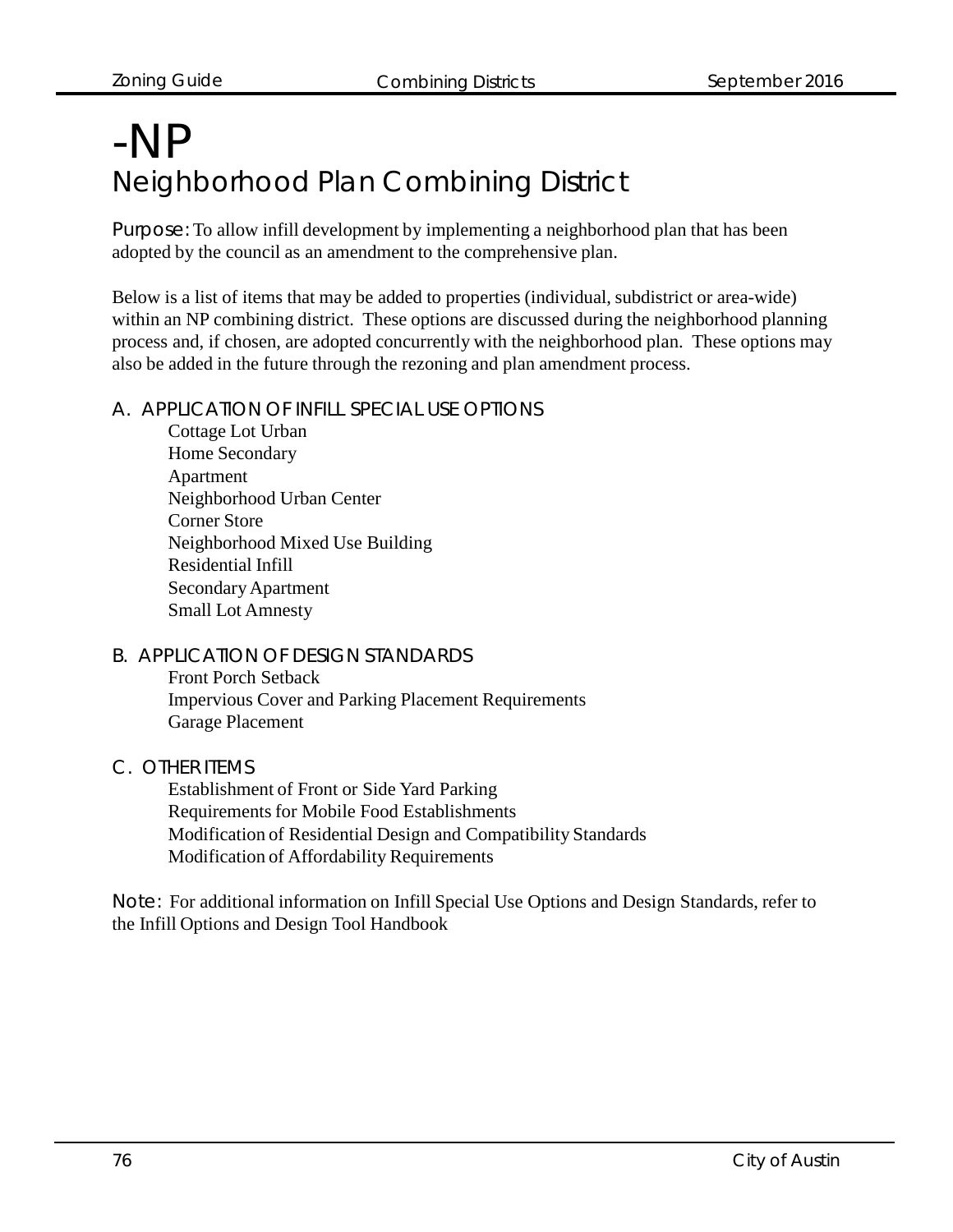# -PDA Planned Development Area Combining District

Purpose: (1) To provide for industrial and commercial uses in certain commercial and industrial base districts; or (2) incorporate the terms of a planned development area agreement into a zoning ordinance following annexation of a property that is subject to a planned development agreement.

A planned development area may be combined with the following base districts:

- Industrial park (IP)
- Limited industrial services (LI)
- Commercial highway services (CH)
- Major industry (MI)
- Research and development (R&D)

Regulations established by a PDA combining district may modify:

- a. permitted or conditional uses authorized in the base district;
- b. site development regulations in the base zoning district except for Compatibility Standards; or
- c. off-street parking or loading regulations, sign regulations, or landscaping or screening regulations applicable in the base district.

### -NCCD Neighborhood Conservation Combining District

Purpose: To preserve neighborhoods with distinctive architectural styles that were substantially built out at least 30 years ago.

A Neighborhood Conservation Combining District is a zoning overlay that can modify the base zoning district and create new site development standards and prescrive the allowable and conditional uses in an area in order to promote new development, redevelopment, or significant remodeling that is in character with the existing neighborhood. The district can make site development standards more or less restrictive or create new site development standards. It can also prohibit or limit uses or allow uses in a base zoning district where they were not previously allowed.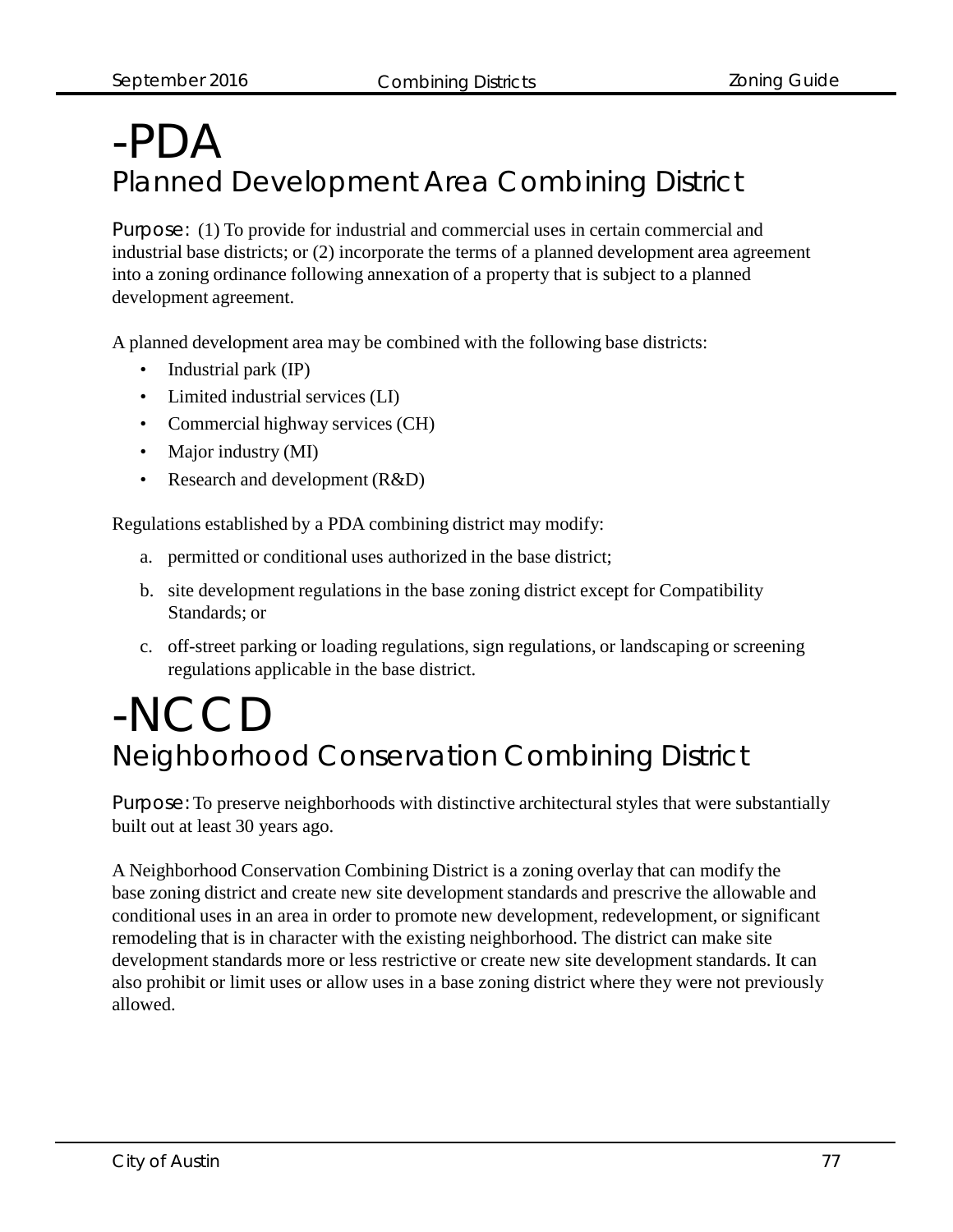### VII. DESCRIPTION OF ALLOWED USES

#### **Description of Allowed Residential Uses**

Residential uses include the occupancy of living accommodations on a non-transient basis. Residential uses exclude institutional living arrangements providing 24-hour skilled nursing or medical care and those providing forced residence, including mental hospitals and prisons.

**BED AND BREAKFAST RESIDENTIAL** use is the use of a residential structure to provide rooms for temporary lodging for overnight guests on a paying basis. For additional regulations, see Austin City Code 25-2-781 through 25-2-787.

**CONDOMINIUM RESIDENTIAL** use is the use of a site for attached or detached condominiums, as defined in the Texas Property Code. For additional regulations, see Austin City Code 25-2-776.

**CONSERVATION SINGLE FAMILY RESIDENTIAL** use is the use of a site for multiple detached dwelling units with each dwelling unit located on an individual lot and the remainder of the site being jointly-owned and preserved as open space.

**DUPLEX RESIDENTIAL** use is the use of a site for two dwelling units within a single building, other than a mobile home. For additional regulations, see Austin City Code 25-2-773 and 25-2-778.

**GROUP RESIDENTIAL** use is the use of a site for occupancy by a group of more than six persons who are not a family, on a weekly or longer basis. This use includes fraternity and sorority houses, dormitories, residence halls, and boarding houses.

**MOBILE HOME RESIDENTIAL** use is the use of a site for occupancy of mobile homes on a weekly or longer basis. This use includes mobile home parks and mobile home subdivisions.

**MULTIFAMILY RESIDENTIAL** use is the use of a site for three or more dwelling units, within one or more buildings, and includes condominium residential use.

**RETIREMENT HOUSING (LARGE SITE**) use is the use of a site for more than 12 dwelling units designed and marketed specifically for the elderly, the physically handicapped, or both. For additional regulations, see Austin City Code 25-2-777.

**RETIREMENT HOUSING (SMALL SITE)** use is the use of a site for 3 to 12 dwelling units designed and marketed specifically for the elderly, the physically handicapped, or both. For additional regulations, see Austin City Code 25-2-777.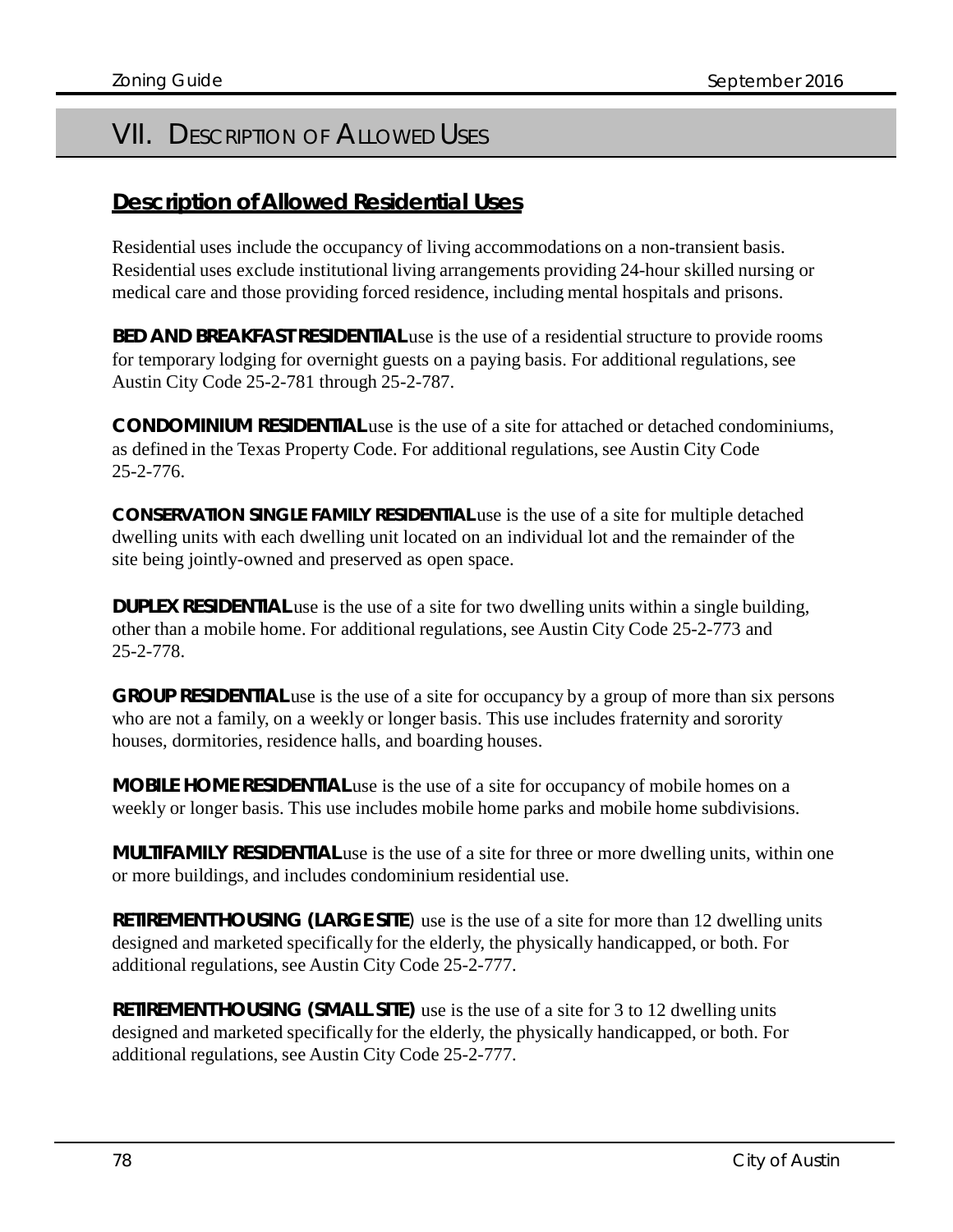#### **Residential uses (continued)**

**SHORT-TERM RENTAL** use is the rental of a residential dwelling unit or accessory building, other than a unit or building associated with a group residential use, on a temporary or transient basis in accordance with Article 4, Division 1, Subpart C *(Requirements for Short-Term Rental Uses)* of this chapter. The use does not include an extension of less than 30 consecutive days of a previously existing rental agreement of 30 consecutive days or more. The use does not include a rental between parties to the sale of that residential dwelling unit.

**SINGLE-FAMILY ATTACHED RESIDENTIAL** use is the use of a site for two dwelling units, each located on a separate lot that are constructed with common or abutting walls or connected by a carport, garage, or other structural element. For additional regulations, see Austin City Code 25-2-772.

**SINGLE-FAMILY RESIDENTIAL** use is the use of a site for only one dwelling unit, other than a mobile home. For additional regulations, see Austin City Code 25-2-771 and 25-2-778.

**SMALL LOT SINGLE-FAMILY RESIDENTIAL** use is the use of a small lot for only one detached dwelling unit, other than a mobile home. For additional regulations, see Austin City Code 25-2-779.

**TOWNHOUSE RESIDENTIAL** use is the use of a site for townhouses. For additional regulations, see Austin City Code 25-2-775.

**TWO-FAMILY RESIDENTIAL** use is the use of a lot for two dwelling units, each in a separate building, other than a mobile home. For additional regulations, see Austin City Code 25-2-774 and 25-2-778.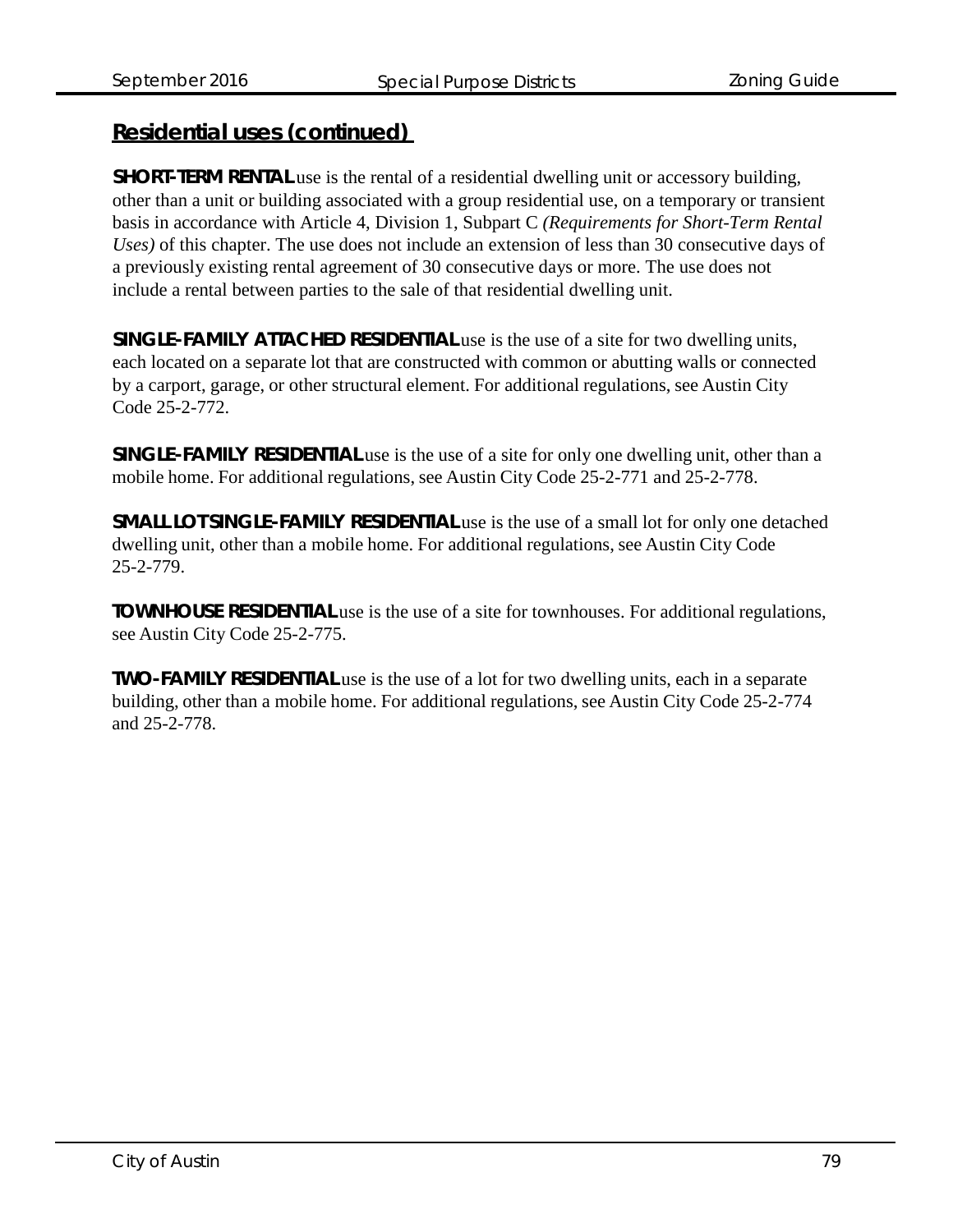#### **Description of Allowed Civic Uses**

Civic uses include the performance of utility, educational, recreational, cultural, medical, protective, and governmental functions, and other uses that are strongly vested with public or social importance.

**ADMINISTRATIVE SERVICES** use is the use of a site for provision of offices or administrative, clerical, or public contact services, together with incidental storage and maintenance of necessary vehicles. This use includes federal, state, county, and city offices.

**AVIATION FACILITIES** use is the use of a site for provision of landing fields, aircraft parking and service facilities, and related facilities for operation, service, fueling, repair, storage, charter, sales, or rental of aircraft, including activities directly associated with the operation and maintenance of airport facilities.

**CAMP** use is the use of a site for provision of indoor or outdoor activities for children, including sports, arts and crafts, entertainment, recreation, educational activities, swimming, fishing, horseback riding, and incidental food service. If incidental to the camp use, camp facilities may be used to provide meeting, recreation, or social facilities for a private association or group.

**CEMETERY** is the use of land that is dedicated for cemetery purposes for the burial of the dead, including columbariums, crematoriums, mausoleums, and mortuaries.

**CLUB OR LODGE** use is the use of a site for provision of meeting, recreational, or social facilities by a private or nonprofit association, primarily for use by members and guests. This use includes private social clubs and fraternal organizations. For additional regulations in residential districts, see Austin City Code 25-2-836.

**COLLEGE AND UNIVERSITY FACILITIES** use is the use of a site as an educational institution of higher learning that offers a course of study designed to culminate in the issuance of a degree in accordance with the Texas Education Code. For additional regulations, see Austin City Code 25-2-831.

**COMMUNICATION SERVICE FACILITIES** use is the use of a site for the transmission, transfer, or distribution of telephone service and related activities. For additional regulations, see Austin City Code 25-2-804.

**COMMUNITY EVENTS** use is a use described in Local Government Code Chapter 334 as permitted for an "approved venue project", except for a hotel, zoological park, museum, or aquarium. The use includes the sale of alcoholic beverages. For additional regulations, see Austin City Code 25-2-842.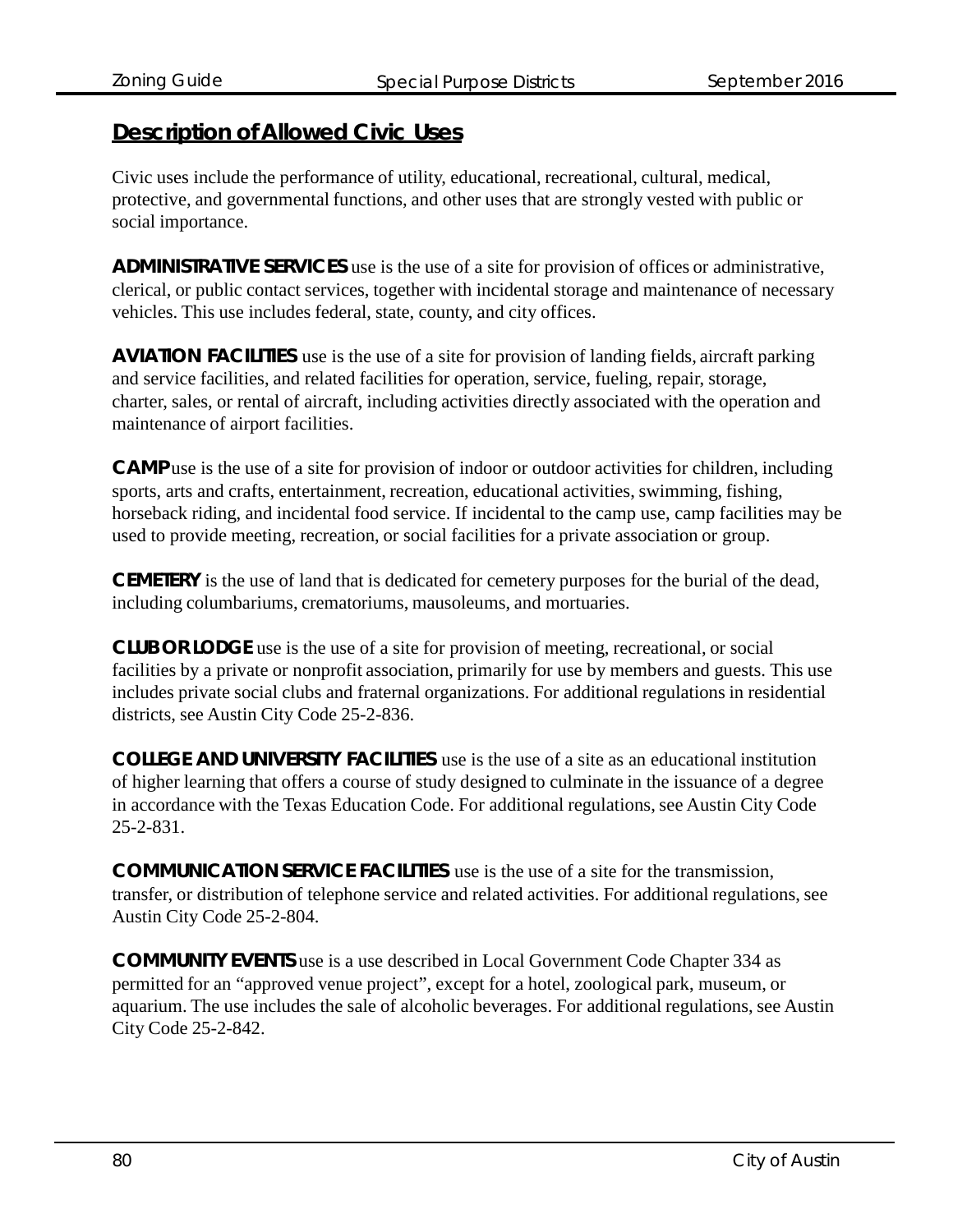**COMMUNITY RECREATION (PRIVATE)** use is the use of a site for the provision of an indoor or outdoor recreational facility for use by residents or guests of a residential development, planned unit development, church, private primary or secondary educational facility, club or lodge, or non-profit organization. For additional regulations, see Austin City Code 25-2-837.

**COMMUNITY RECREATION (PUBLIC)** use is the use of a site for the provision of an indoor or outdoor recreational facility for use by the general public, but not for economic gain. For additional regulations, see Austin City Code 25-2-837.

**CONGREGATE LIVING** use is the use of a site for the provision of 24 hour supervision and assisted living for more than 15 residents not needing regular medical attention. This use includes personal care homes for the physically impaired, mentally retarded, developmentally disabled, or persons 60 years of age or older, basic childcare homes, maternity homes, and emergency shelters for victims of crime, abuse, or neglect.

**CONVALESCENT SERVICES** use is the use of a site for the provision of bed care and in-patient services for persons requiring regular medical attention. This use excludes the provision of surgical or emergency medical services and the provision of care for alcoholism, drug addiction, mental disease, or communicable disease.

**CONVENTION CENTER** use is the use of a site for the provision of space or facilities owned or managed by the City for conventions, meetings, exhibitions, shows, gatherings, presentations, or celebrations, including related incidental facilities for office and administrative use, food and beverage preparation and service, and on-site and off-site parking facilities.

**COUNSELING SERVICES** use is the use of a site for the provision of daytime counseling to neglected or abused children, 15 years of age or younger, or their managing conservators, who are referred by a governmental entity or other counseling service providers.

**CULTURAL SERVICES** use is the use of a site for a library, museum, or similar facility.

**DAY CARE SERVICES (COMMERCIAL)** use is the use of a site for the provision of daytime care for more than 20 persons. This use includes nursery schools, preschools, day care centers for children or adults, and similar uses, and excludes public and private primary or secondary educational facilities.

**DAY CARE SERVICES (GENERAL)** use is the use of a site for the provision of daytime care for more than 6 but not more than 20 persons. This use includes nursery schools, preschools, day care centers for children or adults, and similar uses, and excludes public and private primary or secondary educational facilities.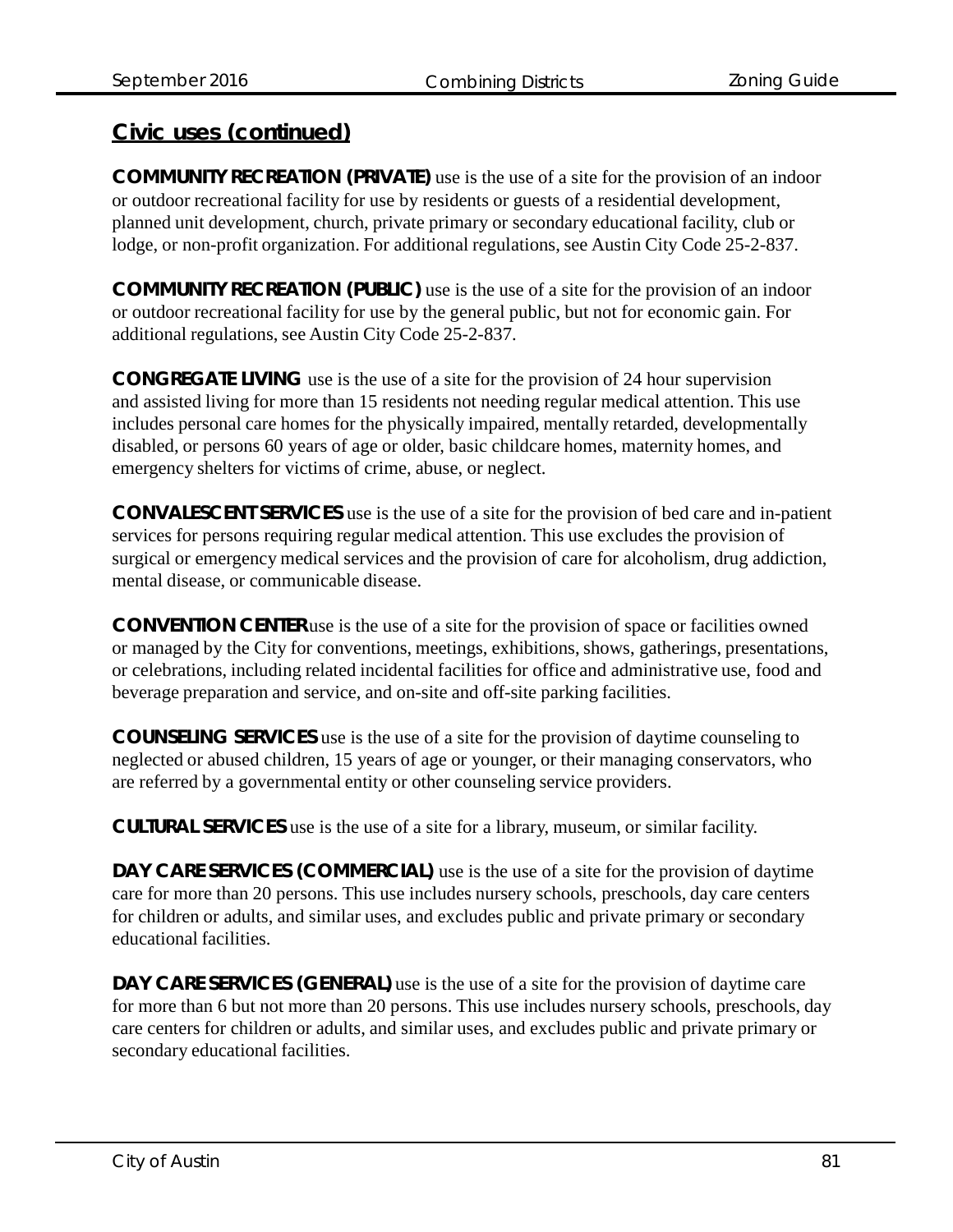**DAY CARE SERVICES (LIMITED)** use is the use of a site for the provision of daytime care for six persons or less. This use includes nursery schools, preschools, day care centers for children or adults, and similar uses, and excludes public and private primary or secondary educational facilities.

**DETENTION FACILITIES** use is the use of a site for the provision by a public agency of housing and care for legally confined individuals.

**EMPLOYEE RECREATION** use is the use of a site for the provision of an indoor or outdoor recreational facility for use by employees of a business engaged in basic industry, commercial services, manufacturing, administrative activities, or research and development services, that is located on property reserved by the business for future expansion. For additional regulations, see Austin City Code 25-2-838.

**FAMILY HOME** use is the use of a site for the provision of a family-based facility providing 24 hour care in a protected living arrangement with not more than two supervisory personnel and not more than six residents who are suffering from orthopedic, visual, speech, or hearing impairments, Alzheimer's disease, pre-senile dementia, cerebral palsy, epilepsy, muscular dystrophy, multiple sclerosis, cancer, heart disease, diabetes, mental retardation, autism, or emotional illness. For additional regulations, see Austin City Code 25-2-841.

**GROUP HOME, CLASS I (GENERAL)** use is the use of a site for the provision of a familybased facility providing 24 hour care in a protected living arrangement for more than 6 but not more than 15 residents and not more than 3 supervisory personnel. This use includes foster homes, homes for the physically and mentally impaired, homes for the developmentally disabled, congregate living facilities for persons 60 years of age or older, maternity homes, emergency shelters for victims of crime, abuse, or neglect, and residential rehabilitation facilities for alcohol and chemical dependence. For additional regulations, see Austin City Code 25-2-841.

**GROUP HOME, CLASS I (LIMITED)** use is the use of a site for the provision of a familybased facility providing 24 hour care in a protected living arrangement for not more than 6 residents and 2 supervisory personnel. This use includes foster homes, congregate living facilities for persons 60 years of age or older, maternity homes, and homes for persons with physical or mental impairments not listed in the description of family home use. Persons with physical or mental impairments are persons whose impairments substantially limit one or more of the persons' major life activities, who have a record of the impairment, or who are regarded as having the impairment, as defined in the Americans with Disabilities Act. For additional regulations, see Austin City Code 25-2-841.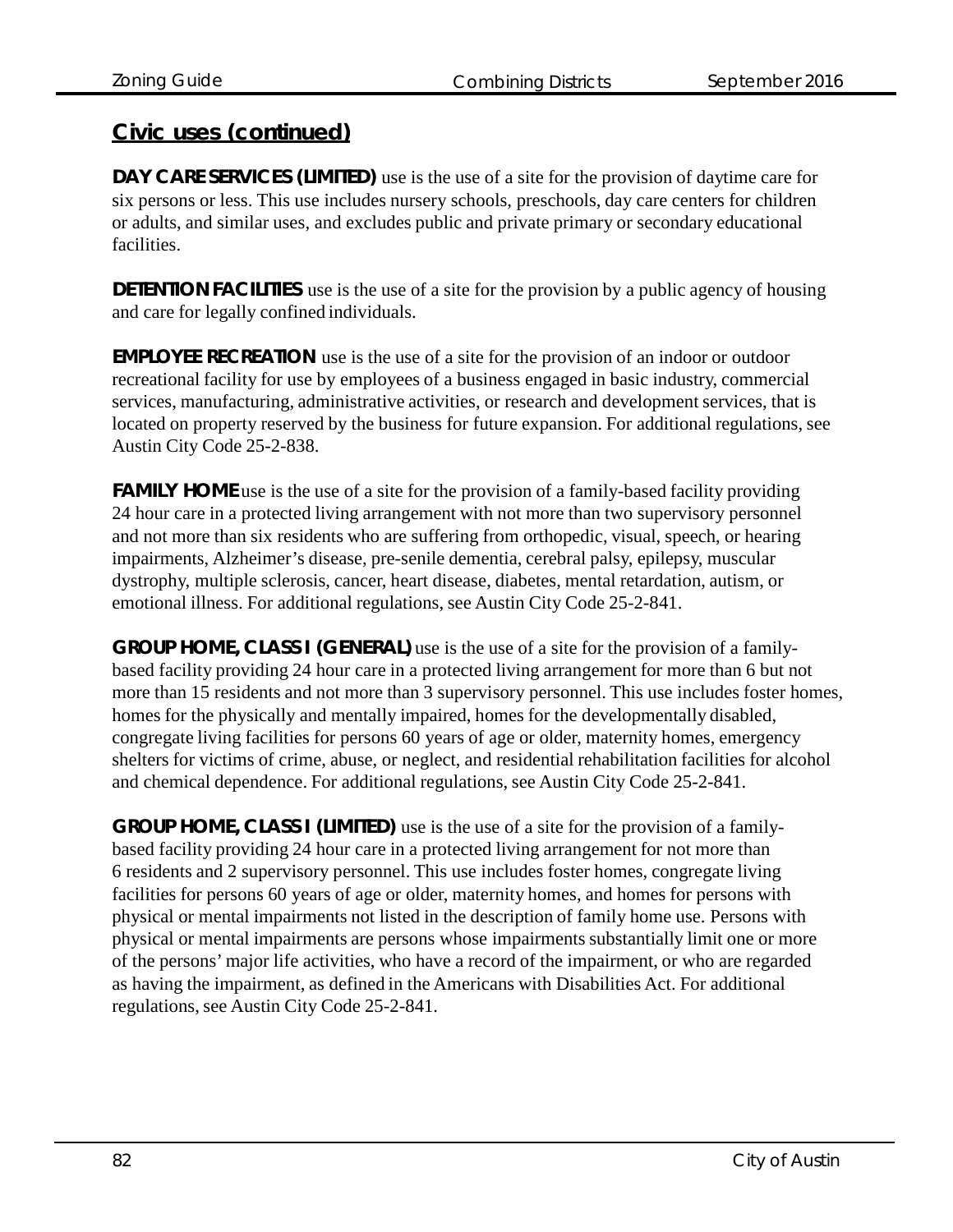**GROUP HOME, CLASS II** use is the use of a site for the provision of a family-based facility providing 24-hour care in a protected living arrangement for not more than 15 residents and not more than 3 supervisory personnel. This use includes homes for juvenile delinquents, halfway houses providing residence instead of institutional sentencing, and halfway houses providing residence to those needing correctional and mental institutionalization. For additional regulations, see Austin City Code 25-2-841.

**GUIDANCE SERVICES** use is the use of a site for the provision of daytime counseling, guidance, recuperative, or similar services to persons requiring rehabilitation assistance as a result of mental illness, alcoholism, detention, drug addiction, or similar condition.

**HOSPITAL SERVICES (GENERAL)** use is the use of a site for the provision of medical, psychiatric, or surgical services on an in-patient basis, and includes ancillary facilities for outpatient and emergency treatment, diagnostic services, training, research, administration, and services to patients, employees, and visitors.

**HOSPITAL SERVICES (LIMITED)** use is the use of a site for the provision of medical, psychiatric, or surgical services on an out-patient basis, and includes emergency treatment, diagnostic services, training, administration, and services to out-patients, employees, and visitors.

**LOCAL UTILITY SERVICES** use is the use of a site for the provision of services that are necessary to support the development in the area and involve only minor structures including lines and poles.

**MAINTENANCE AND SERVICE FACILITIES** use is the use of a site for the provision of maintenance, repair, vehicular or equipment servicing, material storage, or similar activities, and includes equipment service centers and similar uses having characteristics of commercial services, contracting, or industrial activities.

**MAJOR UTILITY FACILITIES** use is the use of a site for the provision of generating plants, electrical switching facilities or primary substations, refuse collection or disposal facilities, water or wastewater treatment plants, or similar facilities.

**MILITARY INSTALLATIONS** use is the use of a site for the provision of military facilities by the federal or state government.

**PARKS AND RECREATION SERVICES (GENERAL)** use is the use of a site for the provision of parks, playgrounds, recreation facilities, or open spaces available to the general public and under the management or control of a public agency.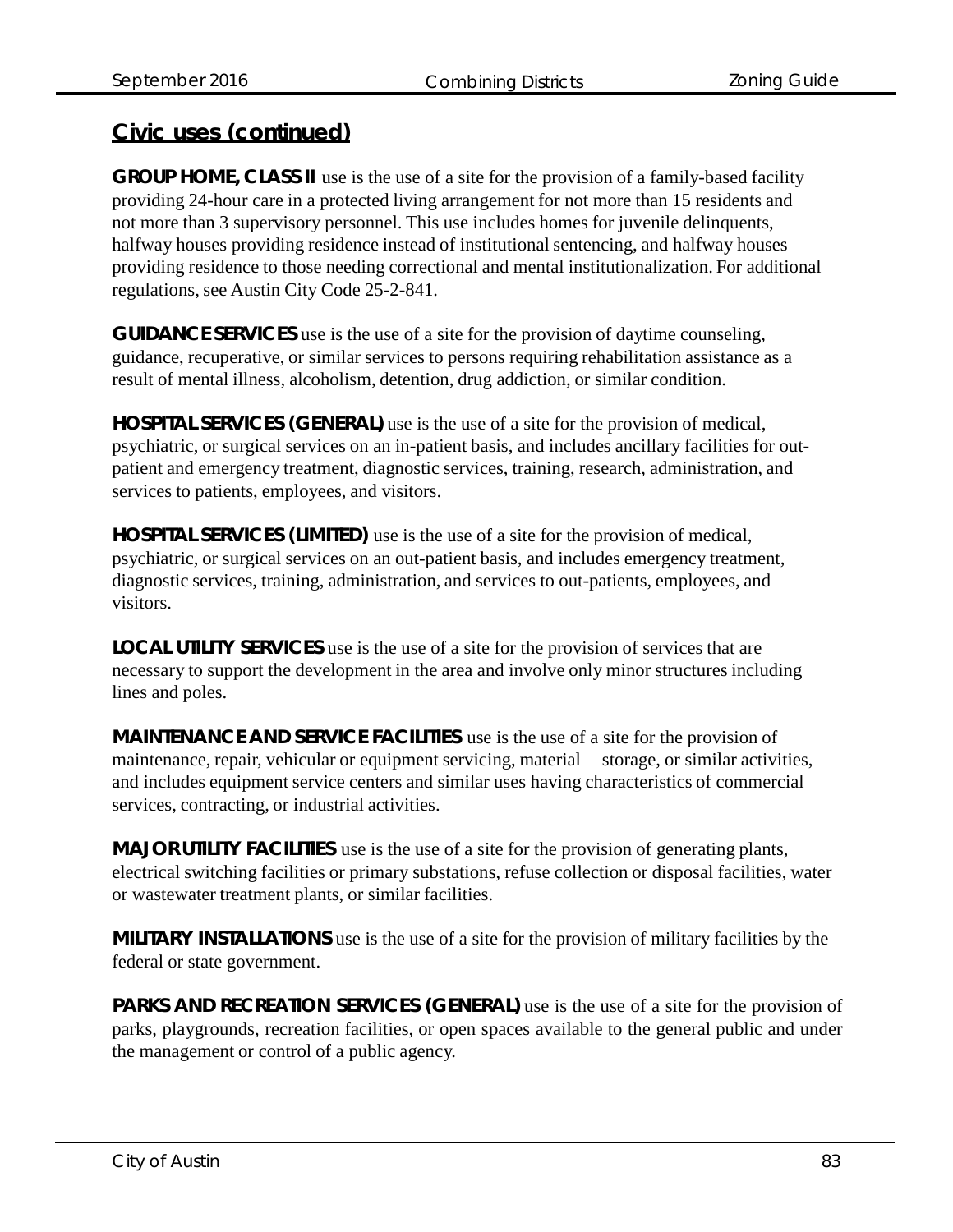**PARK AND RECREATION SERVICES (SPECIAL)** use is the use of a site for the sale of beer or wine in a building that is located in a park or recreation facility under the management or control of a public agency.

**POSTAL FACILITIES** use is the use of a site for the provision of postal services and includes post offices, bulk mail processing, and sorting centers operated by the United States Postal Service.

**PRIVATE PRIMARY EDUCATIONAL FACILITIES** use is the use of a site for a private or parochial school offering instruction at the elementary school level in the branches of learning and study required to be taught in the public schools of the state. For additional regulations, see Austin City Code 25-2-832.

**PRIVATE SECONDARY EDUCATIONAL FACILITIES** use is the use of a site for a private or parochial school offering instruction at the junior and senior high school levels in the branches of learning and study required to be taught in the public schools of the state. For additional regulations, see Austin City Code 25-2-832.

**PUBLIC PRIMARY EDUCATIONAL FACILITIES** use is the use of a site for a public school offering instruction at the elementary school level in the branches of learning and study required to be taught in the public schools of the state. For additional regulations, see Austin City Code 25-2-833 and 25-2-834.

**PUBLIC SECONDARY EDUCATIONAL FACILITIES** use is the use of a site for a public school offering instruction at the junior and senior high school levels in the branches of learning and study required to be taught in the public schools of the state. For additional regulations, see Austin City Code 25-2-833 and 25-2-834.

**QUALIFIED COMMUNITY GARDEN** use is a garden that complies with the requirements of Chapter 8 -4 (Qualified Community Garden) of the City Code.

**RAILROAD FACILITIES** use is the use of a site for provision of railroad yards, equipment servicing facilities, or terminal facilities.

**RELIGIOUS ASSEMBLY** use is regular organized religious worship or religious education in a permanent or temporary building. The use excludes private primary or secondary educational facilities, community recreational facilities, day care facilities, and parking facilities. A property tax exemption is prima facie evidence of religious assembly use.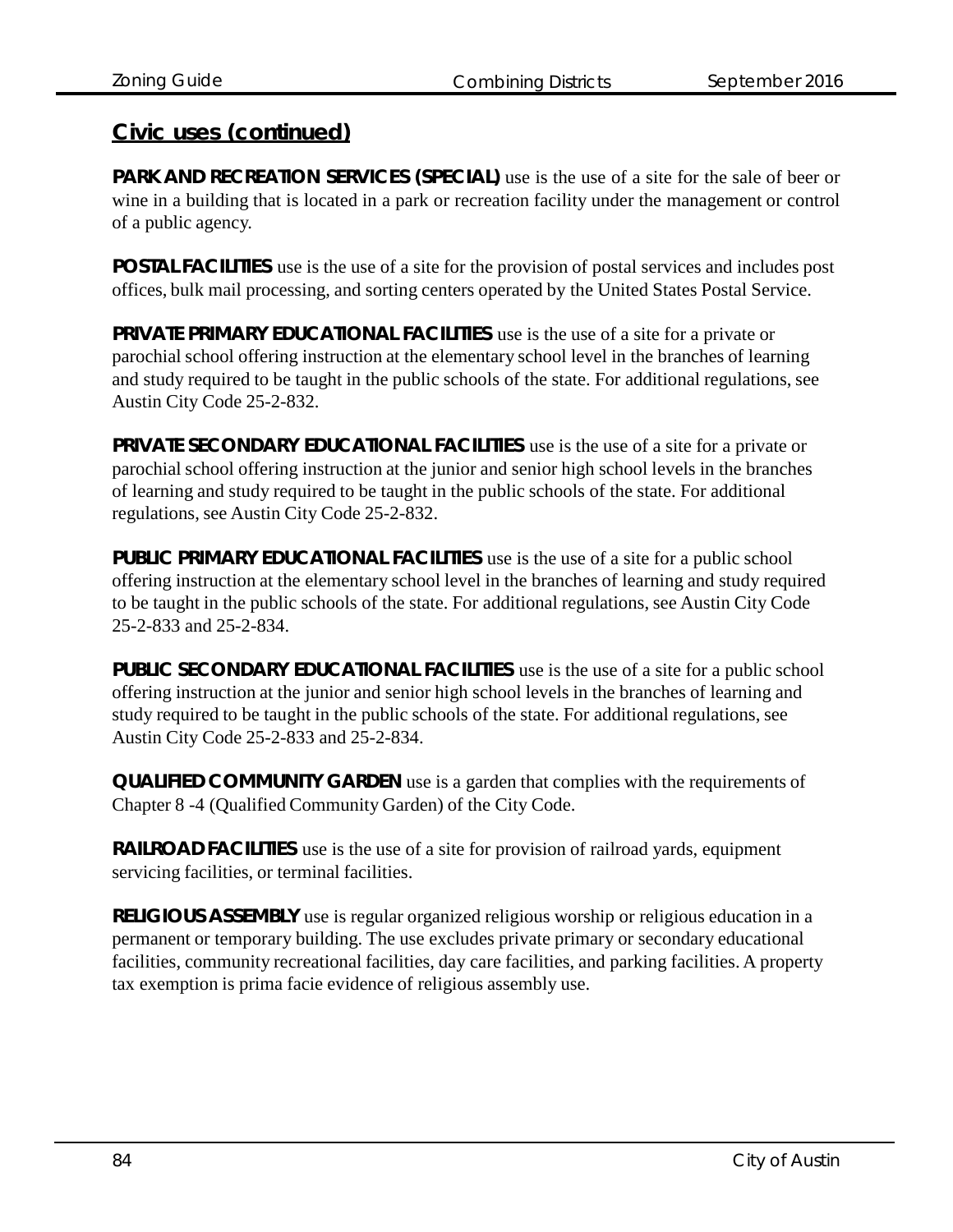**RESIDENTIAL TREATMENT** use is 24-hour supervision, counseling, or treatment for more than 15 residents not needing regular medical attention. This use includes alcohol and chemical dependency rehabilitation facilities, facilities to which persons convicted of alcohol or drugrelated offenses are ordered to remain under custodial supervision as a condition of probation or parole, and residential care facilities and halfway houses for the emotionally ill.

**SAFETY SERVICES** use is the use of a site for provision of public safety and emergency services, and includes police and fire protection services and emergency medical and ambulance services.

**TELECOMMUNICATION TOWER** use is the use of a site for provision of a structure built exclusively to support one or more antennae for receiving or transmitting electronic data or telephone communications. For additional regulations, see Austin City Code 25-2-839 and 25-2-840.

**TRANSITIONAL HOUSING** use is the use of a site for the supervision or detention of more than 15 residents who are making the transition from institutional to community living. This use includes pre-parole detention facilities and halfway houses for juvenile delinquents and adult offenders, and overnight shelters for the homeless.

**TRANSPORTATION TERMINAL** use is the use of a site for the provision of a facility for the loading, unloading, or interchange of passengers, baggage, or incidental freight or package express between modes of transportation, and includes bus terminals, railroad stations, airport terminals, and public transit facilities.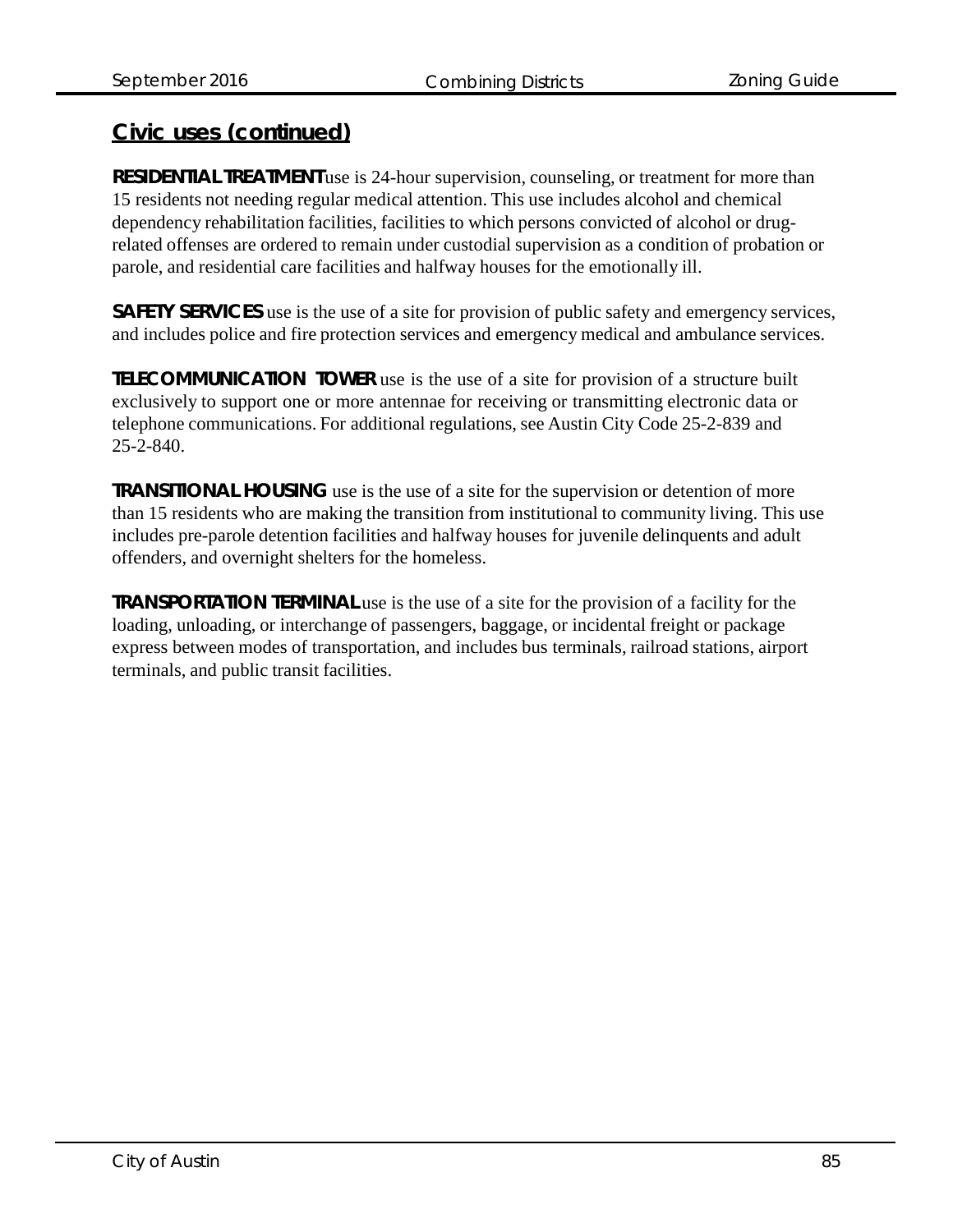#### **Description of Allowed Commercial Uses**

Commercial uses include the sale, rental, servicing, and distribution of goods, and the provision of services, other than those classified as industrial or civic uses.

**ADMINISTRATIVE AND BUSINESS OFFICES** use is the use of a site for the provision of executive, management, or administrative services. This use includes:

- a. administrative offices and services, including real estate, insurance, property management, investment, personnel, travel, secretarial, telephone answering, and photocopy and reproduction; and
- b. business offices for public utilities, organizations, associations, and other use classificationsif the service rendered is customarily associated with administrative office services.

**ADULT-ORIENTED BUSINESS** use means an adult arcade, adult bookstore, adult cabaret, adult lounge, adult novelty shop, adult service business, or adult theater. For additional regulations, see Austin City Code 25-2-801.

**ADULT LOUNGE** use means an adult cabaret that serves alcoholic beverages. For additional regulations, see Austin City Code 25-2-801.

**AGRICULTURAL SALES AND SERVICES** use is the use of a site for the on-site sale of feed, grain, fertilizers, pesticides and similar goods, or the provision of agricultural services with incidental storage of goods off-site. This use includes hay, feed, and grain stores and tree service firms.

**ALTERNATIVE FINANCIAL SERVICES BUSINESSES** use is the use of a site for a check cashing business, payday advance or loan business, money transfer business, motor vehicle title loan business, or a credit access business as defined in this section.

- (a) This use excludes:
	- (1) a state or federally chartered bank, savings and loan association or credit union, or a pawnshop, and
	- (2) a convenience store, supermarket, or other retail establishment where consumer retail sales constitute at least 75% of the total gross revenue generated on site.
- (b) A check cashing business is an establishment that provides one or more of the following:
	- (1) an amount of money that is equal to the face of a check or the amount specified in a written authorization for an electronic transfer of money, less any fee charged for the transaction;
	- (2) an agreement not to cash a check or execute an electronic transfer of money for a specified period of time; or
	- (3) the cashing of checks, warrants, drafts, money orders, or other commercial paper for compensation by any other person or entity for a fee.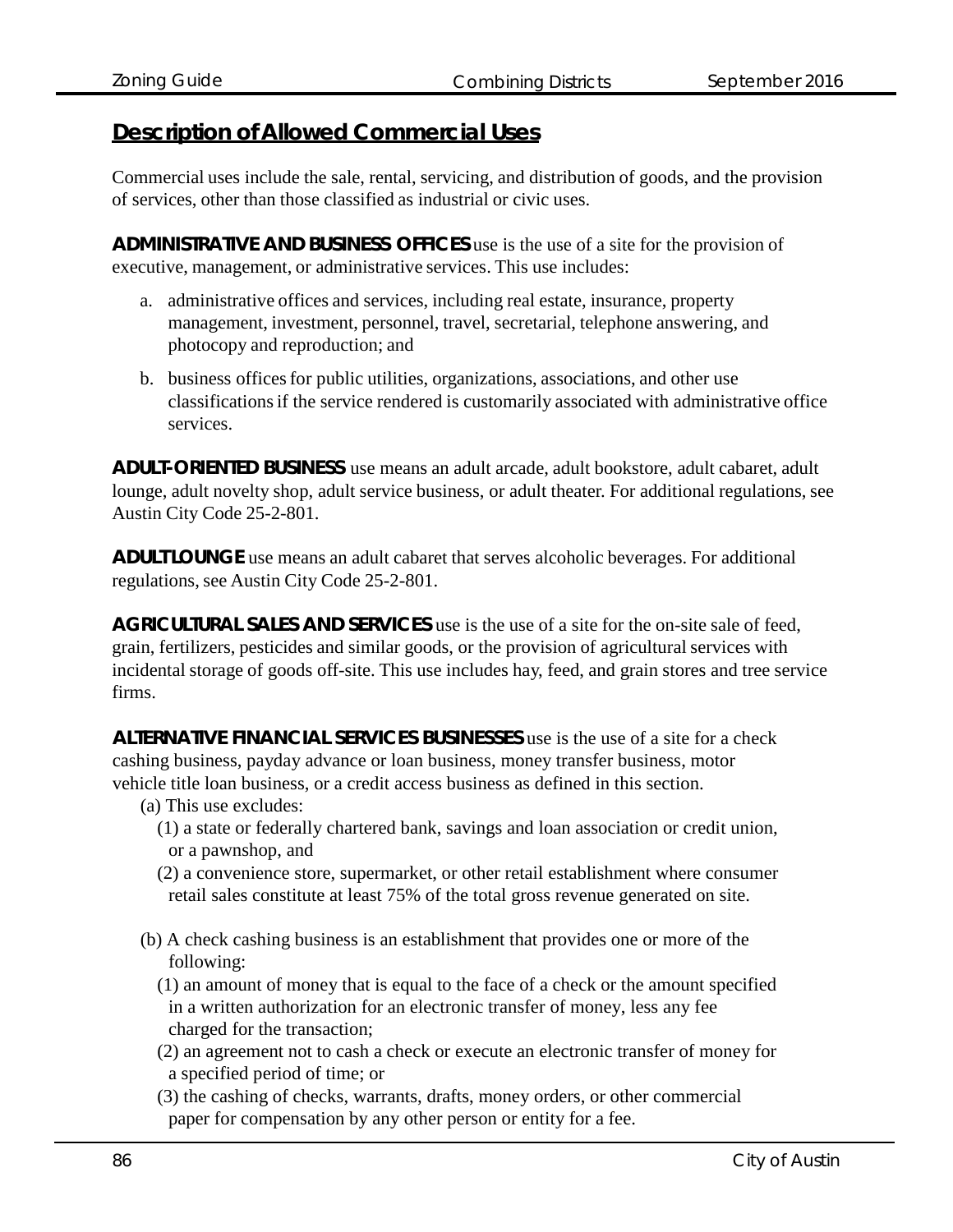- (c) A payday advance or loan business is an establishment that makes small consumer loans of \$2,500 or less, usually backed by postdated check or authorization to make an electronic debit against an existing financial account, where the check or debit is held for an agreed-upon term or until a customer's next payday and then cashed unless the customer repays the loan to reclaim the check or debit. Such establishments may charge a flat fee or other service charge and/or a fee or interest rate based on the size of the loan amount.
- (d) A motor title loan business is an establishment that makes small consumer loans of \$2,500 or less that leverage the equity value of a car or other vehicle as collateral where the title to such vehicle is owned free and clear by the loan applicant and any existing liens on the vehicle cancel the application. Failure to repay the loan or make interest payments to extend the loan allows the lender to take possession of the vehicle.
- (e) A credit access business has the same meaning as defined in Section 393.601 of the Texas Finance Code

**ART GALLERY** use is the use of a site for the display or sale of art. For additional regulations, see Austin City Code 25-2-802.

**ART WORKSHOP** use is the use of a site for the production of art or handcrafted goods, and it includes the incidental sale of the art produced. For additional regulations, see Austin City Code 25-2-802.

**AUTOMOTIVE RENTALS** use is the use of a site for the rental of automobiles, noncommercial trucks, trailers, or recreational vehicles, including incidental parking and servicing of vehicles. This use includes auto rental agencies, trailer rental agencies, and taxicab parking and dispatching.

**AUTOMOTIVE REPAIR SERVICES** use is the use of a site for the repair of automobiles, noncommercial trucks, motorcycles, motor-homes, recreational vehicles, or boats, including the sale, installation, and servicing of equipment and parts. This use includes muffler shops, auto repair garages, tire sales and installation, wheel and brake shops, body and fender shops, and similar repair and service activities, but excludes dismantling or salvage.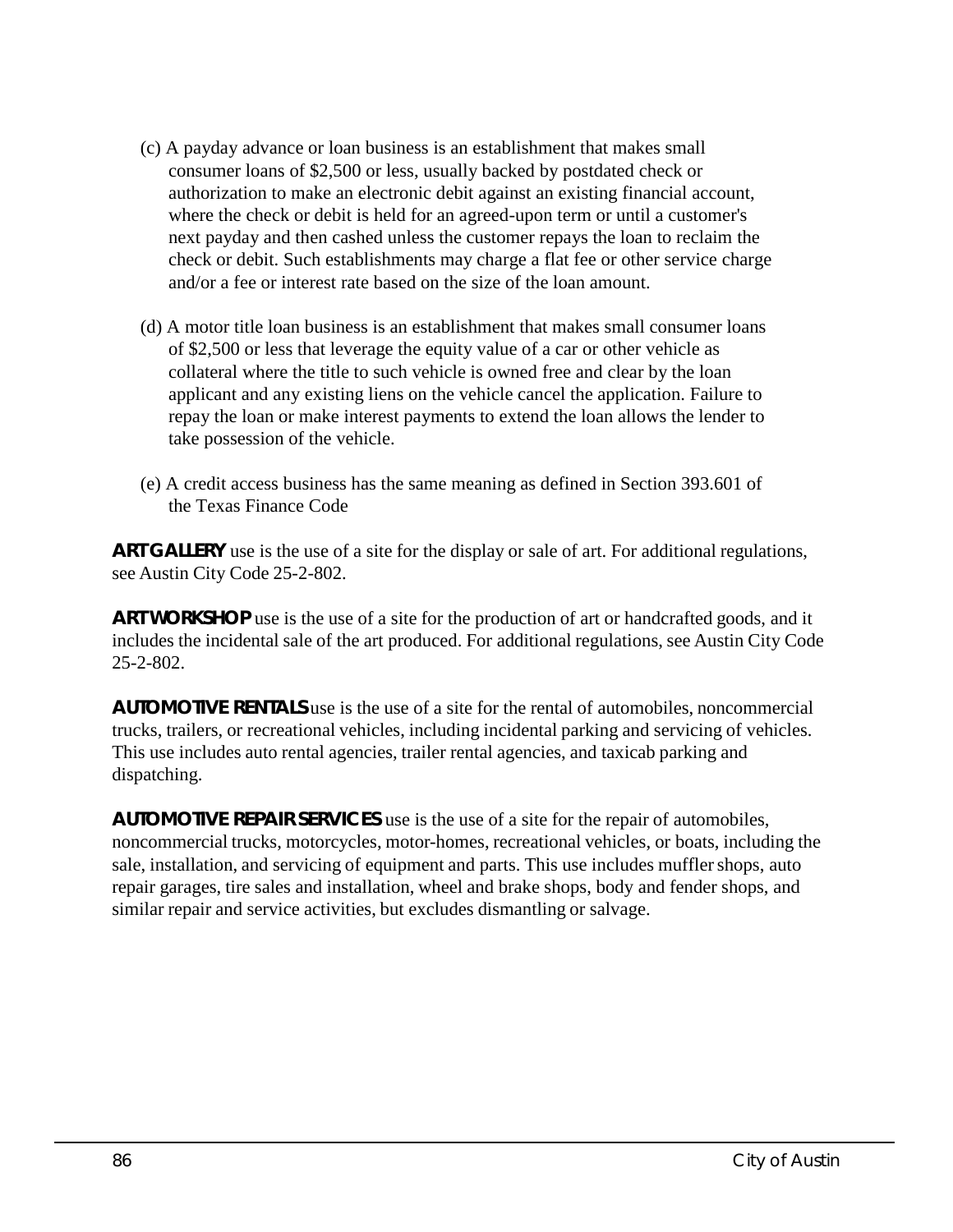**AUTOMOTIVE SALES** use is the use of a site for sale or rental of automobiles, noncommercial trucks, motorcycles, motor-homes, recreational vehicles, or boats, including incidental storage, maintenance, and servicing. This use includes new and used car dealerships, motorcycle dealerships, and boat, trailer, and recreational vehicle dealerships.

**AUTOMOTIVE WASHING** use is the use of a site for washing and cleaning of passenger vehicles, recreational vehicles, or other light duty equipment.

**BAIL BOND SERVICES** use is the use of a site by a licensed bail bond surety to provide bail bond services regulated by Texas Occupations Code Chapter 1704. The use does not include bail bond services that are provided by an attorney and that are exempt from the state licensure requirements under Texas Occupations Code Section 1704.163.

**BUILDING MAINTENANCE SERVICES** use is the use of a site for provision of maintenance and custodial services to firms rather than individuals. This use includes janitorial service, landscape maintenance, and window cleaning services.

**BUSINESS OR TRADE SCHOOL** use is the use of a site for provision of education or training in business, commerce, language, or other similar activity or occupational pursuit that is not otherwise described as a home occupation, college, university, or public or private educational facility.

**BUSINESS SUPPORT SERVICES** use is the use of a site for sale, rental, or repair of equipment or supplies used by office, professional, or service establishments, but excludes automotive, construction, and farm equipment. This use includes office equipment and supply firms, small business machine repair shops, and hotel equipment and supply firms.

**CAMPGROUND** use is the use of a site for provision of camping or parking areas and incidental services for travelers in recreational vehicles or tents. This use includes recreation vehicle parks.

**CARRIAGE STABLE** use is the use of a site for housing of horses used solely to pull carriages, but excludes uses permitted in the description of stable.

**COCKTAIL LOUNGE** use is the use of a site for retail sale of alcoholic beverages for consumption on the premises, including taverns, bars, and similar uses, other than a restaurant use as that term is described in this section. For additional regulations, see Austin City Code 25-2-808.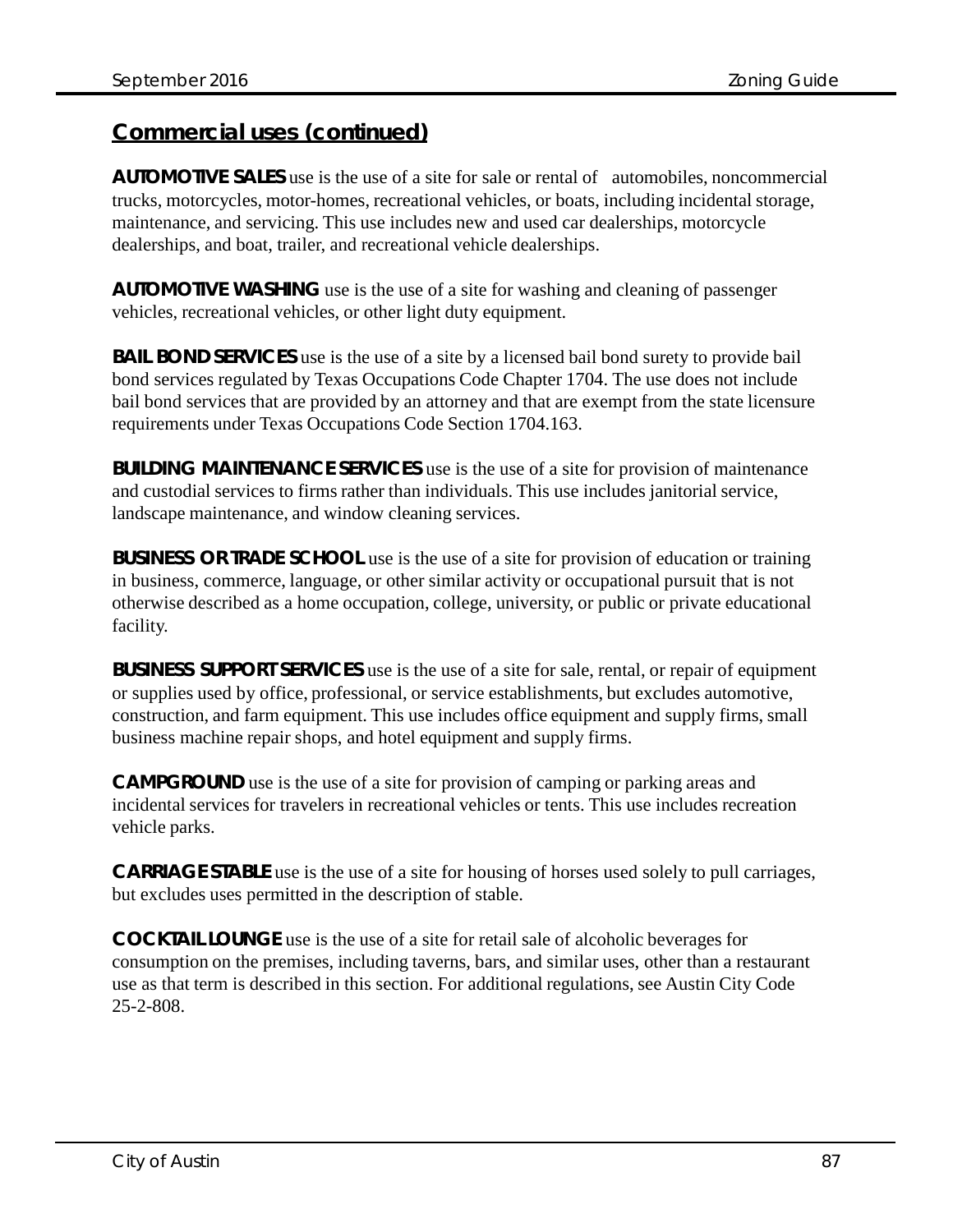**COMMERCIAL BLOOD PLASMA CENTER** use is the use of a site as a facility for the donation or sale by individual donors of blood plasma and other blood products, with the exception of whole blood. A "blood bank" as defined by Texas Health and Safety Code Section 162.001 is not a commercial blood plasma center. For additional regulations, see Austin City Code 25-2-803.

**COMMERCIAL OFF-STREET PARKING** use is the use of a site for the parking of motor vehicles on a temporary basis within a privately owned off-street parking facility. This use includes commercial parking lots and garages and excludes parking as an accessory use.

**COMMUNICATIONS SERVICES** use is the use of a site for the provision of broadcasting or information relay services through electronic and telephonic mechanisms, but excludes major utility facilities. This use includes television, film, or sound recording studios, telecommunication service centers, and telegraph service offices.

**CONSTRUCTION SALES AND SERVICES** use is a use involving construction activities, the incidental storage of materials on sites other than construction sites, and the on-site sale of materials used in the construction of buildings or other structures, other than retail sale of paint, fixtures and hardware. This use includes building materials stores, tool and equipment rental or sales, and building contractor businesses, but excludes automobile sales, automobile rentals, automobile washing, automotive repair services, commercial off-street parking, equipment repair services, equipment sales, service stations, and vehicle storage.

**CONSUMER CONVENIENCE SERVICES** use is the use of a site for the provision of convenient and limited services to individuals in access-controlled facilities that make twentyfour hour operation possible. This use includes the renting of private postal and safety deposit boxes to individuals and automated banking machines.

**CONSUMER REPAIR SERVICES** use is the use of a site for the provision of repair services to individuals or households rather than firms. This use includes appliance repair shops, watch or jewelry repair shops, and musical instrument repair shops, and excludes automotive repair services, equipment repair services, and service stations.

**CONVENIENCE STORAGE** use is storage services primarily for personal effects and household goods within enclosed storage areas having individual access. This use includes miniwarehouses, and excludes workshops, hobby shops, manufacturing, and commercial activity.

**DROP-OFF RECYCLING COLLECTION FACILITY** use is a facility used for the collection and transfer, but not the actual processing, of recyclable materials. Recyclable materials include glass, paper, plastic, cans, or other source-separated, non-putrescible materials, and excludes motor oil, chemicals, household appliances, tires, automobiles, automobile parts, and putrescible materials. For additional regulations, see Austin City Code 25-2-805.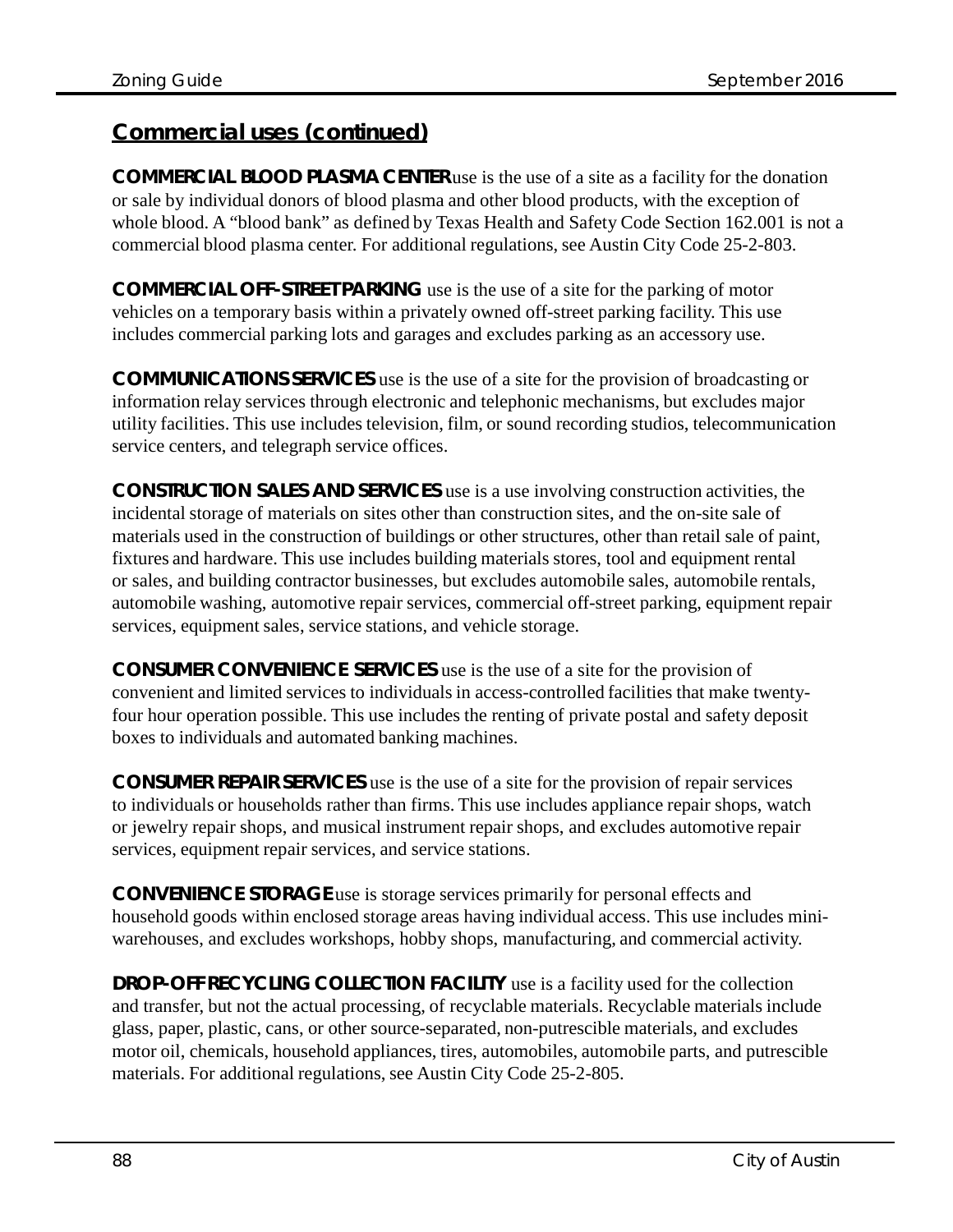**ELECTRONIC PROTOTYPE ASSEMBLY** use is the use of a site for the assembly of prototype electrical and electronic components for computers, computer peripherals, scientific or medical measuring or analyzing instruments, radio, telephone, and similar equipment. This use excludes the production of goods for sale to customers, and chip, wafer, or semiconductor prototype assembly.

**ELECTRONIC TESTING** use is the use of a site for testing an electrical or electronic component for a computer, computer peripheral, radio, telephone, scientific or medical instrument, or similar equipment. The use excludes the manufacture of assembly of a product. For additional regulations, see Austin City Code 25-2-811.

**EQUIPMENT REPAIR SERVICES** use is the use of a site for the repair of trucks of one ton or greater capacity, tractors, construction equipment, agricultural implements, or similar heavy equipment. This use includes truck repair garages, tractor and farm implement repair services, and machine shops, but excludes dismantling and salvage activity.

**EQUIPMENT SALES** use is the use of a site for the sale or rental of trucks of one ton or greater capacity, tractors, construction equipment, agricultural implements, mobile homes, or similar heavy equipment, including incidental storage, maintenance, and servicing. This use includes truck dealerships, construction equipment dealerships, and mobile home sales establishments.

**EXTERMINATING SERVICES** use is the use of a site for the eradication or control of rodents, insects, or other pests with incidental storage on sites other than where the service is rendered.

**FINANCIAL SERVICES** use is the use of a site for the provision of financial and banking services. This use includes banks, savings and loan institutions, stock and bond brokers, loan and lending activities, and similar services.

**FOOD PREPARATION** use is the use of a site for the production of prepared food for wholesale distribution in a structure with not more than 5,000 square feet of gross floor area. The use includes wholesale bakeries, commercial kitchens, and specialty food processing or packaging shops, bus excludes the on-site slaughter of animals and the commercial production of ice.

**FOOD SALES** use is the use of a site for the retail sale of food or household products for home consumption. This use includes grocery stores, delicatessens, meat markets, retail bakeries, and candy shops.

**FUNERAL SERVICES** use is the use of a site for the preparation human dead for burial or arranging or managing funerals. This use includes funeral homes and mortuaries.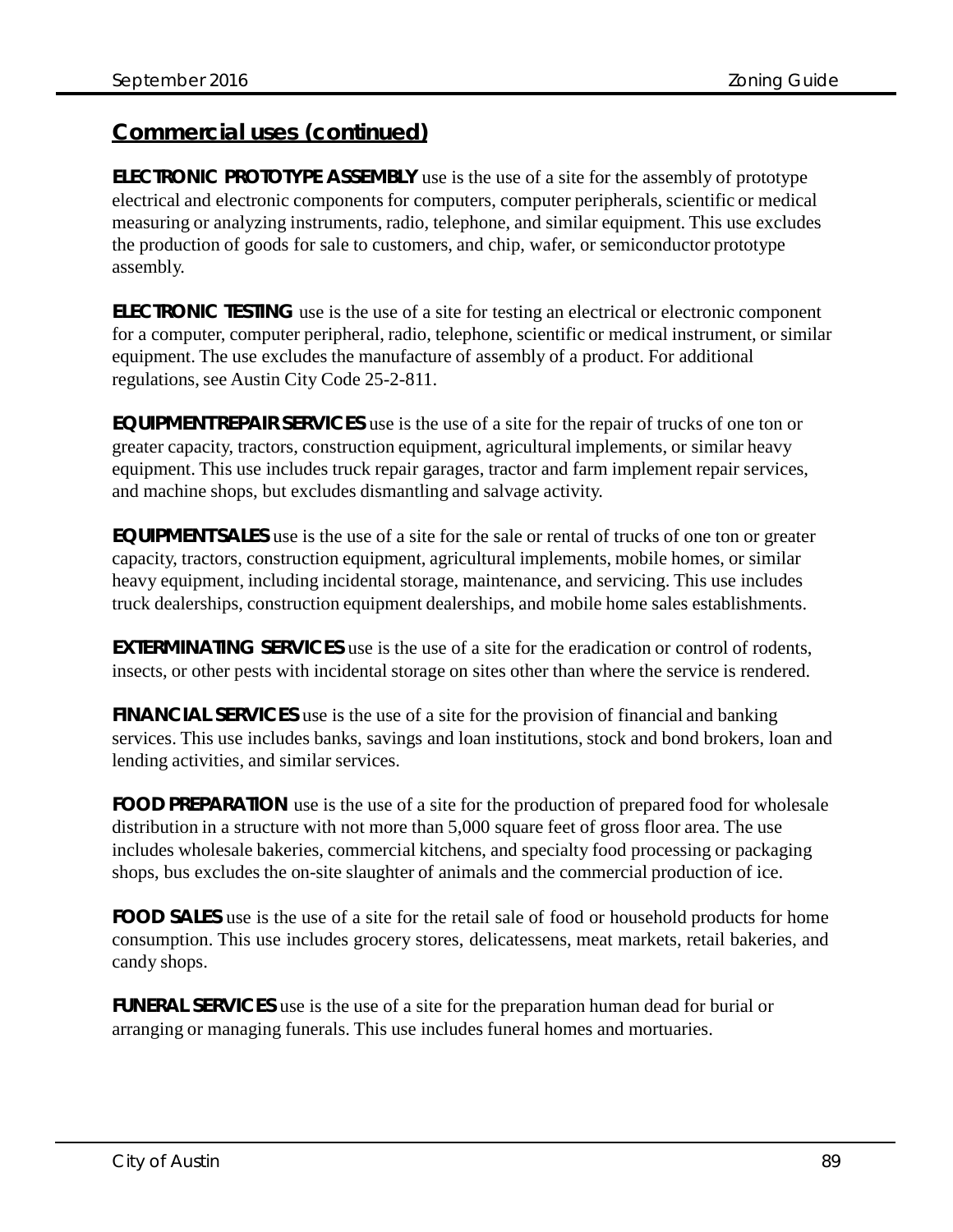**GENERAL RETAIL SALES (CONVENIENCE)** use is the use of a site for the sale or rental of commonly used goods and merchandise for personal or household use, but excludes uses classified more specifically in this section. This use includes the provision of household cleaning and maintenance products, drugs, cards, stationery, notions, books, tobacco products, cosmetics, specialty items, apparel, jewelry, fabrics, cameras, photography services, household electronic equipment, records, sporting equipment, kitchen utensils, small home appliances, art supplies and framing, arts and antiques, paint, interior decorating services, office supplies, and bicycles.

**GENERAL RETAIL SALES (GENERAL)** use is the use of a site for the sale or rental of commonly used goods for personal or household use, but excludes uses classified more specifically in this section. This use includes department stores, furniture stores, and establishments providing home furnishings, appliances, wallpaper, floor-covering, or automotive parts and accessories (excluding service and installation).

**HOTEL-MOTEL** use is the use of a site for the provision of rooms for temporary lodging. This use includes hotels, motels, and transient boarding houses.

**INDOOR ENTERTAINMENT** use is a predominantly spectator use conducted within an enclosed building. This use includes meeting halls and dance halls.

**INDOOR SPORTS AND RECREATION** use is a recreational use conducted within an enclosed building. This use includes bowling alleys, billiard parlors, ice and roller-skating rinks, penny arcades, electronic video arcades, and indoor racquetball courts.

**KENNELS** use is the use of a site for the boarding and care of dogs, cats, or similar small animals. This use includes boarding kennels, pet motels, and dog training centers.

**LAUNDRY SERVICES** use is the use of a site for the provision of laundering, dry cleaning, or dyeing services other than those classified as personal services. This use includes bulk laundry and cleaning plants, diaper services, and linen supply services.

**LIQUOR SALES** use is the use of a site for the retail sale of alcoholic beverages for off-premises consumption. This use includes liquor stores and bottle shops.

**MARINA** use is: the wet or dry storage or docking of seaworthy watercraft, including ramps and hoists for boats, for profit; or the provision of docks, wharves, piers, floats, or similar structures for the anchoring, mooring, housing, or storing of more than three watercraft.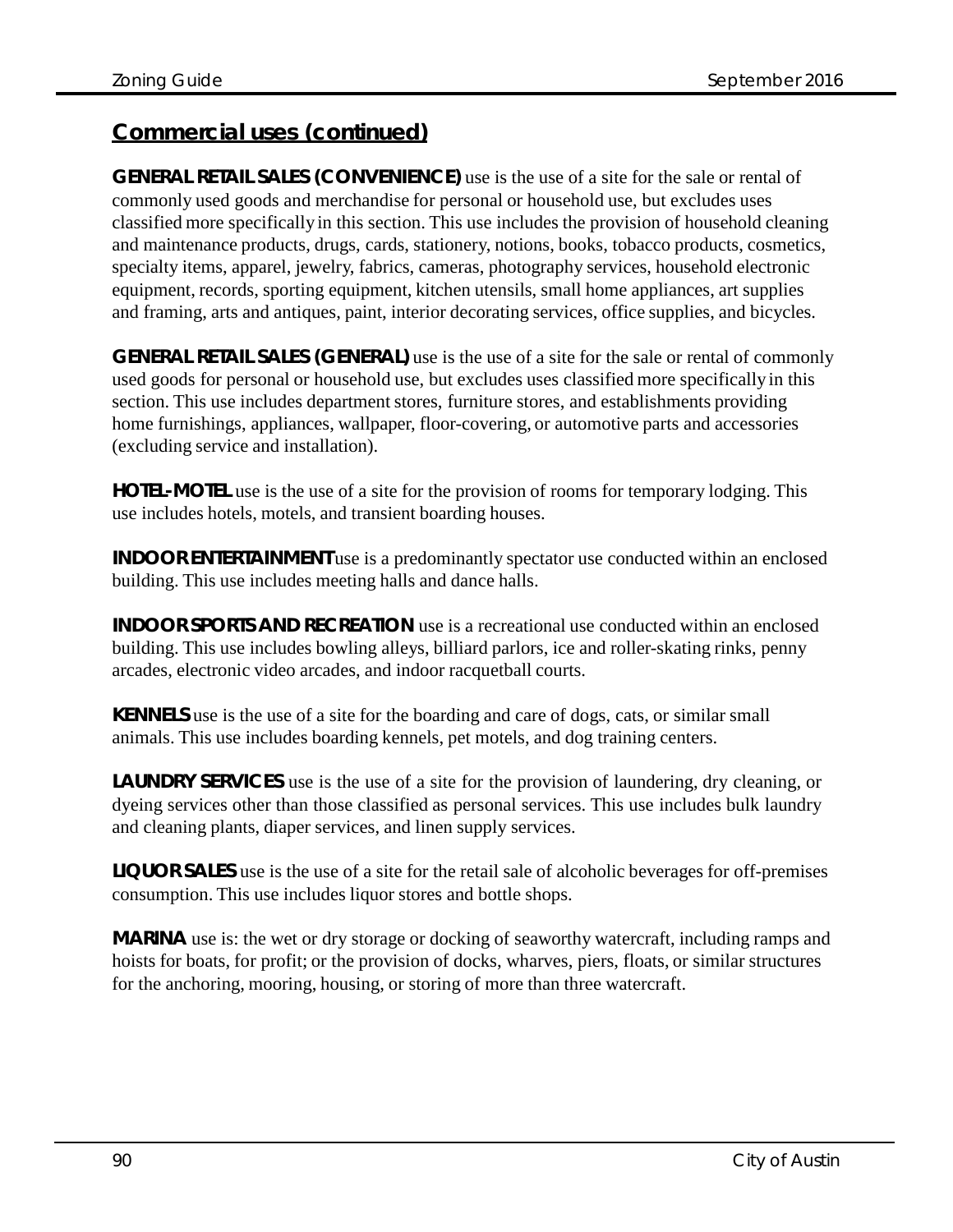**MEDICAL OFFICES** use is the use of a site for the consultation, diagnosis, therapeutic, preventative, or corrective personal treatment by doctors, dentists, medical or dental laboratories, or similar practitioners of medical and healing arts for humans, licensed for practice by the state. The use includes a compounding pharmacy that does not exceed 3,000 square feet of gross floor area. A compounding pharmacy may prepare and sell prescription drugs and also sell nonprescription drugs, medical supplies, and other health products. The sale of other merchandise is permitted only as an accessory use.

**MONUMENT RETAIL SALES** use is the use of a site primarily for the retail sale of monuments for placement on graves. This use includes the sale, storage, and delivery of headstones, footstones, markers, statues, obelisks, cornerstones, and ledgers.

**OFF-SITE ACCESSORY PARKING** use is the use of a site for the provision of parking spaces, together with driveways, aisles, turning and maneuvering areas, clearances, and similar features, located on a different site from the principal use.

**OUTDOOR ENTERTAINMENT** use is a predominantly spectator use conducted in open, partially enclosed, or screened facilities. This use includes sports arenas, racing facilities, and amusement parks.

**OUTDOOR SPORTS AND RECREATION** use is a recreational use conducted in open, partially enclosed, or screened facilities. This use includes driving ranges, miniature golf courses, golf courses, swimming pools, tennis courts, and outdoor racquetball courts.

**PAWN SHOP SERVICES** use is the use of a site for the lending of money on the security of property pledged in the keeping of the pawnbroker, and the incidental sale of the property.

**PEDICAB STORAGE AND DISPATCH** use is the use of a site for the staging, storage, and dispatch of non-motorized vehicles, including incidental parking and servicing of these vehicles.

**PERSONAL IMPROVEMENT SERVICES** use is the use of a site for the provision of informational, instructional, personal improvement, and similar services of a nonprofessional nature. This use includes photography studios, driving schools, health or physical fitness studios, reducing salons, dance studios, and handicraft or hobby instruction.

**PERSONAL SERVICES** use is the use of a site for the provision of periodically needed services of a personal nature. This use includes beauty or barbershops, seamstress or tailor services, shoe repair shops, and dry cleaning pick-up station services.

**PET SERVICES** use is the use of a site for the retail sale of small animals customarily used as household pets, or the provision of veterinary grooming, or boarding services, totally within a building. This use includes pet stores, small animal clinics, and pet grooming shops, but excludes uses for livestock and large animals.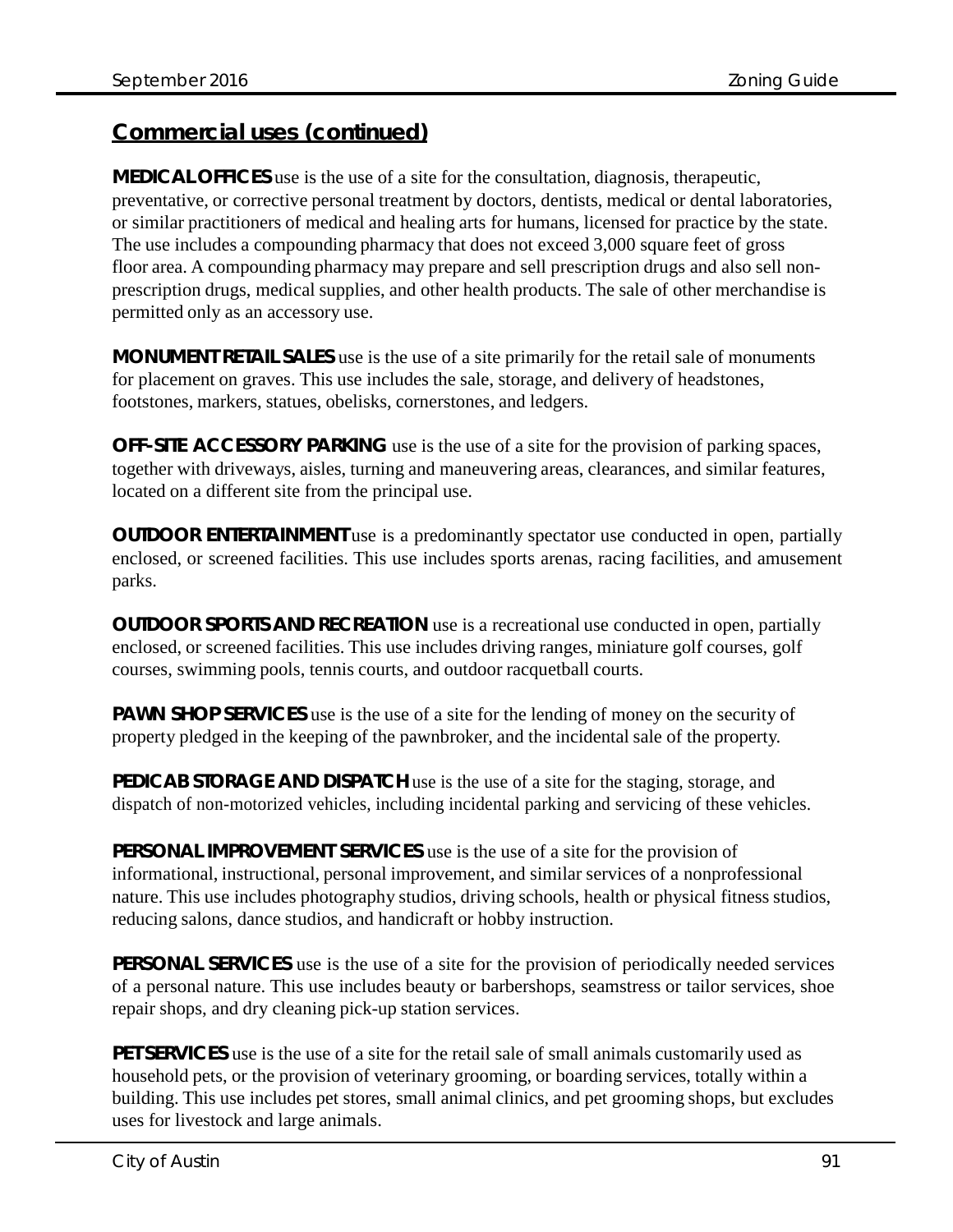**PLANT NURSERY** use is the use of a site for sale of plants or related goods or services. This use includes garden centers and tree service firms. For additional regulations, see Austin City Code 25-2-806.

**PRINTING AND PUBLISHING** use is the use of a site for the bulk reproduction, printing, cutting, or binding of written or graphic material. For additional regulations, see Austin City Code 25-2-810.

**PROFESSIONAL OFFICE** use is the use of a site for the provision of professional or consulting services in the fields of law, architecture, design, engineering, accounting, or similar professions.

**RECREATIONAL EQUIPMENT MAINTENANCE AND STORAGE** use is the use of a site for the maintenance, service, or storage of sports equipment, watercraft, watercraft motors, trailers, motorcycles, or motor-homes.

**RECREATIONAL EQUIPMENT SALES** use is the use of a site for the sale or rental of sports equipment, watercraft, watercraft motors, trailers, motorcycles, or motorhomes, and includes incidental storage, maintenance, and servicing.

**RESEARCH ASSEMBLY SERVICES** use is the use of a site for the assembly of products related to research services and used by the owners of the research establishment or affiliated entities in the delivery of services performed by the owner or affiliated entities. This use excludes the mass production of products for general sale to customers.

**RESEARCH SERVICES** use is research of an industrial or scientific nature. This use includes electronics research laboratories, space research or development firms, and pharmaceutical research labs, and excludes product testing.

**RESEARCH TESTING SERVICES** use is research activity that may be permitted only with the approval of the Council within a planned development area district.

**RESEARCH WAREHOUSING SERVICES** use is the use of a site for enclosed or screened storage of materials or equipment related to research services, and excludes bulk warehousing or permanent storage of hazardous or toxic substances, except as authorized by a planned development area district ordinance.

**RESTAURANT (GENERAL)** use is the use of a site for the preparation and retail sale of food and beverages and includes the sale and on-premise consumption of alcoholic beverages as an accessory use. For additional regulations, see Austin City Code 25-2-808.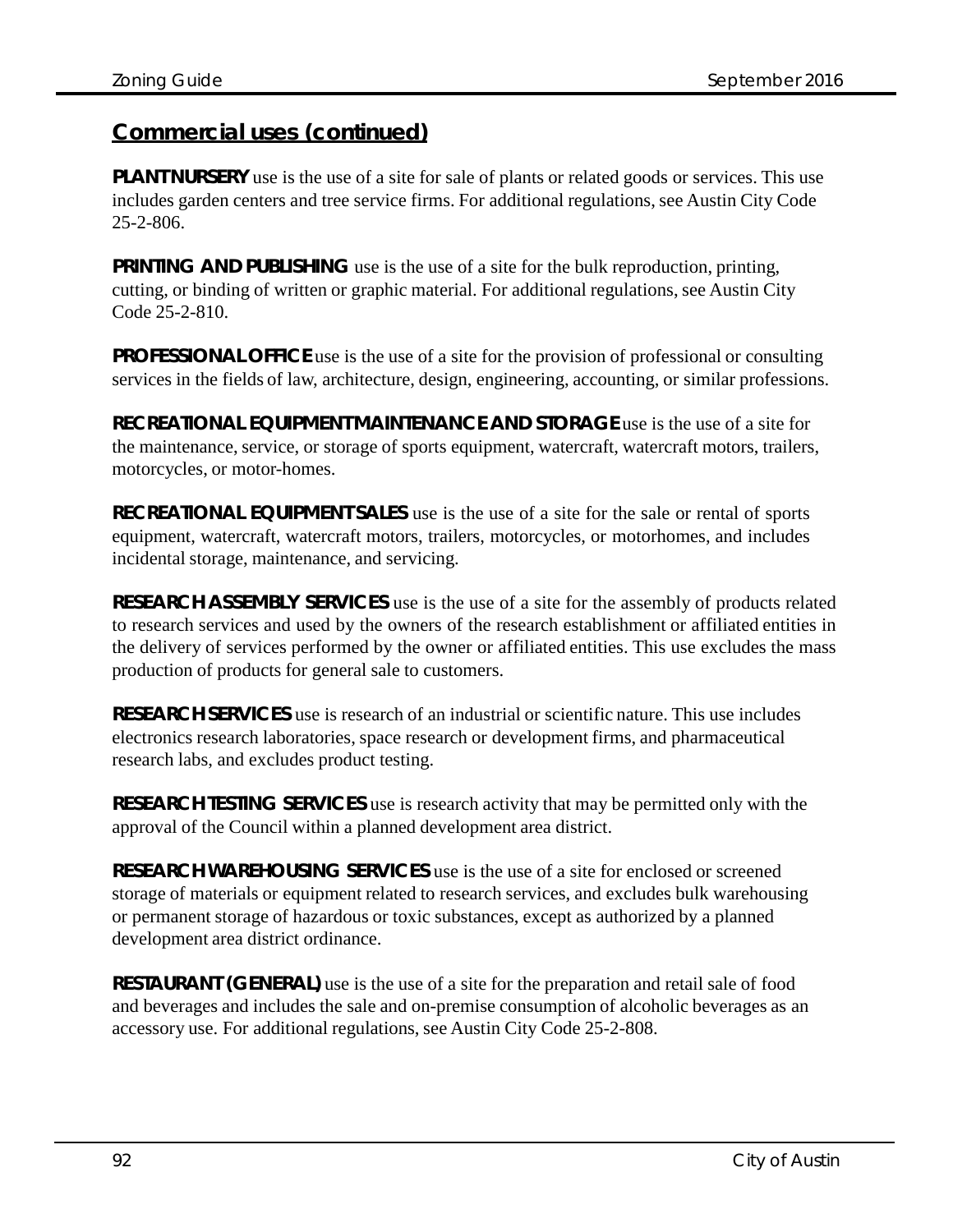**RESTAURANT (LIMITED)** use is the use of a site for the preparation and retail sale of food and beverages and excludes the sale of alcoholic beverages for on-premise consumption. For additional regulations, see Austin City Code 25-2-809.

**SCRAP AND SALVAGE SERVICES** use is the use of a site for the storage, sale, dismantling or other processing of used or waste materials that are not intended for re-use in their original forms. This use includes automotive wrecking yards, junkyards, and paper salvage yards.

**SERVICE STATION** use is the use of a site for the provision of fuel, lubricants, parts and accessories, or incidental services to motor vehicles. For additional regulations, see Austin City Code 25-2-813.

**SOFTWARE DEVELOPMENT** use is the use of a site for development or testing of computer software packages including magnetic disks, tapes, and associated operating manuals. This use excludes printing, distribution, and software manufacturing.

**SPECIAL USE HISTORIC** is a use that complies with the requirements of Section 25-2-807 (Special Use In Historic Districts).

**STABLE** use is the use of a site for boarding, breeding or raising of horses not owned by the occupants of the premises, or the rental of horses for riding. This use includes boarding stables or public stables.

**THEATER** use is the use of a site for presentation of plays, motion pictures, or other dramatic performances within a building.

**VEHICLE STORAGE** use is the use of a site for long-term storage for vehicles. This use includes storage of vehicles towed from private parking areas and impound yards, but excludes dismantling or salvage.

**VETERINARY SERVICES** use is the use of a site for provision of veterinary services and hospitals for animals. This use includes pet clinics, dog and cat hospitals, and veterinary hospitals for livestock and large animals.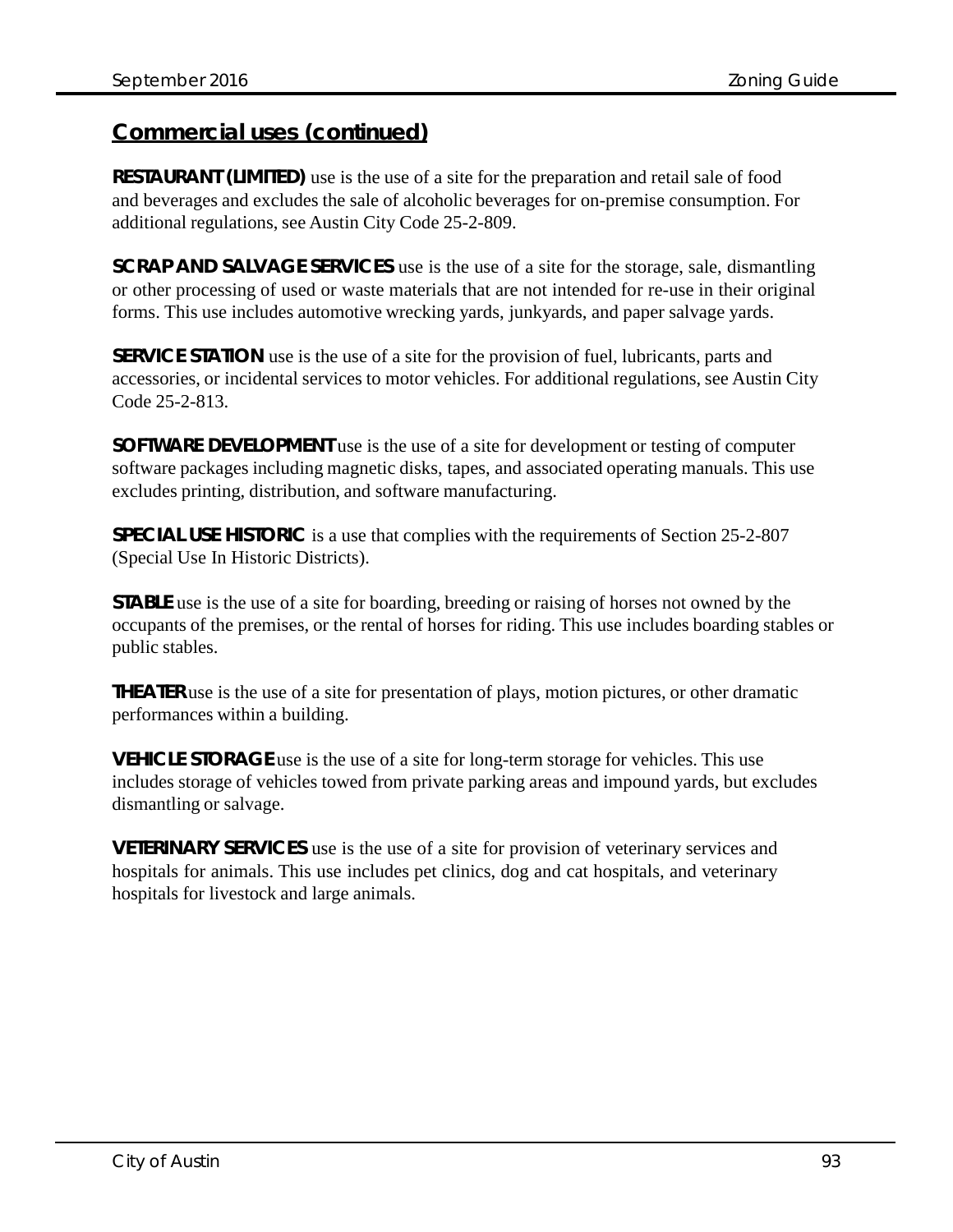#### **Description of Allowed Industrial Uses**

Industrial uses include the on-site extraction or production of goods by non-agricultural methods, and the storage and distribution of products.

**BASIC INDUSTRY** use is the use of a site for:

- a. the basic processing and manufacturing of materials or products predominately from extracted or raw materials;
- b. storage or manufacturing processes that involve flammable or explosive materials; or
- c. storage or manufacturing processes that involve hazardous or commonly recognized offensive conditions, including poultry processing.

**CUSTOM MANUFACTURING** use is the use of a site for on-site production of goods by the use of hand tools, domestic mechanical equipment not exceeding five horsepower, or a single kiln not exceeding 12 kilowatts, and the incidental sale of those goods. This use includes candle- making shops and custom jewelry manufacturing.

**GENERAL WAREHOUSING AND DISTRIBUTION use** is open-air storage, distribution, or handling of materials or equipment. This use includes monument or stone yards, grain elevators, and open storage yards.

**LIGHT MANUFACTURING** use is the use of a site for manufacture, predominantly from previously prepared materials, of finished products or parts, including processing, fabrication, assembly, treatment, and packaging of the products, and incidental storage, sales, and distribution of the products. This use excludes basic industrial processing.

**LIMITED WAREHOUSING AND DISTRIBUTION** use is the use of a site for provision of wholesaling, storage, or warehousing services within an enclosed structure. This use includes wholesale distributors, storage warehouses, and moving or storage firms.

**RECYCLING CENTER** use is the use of a site for collection, transfer, or processing of recyclable materials. Recyclable materials include glass, paper, plastic, cans, or other source-separated, non-putrescible materials. This use excludes bulk or single-feed reverse vending machines. For additional regulations, see Austin City Code 25-2-862.

**RESOURCE EXTRACTION** use is the use of a site for on-site extraction of surface or subsurface mineral products or natural resources. This use includes quarries, borrow pits, sand or gravel operations, oil or gas extraction, and mining operations.

**STOCKYARDS** use is the use of a site for temporary keeping of livestock for slaughter, market, or shipping. This use includes stockyards, animal sales, and auction yards.